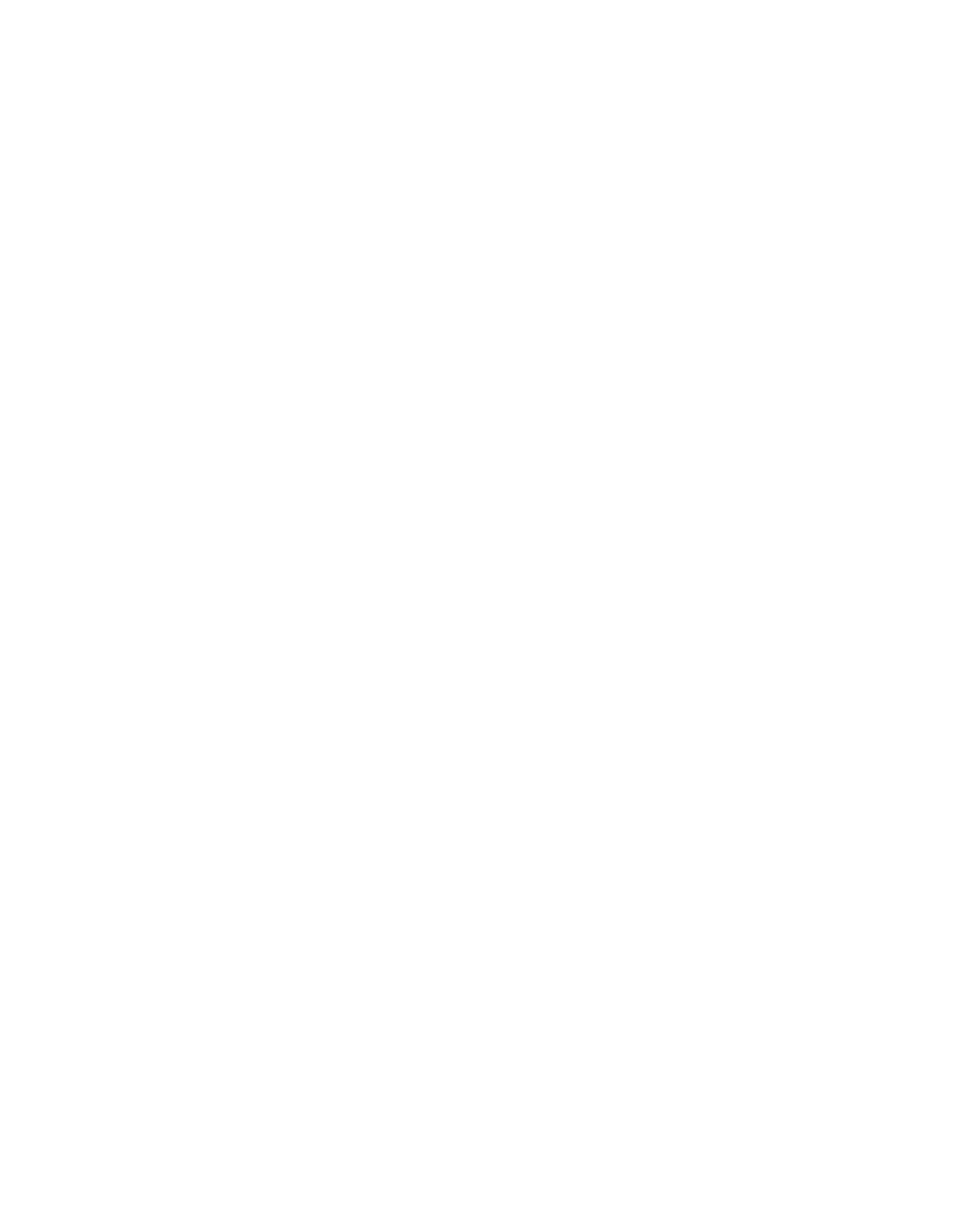# **Information Manual for Treatment Plant Operators**

Prepared by:

Enforcement Workgroup Water Quality Program Washington State Department of Ecology

> February 2004 Publication Number 04-10-020

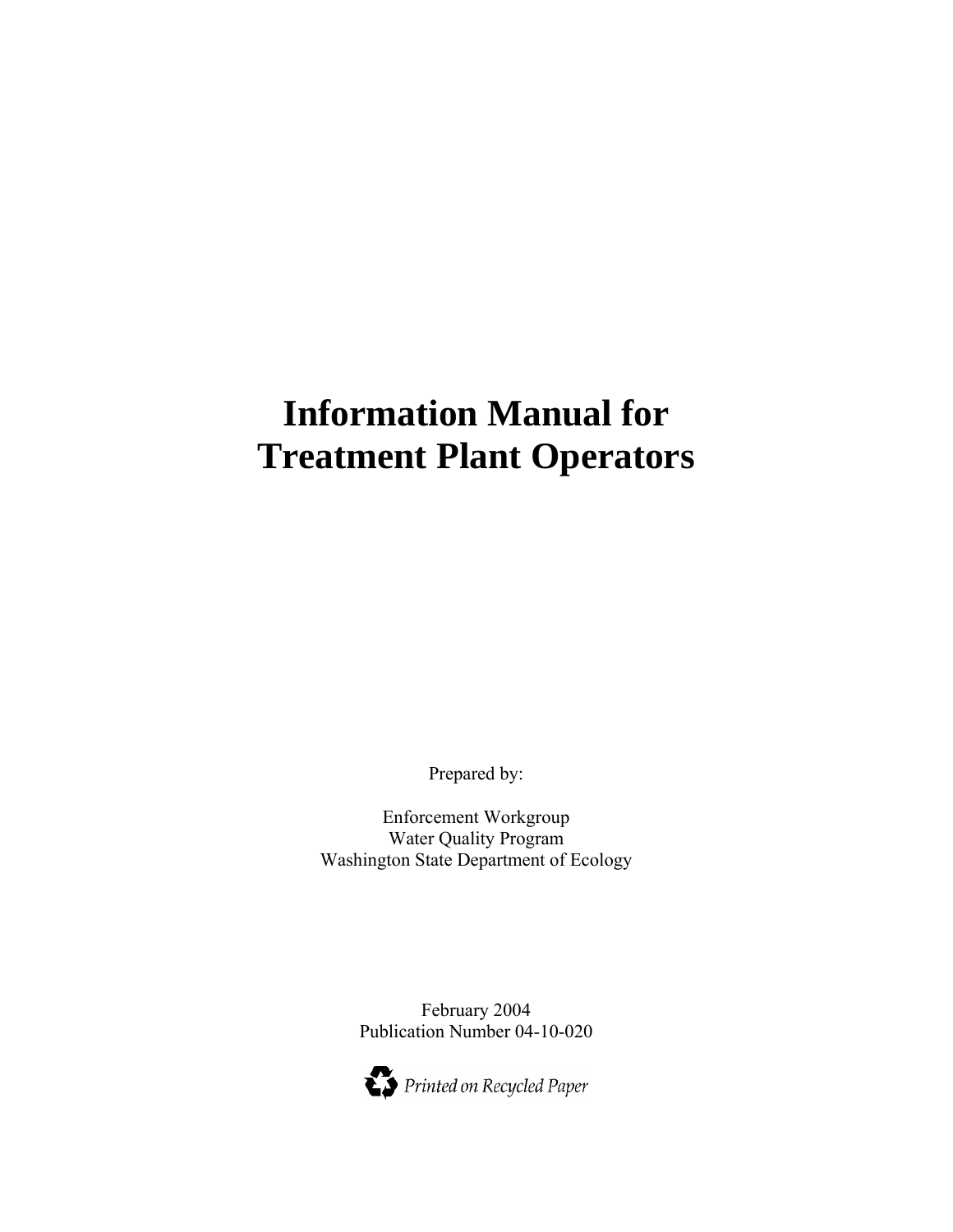For additional copies of this document contact:

Department of Ecology Publications Distribution Center P.O. Box 47600 Olympia, WA 98504-7600

Telephone: (360) 407-7472

#### **Adams Benton Walla**  $\Box$  **Asotin Chelan Clallam Clark Columbia Cowlitz Douglas Ferry Franklin Garfield Grant Grays Harbor Island Jefferson King Kitsap Kittitas Klickitat Pacific Southwest Lincoln Masc Okanogan Pend Oreille Pierce San Juan Skagit Skamania Snohomish 425-649-7000 Spokane Stevens Thurston Wahkiakum Walla Walla Whatcom Whitman Yakima Northwest 360-407-6300 Eastern 509-329-3400 Central 509-575-2490 Headquarters (Lacey) 360-407-6000 TTY (for the speech and hearing impaired) statewide is 711 or 1-800-833-6388 Regional Office location** Spokane Yakima Lacey levue

*If you need this information in an alternate format, please call the Water Quality Program at 360-407- 6401. If you are a person with a speech or hearing impairment, call 711, or 800-833-6388 for TTY.*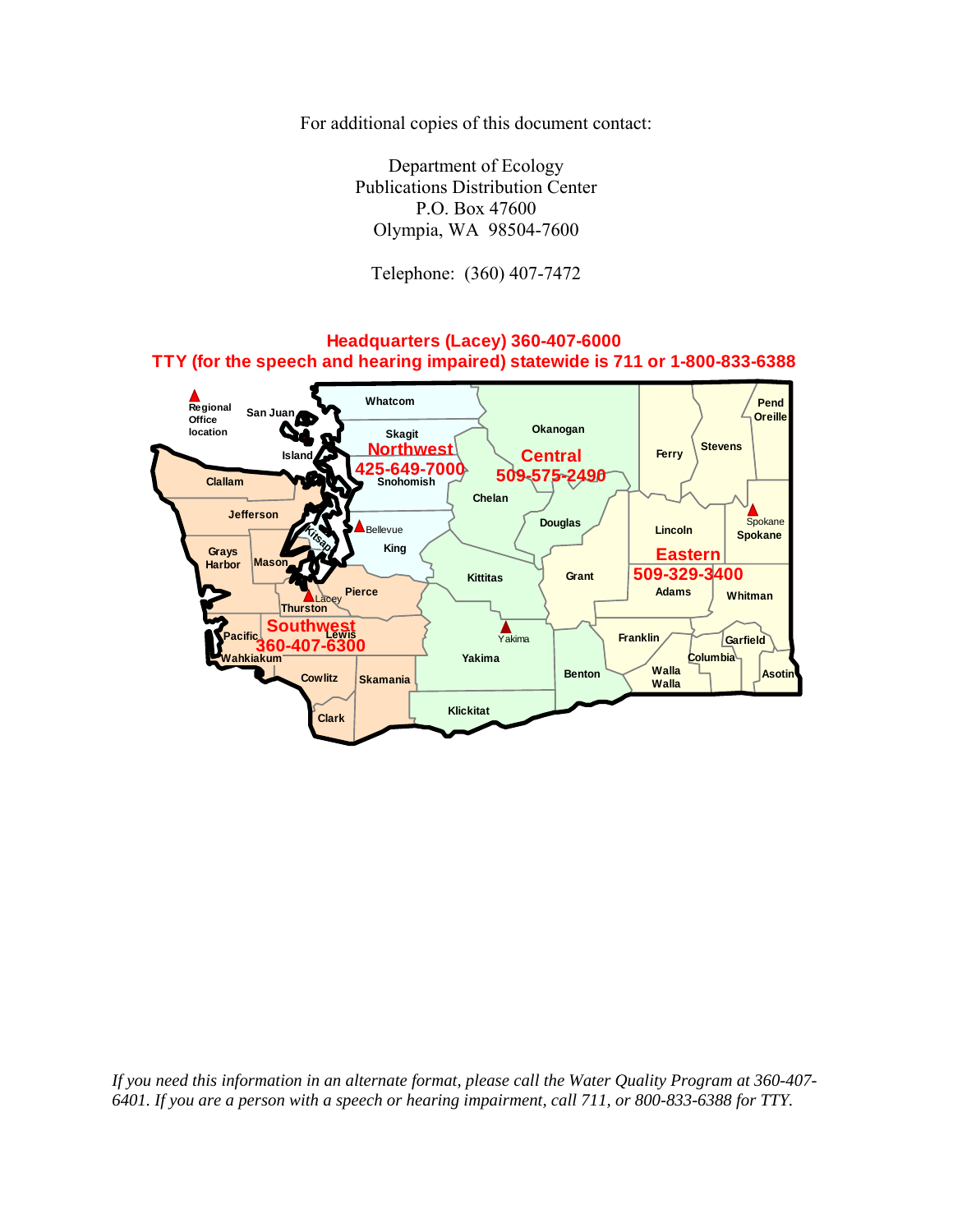# **Table of Contents**

| 1.0 |                                                   |  |
|-----|---------------------------------------------------|--|
| 2.0 | Filling out a Discharge Monitoring Report (DMR) 5 |  |
| 2.1 |                                                   |  |
| 2.2 |                                                   |  |
| 2.3 |                                                   |  |
| 2.4 |                                                   |  |
| 2.5 |                                                   |  |
| 2.6 |                                                   |  |
| 2.7 |                                                   |  |
| 3.0 |                                                   |  |
| 3.1 |                                                   |  |
| 3.2 |                                                   |  |
| 3.3 |                                                   |  |
| 3.4 |                                                   |  |
| 4.0 |                                                   |  |
| 4.1 |                                                   |  |
| 4.2 |                                                   |  |
| 4.3 |                                                   |  |
| 4.4 |                                                   |  |
| 4.5 |                                                   |  |
| 4.6 |                                                   |  |
| 4.7 |                                                   |  |
| 4.8 |                                                   |  |
| 5.0 |                                                   |  |
|     |                                                   |  |
| 5.2 |                                                   |  |
| 5.3 |                                                   |  |
| 5.4 |                                                   |  |
| 5.5 |                                                   |  |
| 5.6 |                                                   |  |
| 5.7 |                                                   |  |
| 5.8 |                                                   |  |
| 6.0 |                                                   |  |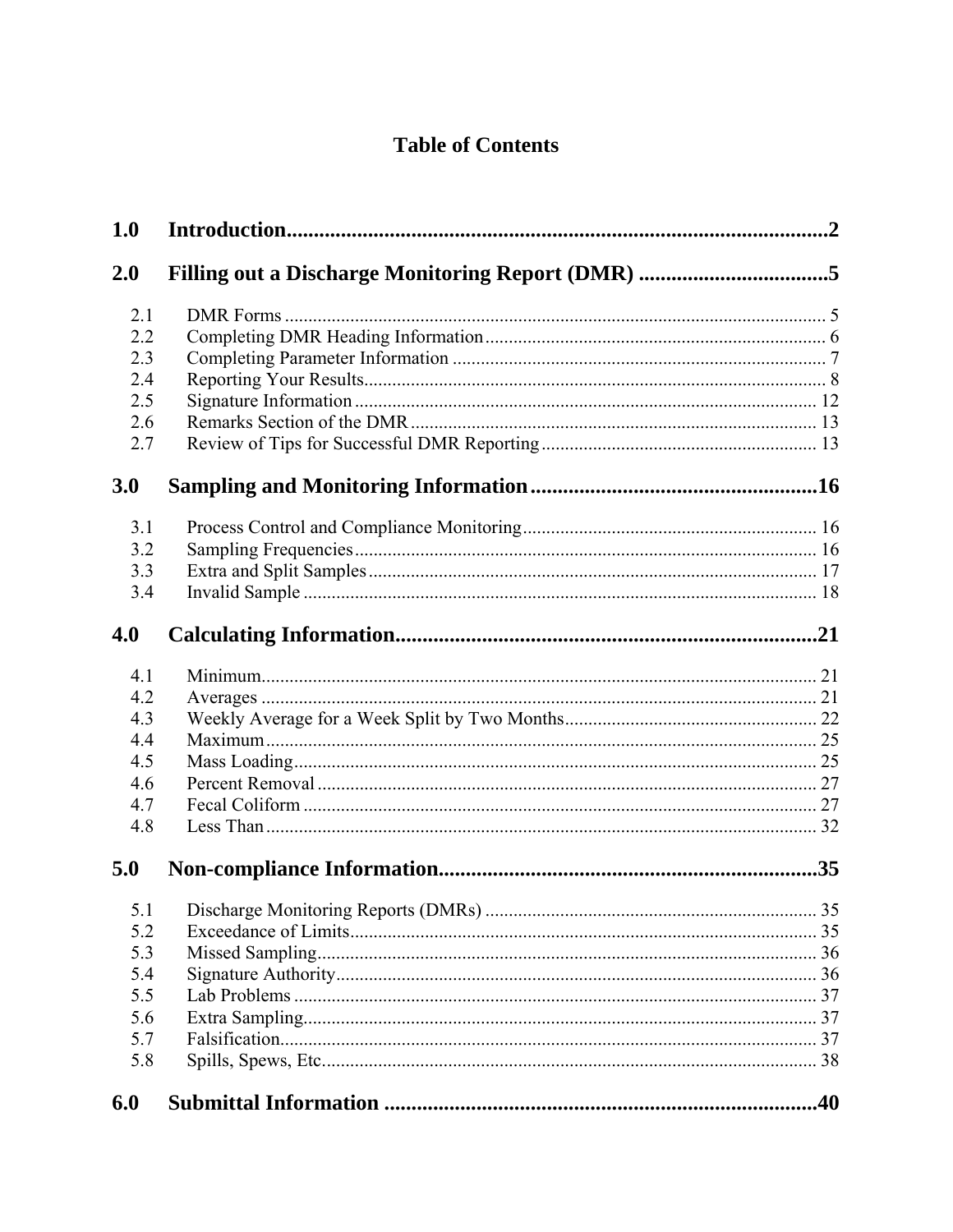| 6.1 |                                                                        |  |
|-----|------------------------------------------------------------------------|--|
| 6.2 |                                                                        |  |
| 6.3 |                                                                        |  |
| 6.4 |                                                                        |  |
| 6.5 |                                                                        |  |
| 6.6 |                                                                        |  |
| 7.0 |                                                                        |  |
| 7.1 | Annual Wasteload Assessment for Domestic Wastewater Facilities  43     |  |
| 7.2 | Infiltration-Inflow (I/I) Analysis and Project Certification Report 45 |  |
| 8.0 |                                                                        |  |
| 8.1 |                                                                        |  |
| 8.2 |                                                                        |  |
| 8.3 |                                                                        |  |
| 8.4 |                                                                        |  |
| 8.5 |                                                                        |  |
| 8.6 |                                                                        |  |
| 8.7 |                                                                        |  |
| 8.8 |                                                                        |  |
|     |                                                                        |  |
|     |                                                                        |  |
|     |                                                                        |  |

# **List of Appendices**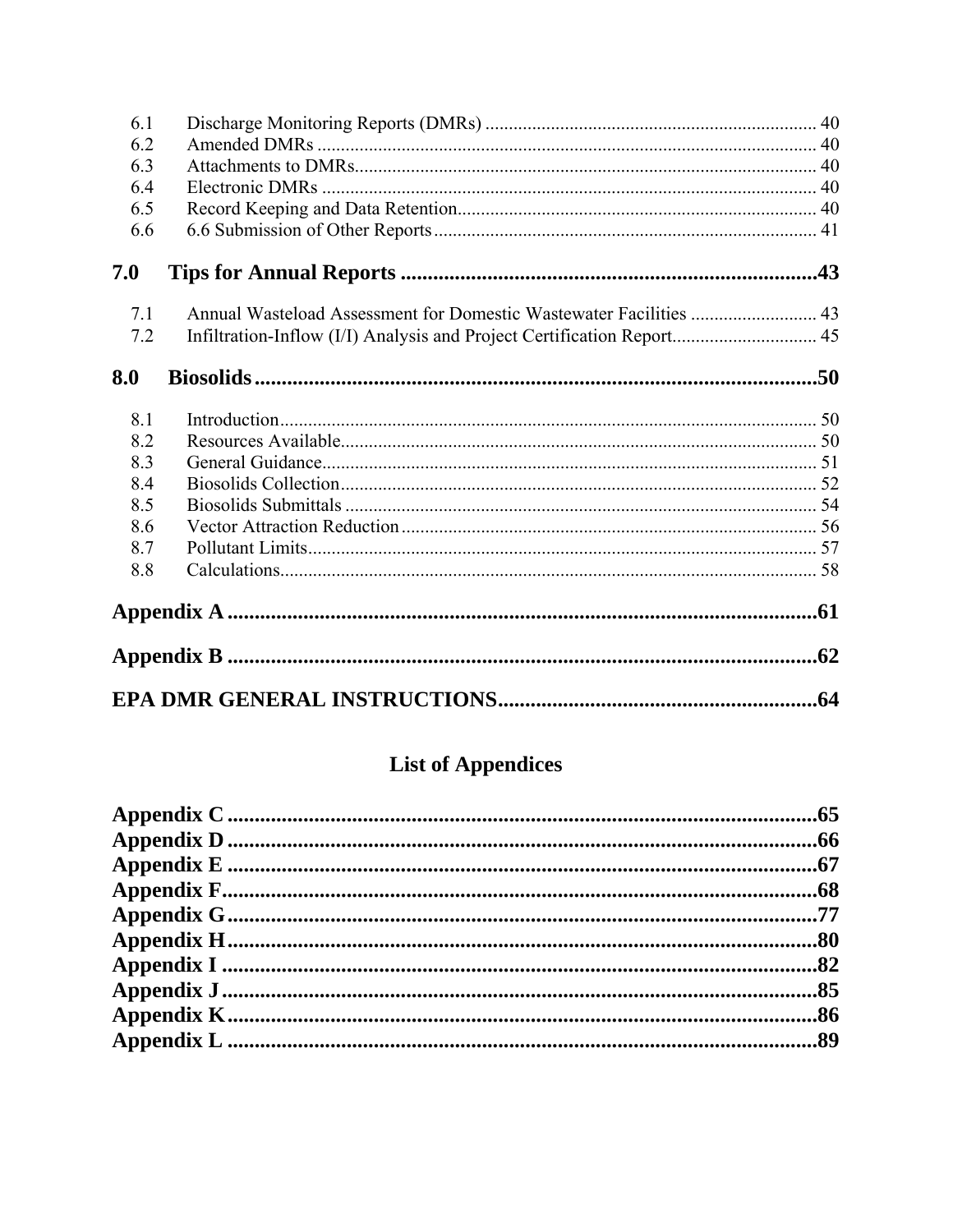# INTRODUCTION

*Why was this manual created?* 

*What if this manual is different from what I have been guided to do?* 

*What if I have questions?* 

*Why do I need to read my permit?*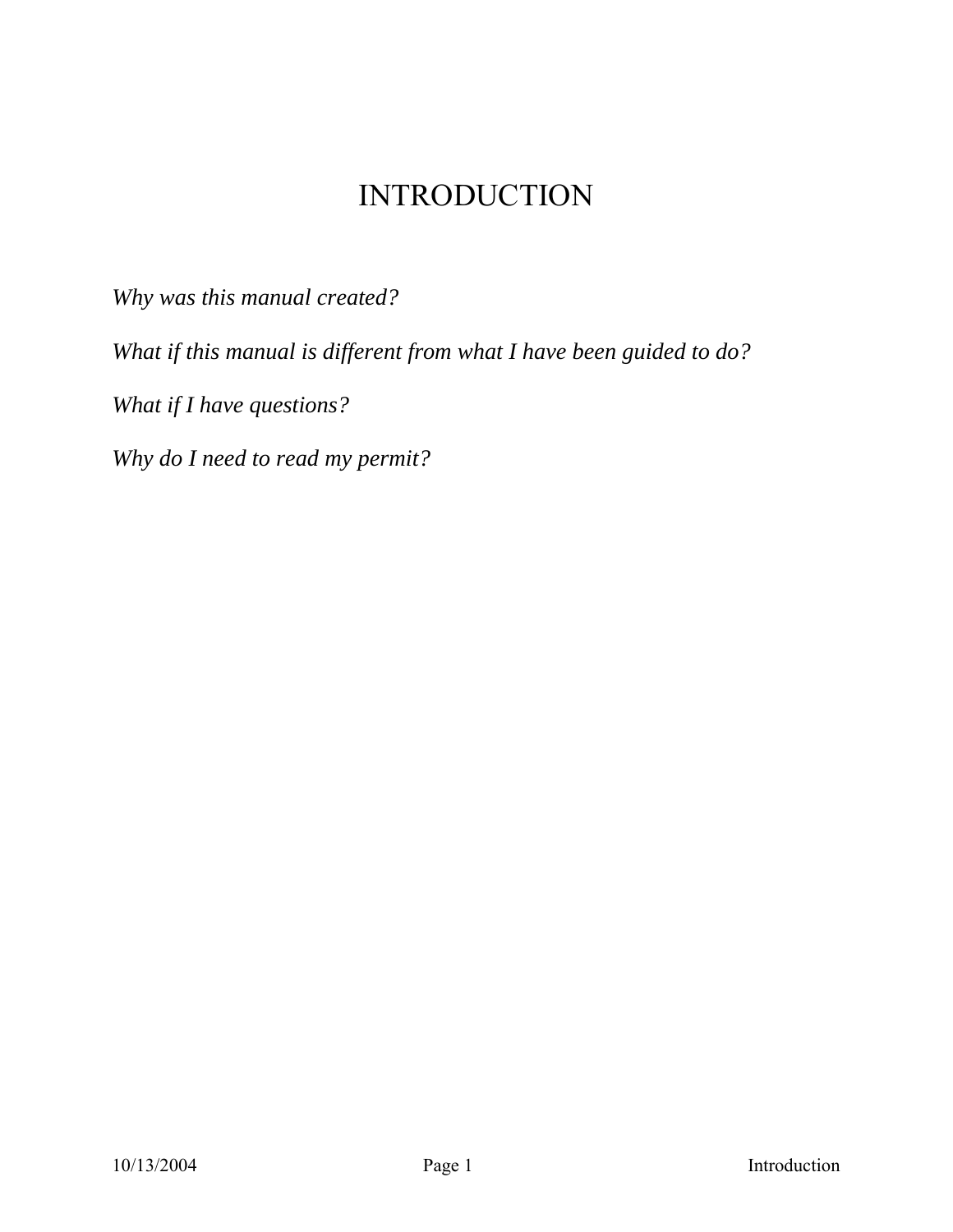# **1.0 Introduction**

#### *Why was this manual created?*

This manual was prepared to help wastewater treatment plant operators complete and submit their Discharge Monitoring Reports (DMRs) (sample DMR forms in Appendix B) and other annual reports to the Department of Ecology (Ecology). Many permittees also fill out a U.S. Environmental Protection Agency (EPA) DMR. This manual is also useful for completing the EPA form, if applicable.

#### *What if this manual is different from what I have been guided to do?*

This manual is intended to complement, but not supercede, the National Pollutant Discharge Elimination System (NPDES) or state waste discharge permit or applicable regulations, which are the legal documents to which the permittee will be held responsible. If ever there is a conflict between this guidance and either the NPDES/State Waste Discharge Permit or the applicable regulations, the permit or regulations will supercede this guidance.

#### *What if I have questions?*

Questions regarding the permit, the DMR, or guidance contained in this manual should be directed to the appropriate Ecology Regional Office (see Appendix A for contact information). Some information is also available on the Ecology web site: www.ecy.wa.gov/programs/wq/wqhome.html

#### *Why do I need to read my permit?*

Ecology cannot stress enough how important it is for every operator to read the permit issued to the plant at which they are currently working. Permits are written specifically for each type of system used to treat wastewater. There are three types of permits issued: NPDES, State Waste Discharge, and Water Reuse (sometimes referred to as Class A). Permits contain testing schedules, requirements, operational procedures, and reporting requirements.

Permits can change every time they are reissued; make sure you read all new permits carefully. If you have trouble understanding any portion of your permit, call your Ecology regional office for assistance.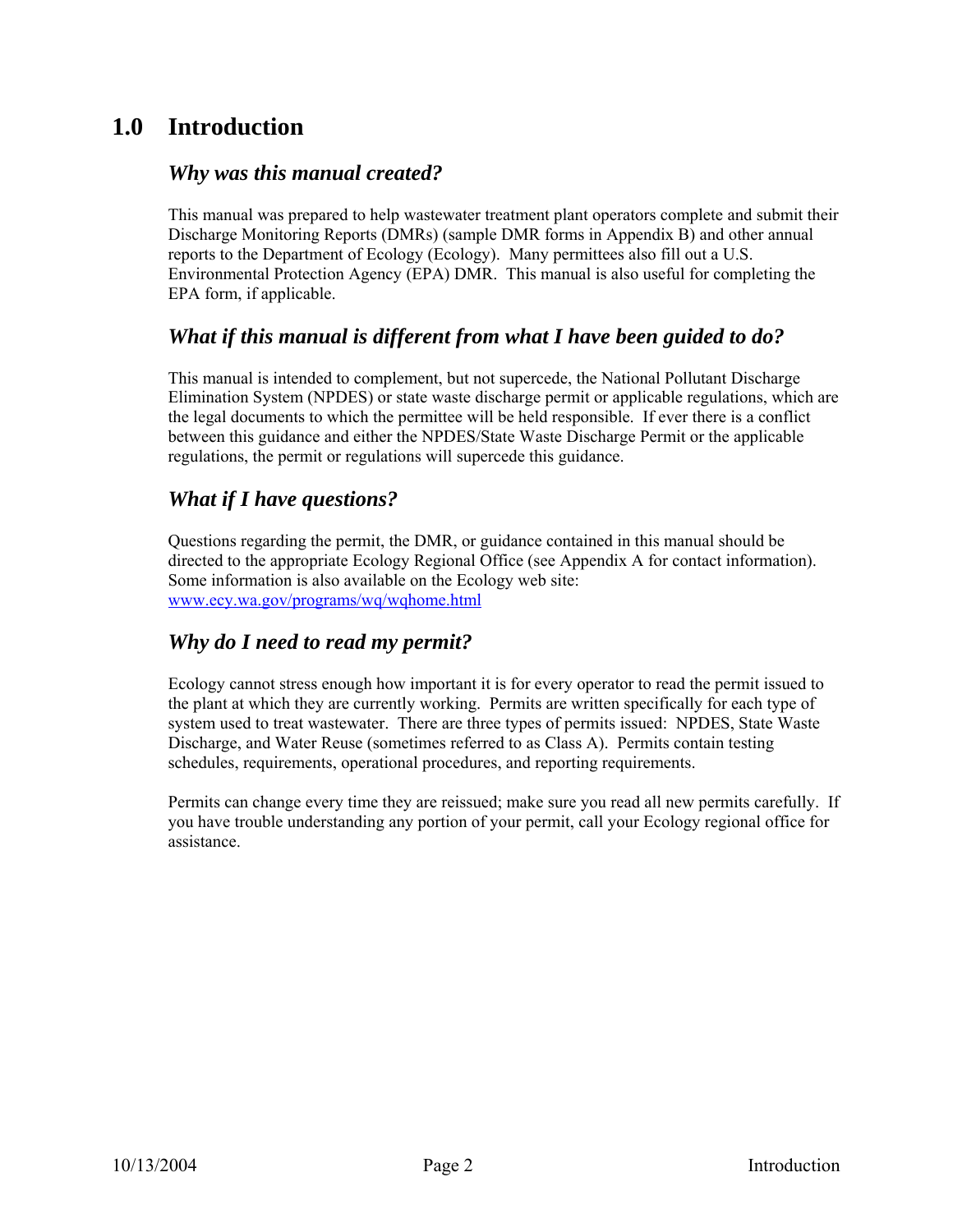# Section 2: FILLING OUT A DISCHARGE MONITORING REPORT (DMR)

# 2.1 DMR Forms

*What form do I use to submit the monitoring data I am required to collect? What if my DMR form and permit are different? What if I use the EPA DMR form? Will Ecology accept a DMR that I created on my computer? How do I get a DMR approved that I designed?* 

# 2.2 Completing DMR Heading Information

- A. Monitoring Period
- B. Plant Operator
- C. Population

# 2.3 Completing Parameter Information

A. Monitoring and Parameter Location

*Where does the DMR form show my monitoring location? Where does the DMR form show which parameters I am to test?* 

B. Sample Measurement/Permit Requirement

*Where do I enter my sample measurement on the DMR form? Are my permit limits printed on my DMR form?*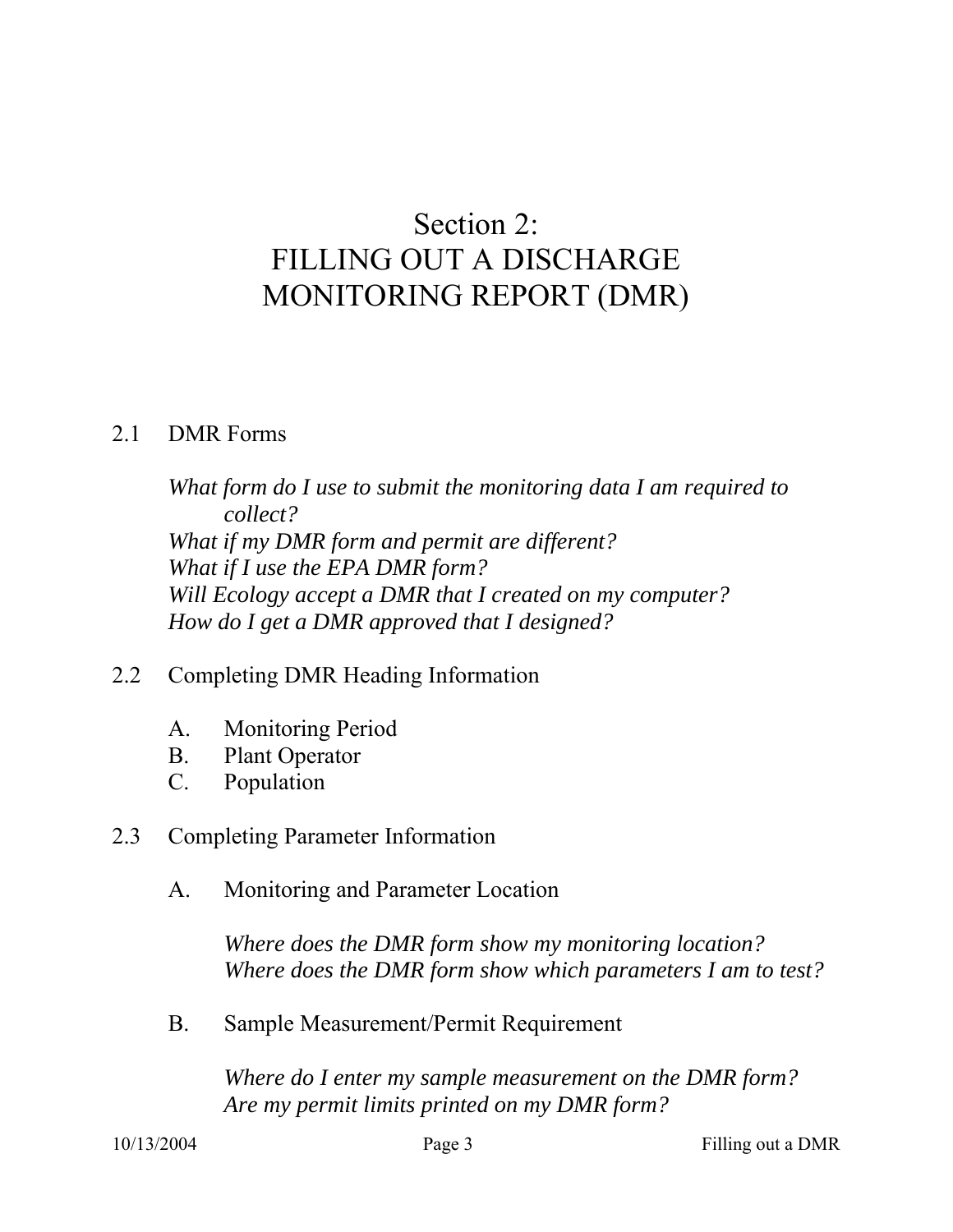*Where would I find how often I need to test for each parameter on my DMR form?* 

# 2.4 Reporting Your Results

*Does it matter how the data are entered on the DMR form? Does it matter what type of units I used to report my data? How do I report an estimated value (flow only)? What if I only test a parameter once, but I have to report the average and maximum daily? What if I make a mistake on my DMR? What if I have a no discharge of a single parameter? What if I get a value below the detection limit? What are the rules for reporting significant digits? Do I round the data before I enter it onto my DMR form? What is precision?* 

2.5 Signature Information

*Why do the DMRs need to be signed?*

A. Name/Title Principal Executive Officer or Authorized Agent

*Who is authorized to sign the DMR?* 

B. Signature and Certification

*Do all DMRs need to be signed? If I am not the principal executive officer, may I sign the DMR? What if I enter false information on the DMR?* 

2.6 Remarks Section of the DMR

*What is the Remarks Section of the DMR for? Is this where I can report the reasons for my non-compliance?* 

2.7 Review of Tips for Successful DMR Reporting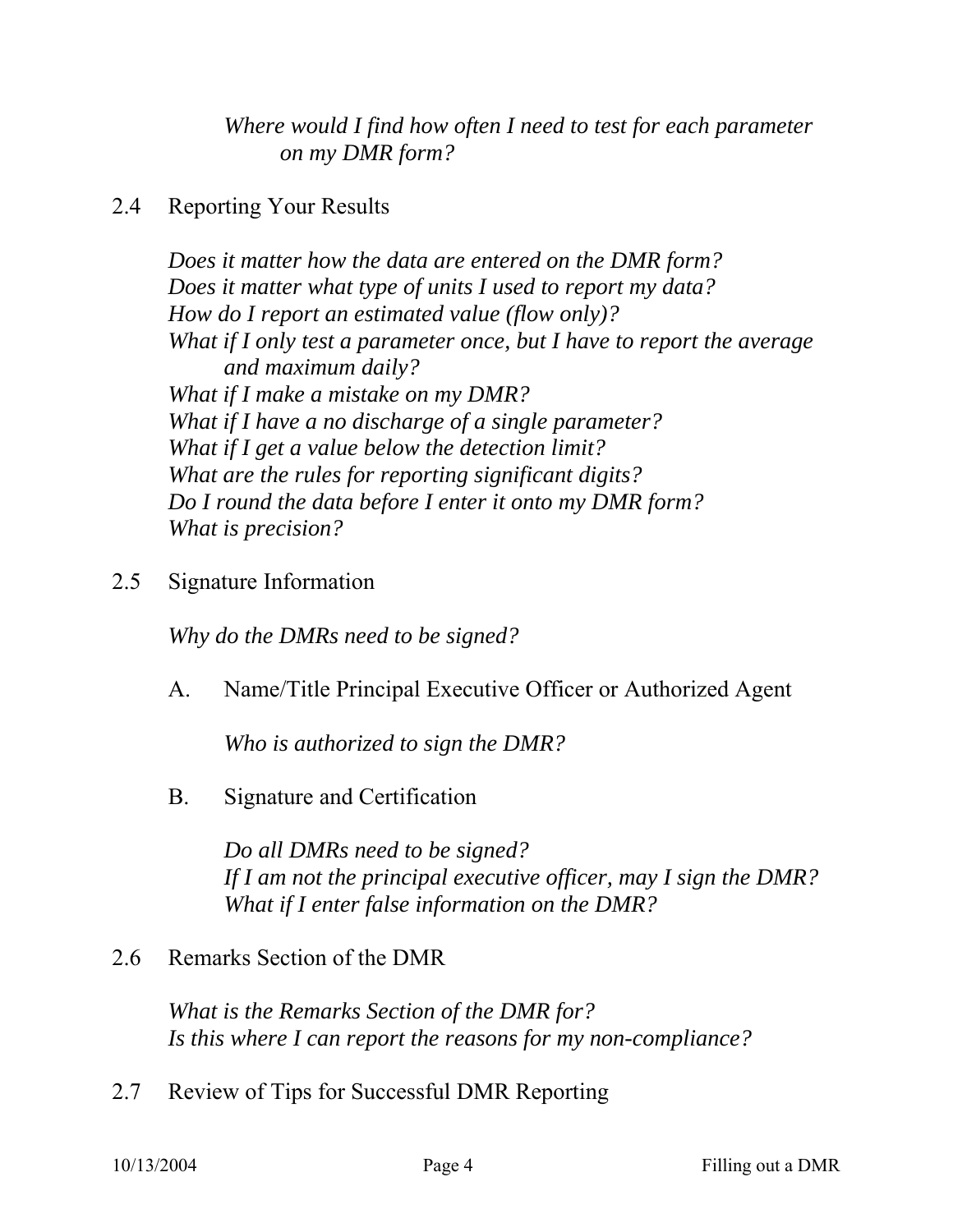# **2.0 Filling out a Discharge Monitoring Report (DMR)**

This section contains general guidance for filling out and submitting a Discharge Monitoring Report (DMR) form. Appendix B has a copy of a sample DMR.

#### **2.1 DMR Forms**

#### *What form do I use to submit the monitoring data I am required to collect?*

Use your DMR form. It contains the following information in addition to the data you provide:

- Permit Number
- Monitoring Period
- Facility Name
- **County**
- **Receiving Water**
- Name of Plant Operator in Charge
- Plant Type
- Population Served
- Permit Limits You Must Meet

#### *What if my DMR form and permit are different?*

If the parameter information on the DMR does not match your NPDES or State Waste Discharge permit, contact your Regional Office. Do not alter, line out, or highlight any preprinted items that appear on the DMR.

#### *What if I use the EPA DMR form?*

Some facilities submit an EPA DMR in addition to the Ecology DMR. The EPA DMR is a summary of results from the Ecology DMR. Just like the Ecology DMR, the Department of Ecology has pre-printed versions of this form. If a facility is required to submit an EPA form, the Department of Ecology will have or will be sending a copy of the form to the facility along with instructions on filling it out.

The General Guidance and Completion of DMR information in this document also applies to the EPA form.

A sample form and general instructions on filling out the EPA forms are included in Appendix B. For any questions pertaining to the EPA form, contact the regional office.

#### *Will Ecology accept a DMR that I created on my computer?*

Yes, Ecology will accept computer-generated DMRs as long as the permittee receives prior Ecology approval. This means that a facility can send its monitoring information on a form that it designed, provided it is approved by Ecology.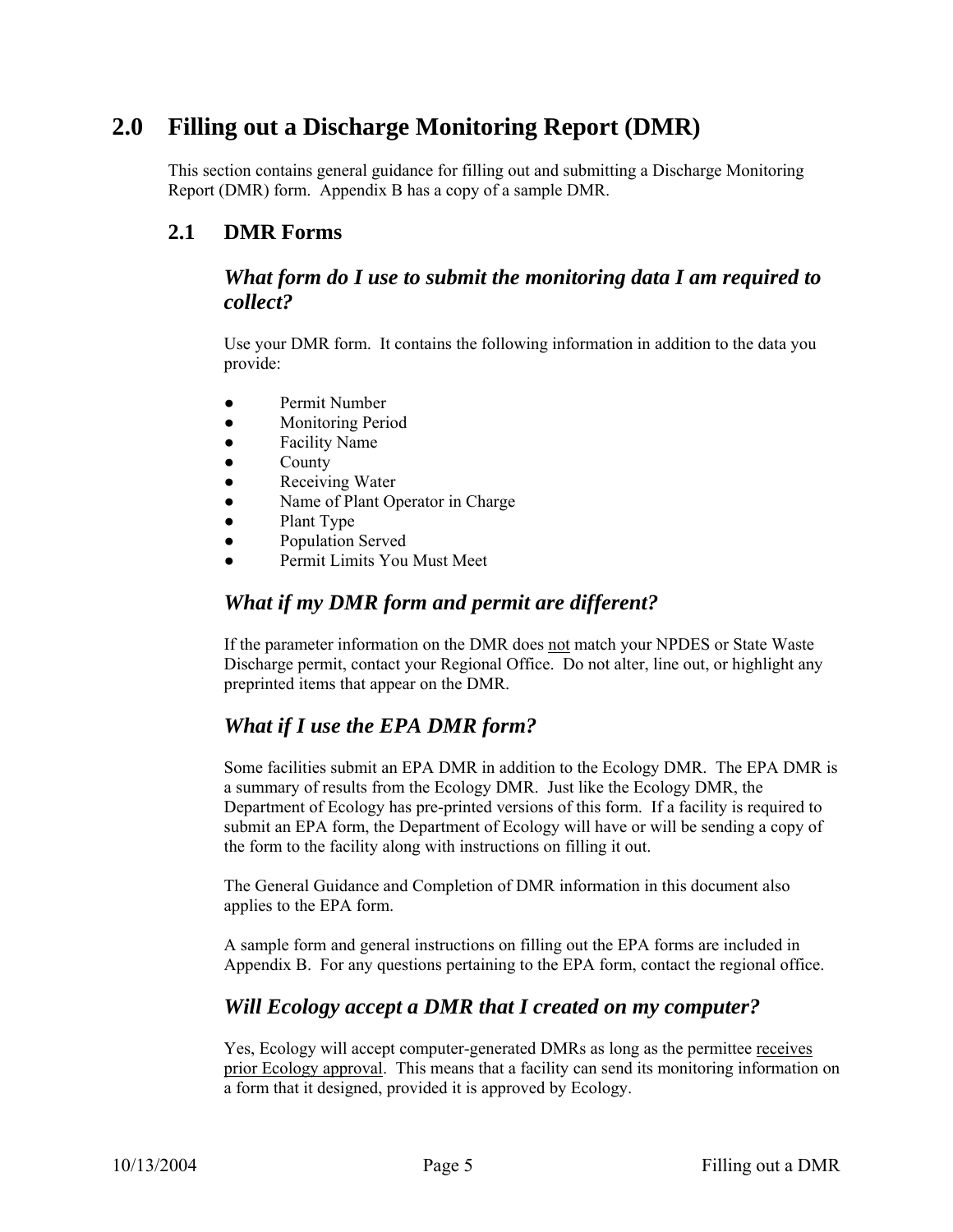#### *How do I get a DMR approved that I designed?*

In order to get a DMR form approved, permittees must:

- Submit a formal letter to Ecology, requesting permission to use their own form.
- Send a completed copy of their Ecology DMR as well as a copy of their computer generated DMR. The permittee-generated DMR should closely resemble the Ecology DMR.

Ecology will review the form and provide input back to the facility on acceptability. Facilities cannot submit computer-generated DMRs until they have received Ecology approval. It is the facility's responsibility to account for any changes in their computergenerated DMR if the Ecology DMR form changes at all.

#### **2.2 Completing DMR Heading Information**

This section discusses the identifying information of the permitted facility. See Appendix B for a sample DMR with specific areas of the form noted to align with the following sub-headings:

#### **A. Monitoring Period**

#### *What do I enter for the Monitoring Period?*

Monitoring frequency and cycle are spelled out in the permit and monitoring periods will correspond to those frequencies and cycles. If the monitoring period is for one month, you would enter the name of the month and the year.

#### **B. Plant Operator**

#### *Who do I enter for the Plant Operator?*

This is used to identify the name of principal operator or superintendent in charge and his or her certification level. Additions or changes in operators should be listed in the REMARKS section.

#### **C. Population**

#### *What do I enter for Population Served?*

Enter the number of people your collection system serves. If you have industrial/commercial contributors, enter the total number of Equivalent Residential Units if it is known.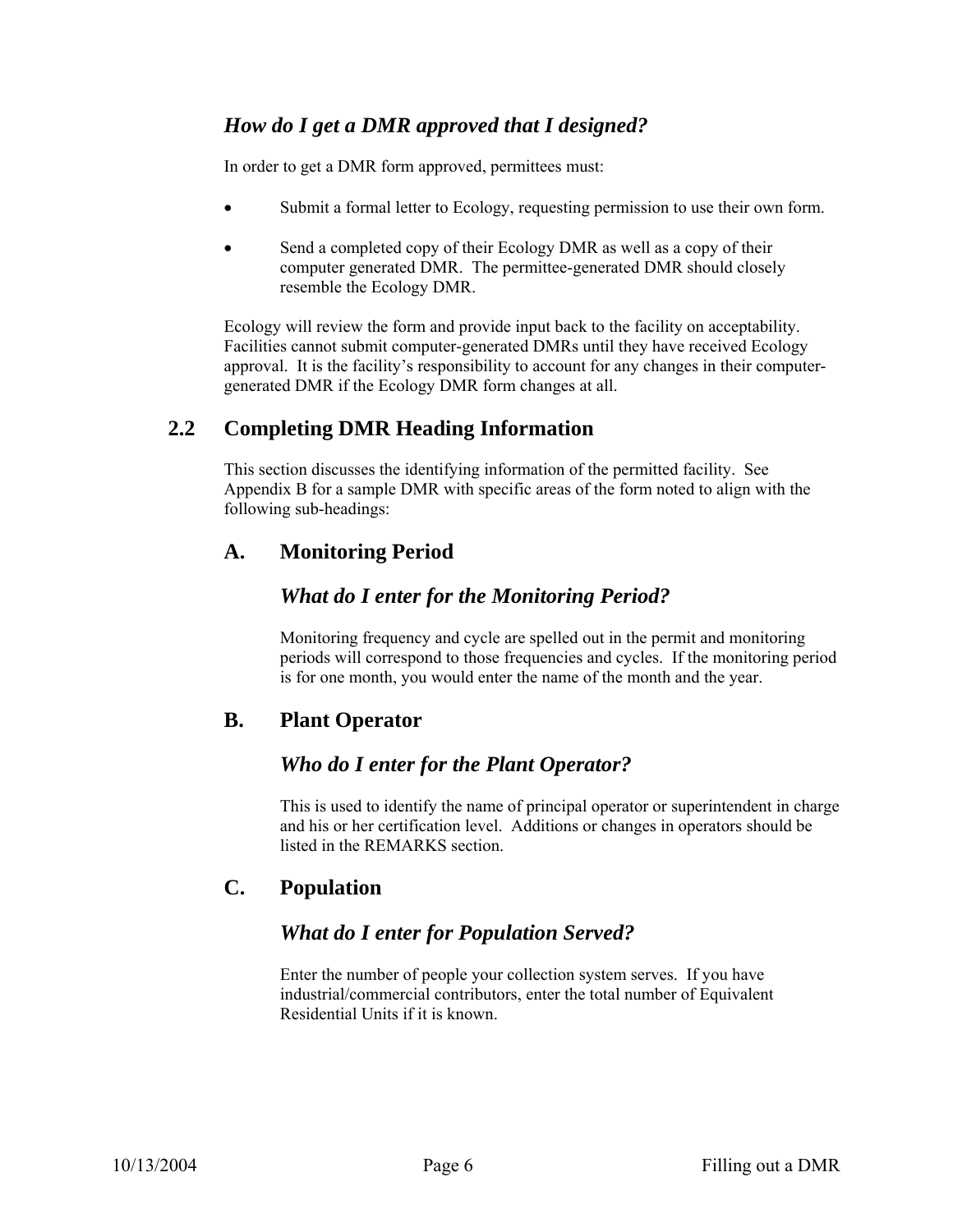#### **2.3 Completing Parameter Information**

See Appendix B for sample DMRs with specific areas of the form noted to align with the following sub-headings.

For the purpose of clarification, the following definitions apply:

| Permit Requirement:        | A limit and/or monitoring requirement imposed by a      |
|----------------------------|---------------------------------------------------------|
|                            | NPDES/State Waste Discharge permit.                     |
| Sample Measurement:        | The value reported on the DMR for a parameter           |
| Observed/Analytical Value: | A single observed measurement or analyzed sample result |

#### **A. Monitoring and Parameter Location**

#### *Where does the DMR form show my monitoring location?*

The monitoring location is specified in the line below Plant Type and Population. Typically, this area will say Influent, Effluent, Monitoring Well, etc. If you have interim, final, or seasonal limits, be sure to use the correct DMR. The monitoring locations will correspond with the permit requirements.

#### *Where does the DMR form show which parameters I am to test?*

The parameter description is located in the open boxes along the center-top of the form. The name of the parameter is printed on the first line and the type of units on the second line of the box. These parameters will correspond with the permit requirements.

#### **B. Sample Measurement/Permit Requirement**

#### *Where do I enter my sample measurement on the DMR form?*

The Sample Measurement box and the corresponding date the sample was collected is located on the horizontal rows across the DMR form just below the Parameter row. Data must be entered in the open boxes below the Parameter and across from the date.

#### *Are my permit limits printed on my DMR form?*

Yes, your permit limits are printed in the shaded horizontal boxes labeled Permit Limits. These are located at the bottom of the form.

### *Where would I find how often I need to test for each parameter on my DMR form?*

Usually the line just above the parameters reflects the frequency with which samples are to be taken. A written explanation must be attached to the DMR if the actual frequency of analysis is different from that specified in the permit.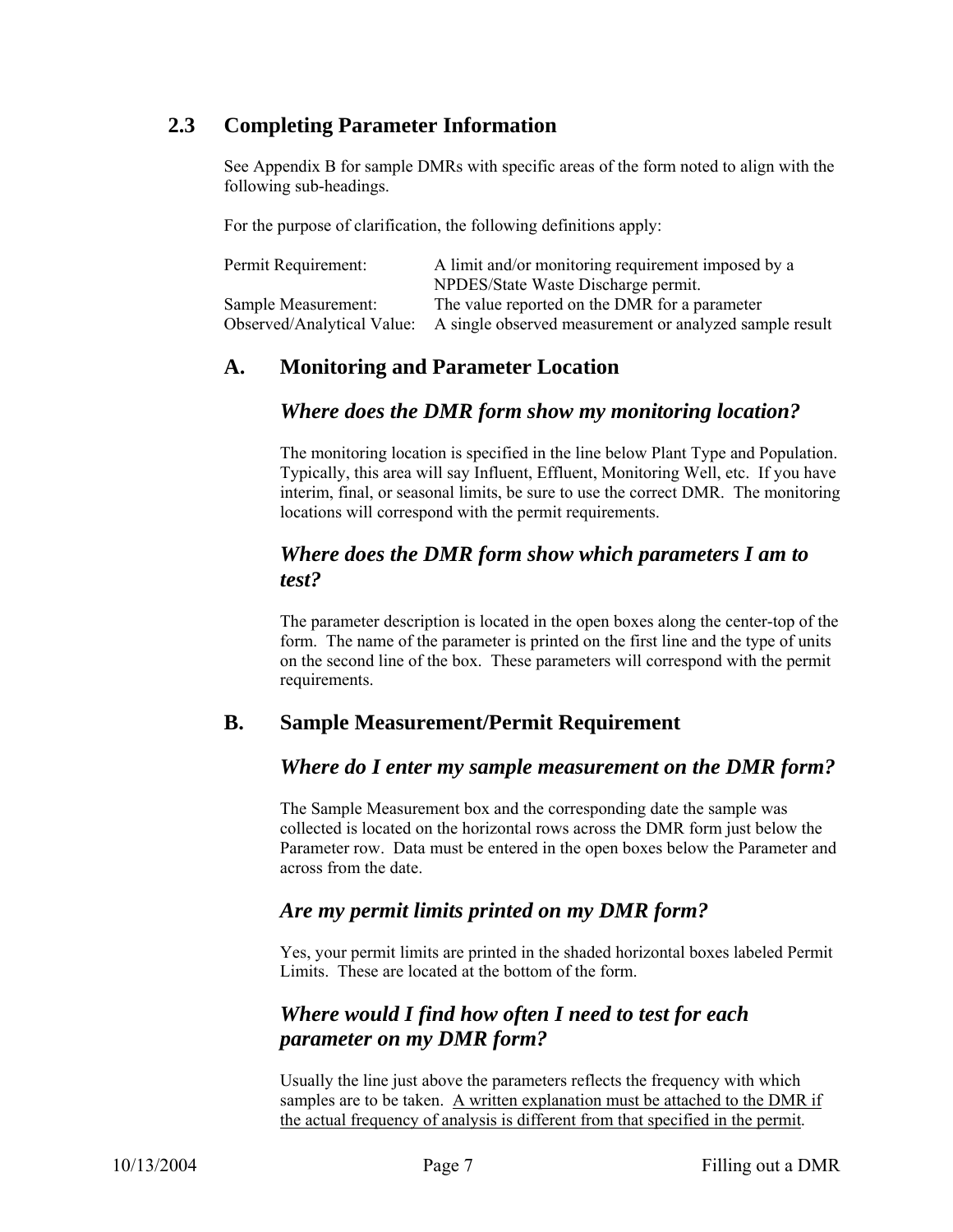#### **2.4 Reporting Your Results**

#### *Does it matter how the data is entered on the DMR form?*

Yes it does. Data must be entered by using the following guidelines:

- Data must be typed, written in blue or black ink, or computer printed. **Entries in pencil will not be accepted.**
- Data must be reported in the **same units** as required by the NPDES/State Waste Discharge permit and as on the DMR.
- Do not enter the reporting units, commas, or comments, etc., in the Sample Measurement boxes.
- All violations of the permit limits should be circled. An explanation of the cause or possible causes of the violations and the corrective action you are taking should be included in the REMARKS section of the DMR, on the back of the DMR, or on a separate piece of paper.

Example: Permit limit is 25000 GPD, actual flow is 15000 GPD. In the Sample Measurement box enter 15000 (no comma & no units).

#### *Does it matter what type of units I used to report my data?*

Yes, data must be reported in the units required by the permit. Useful conversion information can be found in Appendix E – Conversion Tables.

#### **Example:**

Flow – the permit-required unit on the DMR is MGD (Million Gallons per Day). The measured average daily flow is 155,000 GPD (Gallons per Day). The flow data must be converted to MGD (155000/1000000) and then reported as 0.155

### *How do I report an estimated value (flow only)?*

Use the letter E to indicate estimated value.

**Example:** Flow is estimated to be 150,000 GPD, permit limit is 250000 GPD. Enter E150000 in Sample Measurement box.

#### *What if I only test a parameter once but I have to report the average and maximum daily?*

If only one sample is analyzed during a monitoring period, record that number for all the following:

- Daily minimum
- Daily average
- Daily maximum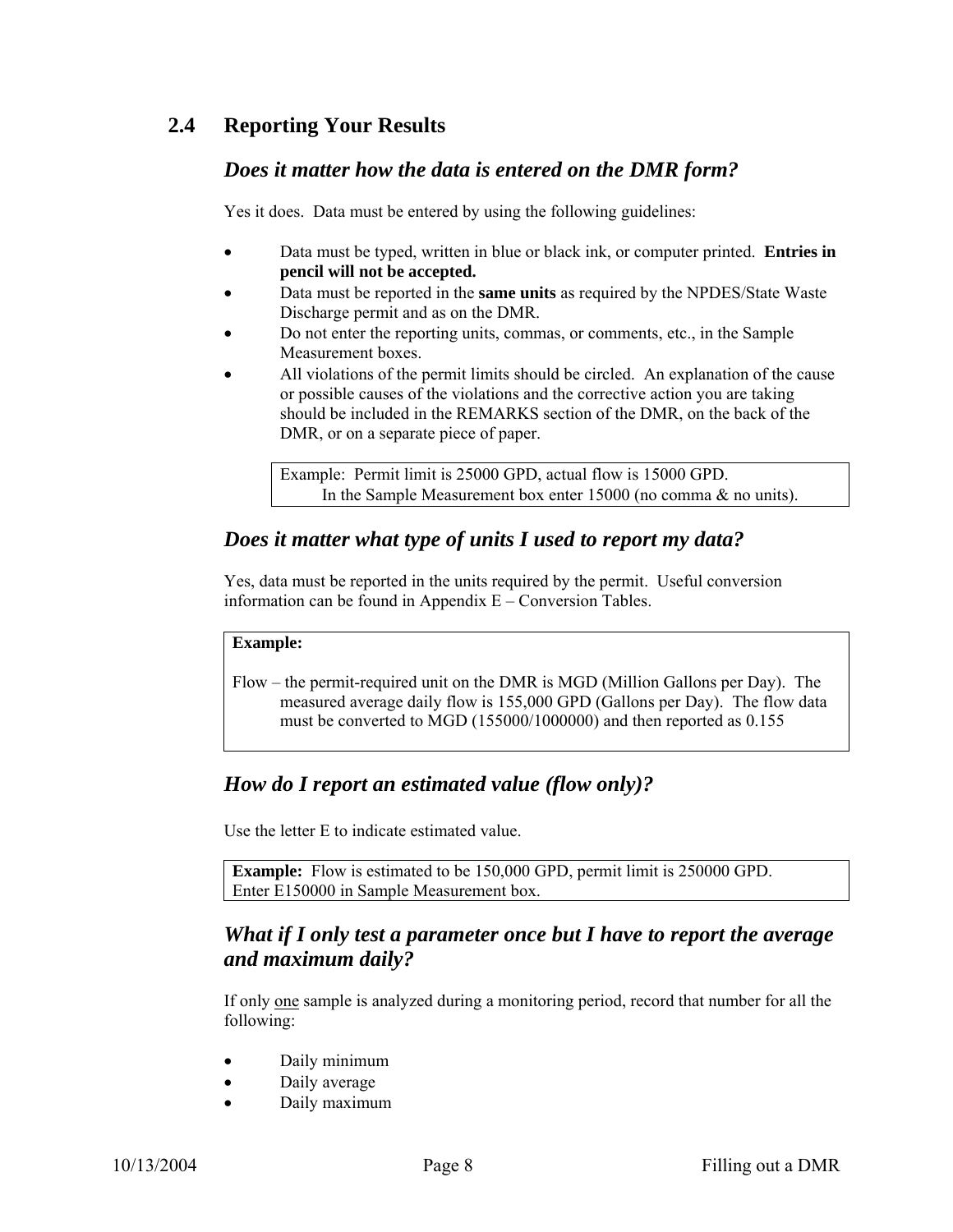- Thirty (30)-day average
- Seven (7)-day average

Example: Sampling is required once per month for pH. The observed/analytical value is 7.3 units.

Enter 7.3 in the Minimum and Maximum Sample Measurement boxes.

Example: Sampling is required once per month for ammonia. The observed/analytical value is 25.3 mg/L.

Enter 25.3 in the Average and Maximum Sample Measurement boxes.

#### *What if I make a mistake on my DMR?*

Cross through any corrections to the data or information entered on the DMR and associated paperwork with a single line. Record the corrected value next to it. Initial and date as close to the correction as possible. **Do not use correction fluid (whiteout).**

#### *What if I have a no discharge of a single parameter?*

If there is no discharge of a certain parameter during the entire monitoring period, enter "No Discharge" anywhere on the line in the appropriate Sample Measurement reporting box(es) area. You must also provide an explanation of the "No Discharge" notation in the REMARKS section of the DMR or attach an explanation to the DMR.

#### *What if I get a value below the detection limit?*

Unless otherwise specified in the permit, actual measured values of all analytical results obtained above the Method Detection Limit (MDL) for all monitored parameters must be recorded and reported, as required by the permit. Measured values below the MDL should be reported as less than  $(\leq)$  the detection limit or as directed by Ecology's Regional Office.

#### *What are the rules for reporting significant digits?*

Regardless of the measuring device, there is always some uncertainty in a measurement. Significant digits include all the digits in a measurement that are known with certainty as well as the last digit which is an approximation.

| Example Table of Parameters and their Significant Digits |                     |              |  |  |  |  |
|----------------------------------------------------------|---------------------|--------------|--|--|--|--|
| Flow (MGD)                                               | 75.1200 or 0.0012   |              |  |  |  |  |
| pH(SU)                                                   | To the Tenth        | 7.1          |  |  |  |  |
| Chlorine $(mg/L)$                                        | To the Hundredth    | 2.51         |  |  |  |  |
| Chlorine (lbs/day)                                       | To the Tenth        | 4.5          |  |  |  |  |
| $TSS$ (mg/L)                                             | To the Tenth        | 158.1 or 9.8 |  |  |  |  |
| TSS (lbs/day)                                            | To the Hundredth    | 231.08       |  |  |  |  |
| $BOD$ (mg/L)                                             | To the Tenth        | 158.1 or 9.8 |  |  |  |  |
| BOD (lbs/day)                                            | To the Hundredth    | 231.08       |  |  |  |  |
| Fecal Coliform (#/100 ml)                                | <b>Whole Number</b> | 150          |  |  |  |  |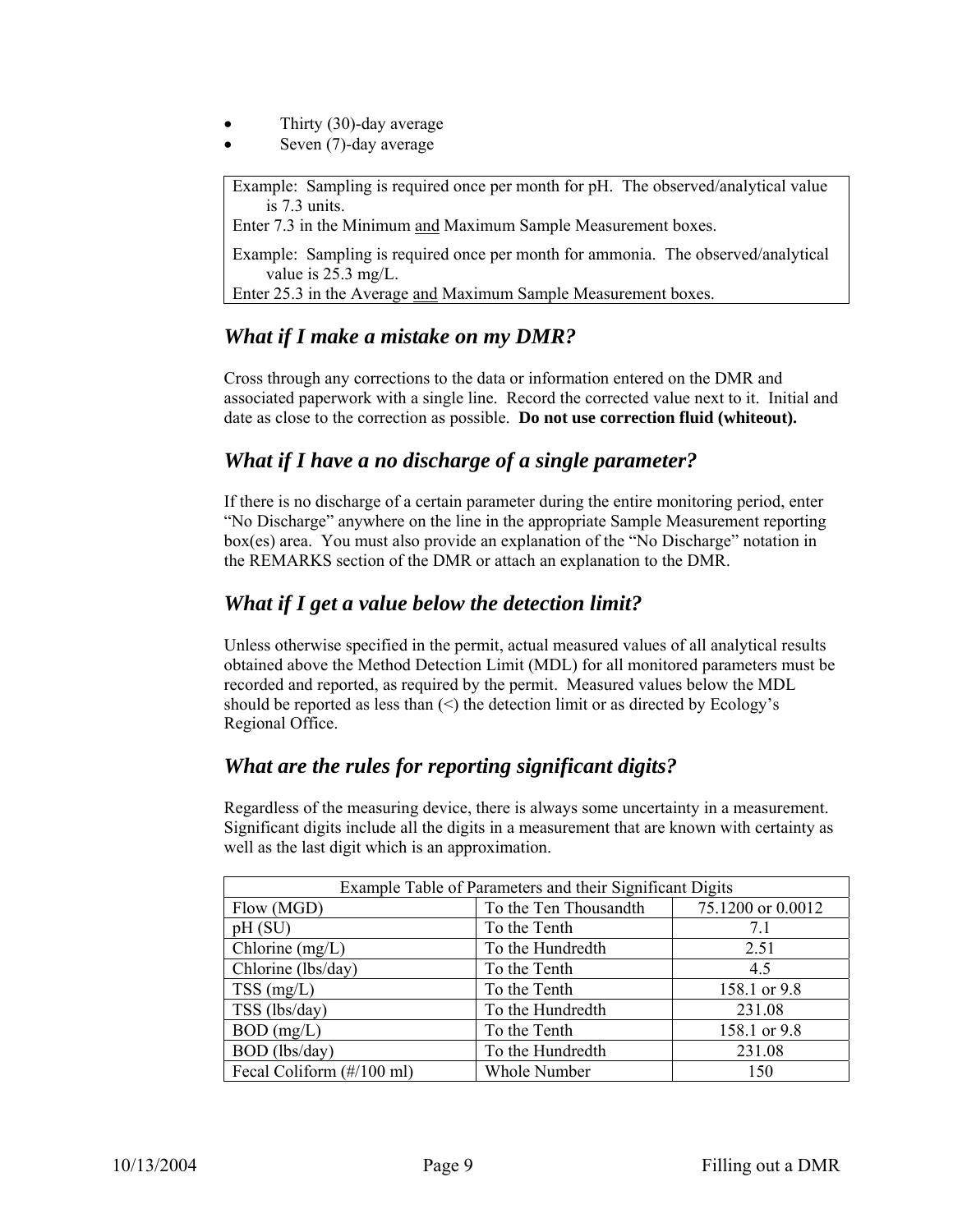Rules for Significant Figures:

- 1. All non-zero digits (1-9) are to be counted as significant.
- 2. All zeros between non-zero digits are always significant. Both 3406 and 30.02
- contain four significant digits.
- 3. For numbers that do not contain decimal points, the trailing zeros may or may not be significant. The number 360,000 may have two to six significant digits.
- 4. For numbers that do contain decimal points, the trailing zeros are significant. Both 0.450 and 6.00 have three significant digits.
- 5. If a number is less than 1, zeros that follow the decimal point **and** are before a nonzero digit are not significant. Both 0.00123 and 0.0710 contain three significant digits.

# *Do I round the data before I enter it onto my DMR form?*

Rounding may be necessary in order to report in the same number of significant figures as the permit limit. All calculations (*i.e.,* averaging and multiplying) are performed prior to any rounding that is done.

#### Rules for Rounding:

- 1. If the digit being dropped is 1, 2, 3, or 4, leave the preceding number as it is. 19.2 rounded to the nearest whole number, gives you 19.
- 2. If the digit being dropped is 6, 7, 8, or 9, increase preceding digit by one unit. 16.7 and 16.9, rounded to the nearest whole number, gives you 17 in both cases.
- 3. If the digit being dropped is 5, round off preceding digit to the nearest even number. 2.25 becomes 2.2 and 2.35 becomes 2.4.

### *What is precision?*

The correct unit of measurement, sample measurements must be reported with the same degree of precision that was achieved in the analysis/measurement of the value. This means that numbers resulting from calculations cannot be more precise than the raw data used in the calculations.

#### Rules for Precision:

- 1. For addition or subtraction, the answer can contain no more decimal places than the least precise measurement.  $13.681 - 0.5 = 13.181$  should be rounded off to the tenths place, with a correct answer of 13.2
- 2. For multiplication or division, the least number of significant digits in any of the measurements determines the number of significant digits in the answer. 2.5 x 3.42 = 8.55 should be rounded off to two significant digits, with a correct answer of 8.6.
- 3. Numbers such as conversion factors or number of days are counted as numbers and are not considered when determining the number of significant digits or decimal places in the calculation.
- 4. If both addition/subtraction and multiplication/division are used in a calculation, follow the rules for multiplication/division.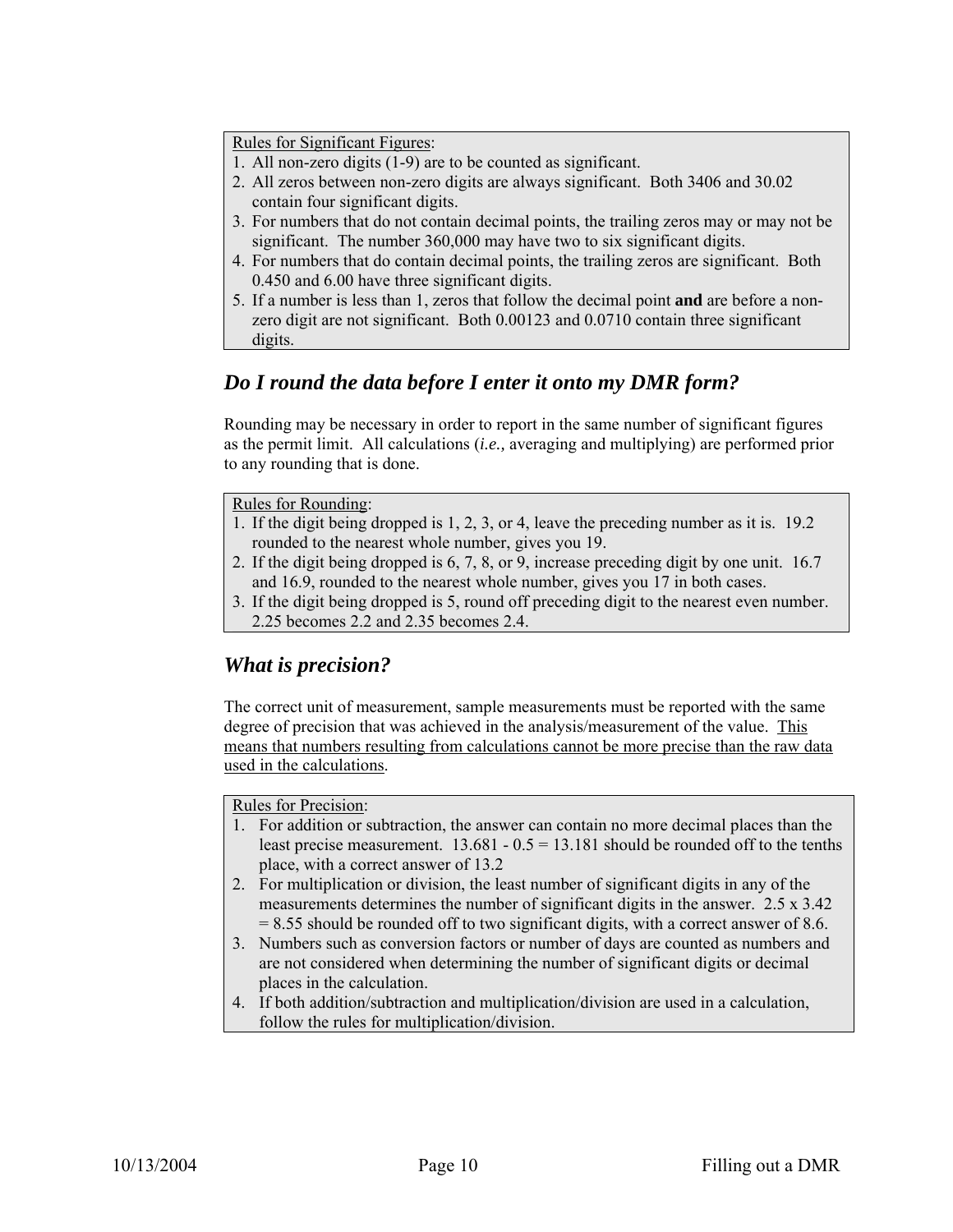**Example 1:** Report the annual total mass loading for phosphorous. Permit limit: 3125 lbs/year Monthly mass loadings: 250.2+101+135+180+159+225.9+258+237+202.5+210+246.3+236.4=2441.3 lbs/year Precision rule #1 applies. The number 3 (in the tenths place) in the result is rounded down. Leave preceding number as is. Enter 2441 in the Sample Measurement box. **Example 2:** Calculate the suspended solids mass loading. Permit limit: 75 lbs/day  $Q = .67$  MGD,  $C = 10.5$  mg/L 8.34  $lbs/MG = Unit conversion for weight of one gallon of water in pounds.$ </u> mg/L  $Q$  x  $C$  x Unit Conversion = Mass Loading  $0.67$  x  $10.5$  x  $8.34 = 58.6719$  lbs/day Precision rule #2 applies. The number 5 and 8 in the result are the two significant digits. The number 6 (in the tenths place) in the result is rounded up. Increase the preceding digit by one. Enter 59 in the Sample Measurement box **Example 3:** Calculate the 7-day average for ammonia. Permit limit: 4.5 mg/L, sample four times a week  $C = 0.56, 0.93, 2.53, 6.92$  mg/L 4  $\frac{0.56 + 0.93 + 2.53 + 6.92}{0.56 + 0.93 + 2.53 + 6.92} = 2.735$  mg/L Precision rules #3 and #4 apply (Note: the 4 in the denominator is a counted number). The numbers 2 and 7 in the result are the two significant digits. The number 3 (in the hundredths place) in the result is rounded down. Leave preceding number as is. Enter 2.7 in the Sample Measurement box. **Example 4:** Report the 30-day average TSS. Permit limit: 22 lbs/day Weekly averages: 4  $\frac{11.71 + 6.69 + 4.52 + 3.33}{6.5625}$  lbs/day Precision rules #3 and #4 apply (Note: the 4 in the denominator is a counted number). The numbers 6, 5, and 6 in the result are the three significant digits. The number 2 (in the thousandths place) in the result is rounded down, leaving 6.56 as the result. The permit limit of 22 lbs/day requires that the result be reported to two significant digits. Round 5 up. Enter 6.6 in the Sample Measurement box.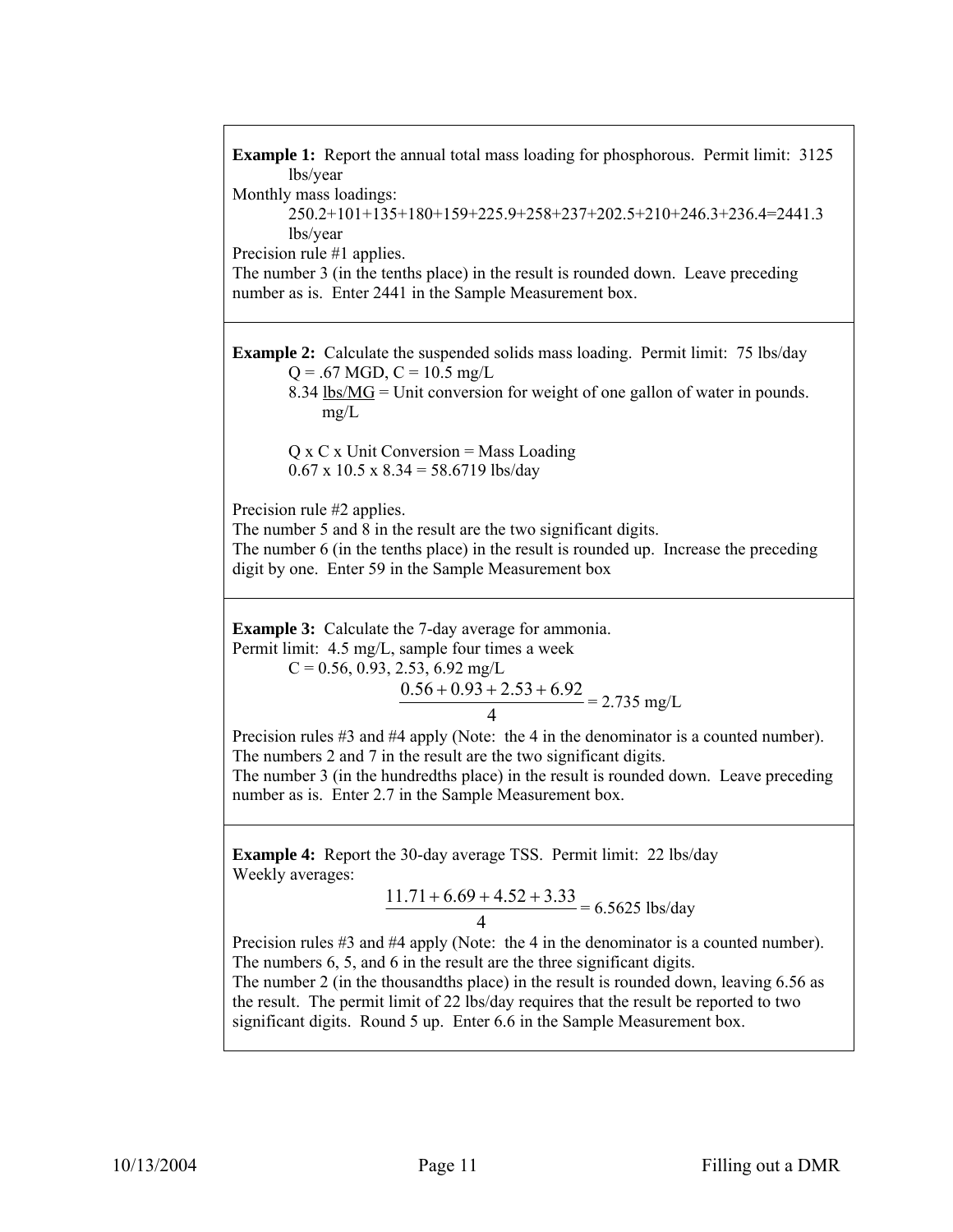#### **2.5 Signature Information**

#### *Why do the DMRs need to be signed?*

By signing the DMR, the principal executive officer or his/her authorized agent are acknowledging their agreement with the certification statement which states:

"I certify under penalty of law, that this document and all attachments were prepared under my direction or supervision in accordance with a system designed to assure that qualified personnel properly gathered and evaluated the information submitted. Based on my inquiry of the person or persons who manage the system or those persons directly responsible for gathering information, the information submitted is, to the best of my knowledge and belief, true, accurate, and complete. I am aware that there are significant penalties for submitting false information, including the possibility of fine and imprisonment for knowing violations."

This certification statement is required by state and federal regulations.

#### **A. Name/Title Principal Executive Officer or Authorized Agent**

#### *Who is authorized to sign the DMR?*

Federal regulations require the DMR to be signed as follows:

- For a corporation, by a principal executive officer of at least the level of vice president;
- For a partnership or sole proprietorship, by a general partner or the proprietor, respectively; or
- **For a municipality, state, federal, or other public facility, by either a principal executive officer or ranking elected official (***i.e.,* **City Manager or Mayor).**

Send authorization in writing to the Department of Ecology. (See Appendix G for clarification of who may sign the DMR.)

#### **B. Signature and Certification**

#### *Do all DMRs need to be signed?*

Yes, all DMRs shall be signed (use *only* black or blue ink) by the person who is authorized to sign the DMR.

Each page of the DMR must have an original legible signature.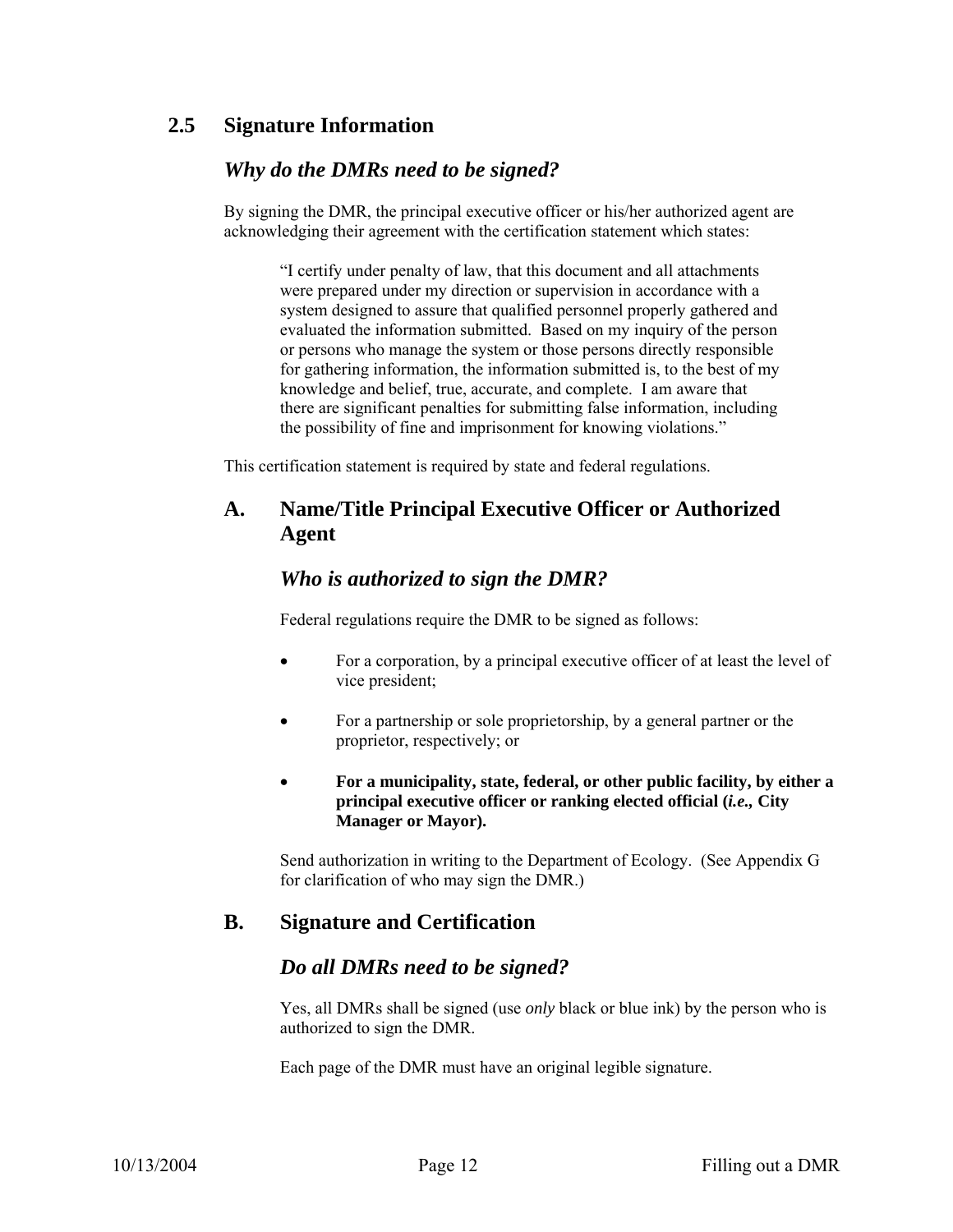#### *If I am not the principal executive officer, may I sign the DMR?*

Yes, if the principal executive officer authorizes another person to sign the DMRs. An authorization document must be signed by the principal executive officer and submitted to Ecology's Regional Office (see Appendix A for address). Authorization documents must be submitted and approved *prior* to DMR submission. See Appendix G for authorization ocuments.

#### *What if I enter false information on the DMR?*

False information entered on the DMR by a permittee, or the permittee's designated representative, may be punishable as a Class C felony pursuant to RCW 9A.72.030. Falsification of a DMR by a certified wastewater treatment plant operator could result in revocation or suspension of the operator's certification pursuant to Chapter 173-230 WAC.

#### **2.6 Remarks Section of the DMR**

#### *What is the Remarks Section of the DMR for?*

This area may be used by the permittee to communicate to Ecology.

#### *Is this where I can report the reasons for my non-compliance?*

Yes, the permittee is required to report all instances of non-compliance with permit effluent limitations or monitoring requirements. These non-compliance reports shall contain each of the following:

- A description of the non-compliance and its cause;
- The period of the non-compliance, including exact dates and times;
- If the non-compliance has not been corrected, the anticipated time it is expected to continue; and
- Steps taken or planned to reduce, eliminate, and prevent the non-compliance and its recurrence.

The Report of Non-Compliance Event form (Appendix H) or an equivalent written explanation containing the information requested above may be used to report instances of non-compliance.

#### **2.7 Review of Tips for Successful DMR Reporting**

- A. Enter data legibly in blue or black ink (*do not use pencil*). Make decimals look like decimals. Do not use commas.
- B. Report *all* data as required by the NPDES/State Waste Discharge permit on the pre-printed DMR.
- C. For monthly pH reporting requirements, complete both the maximum and the minimum columns.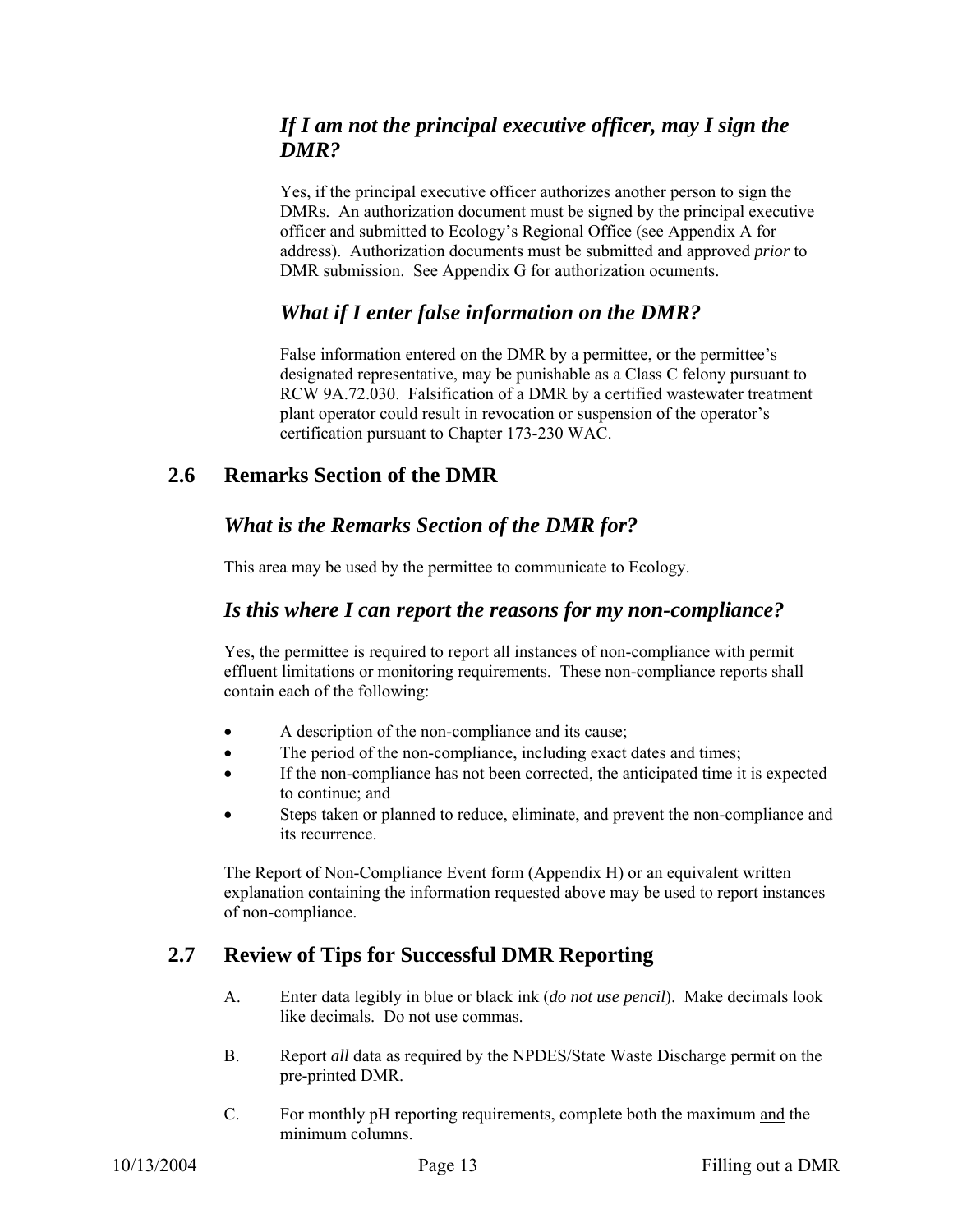- D. Enter data in the blank boxes only.
- E. Do not alter, line out, or highlight printed items appearing on the Ecology DMRs.
- F. Do not use correction fluid (whiteout). Cross out any error, initial it, date it, and write the correct value next to the crossed-out value.
- G. Do not enter units or other information (such descriptive words or symbols as Trace, Not Applicable, None, etc.) in Sample Measurement value boxes.
- H. Make sure the reporting units are the same as those that appear in the permit. Special attention should be given when reporting flow data, temperature, and concentrations. Use consistent units in calculations.
- I. For *no* discharge during the entire monitoring period, write *No Discharge* on the DMR. Submit *all pages* marked "No Discharge" for all outfalls.
- J. For no discharge of a single parameter during the monitoring period, write *No Discharge* in the Sample Measurement column for that parameter.
- K. Date and sign, in ink, *all pages* of the DMR prior to submission.
- L. For each instance of non-compliance with a permit requirement, provide a written report.
- M. For modifications to permits, make requests in writing to Ecology. Do not make requests on the DMR form.
- N. Send proper copies and attachments to the appropriate Ecology Regional Office.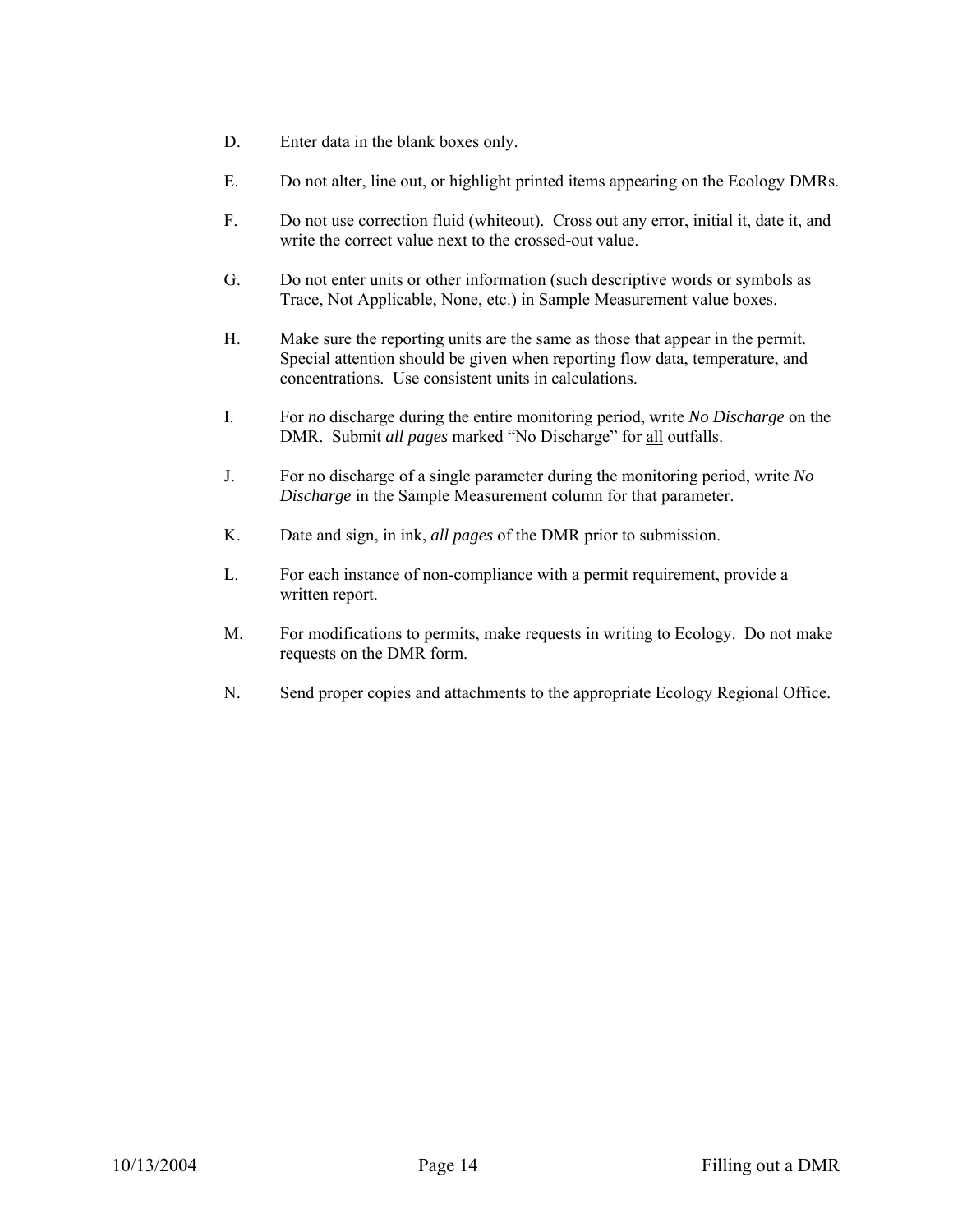# Section 3: SAMPLING AND MONITORING INFORMATION

# 3.1 Process Control and Compliance Monitoring

*What is the difference between process control monitoring and permit compliance monitoring? What are the conditions that must be met for permit compliance monitoring?* 

# 3.2 Sampling Frequencies

*What are the different types of sampling frequencies that I may have to test?* 

# 3.3 Extra and Split Samples

*What if I do extra sampling? What if I need to or want to split samples?* 

# 3.4 Invalid Sample

*What if I have an invalid sample because of invalid quality control or lab accident?*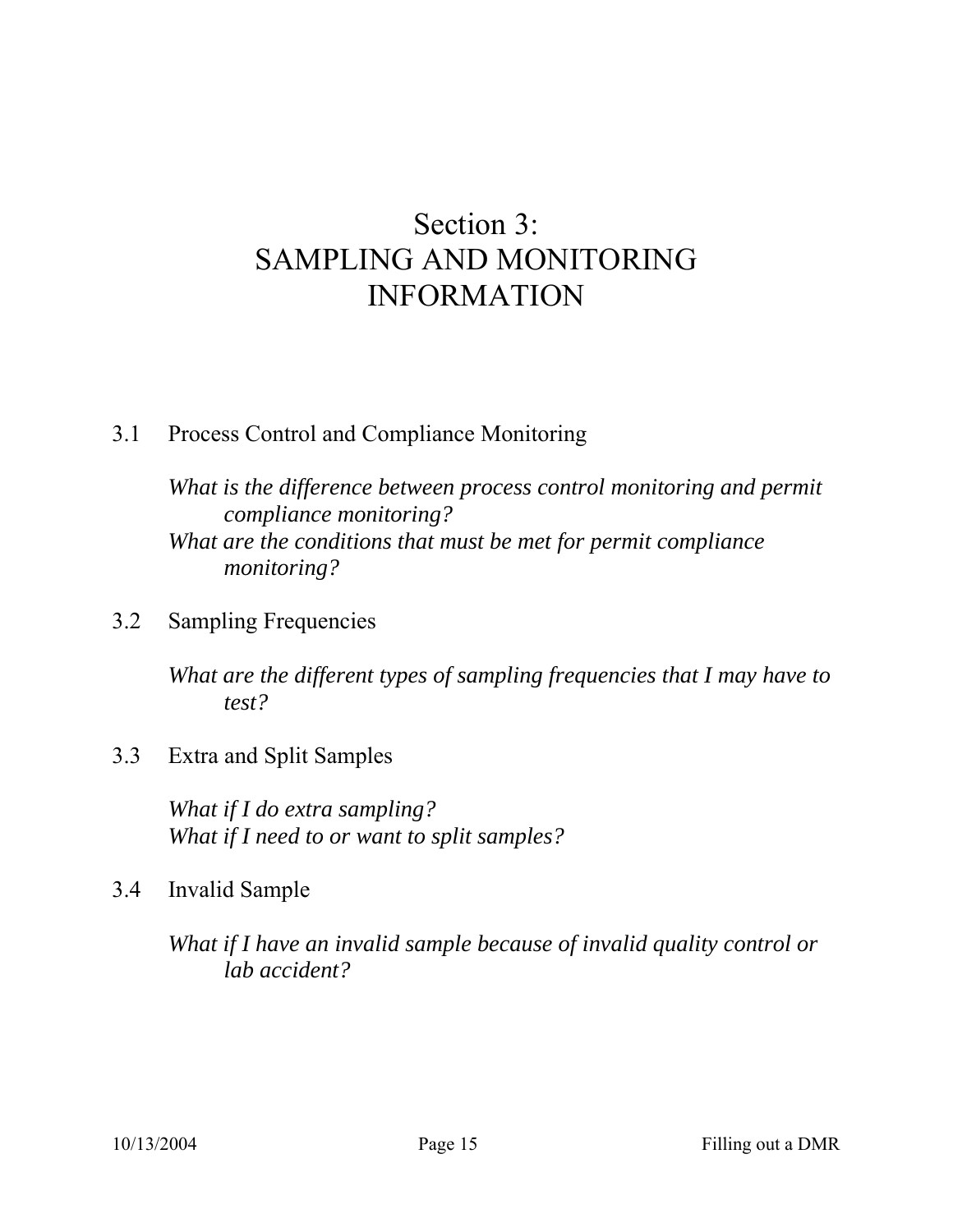# **3.0 Sampling and Monitoring Information**

### **3.1 Process Control and Compliance Monitoring**

#### *What is the difference between process control monitoring and permit compliance monitoring?*

Process control monitoring should be performed to optimize treatment system operations and is not required to be reported on the DMR. Permit compliance monitoring is performed to verify compliance with permit limits and must be reported on the DMR.

#### *What are the conditions that must be met for permit compliance monitoring?*

Permit compliance monitoring must meet conditions specified by the NPDES/State Waste Discharge permit, which include, but are not limited to, the following:

- Must be routine and representative of wastewater discharged.<sup>1</sup>
- Must be conducted to conform using the latest revision of the test procedures specified in the permit unless Ecology approves an alternative procedure in writing. All soil analysis and reporting will be in accordance with *Laboratory Procedures*, Soil Testing Laboratory, Washington State University, November 1981.
- Must be conducted by a laboratory accredited by the Department of Ecology Environmental Laboratory Accreditation Program.2
- Must perform Quality Assurance/Quality Control (QA/QC) analysis.

#### **3.2 Sampling Frequencies**

### *What are the different types of sampling frequencies that I may have to test?*

Daily:

A daily time period is considered as a calendar day.

 1 To ensure sample is representative, mix well and pour amount needed for testing.

 $2^2$  Certain specific operation tests are exempted from the requirements of this program and therefore do not have to be performed in an approved laboratory. These tests include: all tests which are done for process control only; flow, temperature, and settleable solids. Conductivity, turbidity, and pH tests also do not require accreditation if the lab is operated by a discharger and is not required to be accredited for any other test.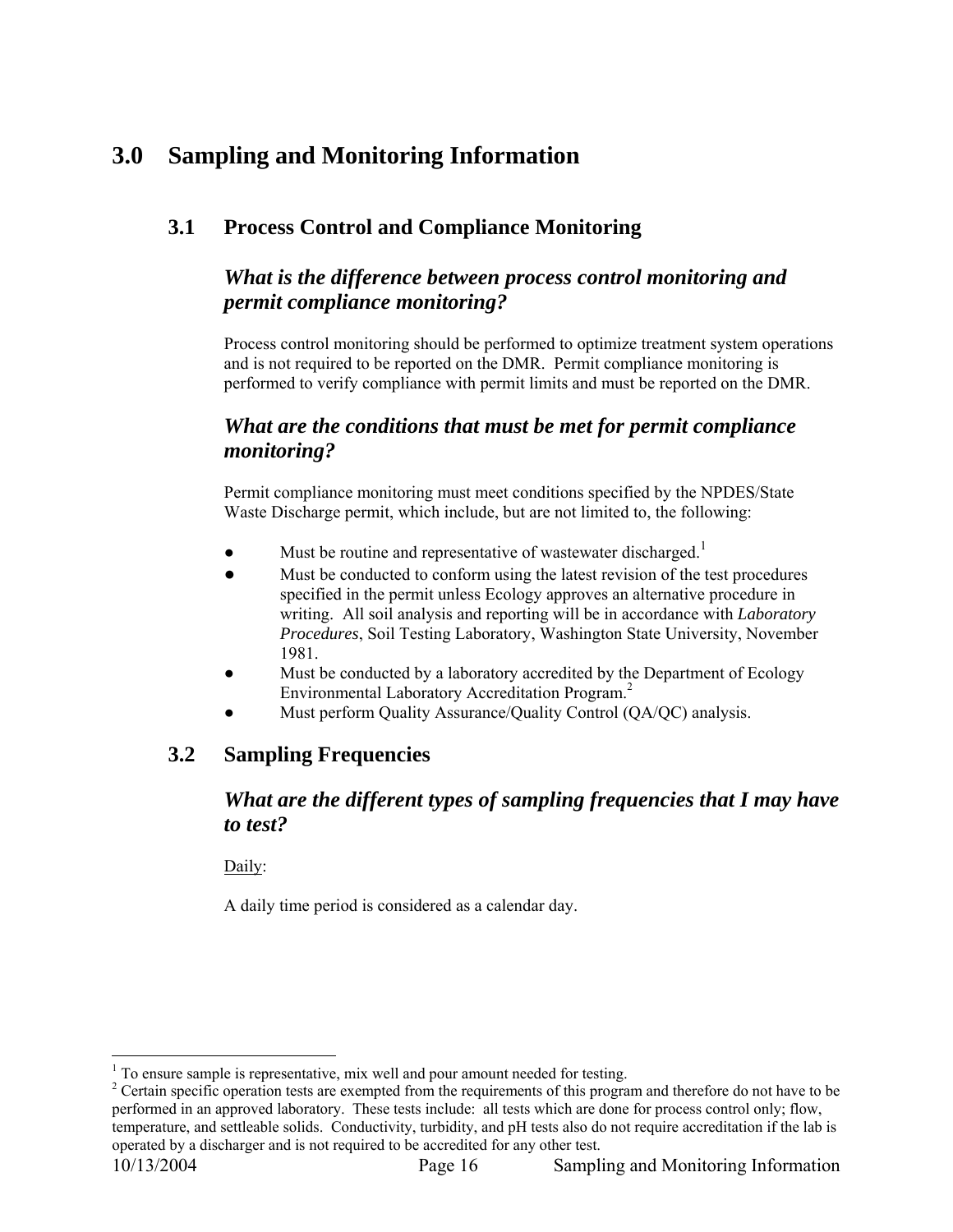| <b>MONTH</b> |    |    |    |    |    |    |  |  |
|--------------|----|----|----|----|----|----|--|--|
| S            | M  | T  | W  | T  | F  | S  |  |  |
|              | 2  | 3  |    | 5  | 6  |    |  |  |
| 8            | 9  | 10 | 11 | 12 | 13 | 14 |  |  |
| 15           | 16 | 17 | 18 | 19 | 20 | 21 |  |  |
| 22           | 23 | 24 | 25 | 26 | 27 | 28 |  |  |
| 29           | 30 | 31 |    |    |    |    |  |  |

#### Seven- (7) Day (Weekly):

A seven-day period is seven consecutive days beginning on Sunday and ending on Saturday.

| <b>MONTH</b> |    |    |    |    |    |    |  |  |
|--------------|----|----|----|----|----|----|--|--|
| S            | М  | T  | W  | T  | F  | S  |  |  |
|              | 2  |    |    |    | 6  |    |  |  |
| 8            | 9  | 10 | 11 | 12 | 13 | 14 |  |  |
| 15           | 16 | 17 | 18 | 19 | 20 | 21 |  |  |
| 22           | 23 | 24 | 25 | 26 | 27 | 28 |  |  |
| 29           | 30 | 31 |    |    |    |    |  |  |

Monthly:

Monthly is considered as a calendar month.

| MONTH |    |    |    |    |    |    |  |  |
|-------|----|----|----|----|----|----|--|--|
| S     | Μ  | Т  | W  | T  | F  | S  |  |  |
|       | 2  |    |    |    | 6  |    |  |  |
| 8     | 9  | 10 | 11 | 12 | 13 | 14 |  |  |
| 15    | 16 |    | 18 | 19 | 20 | 21 |  |  |
| 22    | 23 | 24 | 25 | 26 | 27 | 28 |  |  |
| 29    | 30 | 31 |    |    |    |    |  |  |

Quarterly, Semi-annually, Annually:

As specified in the permit. If permittees have questions, they will need to contact their regional office.

#### **3.3 Extra and Split Samples**

#### *What if I do extra sampling?*

Permit compliance monitoring should be scheduled to be routine and representative of the normal discharge, and set prior to collection. The permittee may decide to sample and analyze more frequently than required by the permit. This extra sample collection must be incorporated into the facility's monitoring schedule prior to collection. The extra sample observed/analytical values must be used in calculations for reporting on the DMR.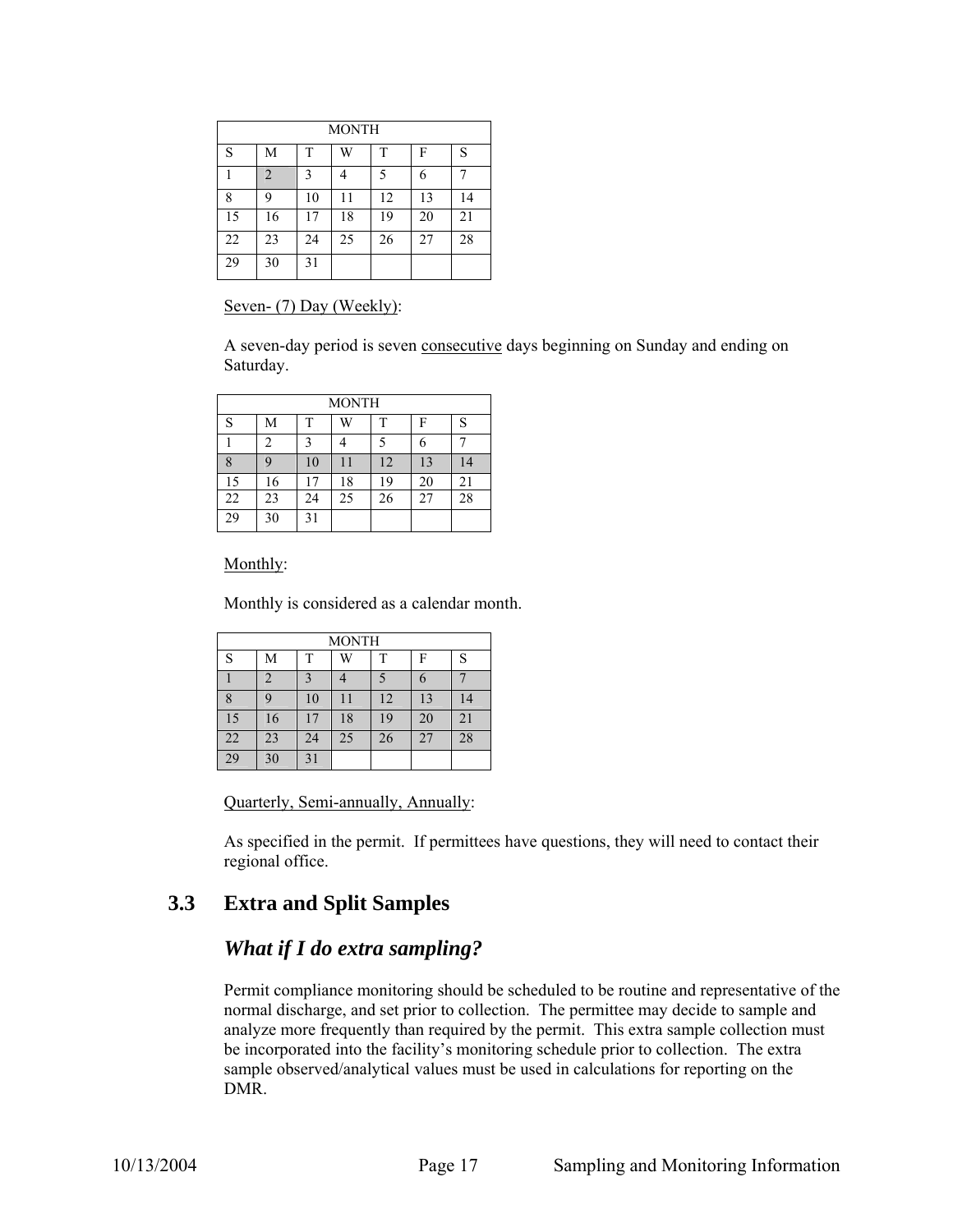#### *What if I need to or want to split samples?*

The permittee may decide for various reasons to split a sample. This split sample must be incorporated into the facility's monitoring schedule prior to collection. Split sample observed/analytical values are to be averaged and must be used in calculations for reporting on the DMR. In addition, split samples must:

- A. Be split on the collection site (not in the lab).
- B. Be considered a representative sample and consistent with the facility's monitoring program.
- C. Be independent of any selection process for analysis.

### **3.4 Invalid Sample**

#### *What if I have an invalid sample because of invalid quality control or lab accident?*

There are a number of conditions when a sample or sample results are considered invalid.

These include:

 $\overline{a}$ 

- If a sample is subject to a lab accident and a valid analysis cannot be performed,
- The quality control during sample analysis is not within analytical standards<sup>3</sup>,
- Sample preparation results in insufficient dilutions and the result is reported with a greater than symbol (>). (Typically occurs with BOD and coliform analysis.)

Regardless of the source of error, all invalid samples shall be treated as follows:

The permittee shall provide an explanation as to why the sample was invalid and from which, if any, calculations it was omitted in the REMARKS section of the DMR or attach an explanation to each copy of the DMR. **Documentation from the lab and/or a written explanation from the operator must be retained with lab records for inspection.**

<sup>10/13/2004</sup> Page 18 Sampling and Monitoring Information <sup>3</sup> It is very difficult to determine what an "out-of-control" situation is. Call your Ecology Regional Office for Technical Assistance.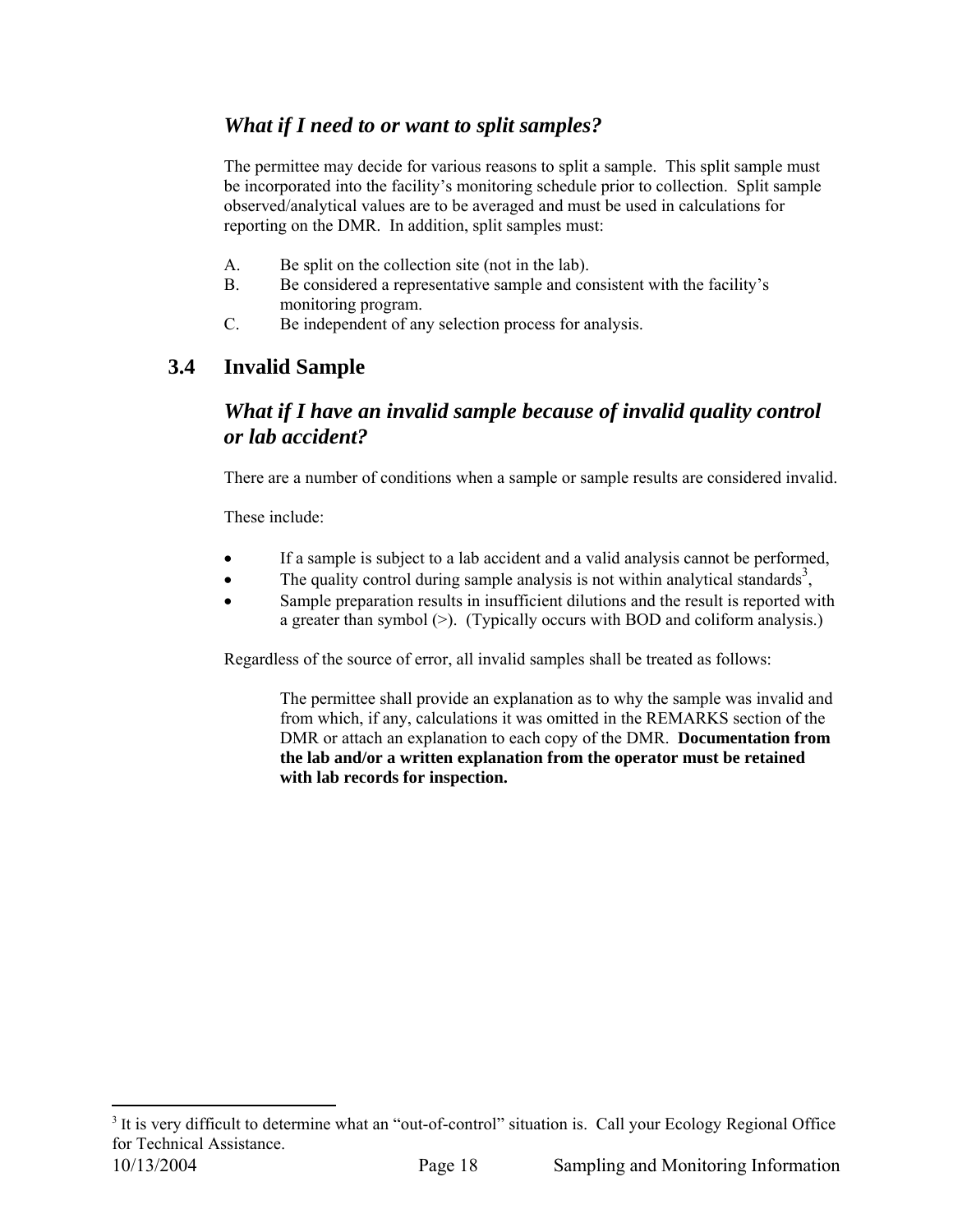# Section 4: CALCULATING INFORMATION

### 4.1 Minimum

*How do I calculate for minimum/daily minimum?* 

4.2 Averages

*How do you calculate average concentration? What is average/arithmetic mean?* 

4.3 Weekly Average for a Week Split by Two Months

*What if I have to do a weekly average and my week is split by two separate months?* 

4.4 Maximum

*How do I calculate for maximum/daily maximum?* 

4.5 Mass Loading

*What is mass loading and how do I calculate it? What is annual total?* 

4.6 Percent Removal

*How do I calculate the monthly average for percent removal?*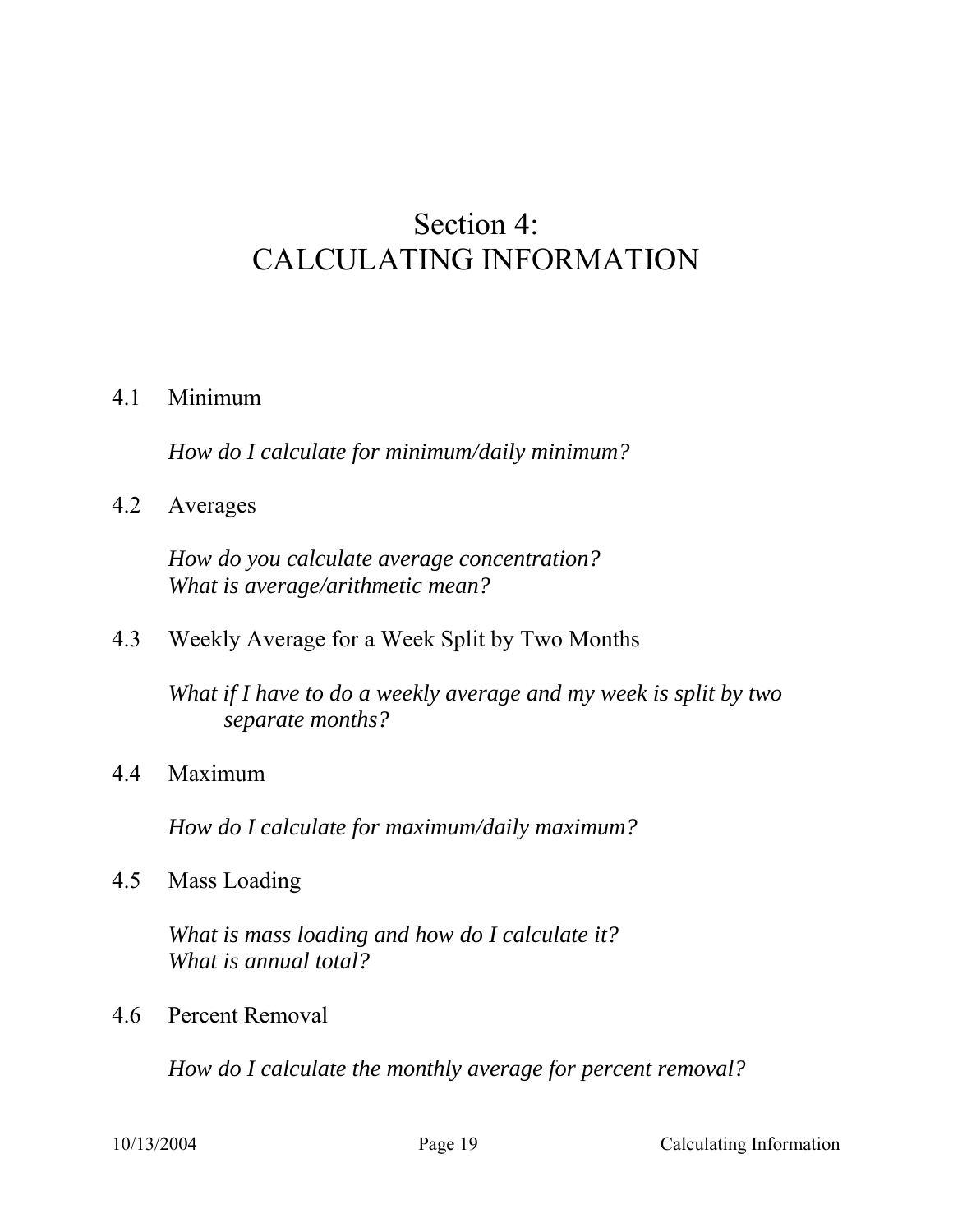# 4.7 Fecal Coliform

*How do I calculate the geometric mean? What if my coliform test is too numerous to count (TNTC)? How do I determine fecal coliform bacteria counts from plate results?* 

# 4.8 Less Than

*How do I calculate results that have a "less than" value?*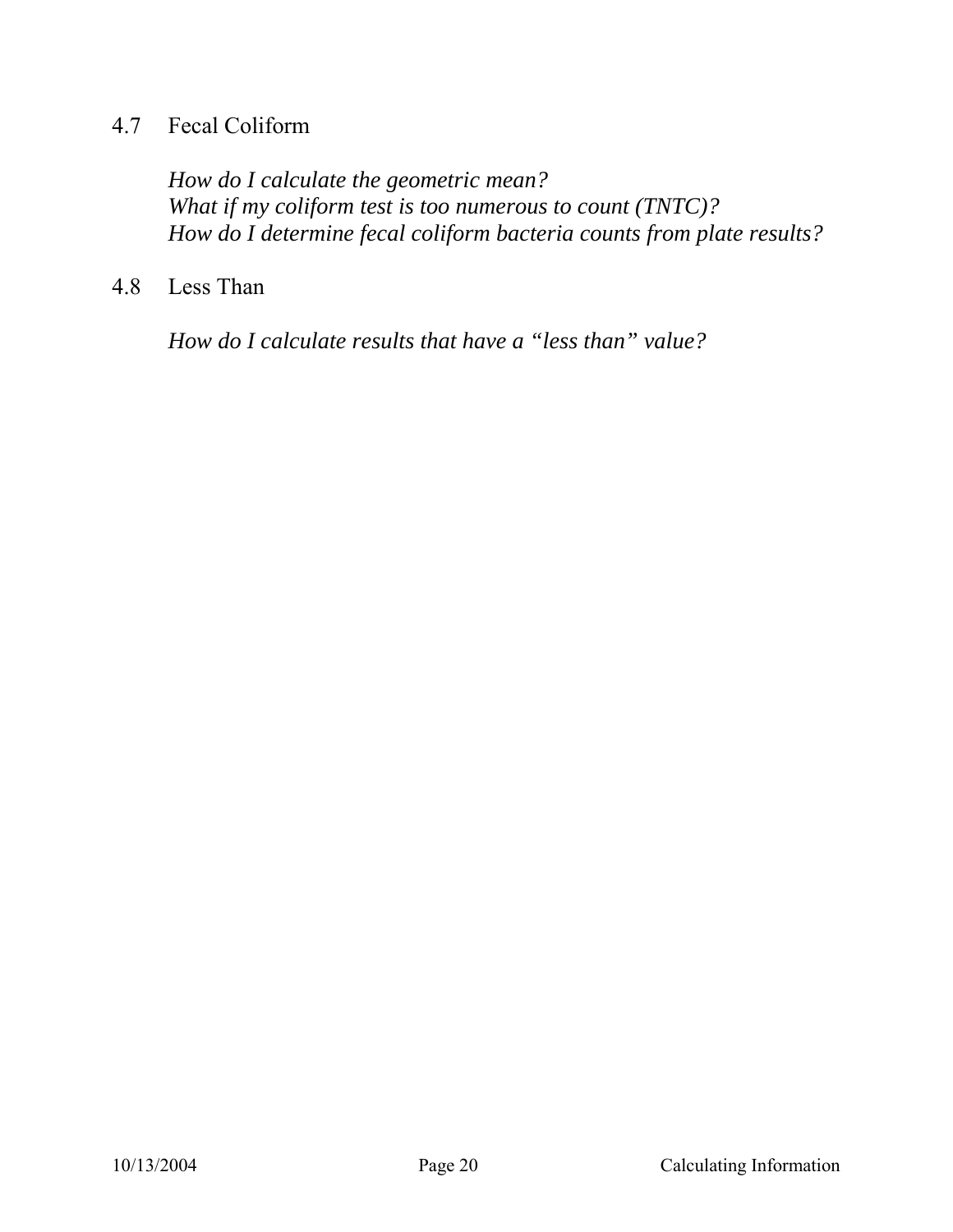# **4.0 Calculating Information**

This section contains general guidance on how to report data value information and the calculations that may be required in order to report that information on the DMR. Check for specific requirements in your permit or call your Ecology regional office for clarification. Report all letters and symbols that are required to the left of the numeric value entered in the Sample Measurement box. Data reporting examples that include these principals can be found in Appendix D.

#### **4.1 Minimum**

#### *How do I calculate for minimum/daily minimum?*

For one observed/analytical value per day:

The minimum, or daily minimum Sample Measurement is the lowest observed/analytical value observed during the monitoring period for a specific parameter.

For more than one observed/analytical value per day:

Calculate the *daily discharge* for each day in the monitoring period. Report the Sample Measurement as the *lowest* of the daily discharges calculated.

For pH *do not average* – report the lowest value in the reporting period.

#### **4.2 Averages**

#### *How do you calculate average concentration?*

#### Seven- (7) Day Average Concentration (Quality):

Calculate the average of all daily discharges for each seven consecutive days in the monitoring period. The Sample Measurement is the highest of the seven-day averages calculated during the monitoring period.

#### Thirty- (30) Day Average Concentration (Quality):

Calculate the average of all daily discharges during the 30-day monitoring period. The Sample Measurement is the average of all samples measured during the one month (30 day) monitoring period. When the NPDES/State Waste Discharge permit requires only one observed/analytical value per monitoring period and only one sample was taken, the 30-day and 7-day Sample Measurements are the same.

#### *What is average/arithmetic mean?*

The average or arithmetic mean is equal to the sum of the measurements divided by the number of measurements.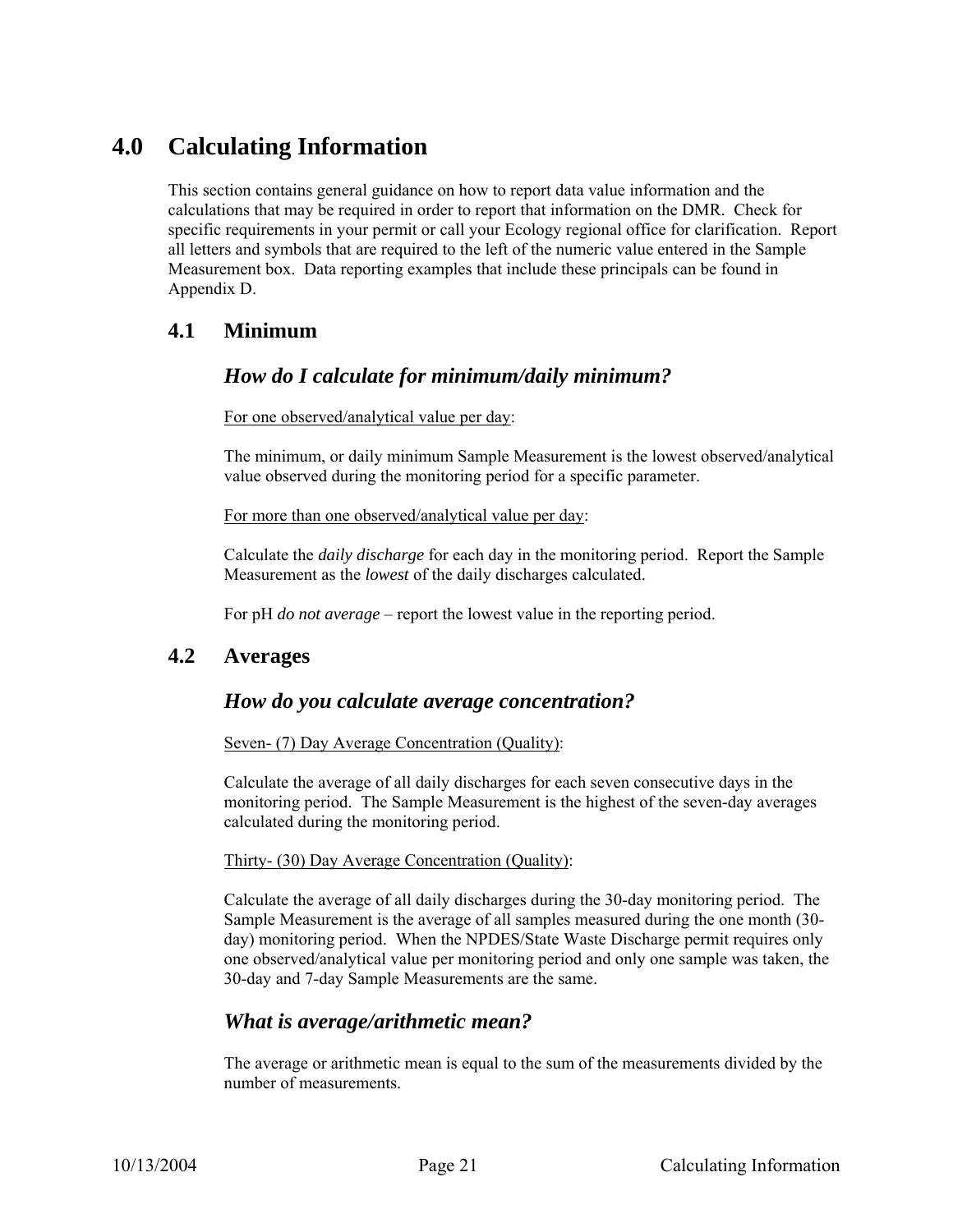|  | <b>Example:</b> Set of measurements: $2, 9, 8, 5, 6$ |  |  |  |  |  |
|--|------------------------------------------------------|--|--|--|--|--|
|--|------------------------------------------------------|--|--|--|--|--|

Arithmetic Mean = 
$$
\frac{2+9+8+5+6}{5} = \frac{30}{5} = 6
$$

Daily Discharge:

For pollutants expressed in units of mass loading (lbs/day or kg/day):

Calculate the total mass loading of the pollutant discharged over the day by using the formula for mass loading found on page 30.

For pollutants with limitations expressed in other units of measurement:

Calculate the average observed/analytical value of the pollutant over the day (except for pH).

Daily Average or Monthly Average:

This is the average of daily discharges over a calendar month. Find by calculating the sum of all daily discharges measured during a calendar month divided by the number of daily discharges measured during that month.

#### **4.3 Weekly Average for a Week Split by Two Months**

#### *What if I have to do a weekly average and my week is split by two separate months?*

If part of a weekly monitoring period falls partially in one month (monitoring period) then that portion shall be combined with the data for the next monitoring period. This seven-day period (part in one month and the remainder in the next month) is used to calculate the seven-day average. You report the weekly average with the month that has the majority of the days from the crossover week.

For the following example monitoring period, data from the last week of the first month is carried over, averaged with data from the first week of the next month, and reported as a weekly average with the next month's DMR.

| <b>MONTH1</b> |    |    |    |    |    |    |  |  |
|---------------|----|----|----|----|----|----|--|--|
| S             | М  | T  | W  | T  | F  | S  |  |  |
|               |    | 2  | 3  |    | 5  | 6  |  |  |
| 7             | 8  | 9  | 10 | 11 | 12 | 13 |  |  |
| 14            | 15 | 16 | 17 | 18 | 19 | 20 |  |  |
| 21            | 22 | 23 | 24 | 25 | 26 | 27 |  |  |
| 28            | 29 | 30 |    |    |    |    |  |  |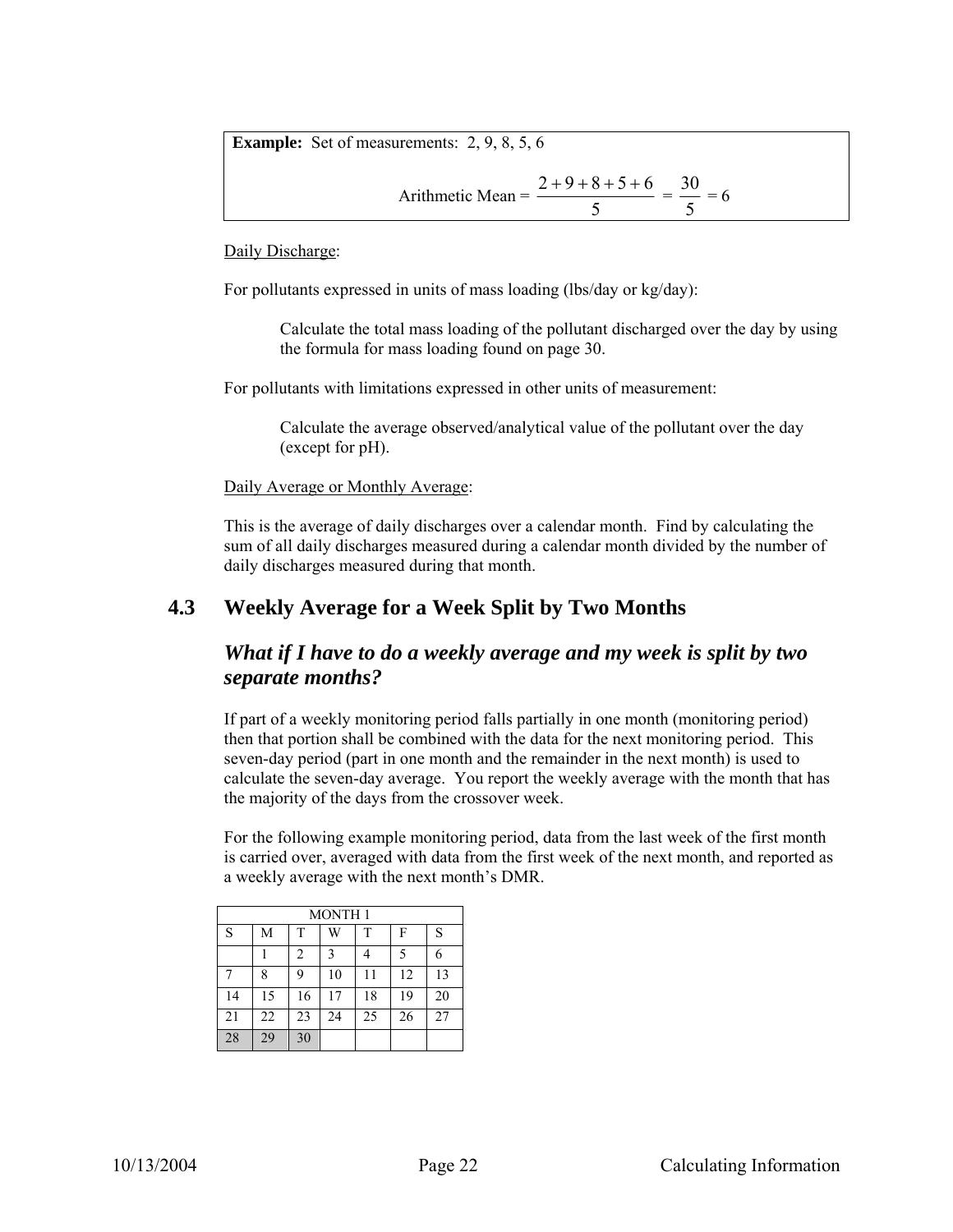| <b>MONTH2</b> |    |    |    |    |    |    |  |  |
|---------------|----|----|----|----|----|----|--|--|
| S             | М  | T  | W  | T  | F  | S  |  |  |
|               |    |    |    | 2  | 3  |    |  |  |
| 5             | 6  |    | 8  | 9  | 10 |    |  |  |
| 12            | 13 | 14 | 15 | 16 | 17 | 18 |  |  |
| 19            | 20 | 21 | 22 | 23 | 24 | 25 |  |  |
| 26            | 27 | 28 | 29 | 30 |    |    |  |  |

#### **Example:**

| <b>Sun</b>      | Mon | <b>Tues</b>                                                        | Wed | <b>Thurs</b>                                                       | Fri                | <b>Sat</b>               |
|-----------------|-----|--------------------------------------------------------------------|-----|--------------------------------------------------------------------|--------------------|--------------------------|
| 31              | 1   | $\overline{2}$<br>$BOD = 23$<br>$TSS = 26$<br>$\text{Fegal} = 417$ | 3   | $\overline{4}$<br>$BOD = 17$<br>$TSS = 20$<br>$\text{Fegal} = 230$ | 5<br>Fecal = $162$ | 6<br>$\text{Fegal} = 81$ |
| $7\phantom{.0}$ | 8   | 9<br>$BOD = 14$<br>$TSS = 17$<br>$\text{Fegal} = 71$               | 10  | 11<br>$BOD = 26$<br>$TSS = 19$<br>$\text{Fegal} = 52$              | 12                 | 13                       |
| 14              | 15  | 16<br>$BOD = 17$<br>$TSS = 23$<br>$\text{Fegal} = 48$              | 17  | 18<br>$BOD = 14$<br>$TSS = 18$<br>$\text{Fegal} = 81$              | 19                 | 20                       |
| 21              | 22  | 23<br>$BOD = 28$<br>$TSS = 23$<br>$\text{Fegal} = 42$              | 24  | 25<br>$BOD = 21$<br>$TSS = 17$<br>$\text{Fegal} = 68$              | 26                 | 27                       |
| 28              | 29  | 30<br>$BOD = 30$<br>$TSS = 25$<br>$\text{Fegal} = 54$              |     |                                                                    |                    |                          |

| <b>Sun</b> | Mon | <b>Tues</b>    | Wed | <b>Thurs</b>                                                      | Fri | <b>Sat</b>     |
|------------|-----|----------------|-----|-------------------------------------------------------------------|-----|----------------|
|            |     |                | 1   | $\overline{2}$<br>$BOD = 12$<br>$TSS = 14$<br>$\text{Fegal} = 58$ | 3   | $\overline{4}$ |
| 5          | 6   | $\overline{7}$ | 8   | 9                                                                 | 10  | 11             |
| 12         | 13  | 14             | 15  | 16                                                                | 17  | 18             |
| 19         | 20  | 21             | 22  | 23                                                                | 24  | 25             |
| 26         | 27  | 28             | 29  | 30                                                                | 31  |                |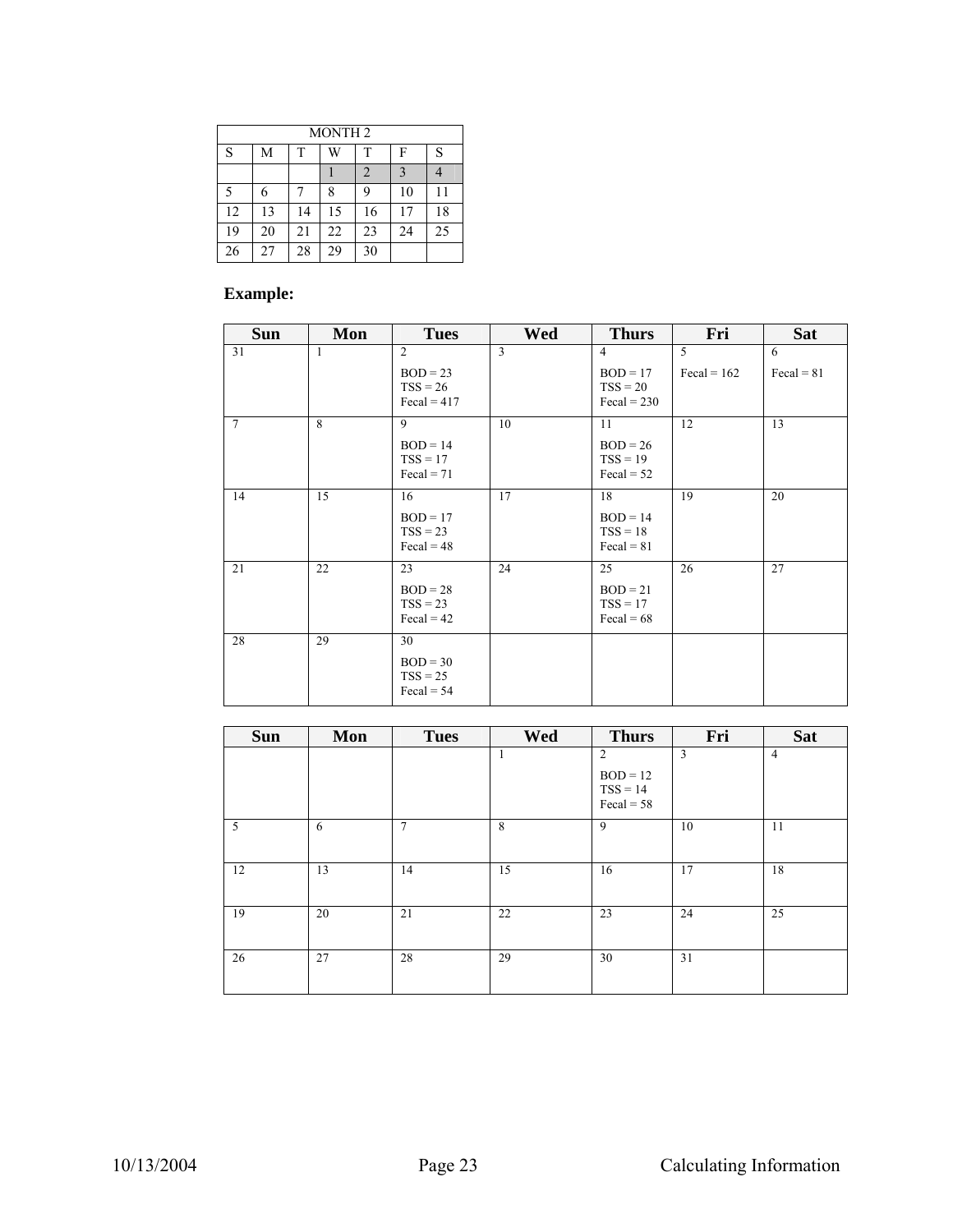Weekly Averages:

Week  $1 (31^{st} - 6^{th})$ 

BOD 
$$
\frac{23+17}{2} = 20
$$
 TSS  $\frac{26+20}{2} = 23$   
\nFecal 417 *LOG* 2.6201  
\n230 *LOG* 2.3617  
\n162 *LOG* 2.2075  
\n81 *LOG* 1.9085  
\n9.0998 ÷ 4 = 2.2750 *ANTI LOG* = 188

Week 2  $(7^{th} - 13^{th})$ 

$$
BOD \frac{14+26}{2} = 20
$$
\n
$$
TSS \frac{17+19}{2} = 18
$$
\n
$$
52 \quad LOG \quad 1.8513
$$
\n
$$
52 \quad LOG \quad \frac{1.7160}{3.5673 \div 2} = 1.7837 \text{ ANTI } LOG = 61
$$

Week 3  $(14^{th} - 20^{th})$ 

BOD 
$$
\frac{17+14}{2}
$$
 = 15.5  
\n
$$
\text{res } \frac{23+18}{2} = 20.5
$$
\n
$$
\text{Fecal } 48 \quad \text{LOG } 1.6812
$$
\n
$$
81 \quad \text{LOG } \frac{1.9085}{3.5897 \div 2} = 1.7949 \text{ ANTI } LOG = 62
$$

Week 4  $(21^{st} – 27^{th})$ 

BOD 
$$
\frac{28+21}{2}
$$
 = 24.5 TSS  $\frac{23+17}{2}$  = 20  
Fecal 42 *LOG* 1.6232  
68 *LOG* 1.8325  
3.4557 ÷ 2 = 1.7279 *ANTILOG* = 53

Week  $1 (28^{th} - 4^{th})$ 

BOD 
$$
\frac{30+12}{2}
$$
 = 21  
\n
$$
\text{res } \frac{25+14}{2} = 19.5
$$
\n
$$
\text{Fecal } 54 \quad LOG \quad 1.7324
$$
\n
$$
58 \quad LOG \quad \frac{1.7634}{3.4958 \div 2} = 1.7479 \text{ ANTI } LOG = 56
$$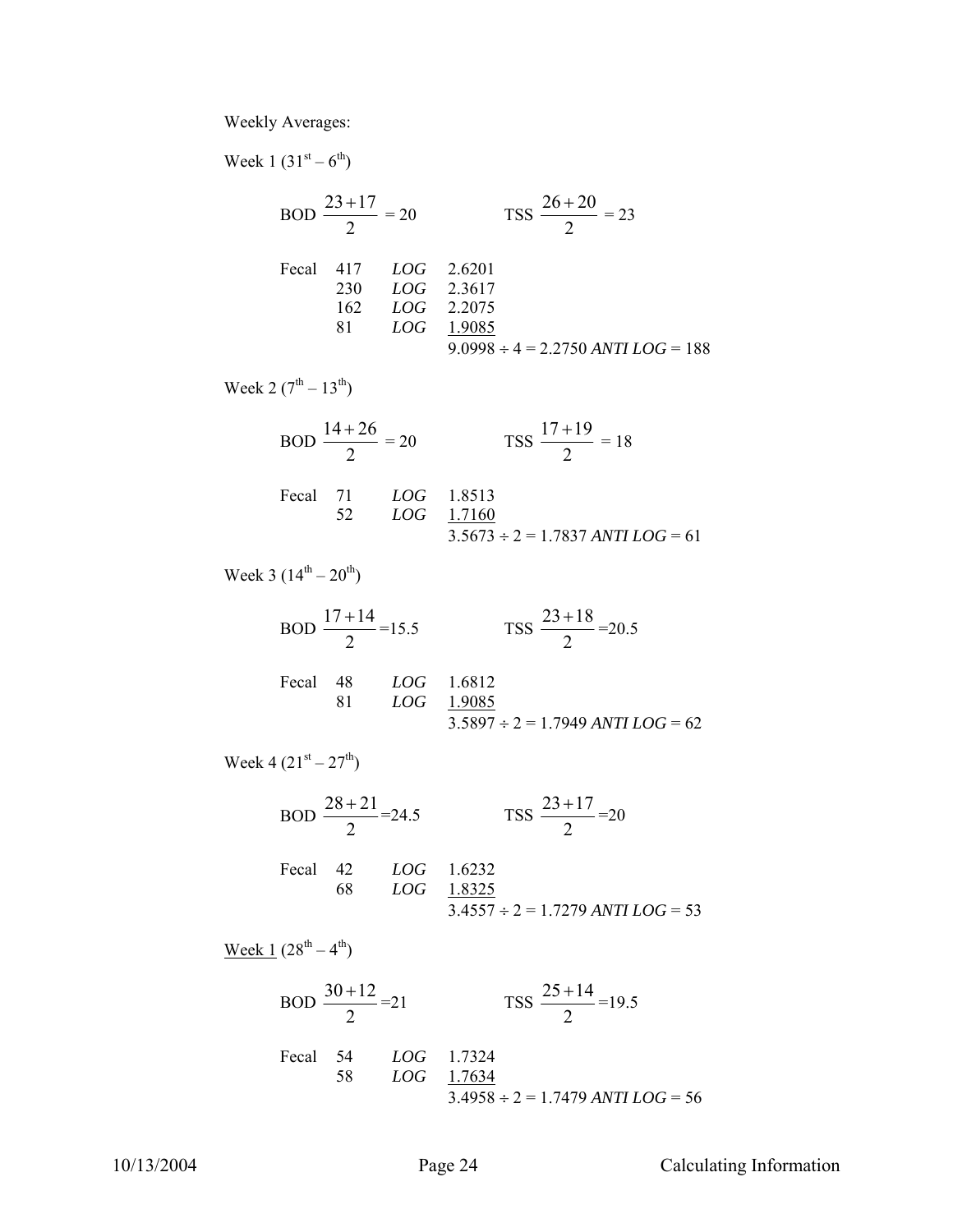*Highest Average Weekly:* 

 $BOD = 24.5$  $TSS = 23$ 

#### **4.4 Maximum**

#### *How do I calculate for maximum/daily maximum?*

For one observed/analytical value per day:

The maximum or daily maximum Sample Measurement is the highest observed/analytical value during the monitoring period for a specified parameter.

For more than one observed/analytical value per day:

Calculate the daily discharge for each day in the reporting period. Report the Sample Measurement as the *highest* of the daily discharges calculated.

For pH, *do not average* – report the highest value in the reporting period.

#### **4.5 Mass Loading**

#### *What is mass loading and how do I calculate it?*

Mass loading is determined by multiplying the daily flow in million gallons per day (MGD), first by the concentration  $(mg/L)$ , and then by the unit conversion 8.34 lbs/MG mg/L

Mass Loading (lbs/day) = Q (MGD) x C (mg/L) x 8.34 lbs/MG mg/L mg/L

Q = Daily flow in MGD for each day observed/analytical values are taken

- $C =$  Parameter concentration in mg/L
- 8.34 lbs/MG = unit conversion for weight of one gallon of water in pounds. mg/L

Seven- (7) Day Average Mass Loading (Quantity):

Calculate the average of all observed/analytical values for each seven days in the monitoring period. The Sample Measurement is the highest of the seven-day averages calculated during the monitoring period.

Thirty- (30) Day average Mass Loading (Quantity):

Calculate the average of all observed/analytical values during the 30-day monitoring period. The Sample Measurement is the average of all samples measured during the one month (30-day) monitoring period. When the NPDES/State Waste Discharge permit requires only one observed/analytical value per monitoring period and only one sample was taken, the 30-day and 7-day Sample Measurements are the same.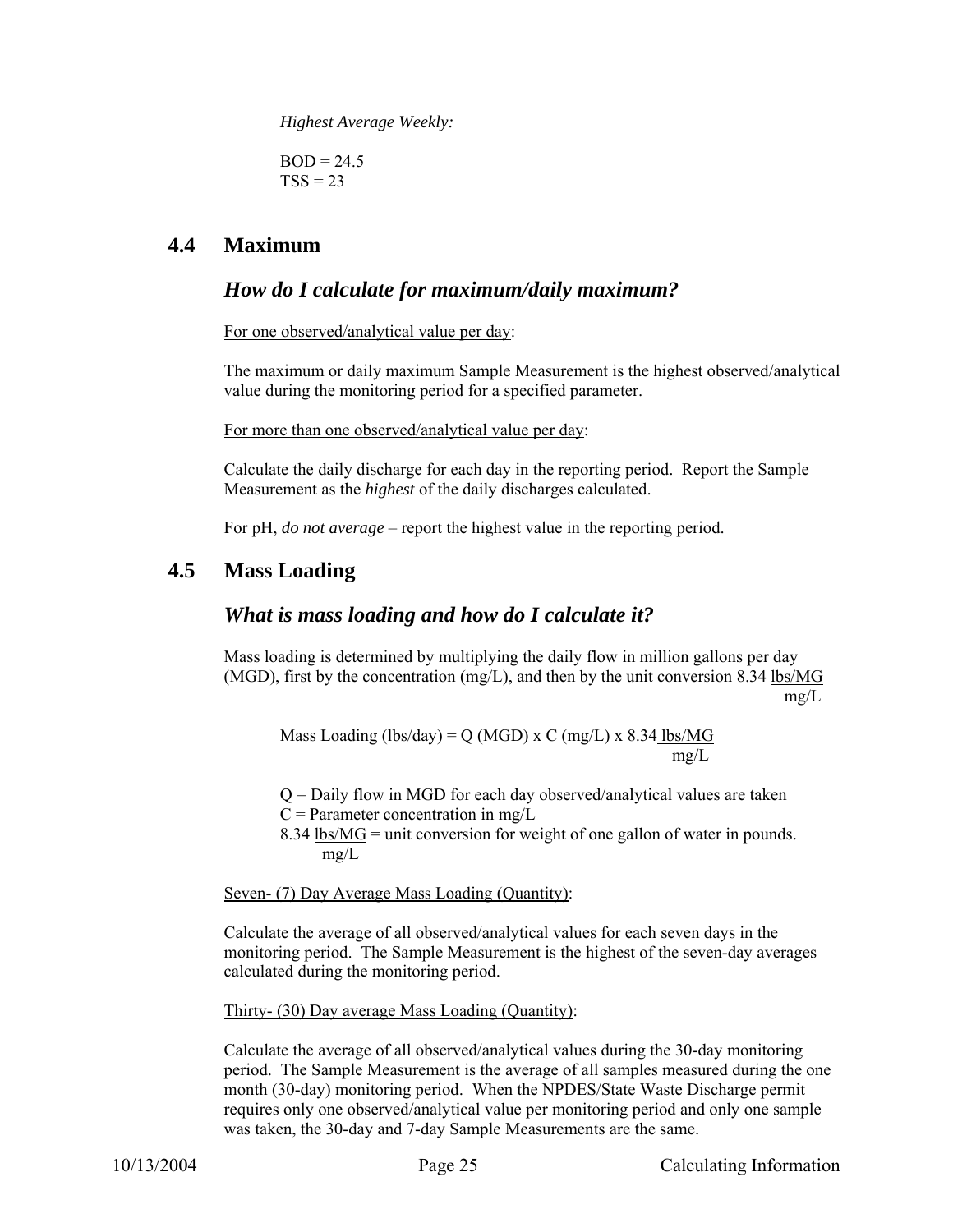**Example:** Calculate mass loading (lbs/day) as follows: Mass Loading =  $[(Q_{1(MGD)} \times C_{1(mg/L)} \times 8.34 \frac{\text{(lbs/MG)}}{\text{mg/L}}) + (Q_2 \times C_2 \times 8.34 \frac{\text{(lbs/MG)}}{\text{mg/L}}) + ... + (Q_N \times C_N \times 8.34 \frac{\text{(lbs/MG)}}{\text{mg/L}})]$ N  $Q_1, Q_2, \ldots Q_N$  = Daily flow in MGD for each day 1, 2, ... N, observed/analytical values are taken  $C_1, C_2, \ldots C_N$  = Parameter concentration(s) in appropriate units (mg/L) for days 1, 2, …N. 8.34  $\frac{1}{6}$  lbs/MG = Unit conversion for weight of one gallon of water in pounds. mg/L  $N =$  Number of observed/analytical value days in the monitoring period.

Moving/Rolling Average:

A rolling average is calculated by using data results from the current date and the respective designated interval prior to the current date.

**Example:** 12-month rolling average

Calculate the current monthly average and the previous 11 monthly averages and divide the total by 12.

$$
\frac{MA_C + MA_1 + MA_2 + ... + MA_{11}}{12} = 12 \text{ MRA}
$$

 $MA_C$  = Current monthly average

 $MA_1$  = First prior month's monthly average

 $MA<sub>2</sub> = Second prior month's monthly average$ 

 $MA<sub>11</sub>$  = Eleventh prior month's monthly average

#### *What is average/arithmetic mean?*

The average or arithmetic mean is equal to the sum of the measurements divided by the number of measurements.

**Example:** Set of measurements: 2, 9, 8, 5, 6 Arithmetic Mean = 5  $\frac{2+9+8+5+6}{2}$  = 5  $\frac{30}{5} = 6$ 

Daily Discharge:

For pollutants expressed in units of mass loading (lbs/day or kg/day):

Calculate the total mass loading of the pollutant discharged over the day by using the formula for mass loading found on page 30.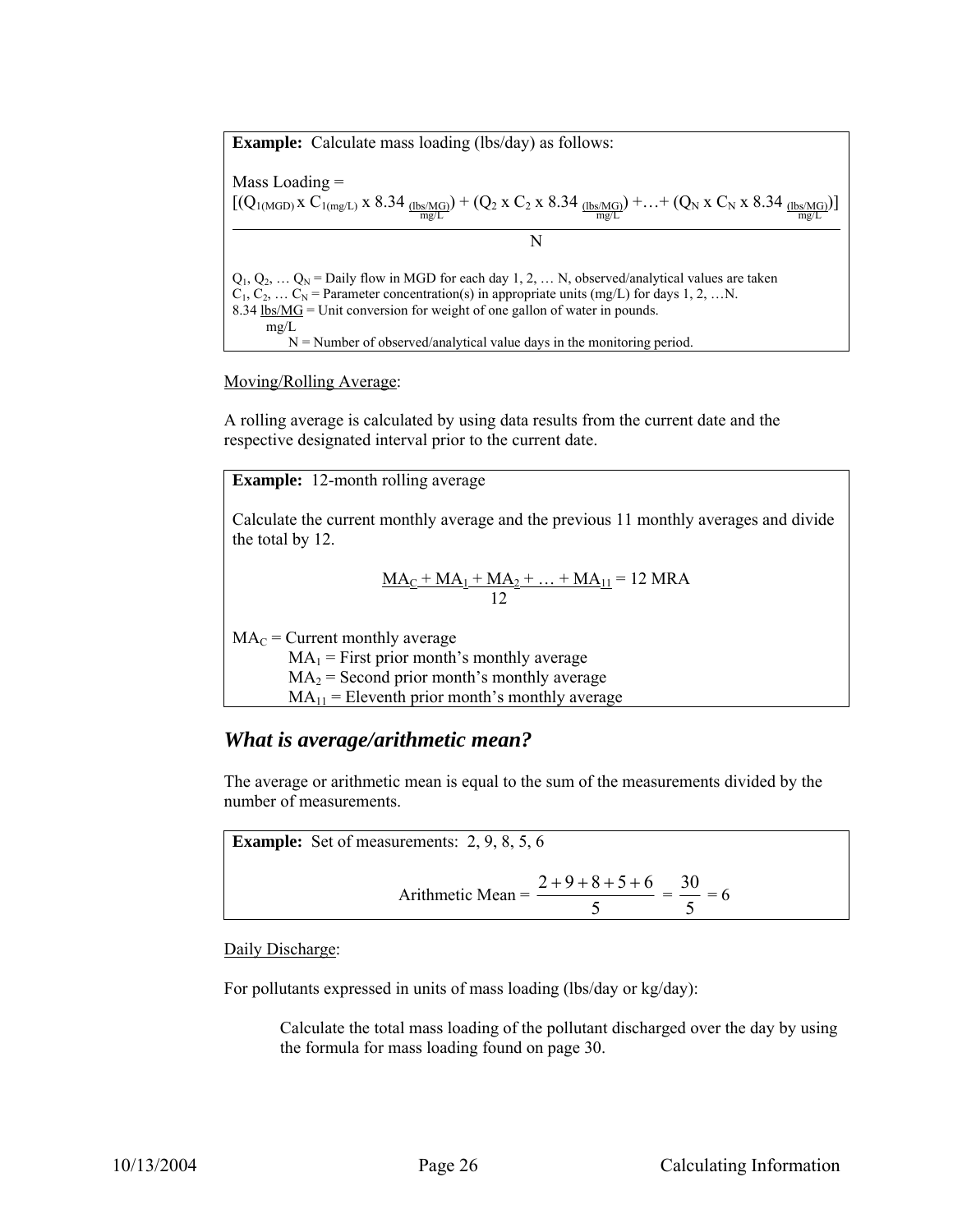For pollutants with limitations expressed in other units of measurement:

Calculate the average observed/analytical value of the pollutant over the day (except for pH).

Daily Average or Monthly Average:

This is the average of daily discharges over a calendar month. Find by calculating the sum of all daily discharges measured during a calendar month divided by the number of daily discharges measured during that month.

#### *What is annual total?*

The annual total is the total cumulative mass loading for an entire monitoring year.

#### **4.6 Percent Removal**

#### *How do I calculate the monthly average for percent removal?*

Report the Sample Measurement as the **average** influent concentration **for the month** minus the **average** effluent concentration **for the month** all divided by the **average** influent concentration, all multiplied by 100.

Calculate the percent removal for a given monitoring period as follows:

$$
Percent Removal = \left[ \frac{[C_{Influent} - C_{Effuent}]}{C_{Influent}} \right]_X (100)
$$

 $C<sub>Influent</sub> = \underline{Average}$  influent concentration for a given monitoring period

 $C_{\text{Effluent}} = \text{Average eff}$  effluent concentration for a given monitoring period

#### **4.7 Fecal Coliform**

#### *How do I calculate the geometric mean?*

(Applicable to Fecal Coliform and Total Coliform only.)

The geometric mean is calculated by multiplying each of the N values together and taking the Nth root of the product.

Geometric Mean =  $\sqrt[N]{C1xC2X...CN}$ 

 $N =$  Number of observed/analytical values during the monitoring period.  $C_1, C_2, \ldots C_N$  = Concentration of observed/analytical value during the monitoring period.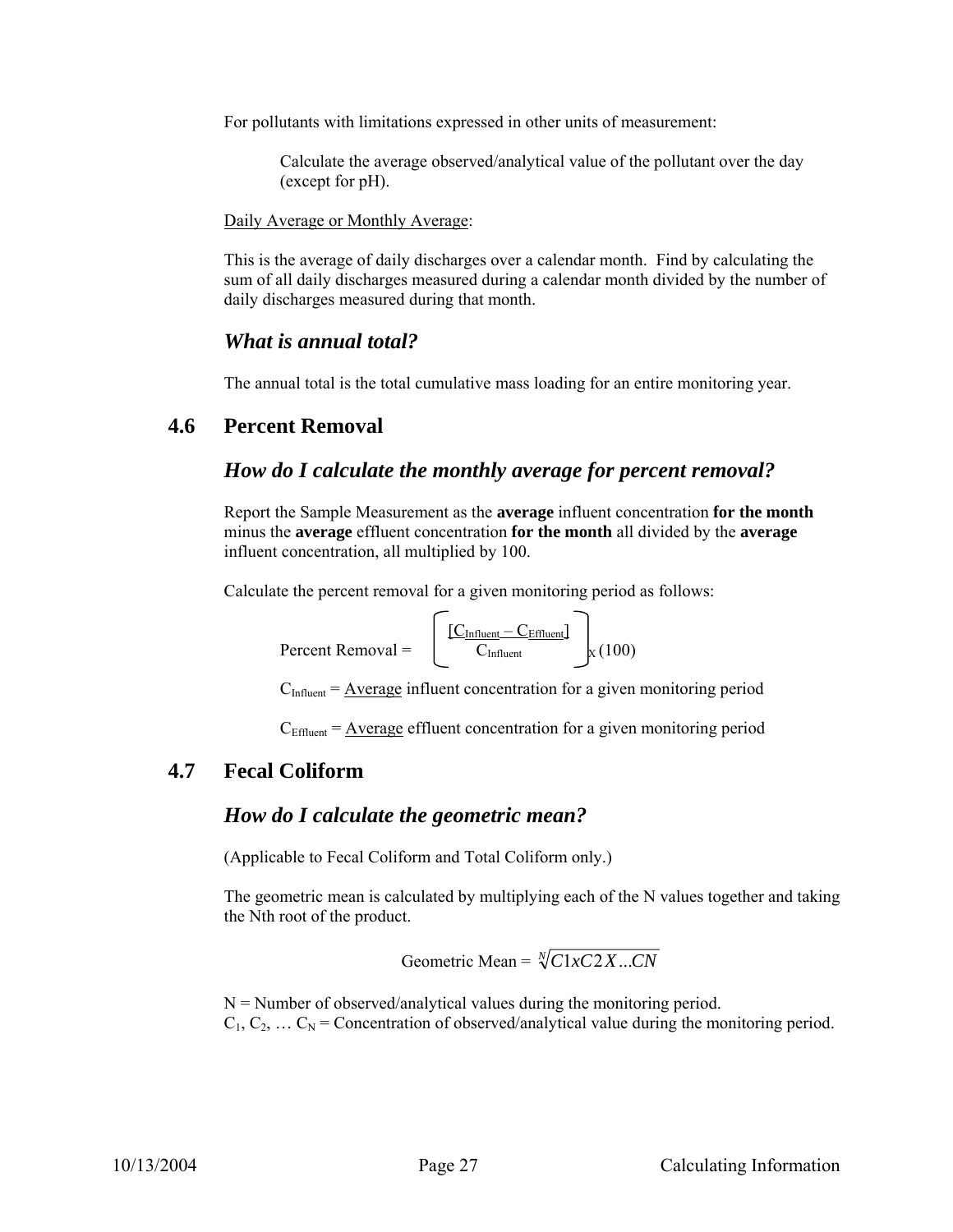**Example:** Wk  $1 = 3.0/100$  ml, Wk  $2 = 36/100$  ml, Wk  $3 = 24/100$  ml, Wk  $4 = 14/100$  ml Permit limit: 20

Geometric mean =  $\sqrt[4]{3.0X36X24X14}$  = 13.8/100 ml

Precision rule #2 applies (Note: Exponentials follow the same precision rules as multiplication/division). The numbers 1 and 3 in the result are the two significant figures.

The number 8 (in the tenths place) in the result is rounded up. Increase the preceding digit by one.

Enter 14 in the Sample Measurement box.

Or, calculate a geometric mean by taking the antilog of the log average.

Geometric Mean = 
$$
Log^{-1} \frac{[LogC1 + LogC2 + ... + LogCN]}{N}
$$

 $N =$  Number of observed/analytical values during the monitoring period.  $C_1, C_2, \ldots C_N$  = Concentration of observed/analytical value during the monitoring period.

Or, add the logarithms of the *Daily Fecal Coliform Values* together then divide by the number of days testing was done. Compute the antilog of this number.

Geometric Mean = Antilog of Sum of logarithms of *Daily Fecal Coliform Values for the month Number of days tested* 

Seven- (7) Day Geometric Mean (GM7):

Calculate the geometric mean of all observed/analytical values for each of the seven days in the monitoring period. The Sample Measurement is the highest of the seven-day geometric means calculated during the monitoring period.

Thirty- (30) Day Geometric Mean (GEM):

Calculate the geometric mean of all observed/analytical values during the 30-day monitoring period. The Sample Measurement is the geometric mean of all samples measured during the one month (30-day) monitoring period. If only one *sample* is taken during the monitoring period, the Sample Measurement for the seven-day geometric mean will be the same for the 30-day geometric mean.

#### *What if my coliform test is too numerous to count (TNTC)?*

Upsets in the biological, physical, or chemical treatment processes of a plant can cause large shifts in the quality of effluent. Crowding and insufficient media to support full development of colonies can result if the bacterial concentration on the filter exceeds the upper limit of the ideal range (20-60 colonies/100 ml). Consequently, there could be large swings in the final level of fecal coliform bacteria. This is frequently reflected in the membrane filter (MF) test when the standard dilution/filtration series used results in plates that have colonies that are "too numerous to count" (TNTC). If you obtain TNTC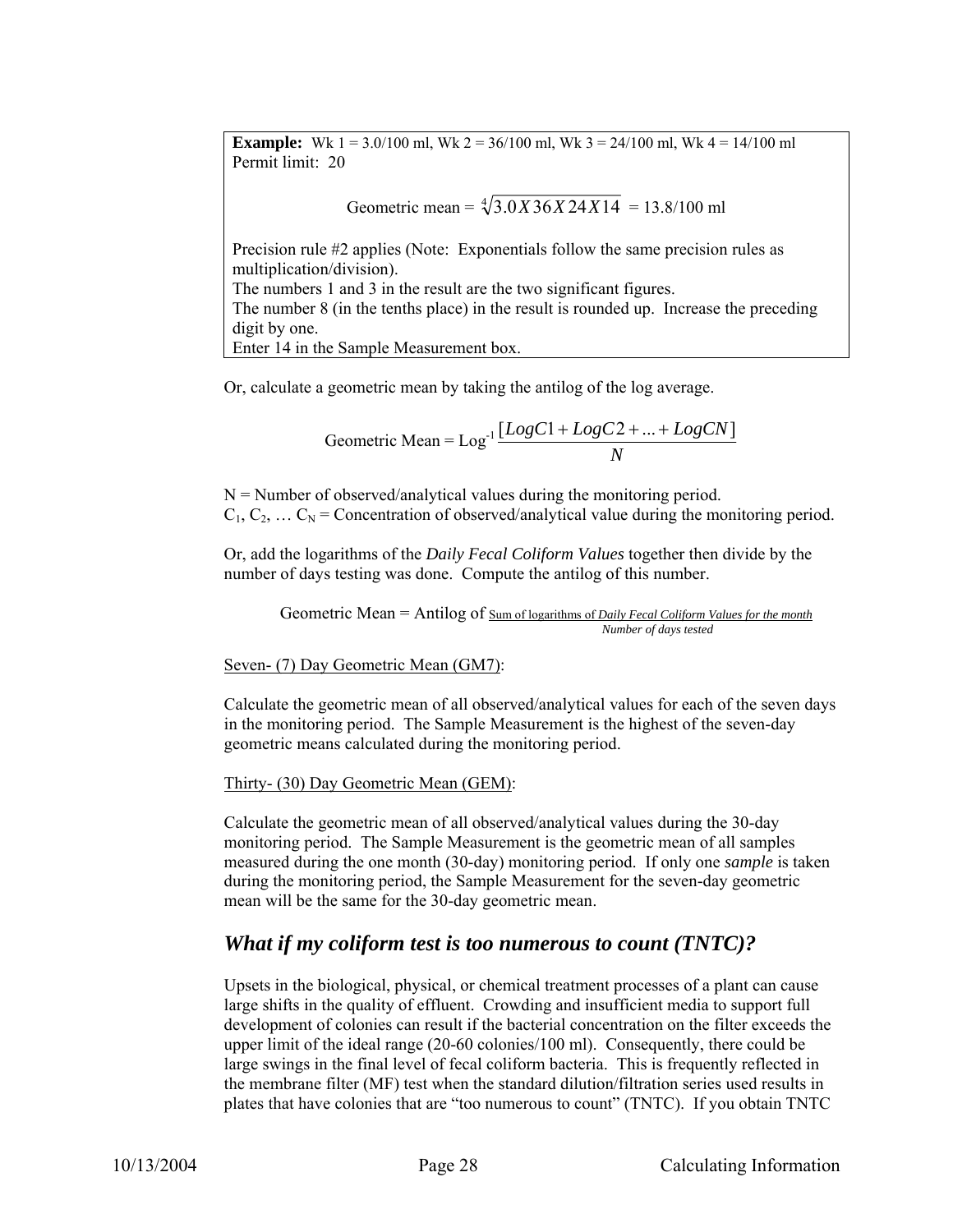counts on all the plates for a day's test, use the following procedure to determine the reporting value:

Count the number of colonies on each plate to the best of your ability. If the number of fecal coliform colonies counted is greater than 200 on each of the plates, then assume the final count to be at least 200 organisms per plate. Calculate the approximate number of fecal coliform colonies using the count of 200 and the smallest filtration volume – note this as a TNTC value in the REMARKS section along with the reasons why you believe the TNTC count occurred and what measures are being taken to correct the problem. **You must use the estimated number in calculating your monthly and weekly limits for the reporting period. Use the "greater than" (>) symbol on the approximated number reported for the test in the Sample Measurement box (for example, >10000 organisms/100 ml).**

If TNTC measurements occur, the following steps are recommended:

- Resample and retest for fecal coliform bacteria;
- Work on finding the cause of the high fecal coliform counts; and
- Work with your laboratory on all issues pertaining to fecal coliform including, but not limited to, dilution amounts, additional sampling, timely notification of high results, incubator temperature accuracy, laboratory procedures....

#### *How do I determine fecal coliform bacteria counts from plate results?*

General Rules:

- There is no such value as a log of zero. If a zero value is needed while performing a geometric mean calculation, use an approximate value of one count instead of zero count. The value one has a log of zero.
- Results of the fecal coliform test are expressed in "Colony Forming Units" (CFU) or "organisms" per 100 ml.
- Basic calculation:

Number of colonies counted x  $100 = CFU/100$  ml Volume filtered (ml)

Whenever all plate counts are greater than 60 but under 200, or all the plates are less than 20, the results should be reported as an estimated value and an "E" should precede the reported value for that test (for example, E120). The estimated value must be used in calculating the maximum weekly and monthly geometric means.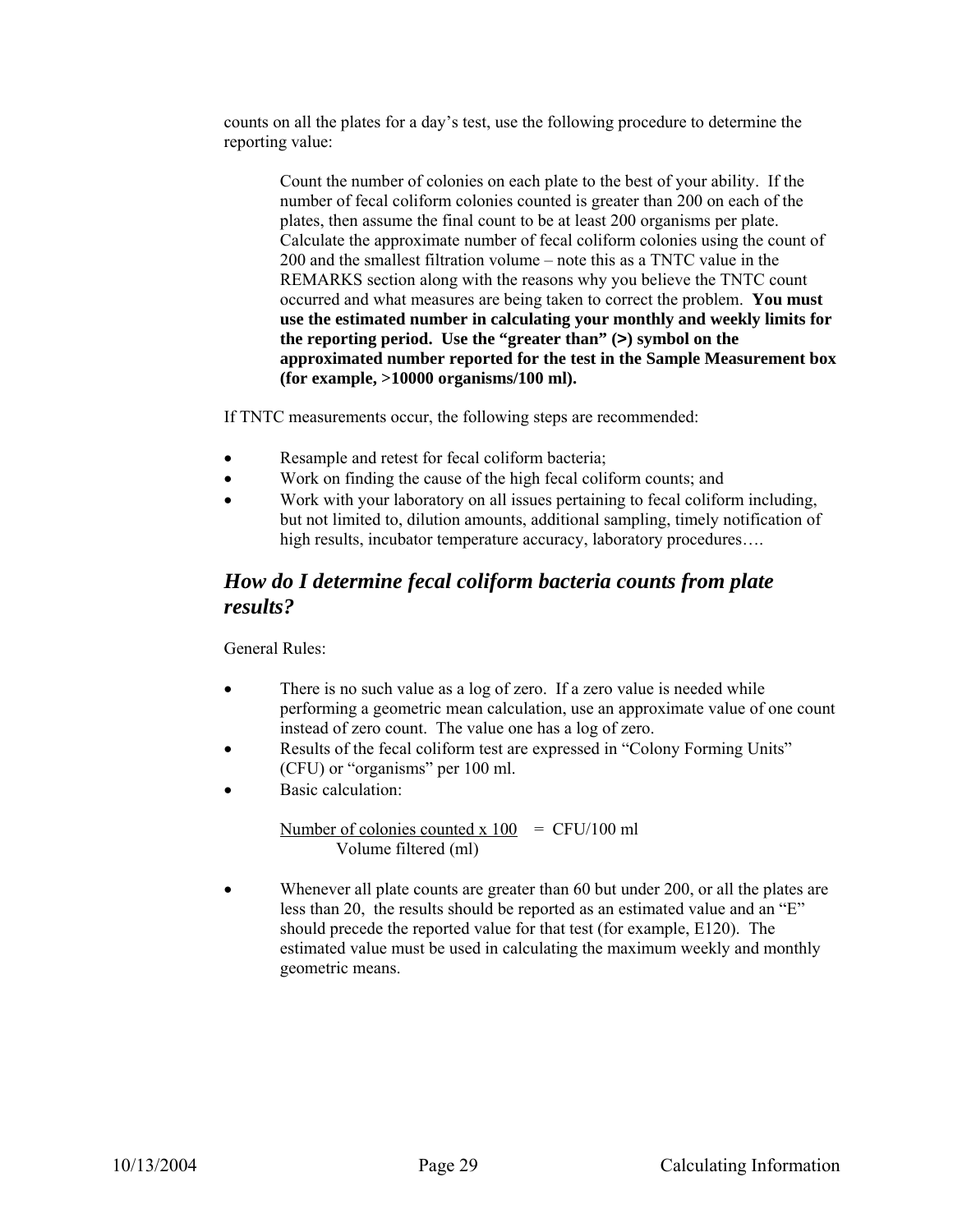#### **Case 1: Ideal colony counts**

**Example 1:** If only one sample plate has between 20-60 colonies, use that value for that one plate to calculate the test value:

| 4 colonies/25 ml   |     |                                    |
|--------------------|-----|------------------------------------|
| 10 colonies/50 ml  |     | 25x100<br>$=$ 33 CFR/100 ml<br>75  |
| 25 colonies/75 ml  |     |                                    |
|                    | OR. |                                    |
| 50 colonies/25 ml  |     |                                    |
| 75 colonies/50 ml  |     | 50x100<br>$= 200$ CFU/100 ml<br>25 |
| 195 colonies/100ml |     |                                    |

**Example 2:** If two or more plates have 20-60 colonies, figure each count separately and then average the results:

| 7 colonies/6 ml (do not use) |                                                           |
|------------------------------|-----------------------------------------------------------|
| 30 colonies/10 ml            | $\frac{30x100}{2} = 300$ CFU/100 ml<br>10                 |
| 58 colonies/25 ml            | 58x100<br>$\frac{30\lambda100}{2}$ = 232 CFU/100 ml<br>25 |

Average = 
$$
\frac{300 + 232}{2} = 266 \text{ CFU}/100 \text{ ml}
$$

#### **Case 2: Colony counts less than or greater than the ideal range but not TNTC**

**Example 3:** If all plates are below 20, add them to get a higher volume and report the value as being estimated. You should use 0 count values in the calculation:

0 colonies/2 ml 5 colonies/10 ml  $(2+10+25)$  $(0+5+9)x100$  $+10+$  $\frac{+5+9}{10}$  = 37  $\frac{(14)x100}{27}$  = E38 CFU/100 ml 9 colonies/25 ml

**Example 4:** If no plates are within the 20-60 range and two or more plates have counts adding up to 20-60 colonies, add those plates together and do not use the other value:

| 6 colonies/10 ml               |                                                              |
|--------------------------------|--------------------------------------------------------------|
| 18 colonies/25 ml              | $\frac{(6+18)x100}{(6+18)x100} = 69$ CFU/100 ml<br>$(10+25)$ |
| 80 colonies/50 ml (do not use) |                                                              |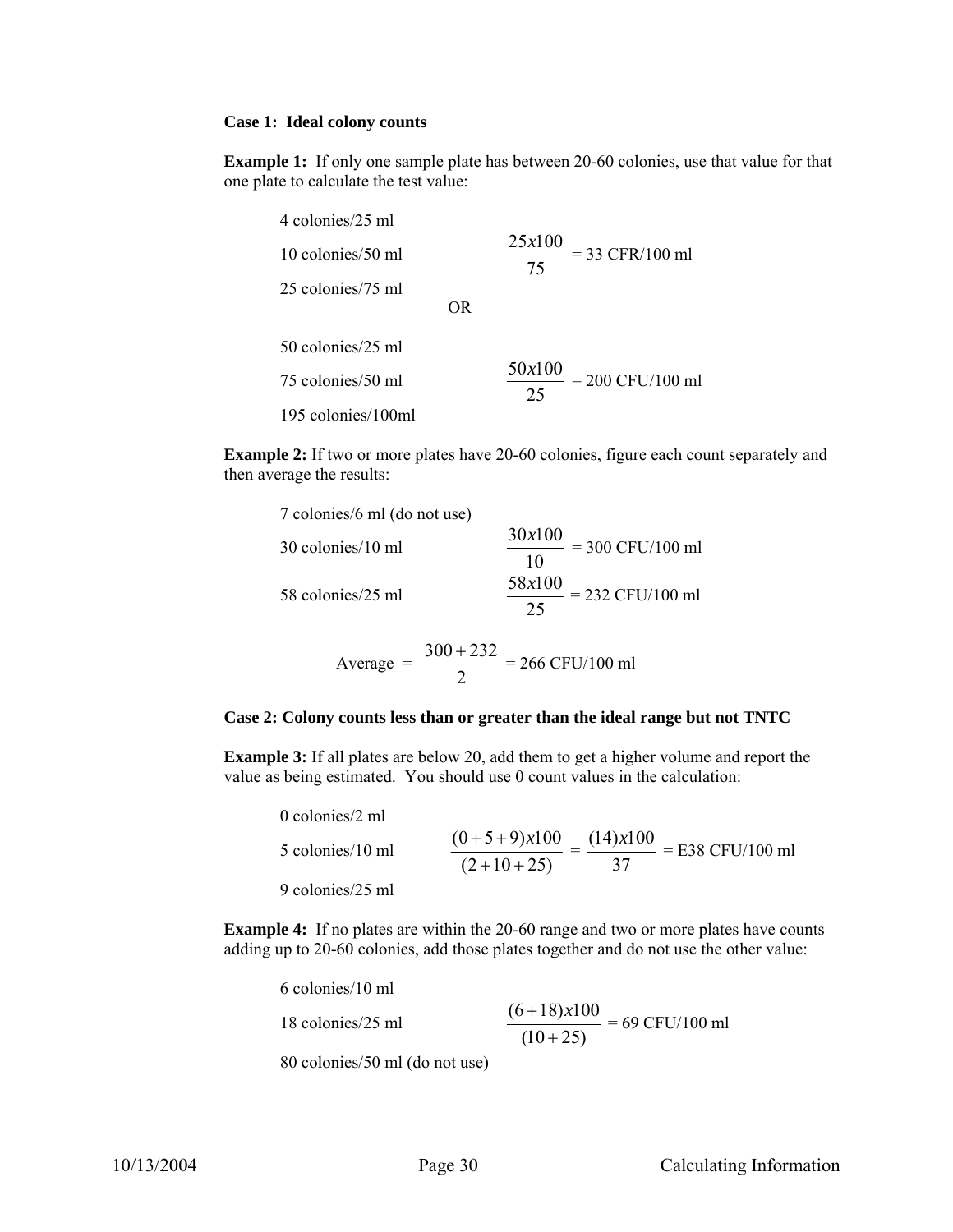**Example 5:** If all counts are over 60 but less than 200, take the plate with the smallest filtration volume and report the value as being estimated:

90 colonies/10 ml 110 colonies/25 ml 10  $\frac{90x100}{100}$  = E900 CFU/100 ml 170 colonies/35 ml

#### **Case 3: Colony Counts with TNTC**

**Example 6:** If all counts are over 200 (counts greater than 200 are considered "Too Numerous Too Count" or "TNTC") use the value 200 and the smallest filtration volume to approximate the fecal coliform numbers and report the value as being *greater than*. (Use this value in the Sample Measurement box of the DMR. Report TNTC in the REMARKS section of the DMR or on a separate piece of paper along with your explanation of why you believe a TNTC value was obtained and what measures are being taken to correct the problem.):

| $>200$ colonies/10 ml |                                       |
|-----------------------|---------------------------------------|
| $>200$ colonies/25 ml | 200x100<br>$=$ >2000 CFU/100 ml<br>10 |
| $>200$ colonies/35 ml |                                       |

**Example 7:** If no counts are in the 20-60 range, and there is at least one TNTC, add those plates together and do not use the TNTC:

| 18 colonies/10 ml  |                                                          |
|--------------------|----------------------------------------------------------|
| 110 colonies/25 ml | $(18+110)x100$ = 366 CFU/100 m <sup>1</sup><br>$(10+25)$ |

>200 colonies/50 ml (do not use)

**Example 8:** If at least one TNTC and at least one count in the 20-60 range, use the value(s) in the 20-60 range and do no use any TNTC:

50 colonies/25 ml

 $>200$  colonies/50 ml (do not use)

$$
\frac{50x100}{25} = 200 \text{ CFU}/100 \text{ ml}
$$

>200 colonies /100 ml (do not use)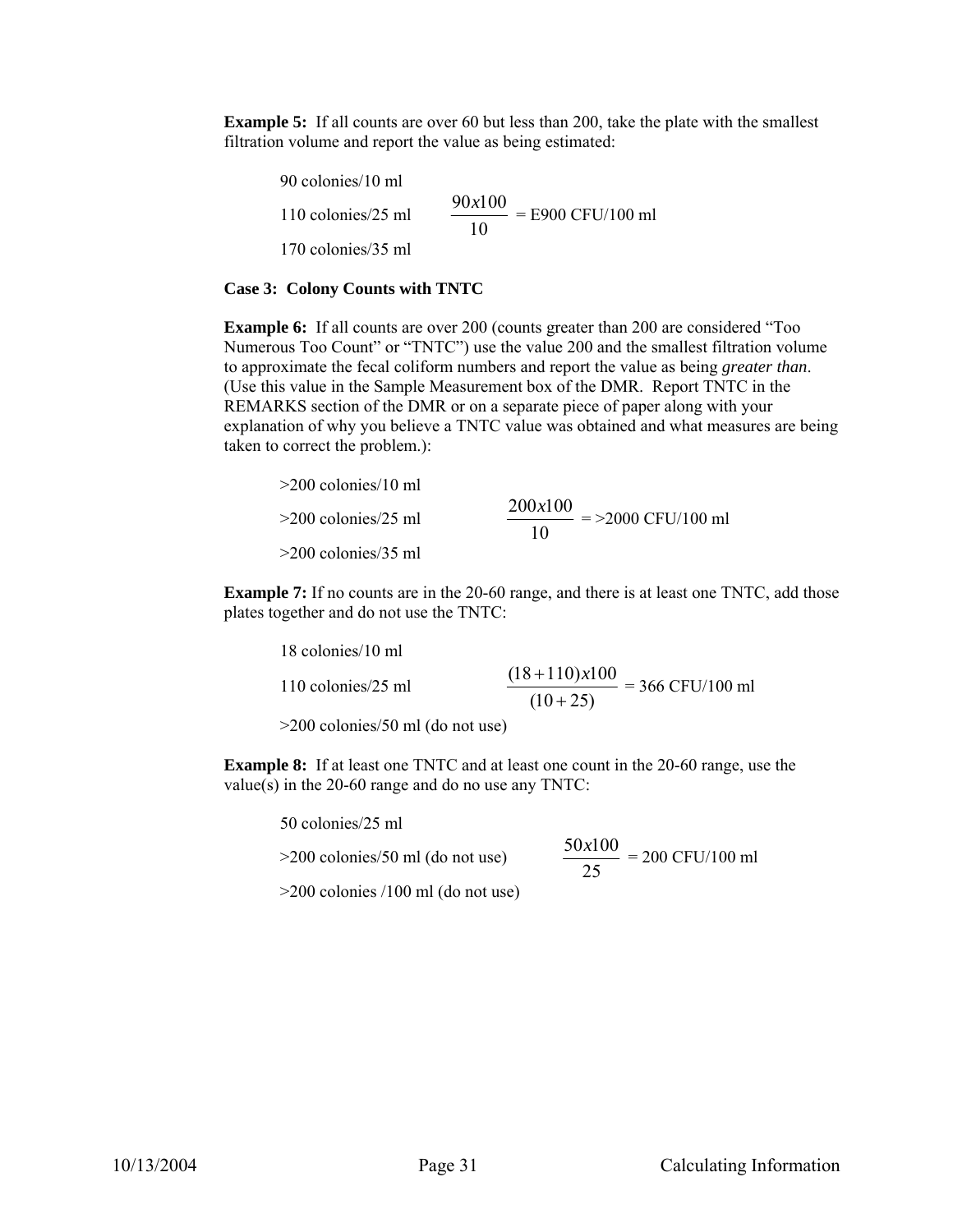### **4.8 Less Than**

## *How do I calculate results that have a "less than" value?*

Use the symbol < to indicate less than.

To calculate a Sample Measurement (concentration, mass loading, etc.) in which one or more of the reported observed/analytical values are preceded by the "less than" symbol, use the reported value in the calculation. At the end of the calculation, add the less than symbol (<) to the left of the calculated value. The Sample Measurement is then reported as less than the calculated value.

Example: Calculate daily average for ammonia (sample once/week). Permit limit:  $0.9 \text{ mg/L}$  The raw data in mg/L:  $0.9, 1.0, < 0.1, 0.5$ 

Average Concentration = 
$$
\frac{0.9 + 1.0 + 0.1 + 0.5}{4} = 0.625 \text{ mg/L}
$$

Precision rules #3 and #4 apply (Note: The 4 in the denominator is a counted number). The number 2 in the result is rounded down. Leave the preceding digit as it is. Enter <0.6 in the Sample Measurement box.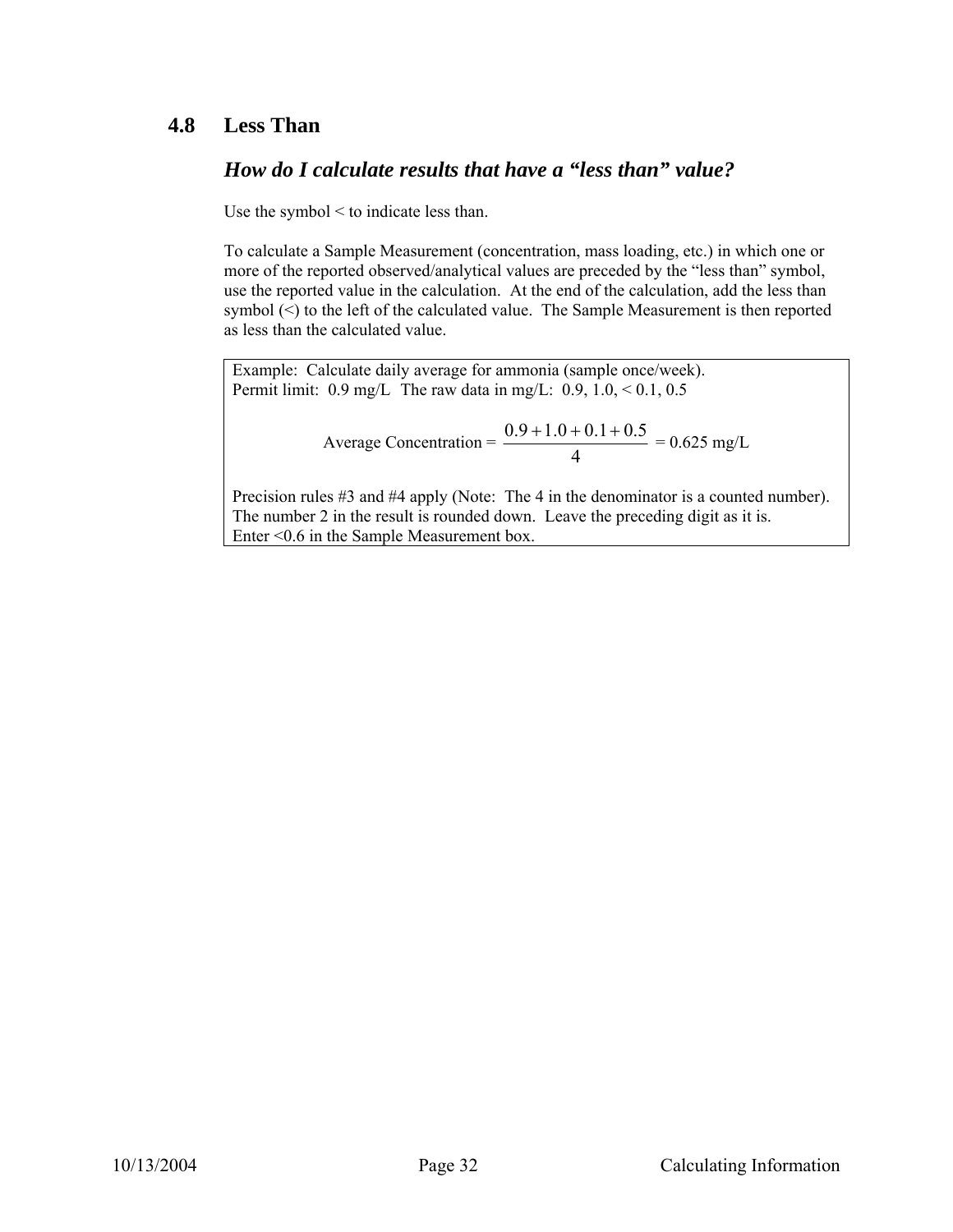# Section 5: NON-COMPLIANCE INFORMATION

## 5.1 Discharge Monitoring Reports (DMRs)

*When do my DMRs need to be submitted to Ecology? What if my DMR is late? What if I fail to submit my DMR? What if I don't report all the data required?* 

5.2 Exceedance of Limits

*What do I do if I have an exceedance of a permit limit? How should I show my exceedance on my DMR? Where can I report the reasons for my non-compliance?* 

5.3 Missed Sampling

*What if I missed one or more sampling events?* 

5.4 Signature Authority

*If I am not the principal executive officer, can I sign the DMR? What will happen if I sign the DMR even though I don't have signature authority?* 

5.5 Lab Problems

*What do I do if the lab has not returned my test results before my DMR is due?*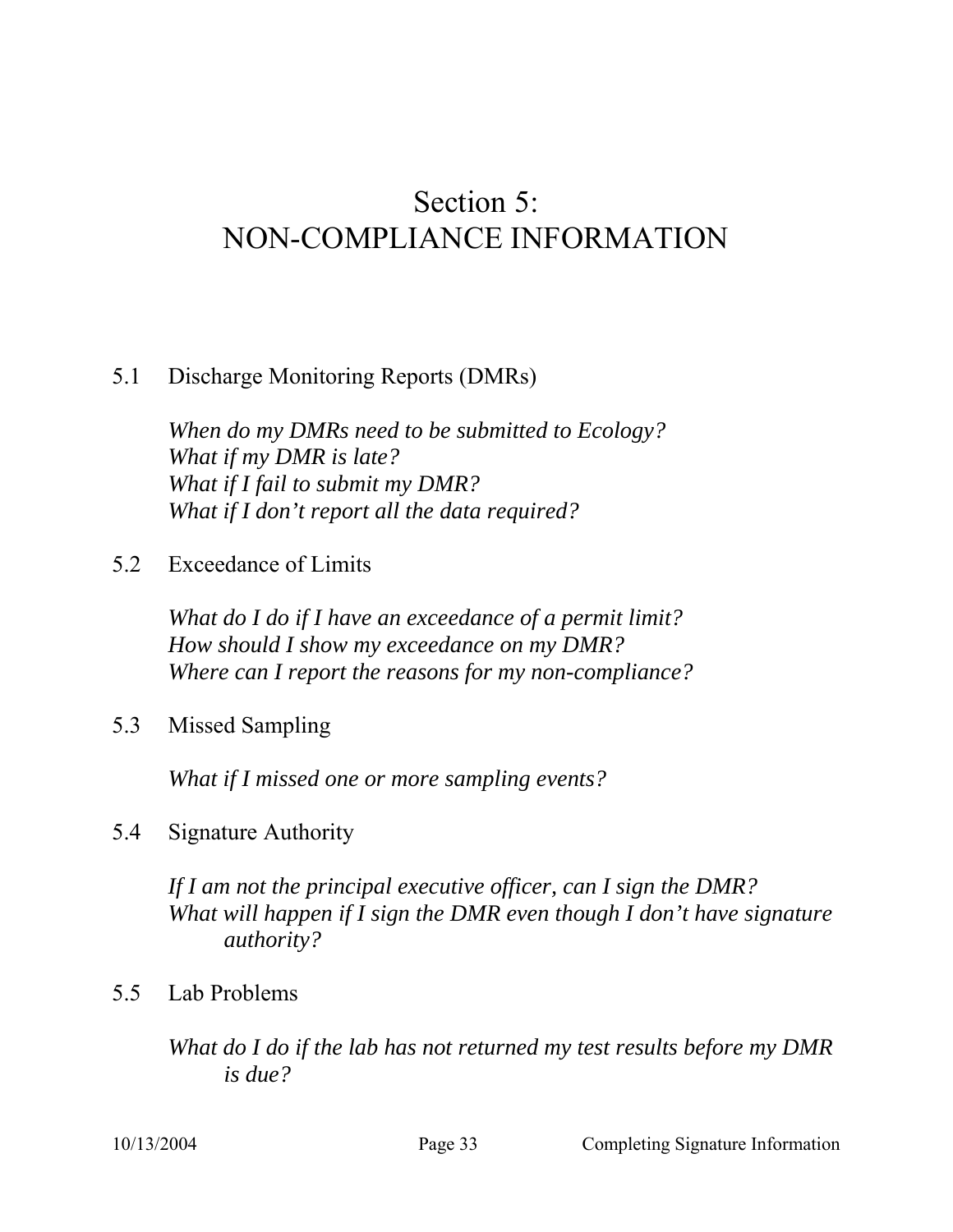*What if there is a problem with the sample that I gave the lab and it is too late to re-test?* 

5.6 Extra Sampling

*Can I take extra samples in order to keep my data within the permit limits?* 

*Can I take extra samples to see if I will be in compliance with my permit and not report the bad results?* 

5.7 Falsification

*What if someone enters false information on the DMR?* 

5.8 Spills, Spews, Etc.

*What do I do if I have an SSO? What do I do if I have a CSO? What do I do if I have to bypass? What do I do if I have a toxic pollutant or an upset? What do I do if I have a disinfection failure? Do I need to call anyone else besides Ecology?*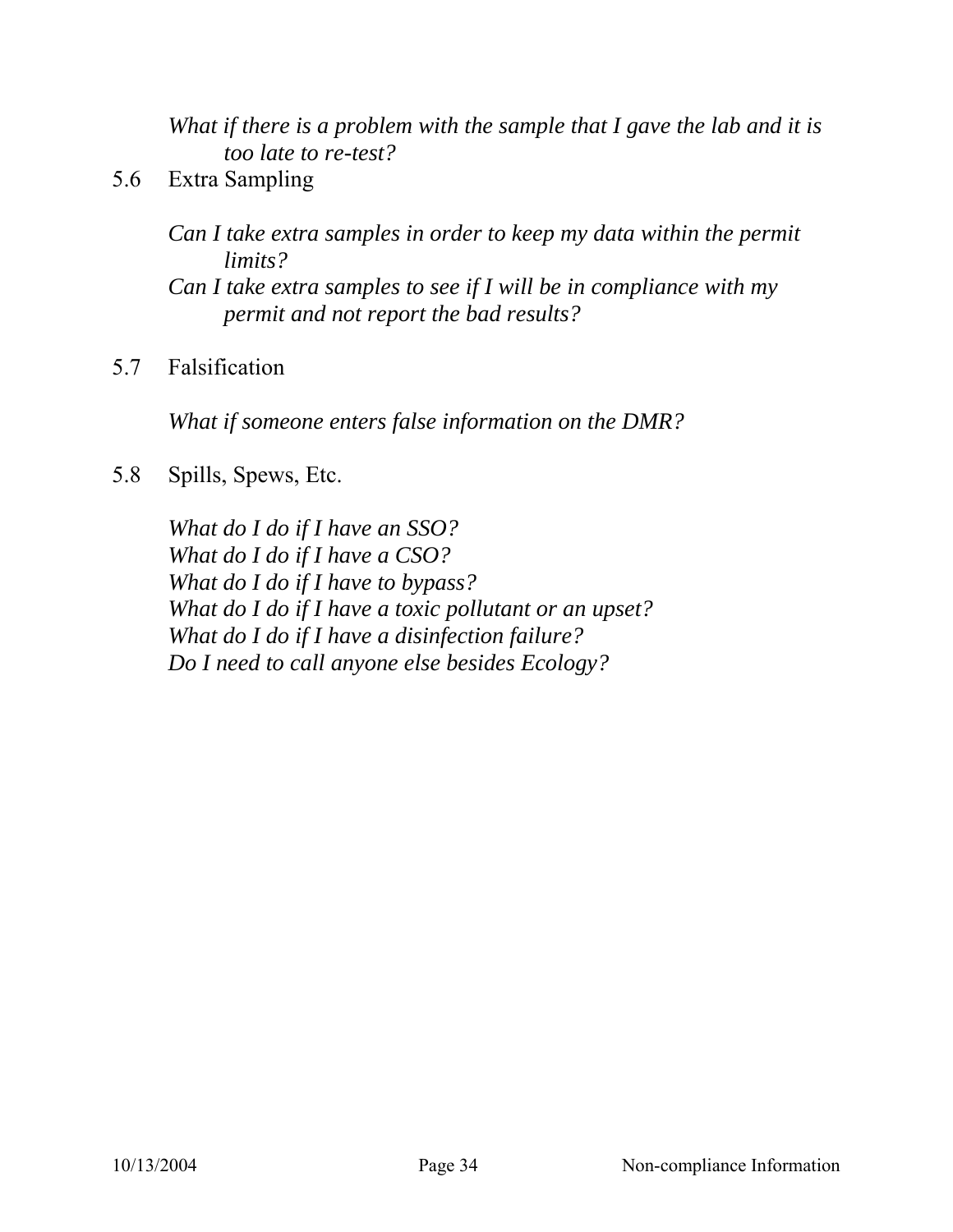## **5.0 Non-compliance Information**

## **5.1 Discharge Monitoring Reports (DMRs)**

#### *When do my DMRs need to be submitted to Ecology?*

Copies of the completed DMR **with an original signature** must be submitted to Ecology's regional office (see Appendix A for addresses) no later than the  $15<sup>th</sup>$  of the month following the end of each reporting period unless otherwise specified in the NPDES/State Waste Discharge permit.

#### *What if my DMR is late?*

Submit the DMR as soon as possible. A late DMR is a violation of the permit and may result in formal enforcement action. It is suggested that you include an explanation in the REMARKS section of the DMR as to why the DMR is late.

## *What if I fail to submit my DMR?*

Failure to submit a completed DMR is violation of the NPDES/State Waste Discharge permit. Failure to submit your DMR may result in formal enforcement including possible penalties. Willful failure to comply could result in criminal sanctions including fines and imprisonment. Certified wastewater treatment plant operators found responsible for failure to comply could be subject to revocation or suspension of their certificate to operate (see Chapter173-230 WAC).

Failure to comply with the guidance, as outlined in this manual, for properly completing the DMR may necessitate the return of the submitted information (*i.e.*, DMR, correspondence) to the permittee for correction(s). *This could put the permittee in jeopardy of failure to submit the completed DMR within the appropriate time period, which could also result in enforcement.* 

## *What if I don't report all the data required?*

Failure to report data as required by the NPDES or State Waste Discharge permit is a violation of the permit. If you do *not* report certain data, leave the Sample Measurement box *blank* and attach a note of explanation.

## **5.2 Exceedance of Limits**

## *What do I do if I have an exceedance of a permit limit?*

If possible, re-sample at the first opportunity. Work to find the cause of the exceedance and report the non-compliance as described below in *"Where can I report the reasons for my non-compliance?"* An exceedance of a permit limit is a violation of the permit and may result in formal enforcement.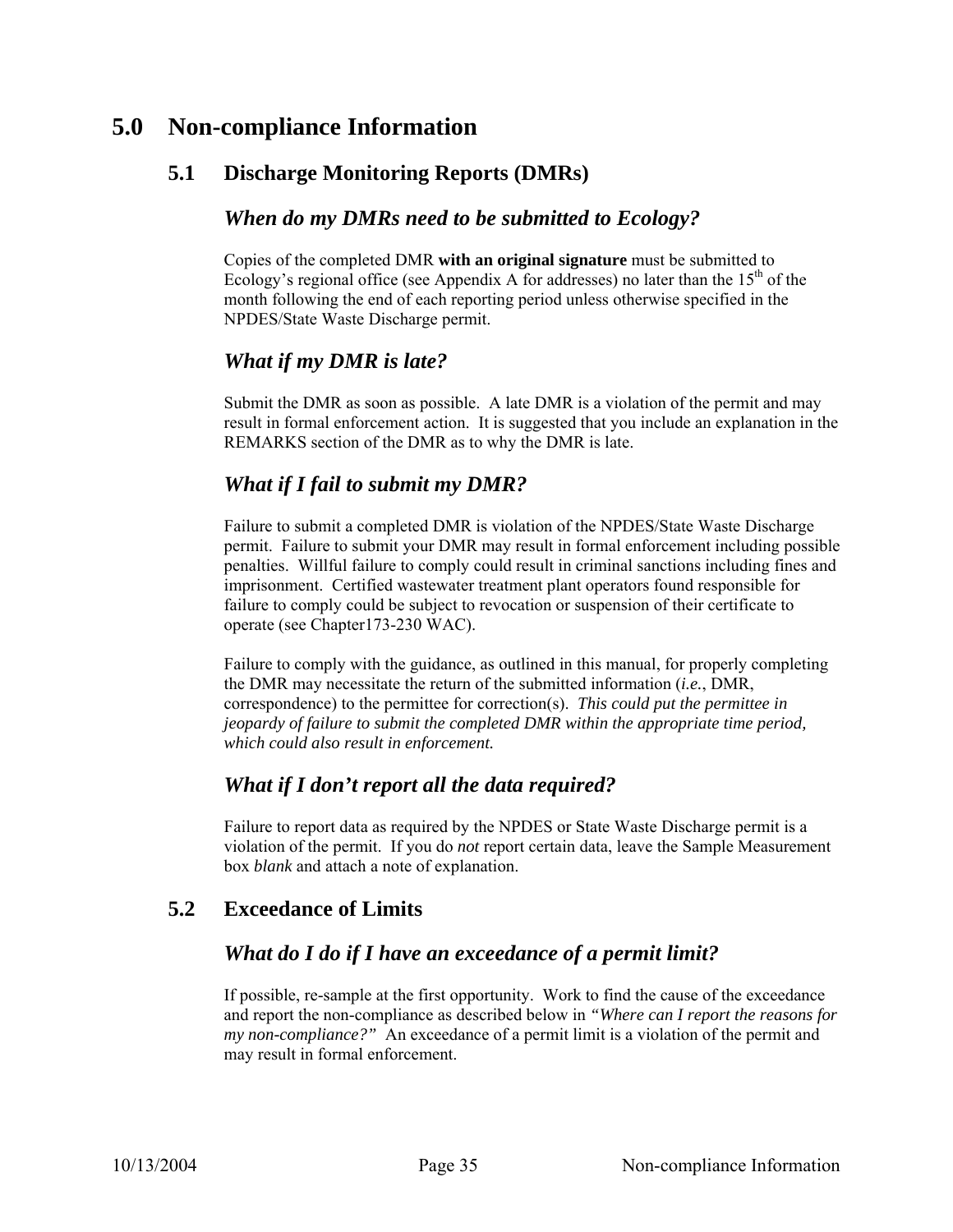#### *How should I show my exceedance on my DMR?*

We suggest you circle the exceedance in red ink.

#### *Where can I report the reasons for my non-compliance?*

The permittee is required to report all instances of non-compliance with permit effluent limitations or monitoring requirements. These reports must be attached to the DMR until such non-compliance ceases. These non-compliance reports need to contain each of the following:

- A description of the non-compliance and its cause;
- The period of the non-compliance, including exact dates and times;
- If the non-compliance has not been corrected, the anticipated length of time it is expected to continue; and
- Steps taken or planned to reduce, eliminate, and prevent recurrence of, the noncompliance.

The Report of Non-Compliance Event form (Appendix H) or an equivalent written explanation containing the information requested above shall be used to report all instances of non-compliance.

#### **5.3 Missed Sampling**

#### *What if I missed one or more sampling events?*

If possible, take samples. Include a note in the REMARKS section of the DMR explaining the reasons for missed sampling. Not completing all monitoring requirements listed in the permit is a violation of the permit and may result in formal enforcement.

## **5.4 Signature Authority**

#### *If I am not the principal executive officer, may I sign the DMR?*

Yes, if the principal executive officer authorizes another person to sign the DMRs. An authorization document must be signed by the principal executive officer and submitted to Ecology's Regional Office (see Appendix A for address). Authorization documents must be submitted and approved *prior* to DMR submission. See Appendix G for authorization documents.

## *What will happen if I sign the DMR even though I don't have signature authority?*

The DMR will not be accepted by Ecology and a re-submittal with an authorized signature will be required. This may lead to the DMR being re-submitted late. If a resubmittal is not made, this would be a failure to submit a DMR. Both late DMRs and non-submittal of a DMR are violations of the permit and subject to enforcement.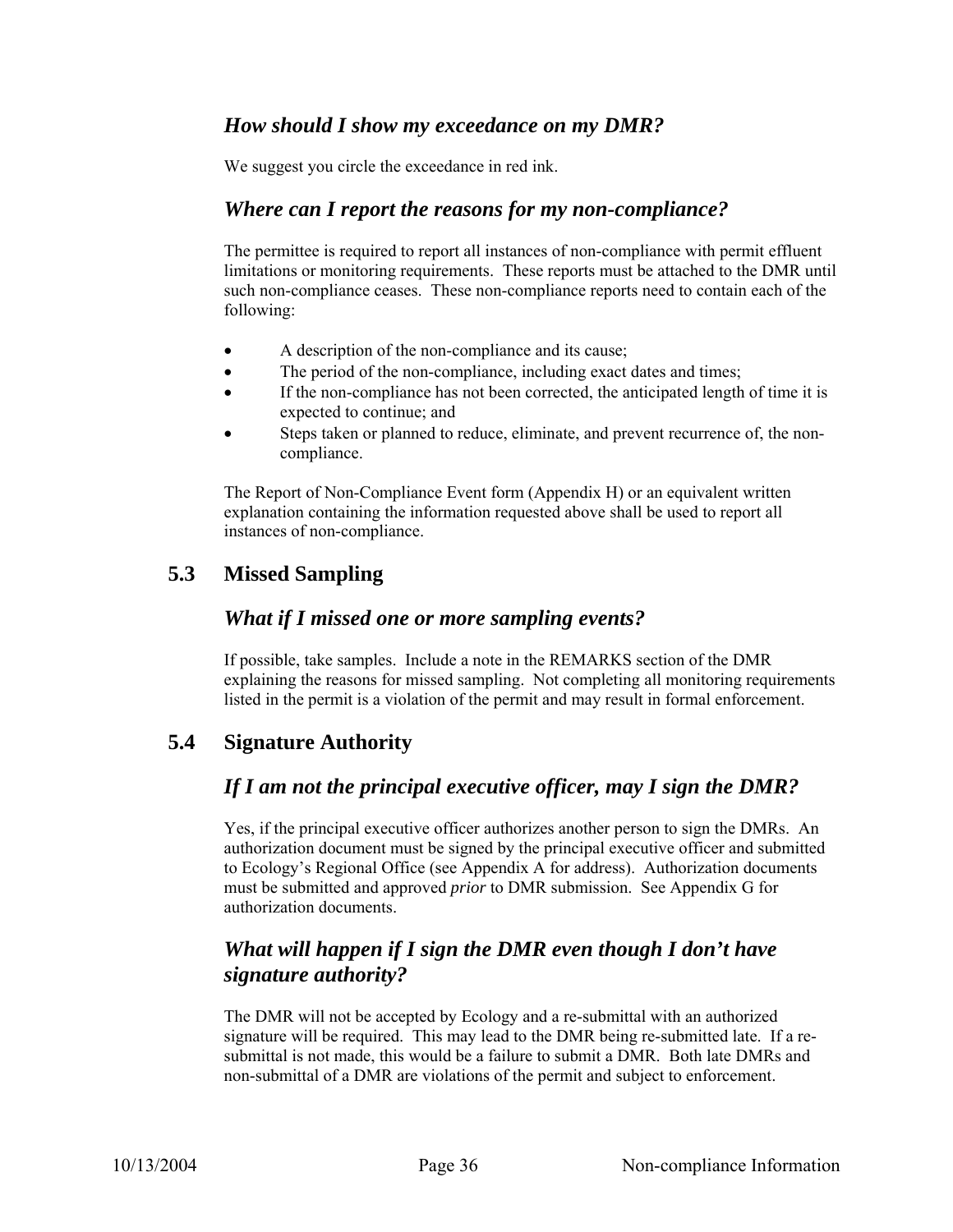### **5.5 Lab Problems**

## *What do I do if the lab has not returned my test results before my DMR is due?*

Submit the DMR with the data you have by the due date. Include a note in the REMARKS section of the DMR explaining the missing test results, and re-submit the DMR with all of the test results as soon as possible.

#### *What if there is a problem with the sample that I given to the lab and it is too late to re-test?*

Re-sample as soon as possible and include a note in the REMARKS section about the problem with the sample.

## **5.6 Extra Sampling**

#### *May I take extra samples in order to keep my data within the permit limits?*

Extra sampling is allowed to *determine* compliance; however, extra sampling to *avoid* non-compliance is not allowed.

Each permit requires representative sampling. Samples and Analytical Procedure is a Special Condition of all permits. Samples and measurements must be representative of volume and nature of the usual quality of the discharge.

Sampling wastewater more frequently in order to meet monthly permit requirements is *not allowed.* If this becomes necessary to meet monthly average permit limits, review what steps need to be taken to correct the problem.

It is suggested that a regular sampling protocol be followed.

#### *May I take extra samples to see if I will be in compliance with my permit and not report bad results?*

No. All samples taken are required by the permit to be reported and included in calculations. Failure to do so is a violation of the permit and subject to formal enforcement. If the action is knowing and willful, it may result in criminal charges.

## **5.7 Falsification**

## *What if someone enters false information on the DMR?*

False information entered on the DMR by a permittee, or the permittee's designated representative, may be punishable as a Class C felony (see RCW 9A.72.030). Falsification of a DMR by a certified wastewater treatment plant operator could result in revocation or suspension of the operator's certification (see Chapter 173-230 WAC).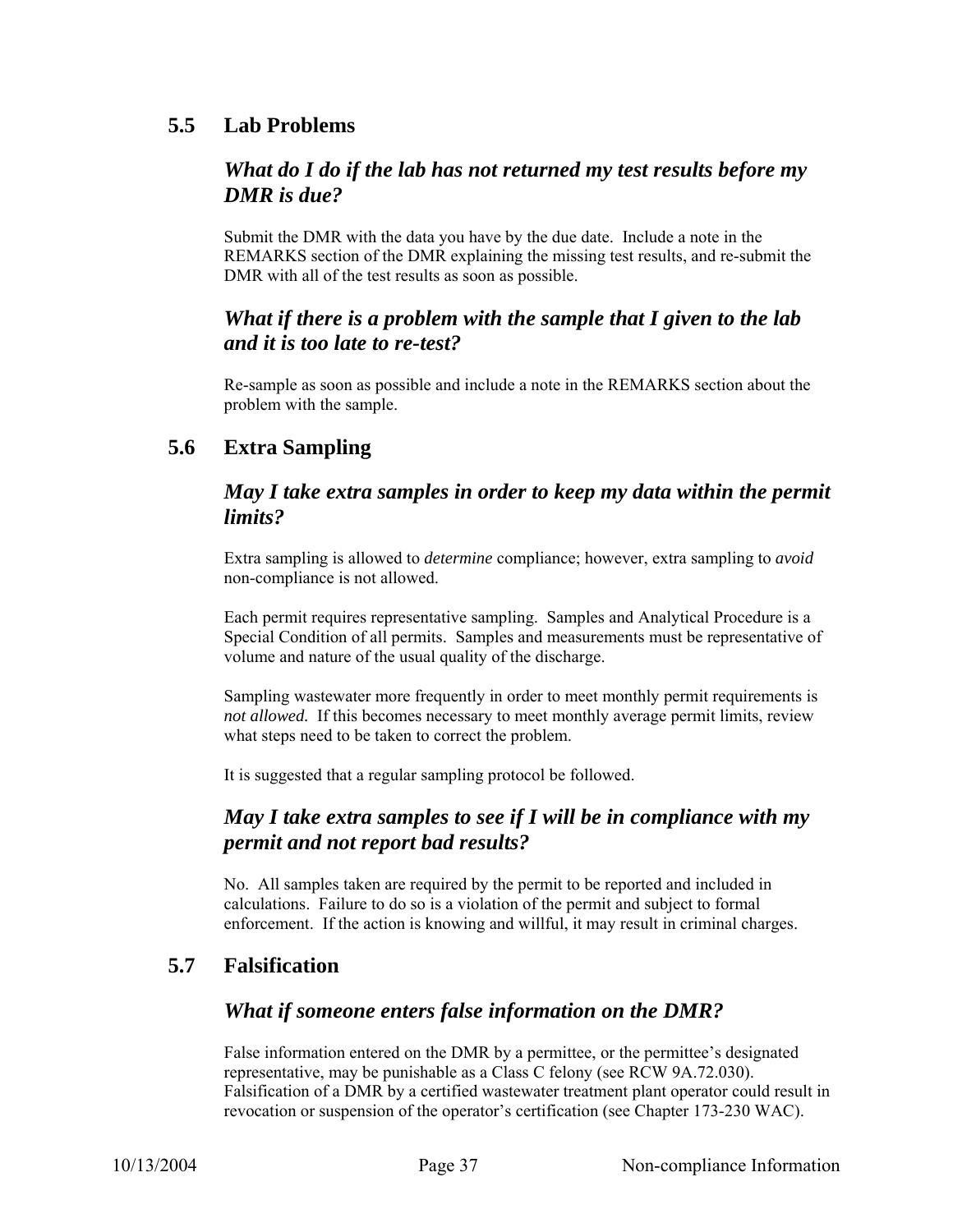## **5.8 Spills, Spews, Etc.**

#### *What do I do if I have a Sanitary Sewer Overflow (SSO)?*

Stop the overflow. Call your Ecology Regional Office and any others as required by the permit and submit a written report as per the permit.

#### *What do I do if I have a Combined Sewer Overflow (CSO)?*

Stop the overflow as soon as possible. Report the CSO as the permit requires. If the overflow is an unauthorized dry-weather overflow, report the overflow to Ecology's Regional Office and any others as required by the permit.

#### *What do I do if I have to bypass?*

If known ahead of time, follow directions in the permit to gain authorization from Ecology. If it is an emergency bypass, report the bypass immediately to Ecology and any others as required by the permit.

#### *What do I do if I have a toxic pollutant or an upset?*

Take operational steps to stop the upset. Call Ecology and any others as required by the permit and submit a written report as per the permit.

#### *What do I do if I have a disinfection failure?*

Get the disinfection back online as soon as possible. Call Ecology and any others, and submit a written report, as required by the permit.

#### *Do I need to call anyone else besides Ecology?*

The Department of Health – Shellfish program should be contacted immediately [(360) 236-3330] if the incident is to marine waters.

The local health department should also be notified of the incident.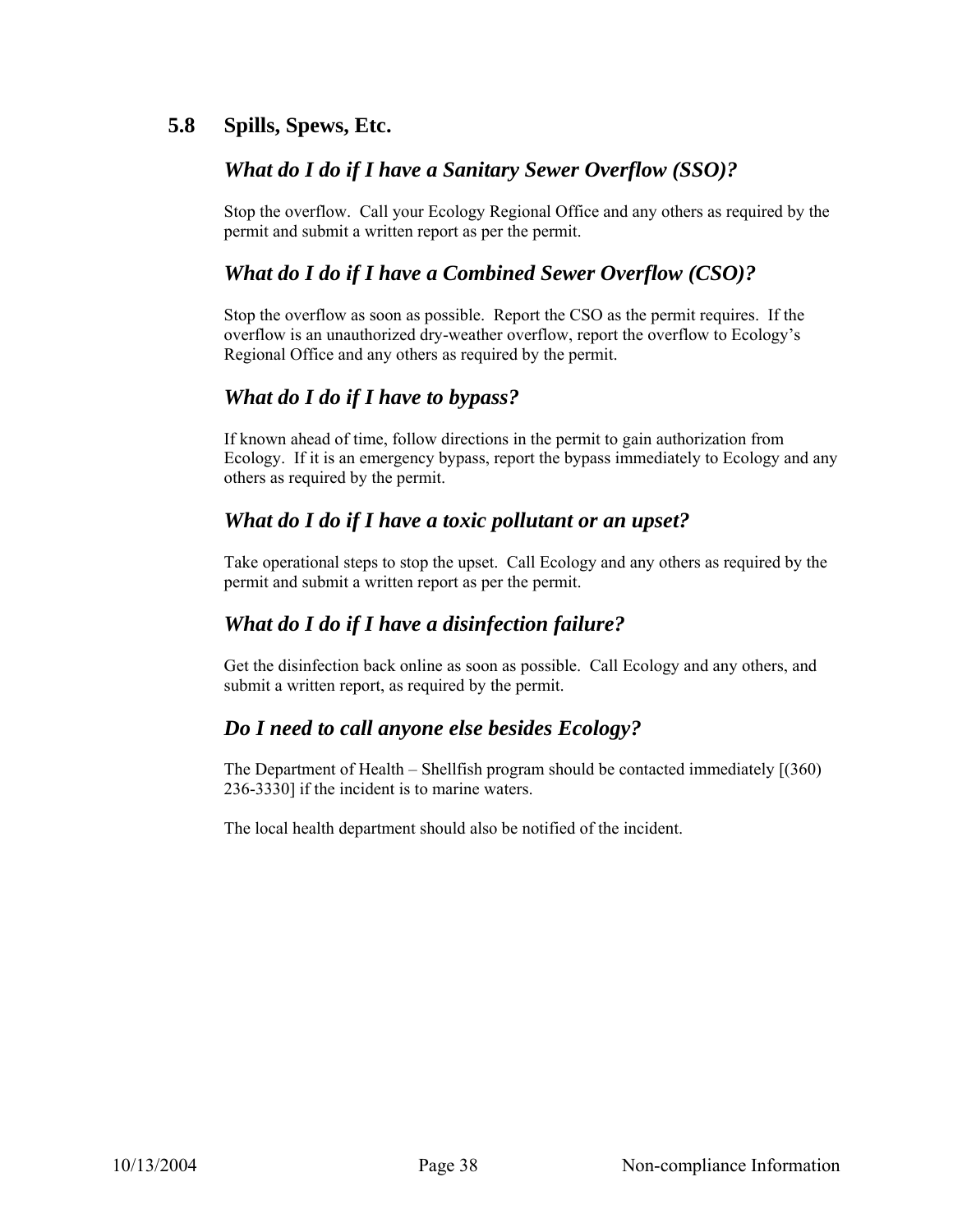# Section 6: SUBMISSION INFORMATION

6.1 Discharge Monitoring Reports (DMRs)

*Where do I mail in copies of my DMR?* 

6.2 Amended DMRs

*What if I have to make changes to my DMR after I've already submitted it to Ecology?* 

6.3 Attachments to DMRs

*Do I have to write my permit number on all attachments?* 

6.4 Electronic DMRs

*Can I submit my DMR electronically?* 

6.5 Record Keeping and Data Retention

*How long do I need to keep my monitoring information? What information do I need to keep?* 

6.6 Submission of Other Reports

*Can I send or attach other reports with my DMR? What information should be with the reports that I send in?*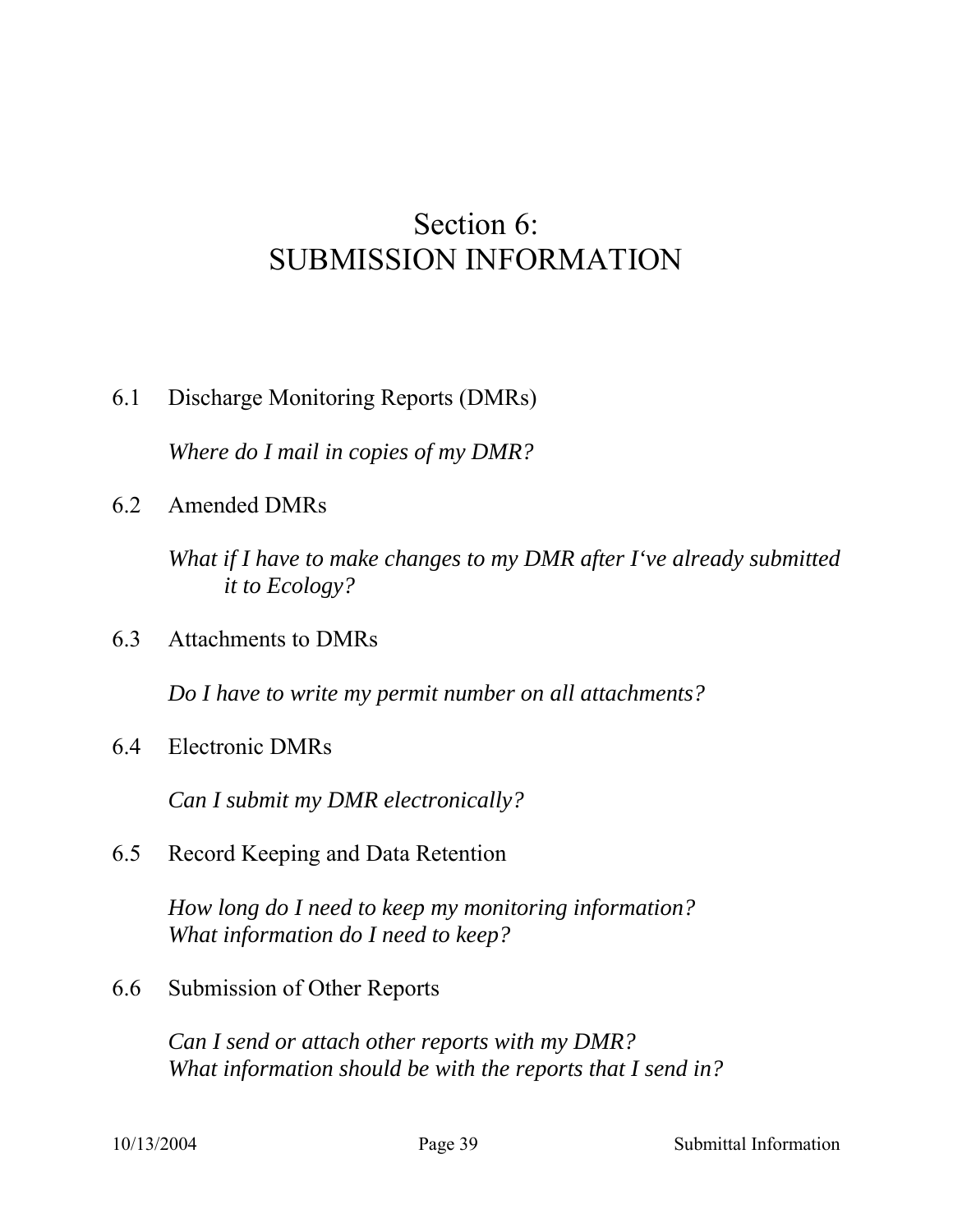## **6.0 Submittal Information**

## **6.1 Discharge Monitoring Reports (DMRs)**

#### *Where do I mail in copies of my DMR?*

Copies of the completed DMR *with an original signature* shall be submitted to Ecology's regional office (see Appendix A for addresses) no later than the  $15<sup>th</sup>$  of the month following the end of each reporting period unless otherwise specified in the NPDES/State Waste Discharge permit.

#### **6.2 Amended DMRs**

#### *What if I have to make changes to my DMR after I've already submitted it to Ecology?*

To revise a previously submitted DMR, submit a revised copy of the affected pages marked "Amendment" in the upper right-hand corner and initial and date the amended areas. The initialing of the amended DMR form is subject to the same certification requirements as the original DMR. Attach explanations for the amendments to the DMR.

#### **6.3 Attachments to DMRs**

#### *Do I have to write my permit number on all attachments?*

All correspondence and DMR attachments **should** contain the appropriate NPDES/State Waste Discharge permit number.

## **6.4 Electronic DMRs**

#### *May I submit my DMR electronically?*

Ecology is developing a web site that will allow the submission of DMRs via the Internet. The electronic DMRs are being developed and will be made available for implementation on a phased-in basis. As e-DMRs become available, all permittees will be notified of their availability through e-mail, the permit managers, the Ecology web site, etc.

## **6.5 Record Keeping and Data Retention**

#### *How long do I need to keep my monitoring information?*

All monitoring information shall be kept for a minimum of three years. Such information must include:

- All calibration and maintenance records:
- All original recordings for continuous monitoring instrumentation;
- Copies of all reports required by your permit; and
- Records of all data used to complete the application for your permit.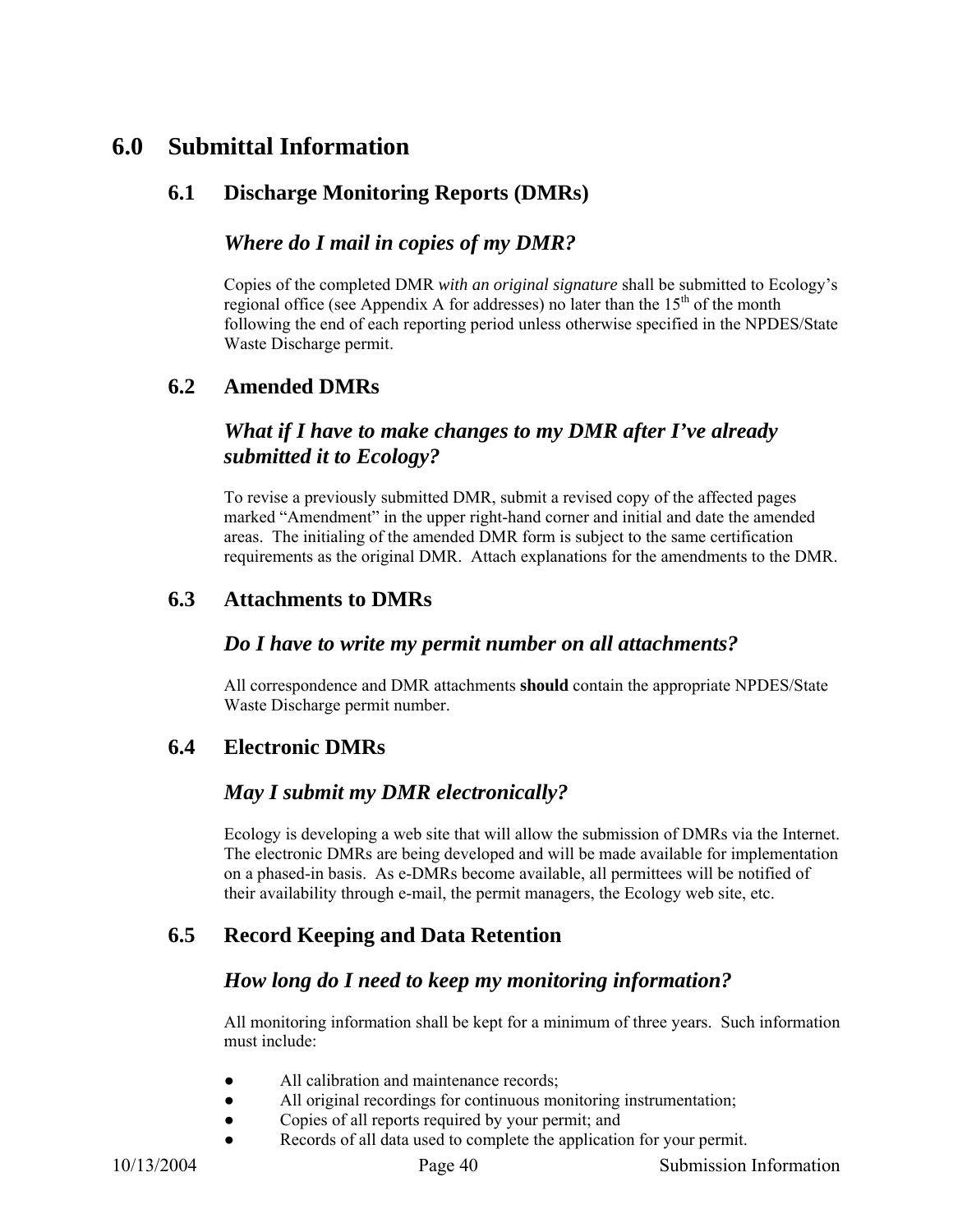The three years may be extended during the course of unresolved litigation regarding the discharge of pollutants by the permittee, or when requested by Ecology.

## *What information do I need to keep?*

For each measurement or sample taken, the permittee must record the following information:

- the date, exact place, method, and time of sampling or measurement
- the individual who performed the sampling or measurement
- the dates the analyses were performed
- the individual who performed the analyses
- the analytical techniques or methods used
- the results of all analyses

When records are stored electronically, the records must be preserved in a manner that assures their integrity and is acceptable to Ecology. All records *must* be accessible to Ecology's regulatory staff when requested.

## **6.6 6.6 Submission of Other Reports**

#### *May I send or attach other reports in with my DMR?*

Do not attach other reports to your DMR unless the report is specifically required to be submitted with the DMR. However, you should include explanations of any permit violations that are reported on the DMR. You may send other reports with your DMR, just do not attach them together. When sending in reports, make sure that the name of your facility, permit number, and the number of the permit condition you are complying with are listed on your report.

#### *What information should be with the reports that I send in?*

When sending in reports, make sure that the name of your facility, permit number, name of the report, and the number of the permit condition you are complying with are listed on your report.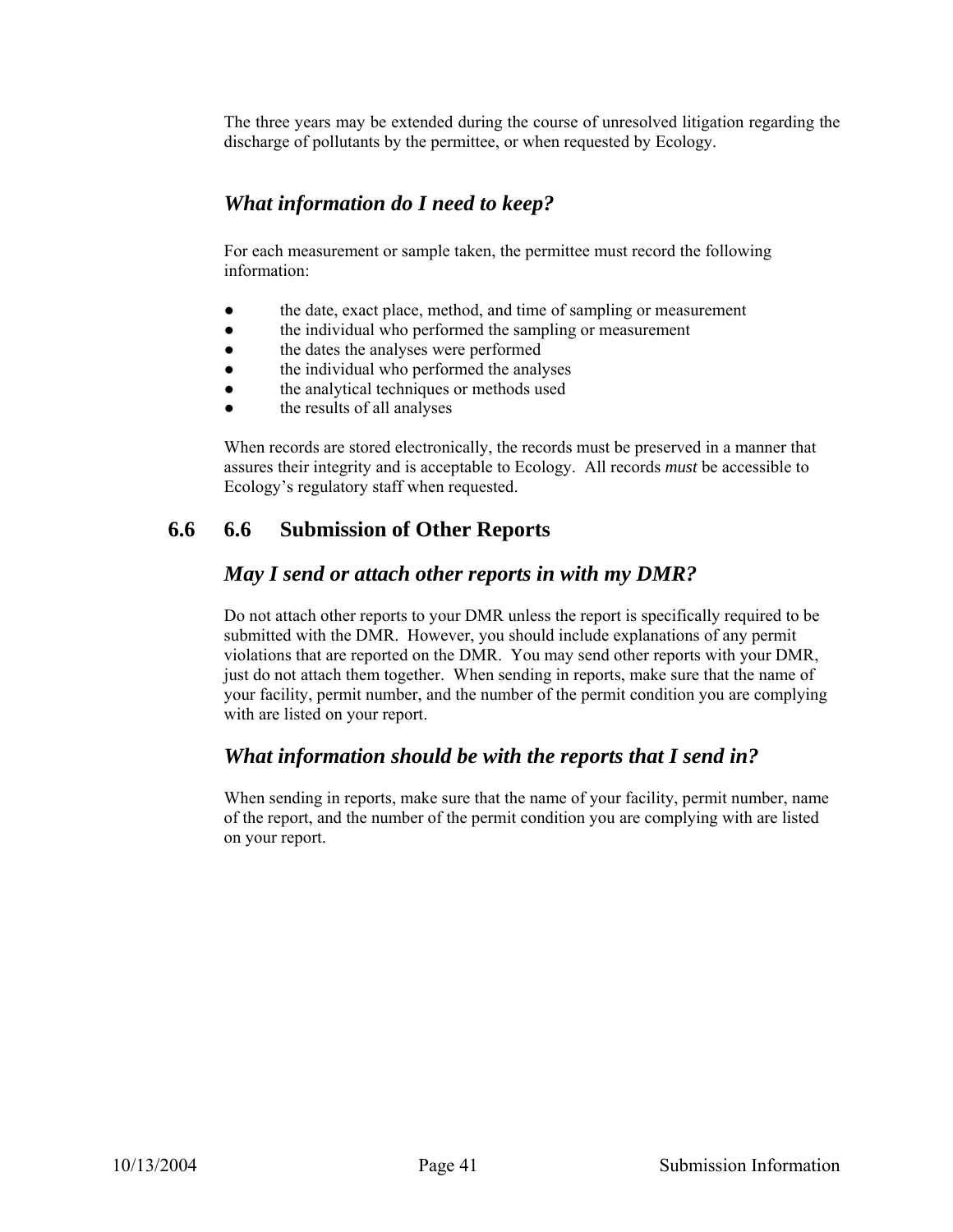# Section 7: TIPS FOR COMPLETING OTHER ANNUAL REPORTS

## 7.1 Annual Wasteload Assessment for Domestic Wastewater Facilities

*What are the typical requirements for the wasteload assessment report? When do we have to plan for a new wastewater facility? How do we determine if we need to plan for more treatment capacity?* 

## 7.2 Infiltration-Inflow (I/I) Analysis and Project Certification Report

*Why do I need to do an I/I Report? Where would I find guidance on conducting an I/I evaluation? What should be in my I/I Report? How do I know the amount of I/I my facility has?*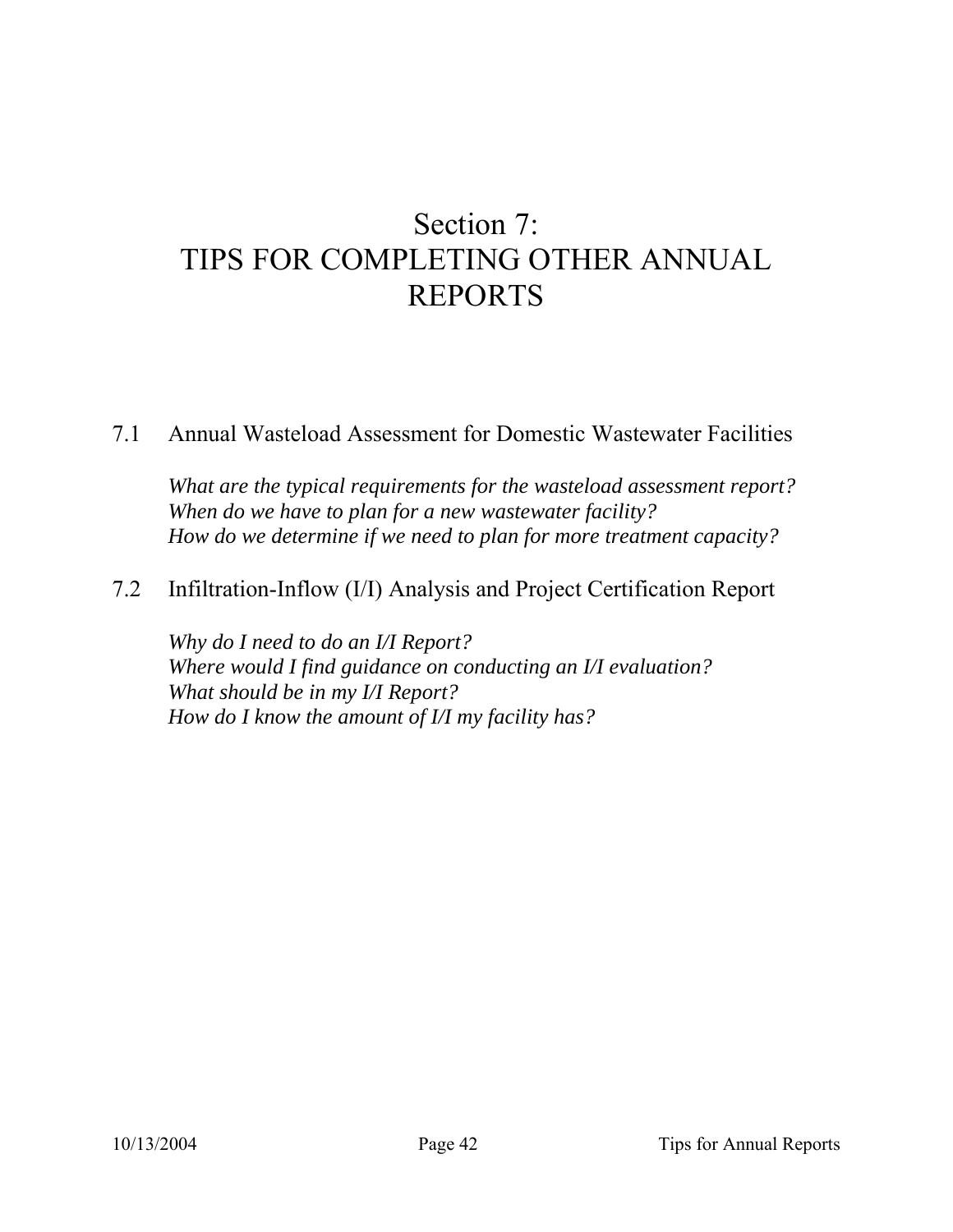## **7.0 Tips for Annual Reports**

Make sure that the name of your facility, permit number, and the number of the permit condition you are complying with are listed on all reports.

## **7.1 Annual Wasteload Assessment for Domestic Wastewater Facilities**

NPDES and State Waste Discharge permits for domestic wastewater facilities typically require an annual wasteload assessment. The purpose of the annual wasteload assessment is to compare your facility's current loadings with the design capacity.

## *What are the typical requirements for the wasteload assessment report?*

The specific requirements are found in your permit but typically include:

- An indication of compliance or non-compliance with permit effluent limits;
- A comparison between the existing and the design monthly average dry weather and wet weather flows, peak flows, BOD, and TSS loadings;
- The percentage increase in these parameters since the last annual report;
- The present and design population or population equivalent, projected growth rate, and the estimated date upon which the design capacity is projected to be reached.

#### *When do we have to plan for a new wastewater facility?*

Permits for domestic wastewater facilities typically have language requiring a permittee to plan for new wastewater facilities when:

- 1. The actual flow or waste load for any of the design parameters identified in the facility's permit (typically BOD<sub>5</sub>, TSS, and flow) reaches 85 percent of the facility's design capacity; or
- 2. When the projected increase for any of the design parameters identified in the permit would reach design capacity within five years.

#### *How do we determine if we need to plan for more treatment capacity?*

Determining if planning for additional treatment capacity is required under your permit is best done as part of your annual wasteload assessment. To determine whether planning is required under number 1 above, simply compare the maximum monthly flow and loading data to 85 percent of the design criteria for each parameter. Graphing monthly averages for flow and loading may help—an example graph is shown below. If the monthly average flow or loadings exceed 85 percent of the design capacity for any three consecutive months, then planning for new facilities is required.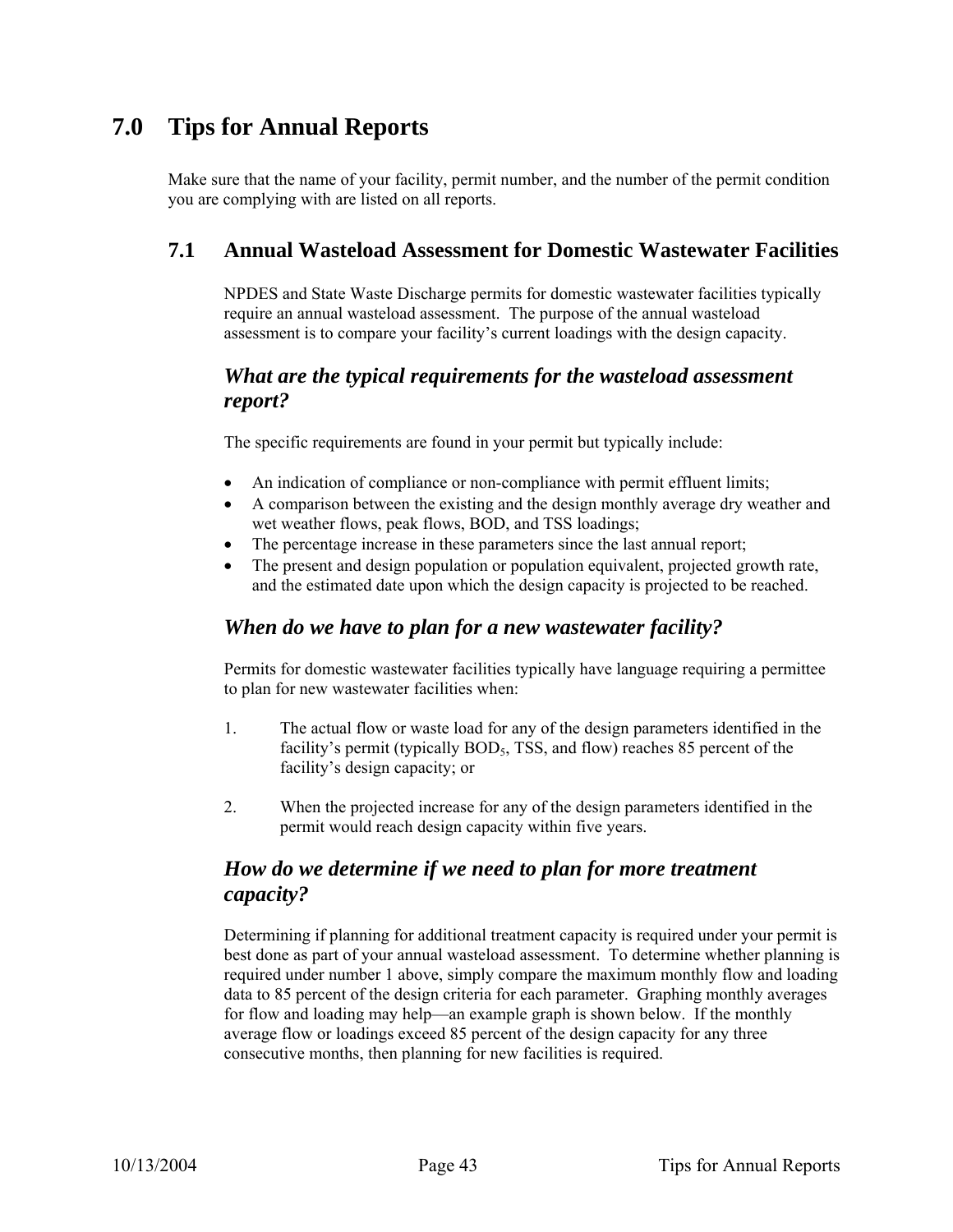

**Example 1:** Comparison of monthly average to 85 percent design capacity. This should be done for each design parameter listed in the permit. In this case, there are three consecutive months exceeding 85 percent of the design capacity.

In order to determine if planning is required under 2, you must forecast future flow and loading five years into the future. There are many factors to consider when forecasting flows and loadings to a domestic wastewater facility and a complete description of these is beyond the scope of this document. However, one of the simplest ways of predicting future flows and loadings and a method that will suffice for many communities is "straight-line" forecasting. This method involves graphing the maximum monthly flow and loading data for the past five years and using a straight line forecast to project flow and loading out five years.

To use this method, plot the maximum monthly values for each of the last five years. Then use a "best-fit" approximation, either manually or with spreadsheet tools, to forecast values for that design parameter five years into the future. You may graph all parameters on one chart or graph each design parameter separately. Compare the fiveyear projections to the design capacity for each parameter. If the five-year future forecast exceeds the design criteria for any of the design parameters in your permit, your facility is required to begin planning for added capacity. An example chart is shown below.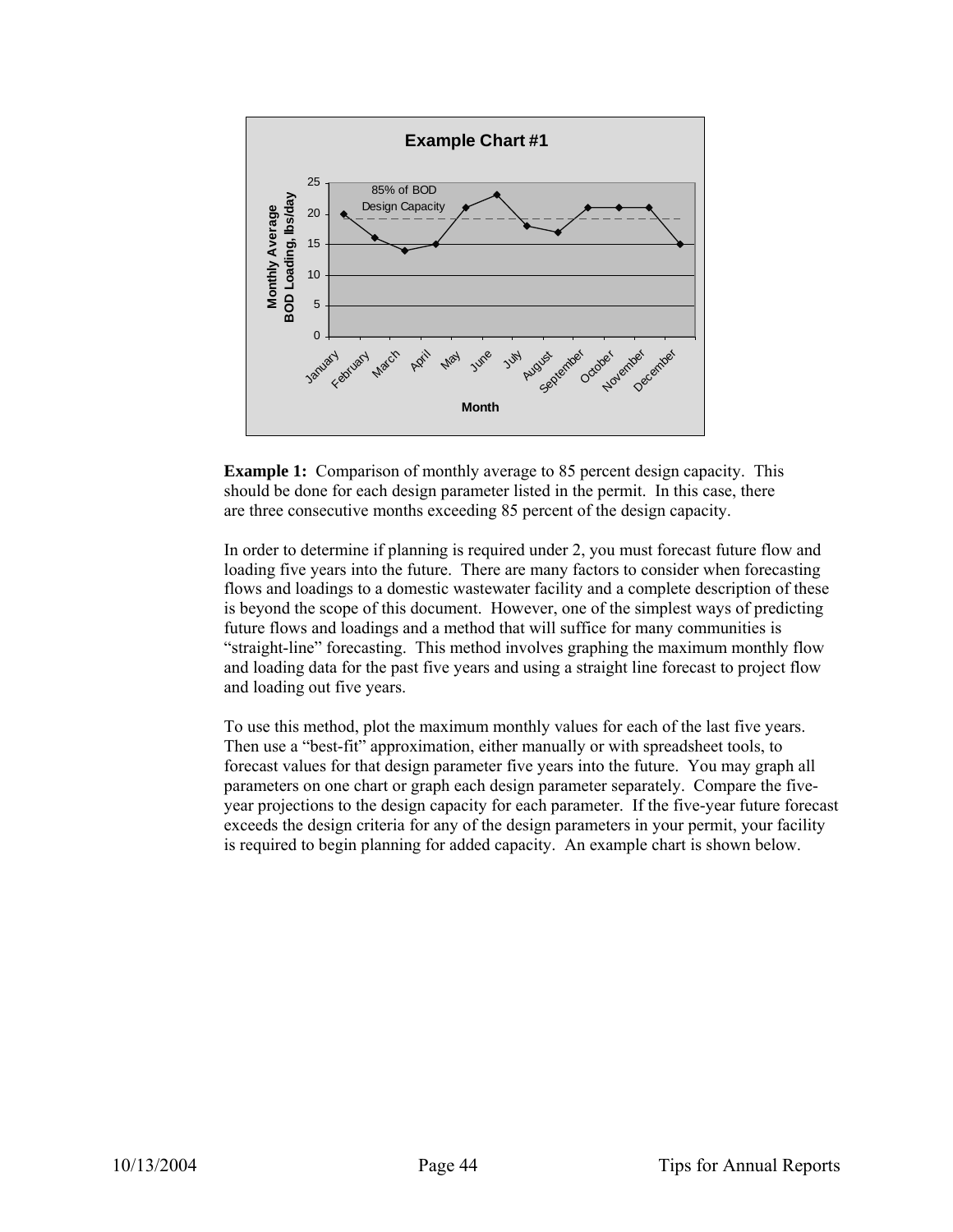

**Example 2:** Straight line method of predicting if capacity will be reached within five years. This should be done for each design parameter listed in the permit. In this example, the design capacity will not be exceeded in five years.

## **7.2 Infiltration-Inflow (I/I) Analysis and Project Certification Report**

## *Why do I need to do an I/I Report?*

NPDES permits for domestic wastewater treatment facilities typically require an Annual I/I Report. Excessive I/I affects the collection and treatment system in several ways. It can cause hydraulic overloading of the treatment plant, resulting in a loss of solids from secondary clarifiers. Hydraulic overloading in the collection system from high I/I can result in overflows to surface water, streets, or basements. Excessive I/I can also dilute sewage, making compliance with secondary effluent standards difficult or impossible. Each collection system is different—the purpose of the I/I report is to help both facility owners and Ecology track and understand the specific I/I issues faced by a particular community.

## *Where would I find guidance on conducting an I/I evaluation?*

Guidance on conducting an I/I evaluation is available in the USEPA publication *I/I Analysis and Project Certification*. This document is available from the Department of Ecology as Publication No. 97-03. Contact Ecology's Publications Office at (360) 407- 7472 or P.O. Box 47600, Olympia, Washington 98504-7600, to obtain a copy. The document is also available on Ecology's web site at: www.ecy.wa.gov/programs/wq/wastewater/index.html#toc.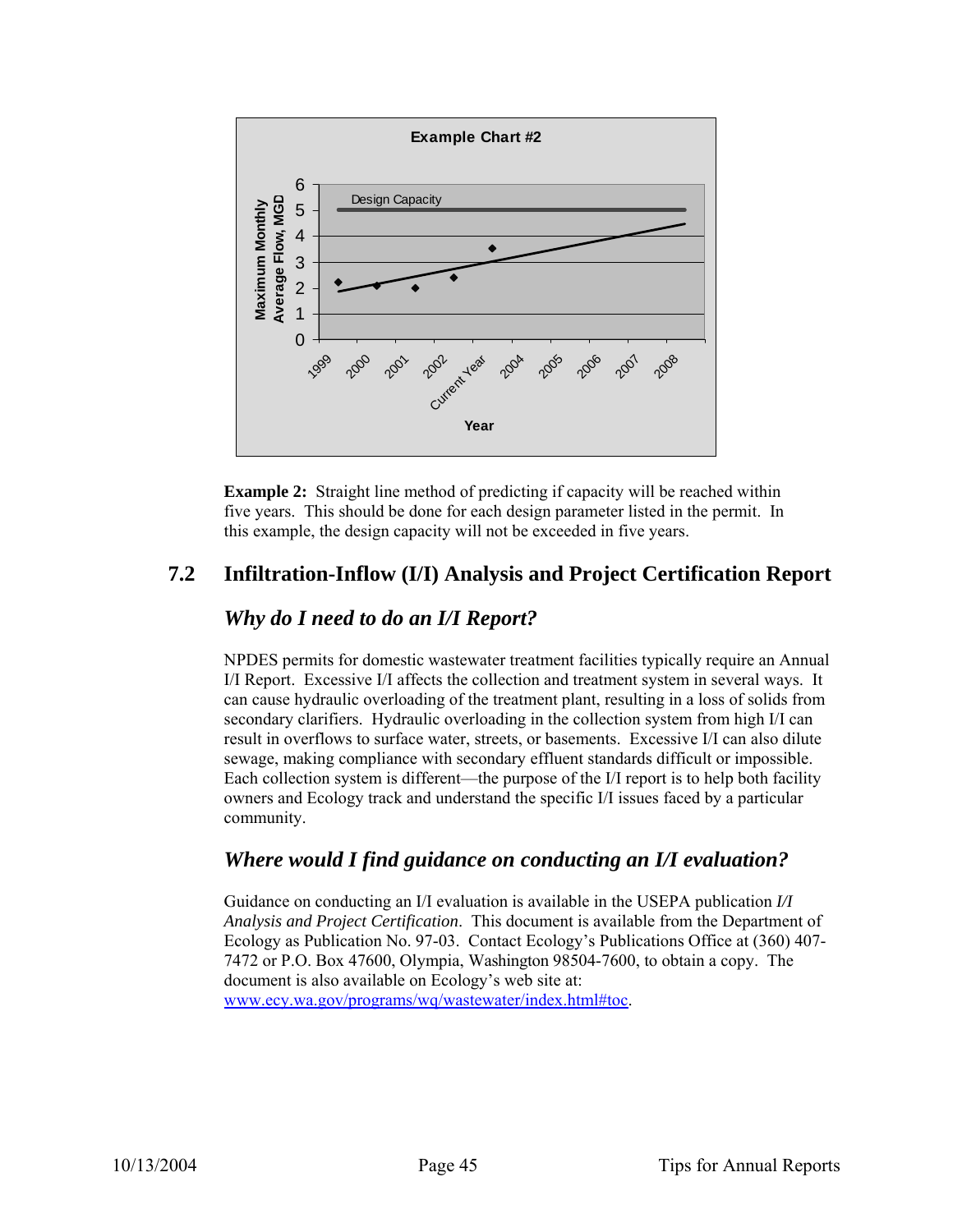## *What should be in my I/I Report?*

An Annual I/I Report should include each of the following elements:

- 1. The average monthly flow and total precipitation for each month for the past year together with a graph (see example below) plotting a comparison of precipitation versus influent flow.
- 2. The maximum monthly and peak hourly hydraulic design capacity for the plant.
- 3. The design population equivalent for the treatment plant and the population served by the facility, per month, for the past year.
- 4. The amount of I/I for each year since the base year and the percent of maximum monthly design capacity each year's I/I represents.
- 5. The percent increase or reduction in I/I for each year subsequent to the base year  $I/I$ .
- 6. The additional lengths of sewer lines added to the collection system, per month, for the past year. Also include a brief summary of any major sewer rehabilitation or I/I reduction projects.

#### *How do I know the amount of I/I my facility has?*

The difference between the highest and lowest monthly average flow is considered the amount of I/I the treatment facility is experiencing. If the amount of I/I increases by 15 percent from that found in the "base" year (adjusted for equivalent rainfall), then the report must give an explanation for the increased I/I and what corrective measures are planned to address the increase.



Typically a year with a near-normal rainfall is selected as the base year. From time to time it may be necessary to select a new base year if there have been significant changes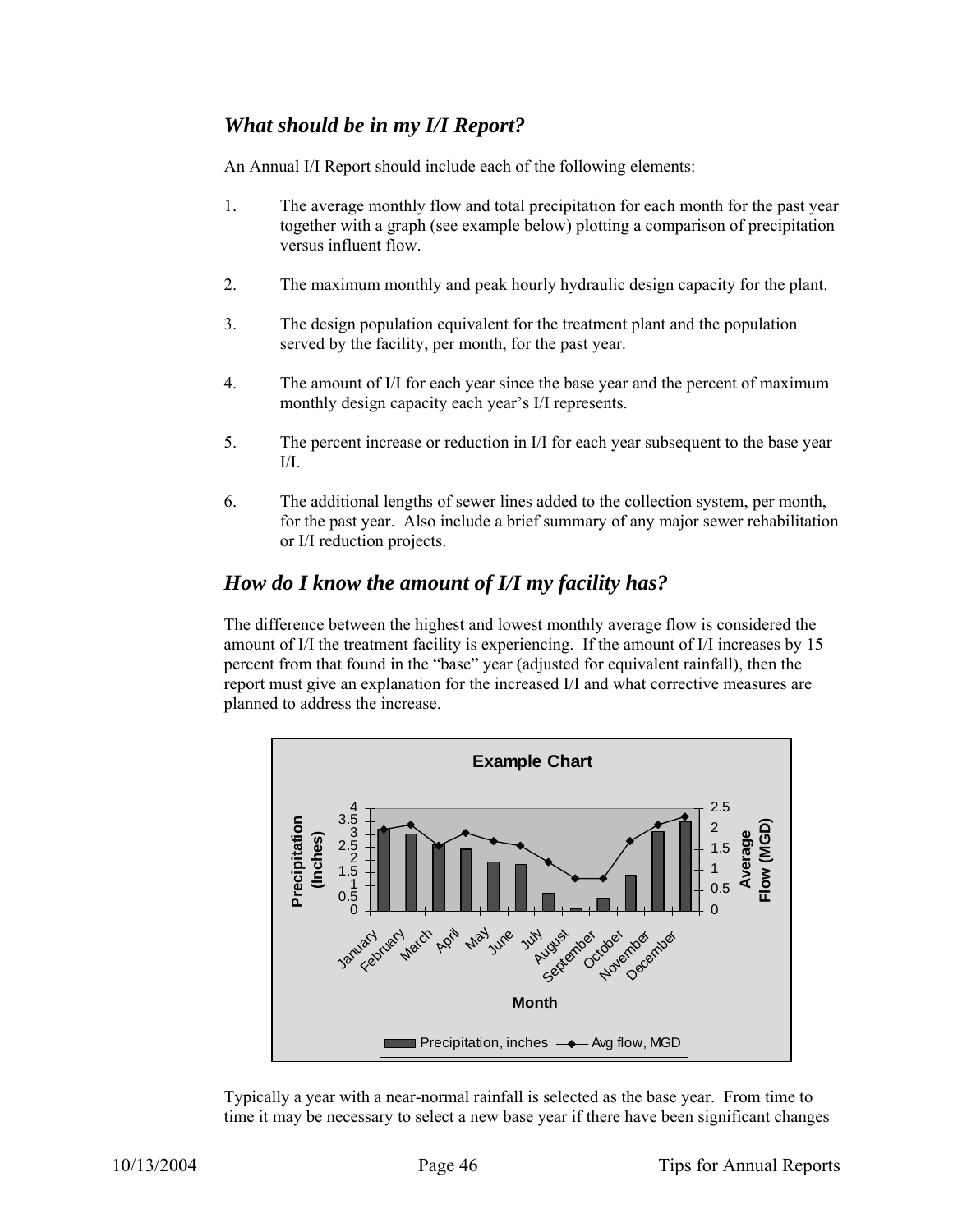to the collection system such as significant inflow disconnection projects, sewer rehabilitation projects, or major additions to the collection system.

Sample Annual I/I Report forms are included in Appendix I. Contact your Ecology Facility Manager if you have questions on how to complete the annual I/I report for your facility.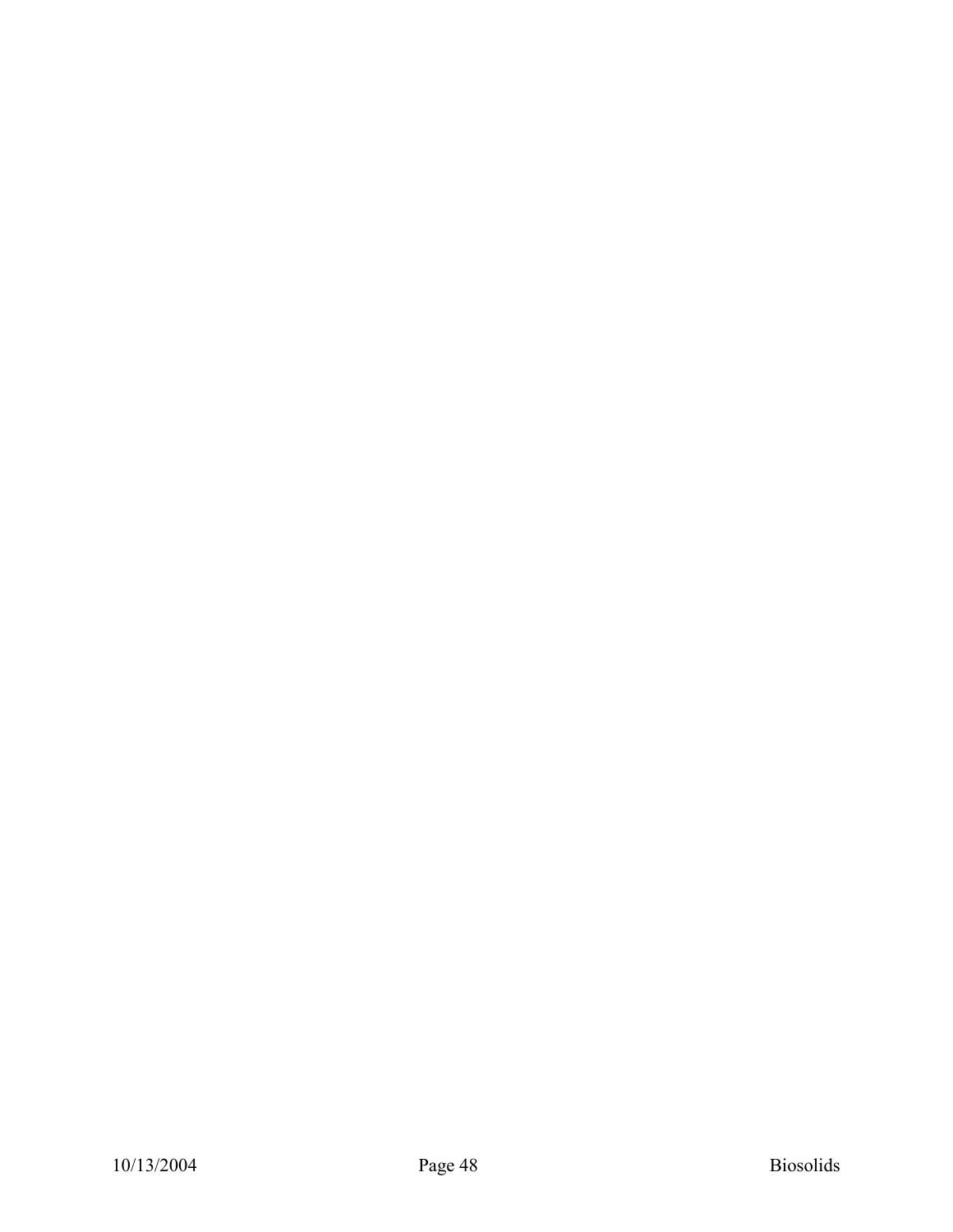# Section 8: BIOSOLIDS

## 8.1 Introduction

- 8.2 Resources Available
- 8.3 General Guidance

*What are biosolids? How do the federal and state programs relate to each other and how does that affect me? Why are data needed?* 

8.4 Biosolids Collection

*When do biosolids data need to be collected? What biosolids data need to be collected?* 

8.5 Biosolids Submittals

*When do biosolids data need to be submitted? How is biosolids quality evaluated?* 

8.6 Vector Attraction Reduction

*What are two approaches to VAR?* 

8.7 Pollutant Limits

*What are the pollutants that are regulated?* 

8.8 Calculations

*How do I calculate an agronomic rate of application for my biosolids?*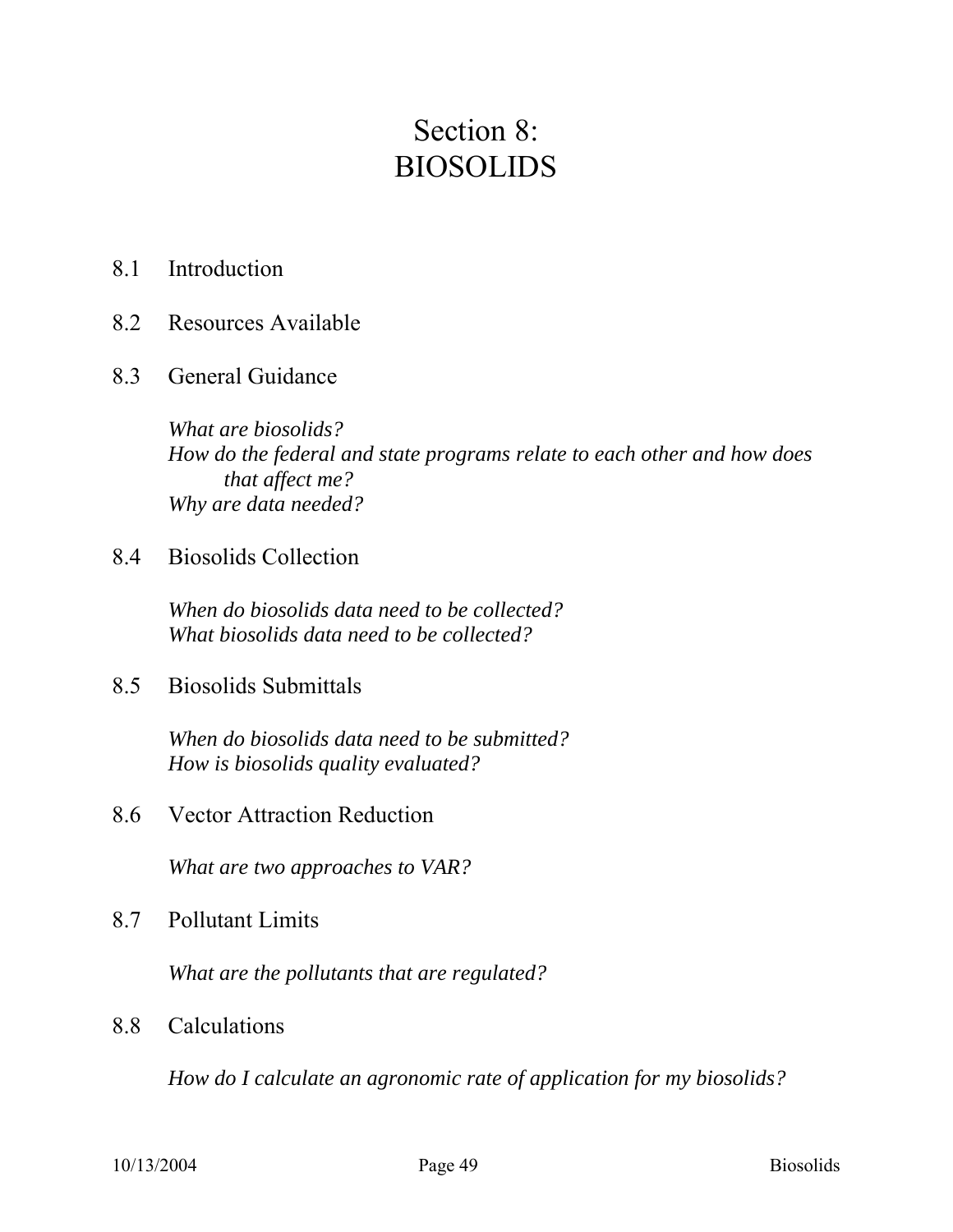## **8.0 Biosolids**

#### **8.1 Introduction**

This chapter is meant to address a few of the areas and issues likely to be of interest to operators in particular, and to provide help locating additional and more detailed information.

*Note*: The state and federal programs for biosolids management are substantially similar. It is expected that compliance with the technical standards of the state program will yield compliance with federal technical standards. The federal administrative procedures are somewhat different, although EPA has been cooperative in working these out. Some discussion regarding these differences will be found in appropriate sections that follow, although this chapter is not intended to qualify as guidance for the purposes of federal program compliance.

#### **8.2 Resources Available**

There is a wealth of resources available on biosolids management. Many guidance, technical support, and background information documents have been published and are available free on the Internet or on request. Both Ecology and EPA have published guidance documents; Ecology has a web site for biosolids management, and there are at least three stakeholder organizations that also have web sites which provide information and access to resources. Following is a list of frequently used resources and how to obtain or locate them. All of these references are themselves links to additional resources.

| What is it?              | Who should have it?            | Published by?        | How can you get it?                |
|--------------------------|--------------------------------|----------------------|------------------------------------|
| <b>Biosolids</b>         | Any treatment plant            | Ecology              | Contact the regional or            |
| Management               | that applies its biosolids     |                      | headquarters biosolids             |
| Guidelines, WDOE         | to the land or uses a          |                      | coordinator, or get it from the    |
| 93-80 (revised July      | contractor for that            |                      | Internet at                        |
| 2000)                    | purpose. Contractors           |                      | http://www.ecy.wa.gov/programs/    |
|                          | and consultants.               |                      | swfa/biosolids/guidelines.html     |
| <b>Managing Nitrogen</b> | Mostly those who are           | Ecology              | Contact the regional or            |
| from Biosolids WDOE      | directly involved in           |                      | headquarters biosolids             |
| 99-508 (April 1999)      | land application and           |                      | coordinator, or get it from the    |
|                          | determining agronomic          |                      | Internet at                        |
|                          | rates of application.          |                      | http://www.ecy.wa.gov/programs/    |
|                          |                                |                      | swfa/biosolids/guidelines.html     |
| A Plain English Guide    | Anyone responsible for         | <b>EPA</b>           | Contact U.S. EPA directly or       |
| to the EPA Part 503      | managing biosolids or          |                      | download the document at:          |
| <b>Biosolids Rule</b>    | who needs an                   |                      | http://www.epa.gov/owm/mtb/bio     |
| EPA/832/R-93/003;        | understanding of               |                      | solids/503pe/index.htm             |
| September, 1994          | federal regulations.           |                      |                                    |
| Control of Pathogens     | Anyone who is                  | U.S. EPA,            | <b>Contact the National Risk</b>   |
| and Vector Attraction    | responsible for                | <b>National Risk</b> | Management Research                |
| Reduction in Sewage      | determining either             | Management           | Laboratory in Cincinnati directly, |
| Sludge. EPA/625/R-       | Pathogen or Vector             | Research             | or download the document at:       |
| 92/013 (Rev. 10/99)      | <b>Attraction Reduction in</b> | Laboratory           | http://www.epa.gov/ORD/NRMR        |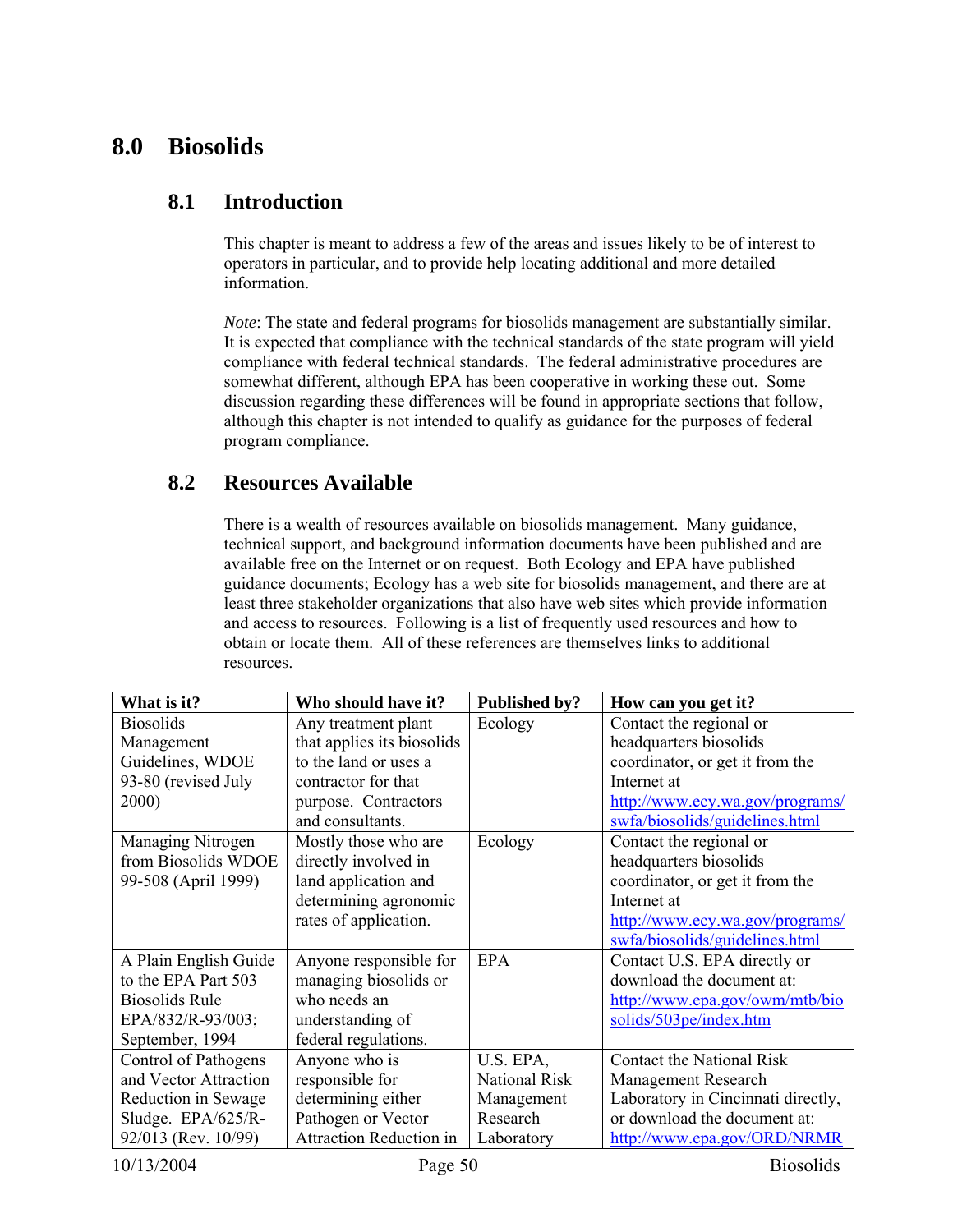| What is it?                                              | Who should have it?                                                                                                          | Published by?                                              | How can you get it?                                                                                                                                                        |
|----------------------------------------------------------|------------------------------------------------------------------------------------------------------------------------------|------------------------------------------------------------|----------------------------------------------------------------------------------------------------------------------------------------------------------------------------|
|                                                          | biosolids.                                                                                                                   |                                                            | L/Pubs/1999/625R99013.pdf                                                                                                                                                  |
| Chapter 173-308 -<br><b>Biosolids</b><br>Management      | Anyone responsible for<br>managing biosolids or<br>making permit-related<br>decisions.                                       | Ecology                                                    | Contact the regional or<br>headquarters biosolids<br>coordinator, or get it from the<br>Internet at<br>http://www.ecy.wa.gov/programs/<br>swfa/biosolids/lawsandrules.html |
| Department of<br>Ecology Internet<br>Website             | Anyone needing more<br>information about<br>biosolids management.                                                            | Ecology                                                    | http://www.ecy.wa.gov/programs/<br>swfa/biosolids/index.html                                                                                                               |
| Northwest Biosolids<br>Management<br>Association Website | NBMA members, other<br>interested stakeholders.                                                                              | Northwest<br><b>Biosolids</b><br>Management<br>Association | Contact the NBMA at 206-684-<br>1145 or go to<br>http://www.nwbiosolids.org                                                                                                |
| <b>National Biosolids</b><br>Partnership Website         | Regulators, the<br>regulated community,<br>consultants. Anyone<br>needing more<br>information about<br>biosolids management. | National<br><b>Biosolids</b><br>Partnership                | http://biosolids.policy.net                                                                                                                                                |
| Water Environment<br><b>Federation Website</b>           | The regulated<br>community and anyone<br>needing more<br>information about<br>biosolids management.                          | Water<br>Environment<br>Federation                         | http://www.wef.org                                                                                                                                                         |

## **8.3 General Guidance**

## *What are biosolids?*

When the sludge produced in the treatment of sewage meets standards for application to the land, it is called biosolids. Biosolids are not a solid waste. State laws direct us to maximize the beneficial use of biosolids, a valuable commodity. When residual solids do not meet standards for application to the land, they are considered to be sewage sludge, which is a solid waste. Sewage sludge must either be treated to meet standards for biosolids or be disposed in a municipal solid waste landfill or incinerated. Incineration and landfilling are not considered beneficial uses

Septage is a form of biosolids. The management criteria for septage are a little different and will not be discussed here. The solids produced in the treatment of other influents (*i.e*., industrial wastewater) are not sewage sludge and cannot be properly referred to as biosolids, regardless of the quality or degree of treatment.

## *How do the federal and state programs relate to each other and how does that affect me?*

The federal biosolids program is administered by the U.S. EPA under the Clean Water Act. EPA has established national standards for biosolids management. All of the standards in the state rules were taken directly from the federal rules. There are some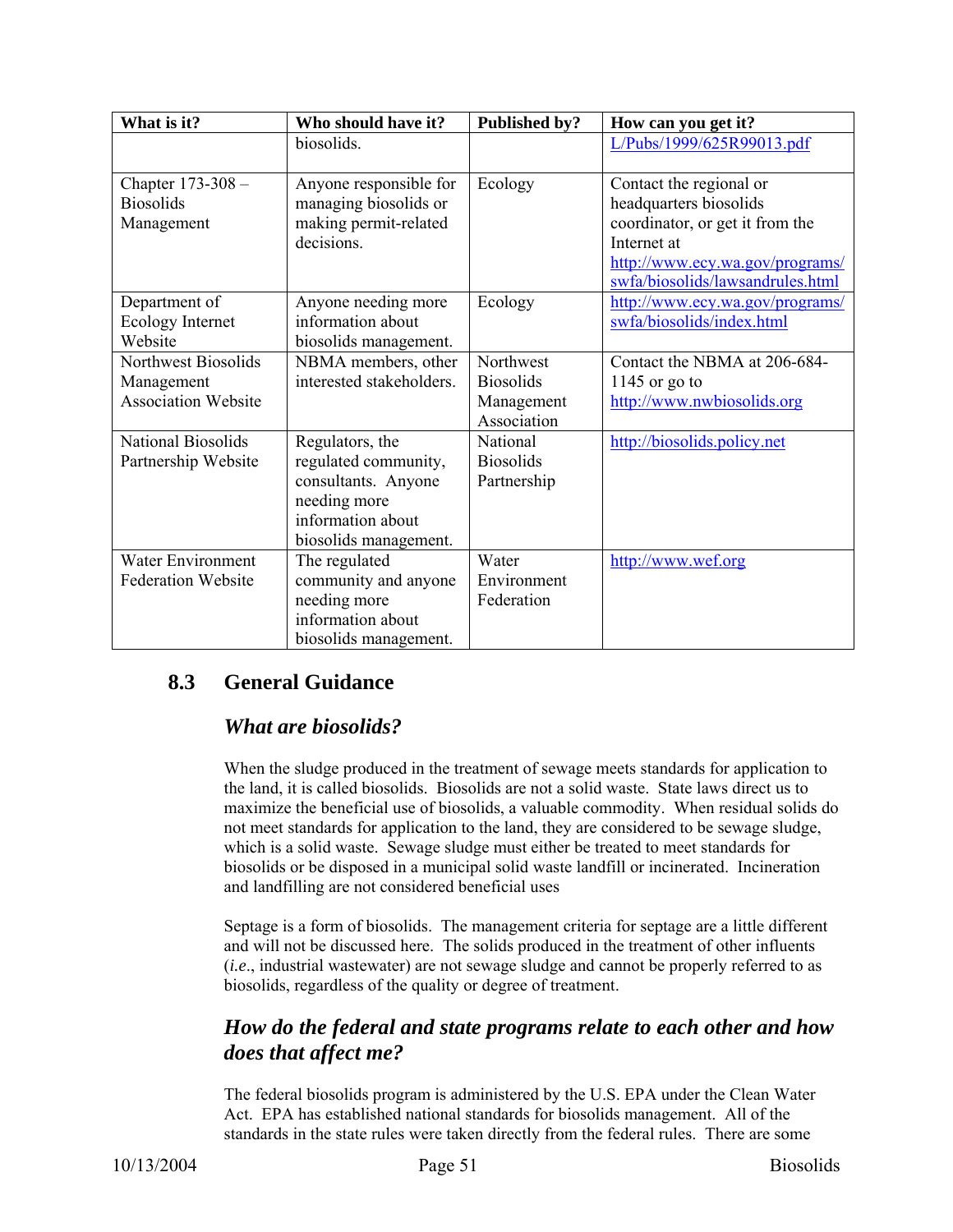administrative differences in the two programs. Permit applications are periodically due to EPA, even though they may not act on them. Annual reports must be submitted to Ecology (March  $1<sup>st</sup>$ ) and EPA (February 19).

EPA requires permit applications from all treatment works treating domestic sewage (TWTDS). This includes all POTWs, biosolids compost facilities, private treatment works treating *only* sewage, and some other facilities. Facilities holding NPDES permits must submit a complete permit application to EPA. Other facilities are required to submit only Part 1 of the federal application form. EPA will also accept the state application form as long as it contains the information required for the federal program. If EPA is engaged in permitting a facility they may require submittal of the federal application (form 2S). Washington state requires a complete application from all facilities.

EPA requires annual reports from all facilities that serve a population of 10,000 or more, have an average wet month daily design flow of one mgd or more, or implement pretreatment programs. Washington requires annual reports from all facilities, but small facilities submit less documentation (documentation remains subject to request or review on inspection). Annual reports are due to EPA by February 19<sup>th</sup> of each year, and to the state by March 1<sup>st</sup>. Ecology encourages facilities to meet the earlier deadline in order to comply with federal program requirements.

#### *Why are data needed?*

State laws direct us to maximize the beneficial use of biosolids, a valuable commodity. EPA has established standards for biosolids quality. Data are needed to document and show that biosolids are safe for application to the land. Additionally, data are required in order to determine the agronomic rate of application when biosolids are applied to agricultural lands and forest lands. These data are all important because they document compliance with regulatory standards and are used in response to inquiries and complaints. Monitoring requirements for incineration and landfilling are different and will not be discussed here; those practices are not considered beneficial uses.

#### **8.4 Biosolids Collection**

#### *When do biosolids data need to be collected?*

Data are needed whenever something is done with biosolids, whether it is beneficial use, transfer to another treatment facility, incineration, or landfilling. When biosolids are wasted throughout the year, data will generally need to be collected throughout the year. When biosolids are held in temporary storage, such as drying beds or lagoons, some data collection may be deferred until the time of use or disposal. Facilities holding biosolids in lagoons should sample for pollutants (but not nitrogen, pathogens, or vector attraction reduction) at least once every permit cycle, even when they don't anticipate removing the biosolids. This is critical in order to avoid unpleasant surprises when it is time to remove the biosolids. Certain data, especially for pathogen and vector attraction reduction and nutrient information, need to be collected in close proximity to the time of use or disposal. Timing of sampling events will vary between facilities, and operators should consult with the regional biosolids coordinator at the Department of Ecology if a schedule has not been established by permit.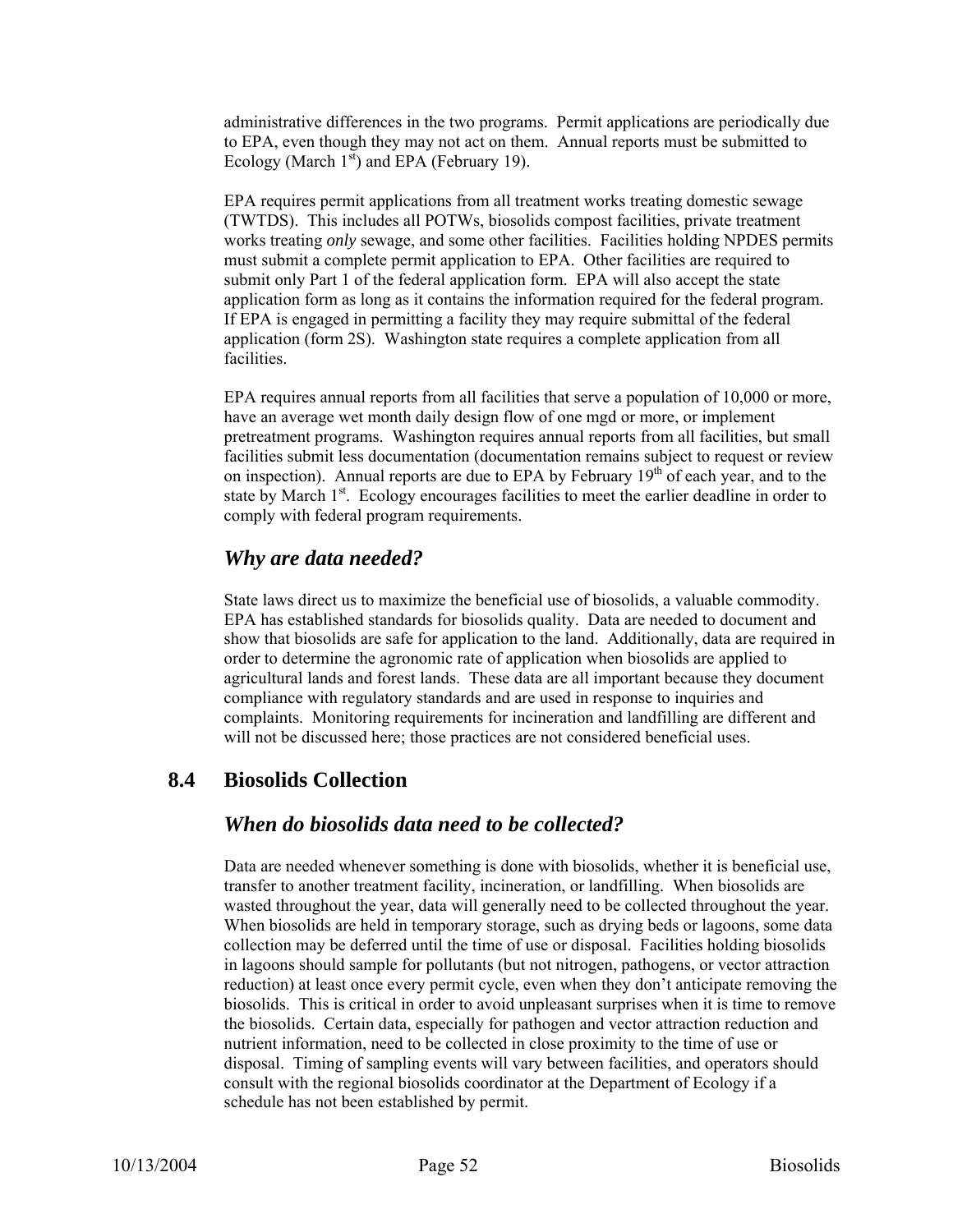The minimum frequency of sampling for biosolids is dependent upon the amount of material received for processing or applied to the land in a calendar year. The table below is from WAC 173-308-150.

| Metric tons (U.S. tons)                           | <b>Frequency</b>      |  |  |  |  |
|---------------------------------------------------|-----------------------|--|--|--|--|
| per 365-day period                                |                       |  |  |  |  |
| Greater than zero but less than 290 (320)         | once per year         |  |  |  |  |
| Equal to or greater than 290 (320) but less than  | once per quarter      |  |  |  |  |
| 1,500(1,653)                                      | (four times per year) |  |  |  |  |
| Equal to or greater than $1,500$ (1,653) but less | once per 60 days      |  |  |  |  |
| than $15,000$ $(16,535)$                          | (six times per year)  |  |  |  |  |
| Equal to or greater than $15,000$ (16,535)        | once per month        |  |  |  |  |
|                                                   | (12 times per year)   |  |  |  |  |

Keep in mind that the table above specifies a *minimum* frequency of sampling, not a necessary or optimum frequency. Facility-designed manuals of operation and permits may require more frequent sampling. Also, sampling frequency should not be confused with the number or timing of samples during a sampling event. Samples of biosolids must also be *representative*. This means that not only is the number of sampling events important, but also the timing of sampling, the number of samples per event, and how the samples are taken. Frequency of sampling may depend on factors such as the nature and duration of land application projects and whether biosolids are sold or given away to the public. Sampling can be reduced over time if processes and results of monitoring are consistent. It is possible that the sampling frequency for metals, pollutants, nutrients, pathogens, and vector attraction reduction could be different.

You should have a sampling plan designed for your facility and your approach to biosolids management. If you do not have an approved sampling plan you should develop one.

#### *What biosolids data need to be collected?*

The data requirements vary with the operation. When biosolids are transferred to another treatment works, often the only information required is for pollutant concentrations. For facilities operating lagoons, pollutant information should be collected periodically, but other information will not be needed until removal of the solids. The scope of basic information that must be collected is described below.

**Pollutant Concentrations:** Arsenic, cadmium, copper, lead, mercury, molybdenum, nickel, selenium, and zinc. All land application programs require this information.

*Note: Analysis for pollutants should be for the total concentration. Analysis of extractable pollutants may be required for other purposes, but is not required for the biosolids program.* 

**Other Pollutants:** Case-by-case.

**Nutrient Concentrations:** Total Kjeldahl Nitrogen, nitrate, ammonia and ammonium, and sometimes phosphorous, potassium and other nutrients. All land application programs require information on nitrogenous compounds at a minimum.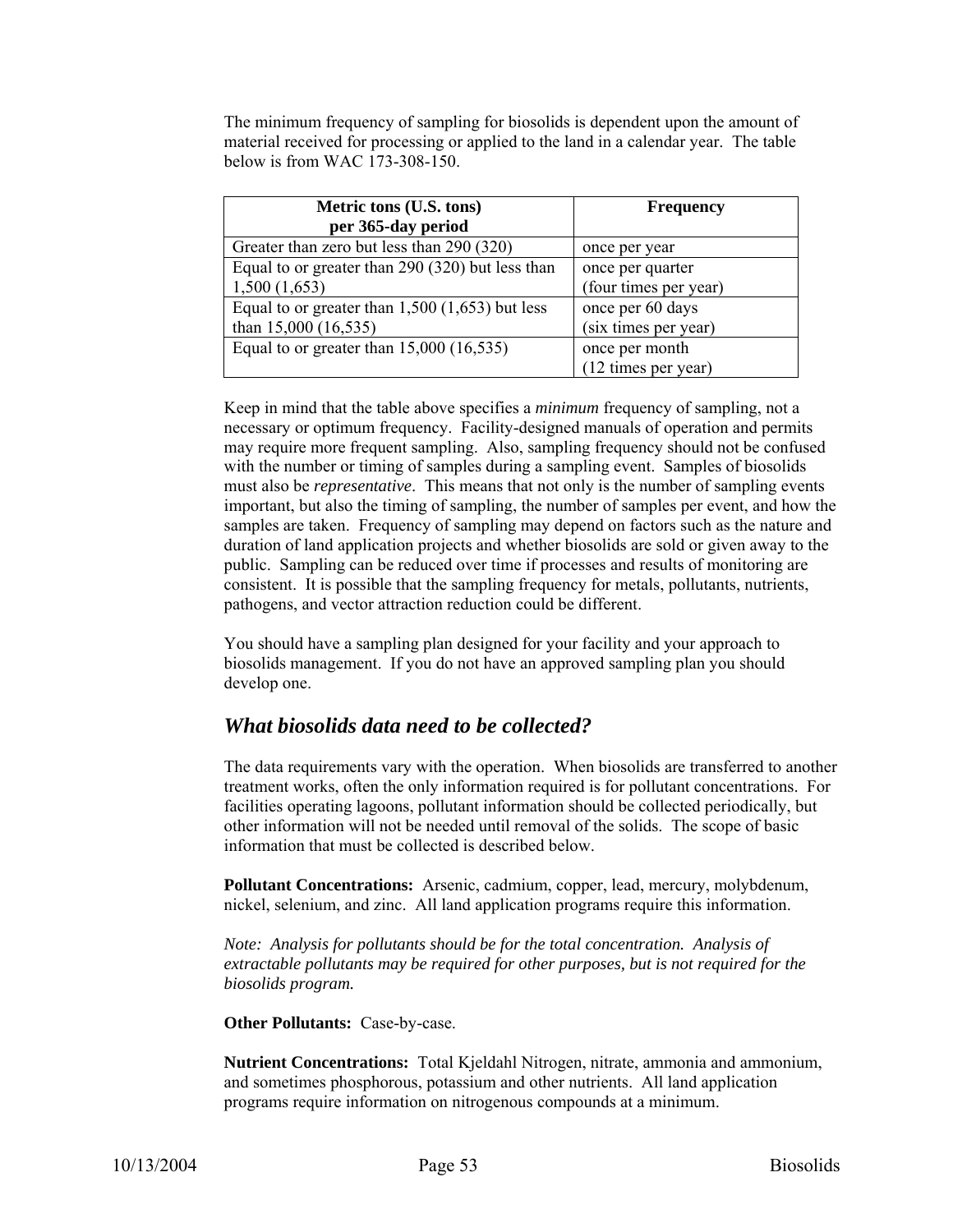**Pathogen Reduction:** Fecal coliform, salmonella, enteric viruses, and viable helminth ova. Sampling for pathogens depends on the alternative selected for pathogen reduction. Fecal coliform data may be all that is needed in some cases. Data on operating parameters (time and temperature) may be required in other cases, especially when Class A pathogen reduction is the goal.

**Vector Attraction Reduction:** pH, percent solids, percent volatile solids, specific oxygen uptake rate.

**Other:** Percent solids, percent volatile solids.

Sampling methods that must be used are described in WAC 173-308-140. Ecology recommends *Managing Nitrogen from Biosolids* (see the resource list above) for approaches to nitrogen analysis. Note that the version of *Standard Methods for the Examination of Water and Wastewater* is the 18<sup>th</sup> edition (1992). This edition should be used as later editions are not presently authorized by rule.

#### **8.5 Biosolids Submittals**

#### *When do biosolids data need to be submitted?*

Biosolids data must be available for review at the treatment works at all times. In some circumstances data may need to be submitted on request. There are two times when biosolids data are required and must be submitted: When a permit application is prepared and when an annual report is prepared. The data required are much the same in both cases. Annual reports are due by March 1 of each year for the previous calendar year. Permit application deadlines are scattered across the five-year cycle of the statewide general permit.

#### *How is biosolids quality evaluated?*

There are three aspects of biosolids quality that are important under federal and state rules. The standards of both programs are the same. The qualitative standards of concern are for *Pathogen Reduction*, *Vector Attraction Reduction*, and *Pollutant Concentrations*.

"Exceptional Quality" or "EQ" is terminology that evolved during the development of the national program. It was not actually used by EPA in the federal rules. The state chose to adopt this terminology in its rules because usage had become commonplace. *Exceptional Quality* means biosolids that meet standards for Class A pathogen reduction, have met Vector Attraction Reduction by treatment, and do not exceed the pollutant concentration limits in Table 3 of the rule. *A biosolids product must meet all three of these most stringent criteria to be considered Exceptional Quality*.

#### **Pathogen Reduction:**

When biosolids are applied to the land, they may come in contact with a crop destined to be used as forage or feed for livestock, with a food crop such as corn or wheat, or with ornamental plants such as turf or nursery stock. Biosolids may also be applied to the land so that direct contact by either livestock or people could occur. To protect people and livestock against the possible presence of pathogenic organisms, two classes of pathogen reduction have been established: *Class A* and *Class B*.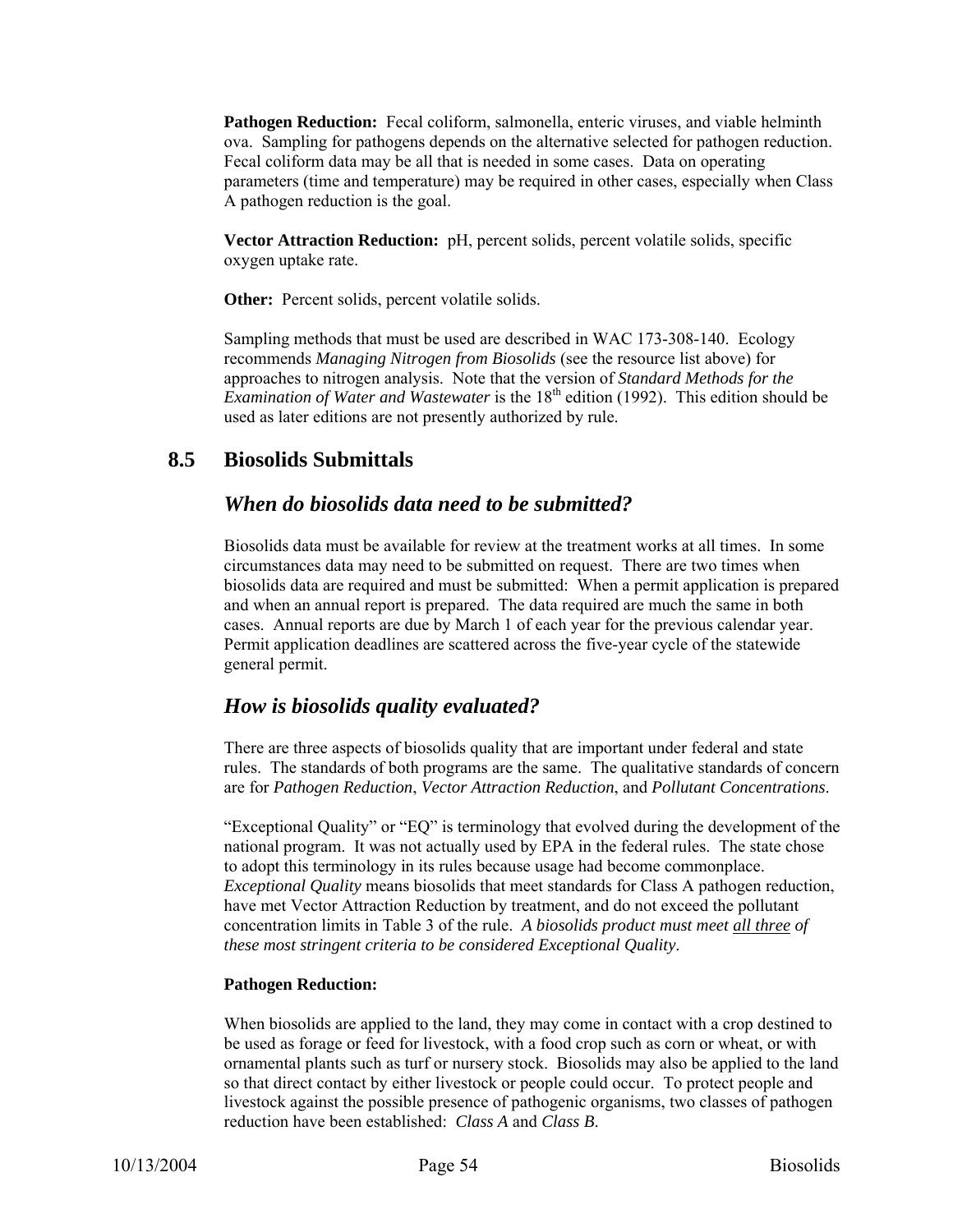*Class A biosolids* have been treated so that they are considered safe for use in circumstances where there are no further controls in place regarding site management or access. These biosolids may be used on lawns, gardens, or areas accessible by the general public.

*Class B biosolids* have been treated so that they are safe to use with additional site management and access restrictions. Site management restrictions prohibit crop harvest for a period of time after application ranging from thirty days to thirty-eight months. Access restrictions apply to livestock and to the public, and range from thirty days to one year.

There are six alternatives for producing Class A biosolids. One alternative is actually a group of options called *Processes to Further Reduce Pathogens*. Most of the Class A processes involve documentation of operating criteria and some amount of sampling and analysis afterward. Organisms to be sampled for may include enteric viruses, viable helminth ova, and fecal coliform or Salmonella bacteria.

There are three alternatives for producing Class B biosolids. One alternative, the *Processes to Significantly Reduce Pathogens,* actually contains several options. Generally, for Class B biosolids, either a process is being documented within certain established operating parameters or sampling is done for fecal coliform bacteria.

Both Class A and Class B options offer an *Equivalency* alternative. Equivalency is determined by the U.S. EPA Pathogen Equivalency Committee and involves a comprehensive application and review process which may take up to two years. Pathogen equivalency determinations are rare and in most cases will not be the best option for treatment works.

#### *An excellent explanation of both Class A and Class B pathogen reduction can be found in Chapter 5 of A Plain English Guide to the EPA Part 503 Biosolids Rule.*

Following is brief discussion of issues we encounter most frequently:

- Be sure to compare the timing for Class A treatment processes with those of the Vector Attraction Reduction options. In some cases VAR must be accomplished at the same time, or after, the pathogen reduction step.
- Ecology prefers the use of fecal coliform as an indicator of pathogen reduction over the analysis for Salmonella bacteria, which are actual pathogens. We believe the detection of fecal coliform bacteria is more reliable at this time.
- Class A Alternative 4 allows pathogen reduction verification via analysis without any associated treatment. Ecology presently discourages the use of this option based on input from U.S. EPA. Facilities that wish to pursue this option will need to have comprehensive sampling programs in place. The current cost of analysis for enteric virus and viable helminth ova may make this prohibitive.
- Under Class A Alternative 5, the days at temperature for composting options are consecutive days. This is also true for the Vector Attraction Reduction approach in WAC 173-308-180(4), which is often used with this Class A alternative.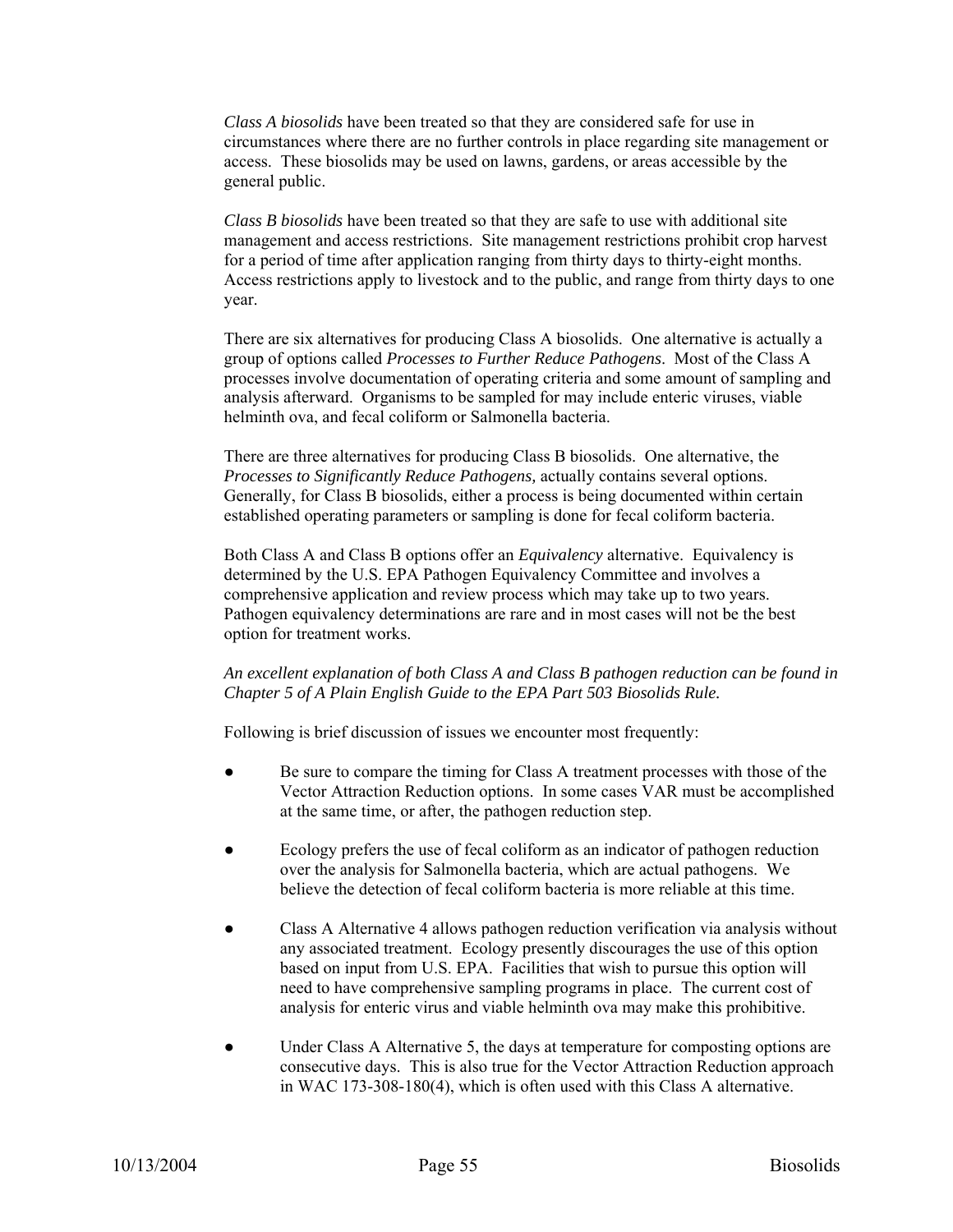For Class B options, biosolids that achieve pathogen reduction by one of the PSRPs are considered Class B from that point forward. When the geometric mean of seven samples approach is used, the biosolids are only Class B at that time, and must generally be used within 30 days of analysis. Because of the difference in the applicability of the two types of Class B determinations, products that achieve Class B by PSRP and those that achieve Class B by the seven samples methodology should not be mixed in storage. Timing of pathogen reduction relative to Vector Attraction Reduction is not as critical for Class B options as it is for Class A.

*Example:* Class B Alternative 1 using the geometric mean of seven samples is one of the most common approaches to determining compliance with pathogen reduction requirements. The result of the seven samples is compared against a regulatory standard of 2,000,000 fecal coliform per gram of dry solid material. The value you are working with is a *geometric* mean. To calculate a geometric mean, take the logarithm of each result, and then do a simple arithmetic average of the seven logarithms. Next, convert the average logarithmic value you obtained from the seven samples back into its corresponding value (the antilog). The advantage of using the geometric mean is that it tends to smooth out fairly wide variations in the analytical results, so an excursion or two beyond the regulatory standard will probably not result in a failure under the Class B standard.

| Date | Sample # | Fecal Coliform | Log      |  |  |
|------|----------|----------------|----------|--|--|
|      |          | Density        |          |  |  |
| 4/2  |          | 2,400,000      | 6.380211 |  |  |
| 4/3  |          | 3,000,070      | 6.477131 |  |  |
| 4/5  |          | 1,000,500      | 6.000022 |  |  |
| 4/6  |          | 750,500        | 5.875061 |  |  |
| 4/8  |          | 1,300,400      | 6.114977 |  |  |
| 4/10 |          | 3,900,000      | 6.591065 |  |  |
| 4/13 |          | 1,900,100      | 6.278776 |  |  |

#### *Example:*

Average of logs  $= 6.245320$ 

Antilog of  $6.245320 = 1,759,219$  = compliance with standard of 2,000,000 fecal coliform per gram of dry solid material.

The seven samples collected for this method of demonstrating pathogen reduction should be collected over a period of time from systems that regularly waste biosolids. One sample every other day is a good approach. When a pile of biosolids or a lagoon is sampled, the seven sample approach may still be appropriate. Generally more consideration needs to be given to sample location in these cases, although all samples may be taken on the same day. When evaluating data, be sure that fecal coliform concentrations have been converted to a dry weight basis.

## **8.6 Vector Attraction Reduction**

Vector Attraction Reduction (VAR) is roughly related to odor control, but it is not precisely the same thing. A vector is a living thing that can carry disease-causing organisms away from a site. Insects, rodents, and birds are examples of potential disease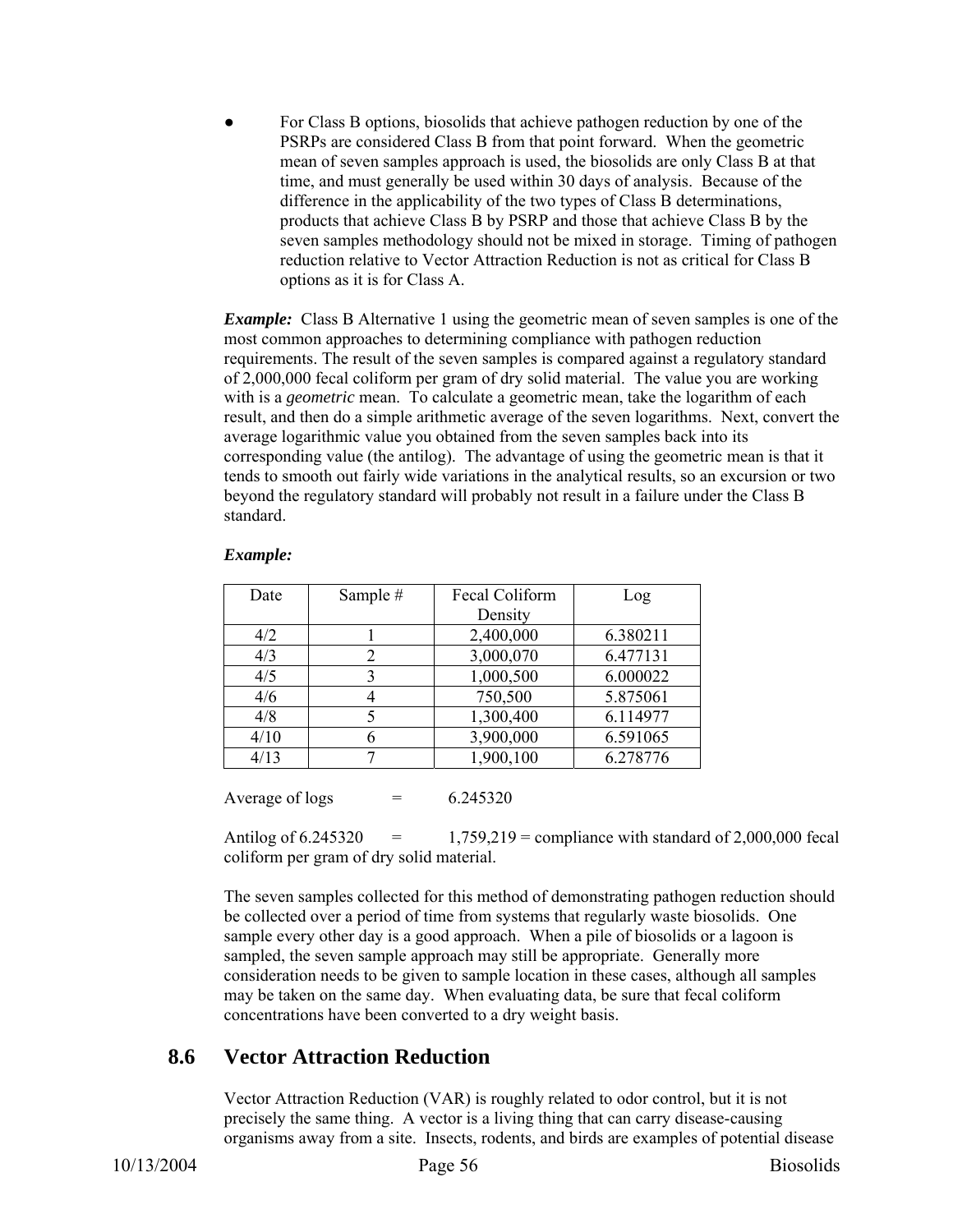vectors. The purpose of Vector Attraction Reduction then is to reduce the attractiveness of biosolids to potential disease vectors. Since it is primarily the odorous characteristic of the biosolids which attracts disease vectors, there is a close approximation between vector attraction reduction and odor control.

#### *What are two approaches to VAR?*

There are two basic approaches to VAR. Biosolids can be treated or conditioned at the sewage treatment facility or elsewhere, *prior* to being applied to the land. Lime stabilization and volatile solids reduction are two common means of Vector Attraction Reduction.

The second approach to VAR is to manage it in the field. In this case the biosolids are either injected into the soil when they are applied, or tilled into the soil shortly after they are applied. This approach uses the soil as a physical barrier to vectors.

Unlike pathogen reduction, there is no equivalency procedure for VAR. Our friends at the State of Pennsylvania Department of Environmental Protection have provided an online resource at http://www.dep.state.pa.us/dep/biosolids/software/operator\_tools.htm . This resource is especially helpful with Alternative 1 for volatile solids reduction and Alternative 2 for Specific Oxygen Uptake Rate.

#### **8.7 Pollutant Limits**

#### *What are the pollutants that are regulated?*

Nine pollutants are regulated by rule: Arsenic, Cadmium, Copper, Lead, Mercury, Molybdenum, Nickel, Selenium, and Zinc. EPA and Ecology have the option to regulate other pollutants, and for example will inquire about PCB content in certain older biosolids products that have not been previously or recently tested. The federal and state biosolids rules contain four tables listing pollutant limits. Tables 1 and 3 are all that will be discussed here (disregard Table 4 in any event as its purpose is consistently misunderstood and it is not generally used). Biosolids which meet the Table 3 values for all pollutants benefit from reduced regulatory obligations when they are applied to the land. *Most facilities in Washington state produce biosolids which easily meet, and often fall far below the Table 3 thresholds.* If you are not meeting Table 3 values you should discuss this with your regional biosolids coordinator.

The Table 1 values are referred to as *pollutant ceiling limits*. This is the maximum value of each pollutant which is allowable in biosolids that are applied to the land. Note that this is the concentration in the product that will actually be applied to the land after all processing, treatment, blending and mixing have taken place. These values are *instantaneous* with respect to compliance. Biosolids which exceed a Table 1 value may not be applied to the land. Anytime this happens you need to be in contact with the regional biosolids coordinator.

The Table 3 values are referred to as the *pollutant concentration limits*. These are *monthly average* concentrations. So if three samples are taken in one month, two of them could be above the allowable Table 3 value, but if the average of the three is at or below the Table 3 value those biosolids would be in compliance with Table 3. If your biosolids exceed any of the Table 3 values you should discuss the situation with your regional biosolids coordinator.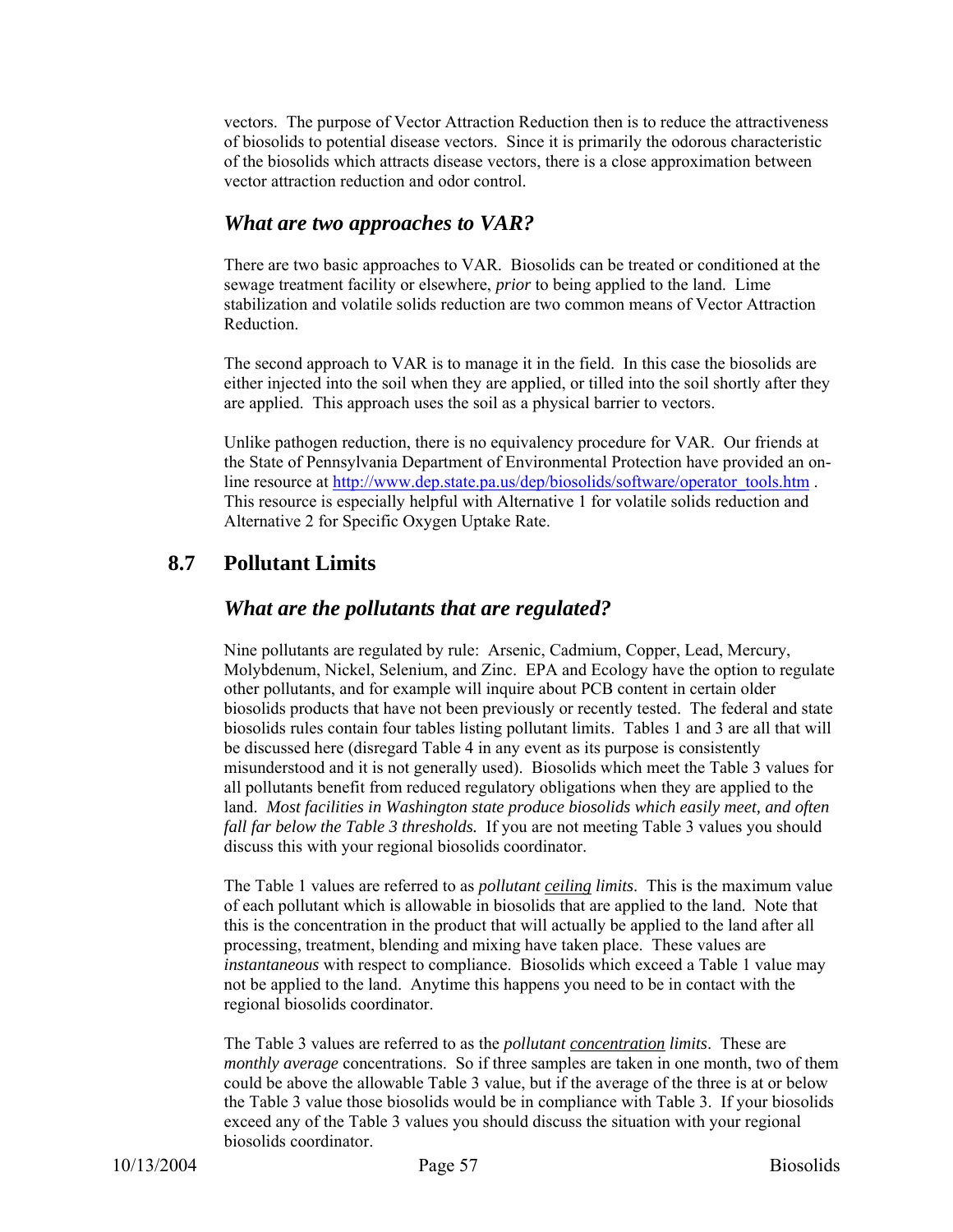Biosolids management generally deals with dry-weight analyses, except for some agronomic rate determinations. Results for pollutants reported as milligrams per liter are almost always unconverted wet weight numbers. Occasionally the results have been converted, but the units were not changed. The conversion to dry weight can make a huge difference (a factor of fifty for a two-percent solids sample).

*Example*: Convert wet weight to dry weight by dividing the wet weight number by the percent solids:

Sample is 4% solids Pollutant value is reported as 14 mg/l  $14 \text{ mg/l} \div .045 \approx 311 \text{ mg/kg}$  of pollutant

Analytical results showing non-detects for virtually any metal are suspect, although nondetects can be correct in some cases. Copper and zinc are good indicators here since their concentrations are typically relatively high as compared with some other pollutants. Non-detects for these elements are almost certainly an indication of a sampling or analysis error. The usual culprit is inadequate solids in the sample. The solution here is usually a larger sample volume for analysis.

#### **8.8 Calculations**

#### *How do I calculate an agronomic rate of application for my biosolids?*

There are different approaches and assumptions in agronomic rate calculations. The preferred approach is provided in Chapter 5 of Ecology's *Biosolids Management Guidelines* (see resource list above). A more in-depth and detailed explanation of nitrogen dynamics can be found in *Ecology's Managing Nitrogen from Biosolids.* Oregon State University has an excellent on-line resource for calculations which can be found at:

*http://eesc.orst.edu/agcomwebfile/edmat/html/pnw/pnw511w/default.html*. Keep in mind that your method of agronomic rate calculation and your assumptions used in those calculations are subject to agency approval.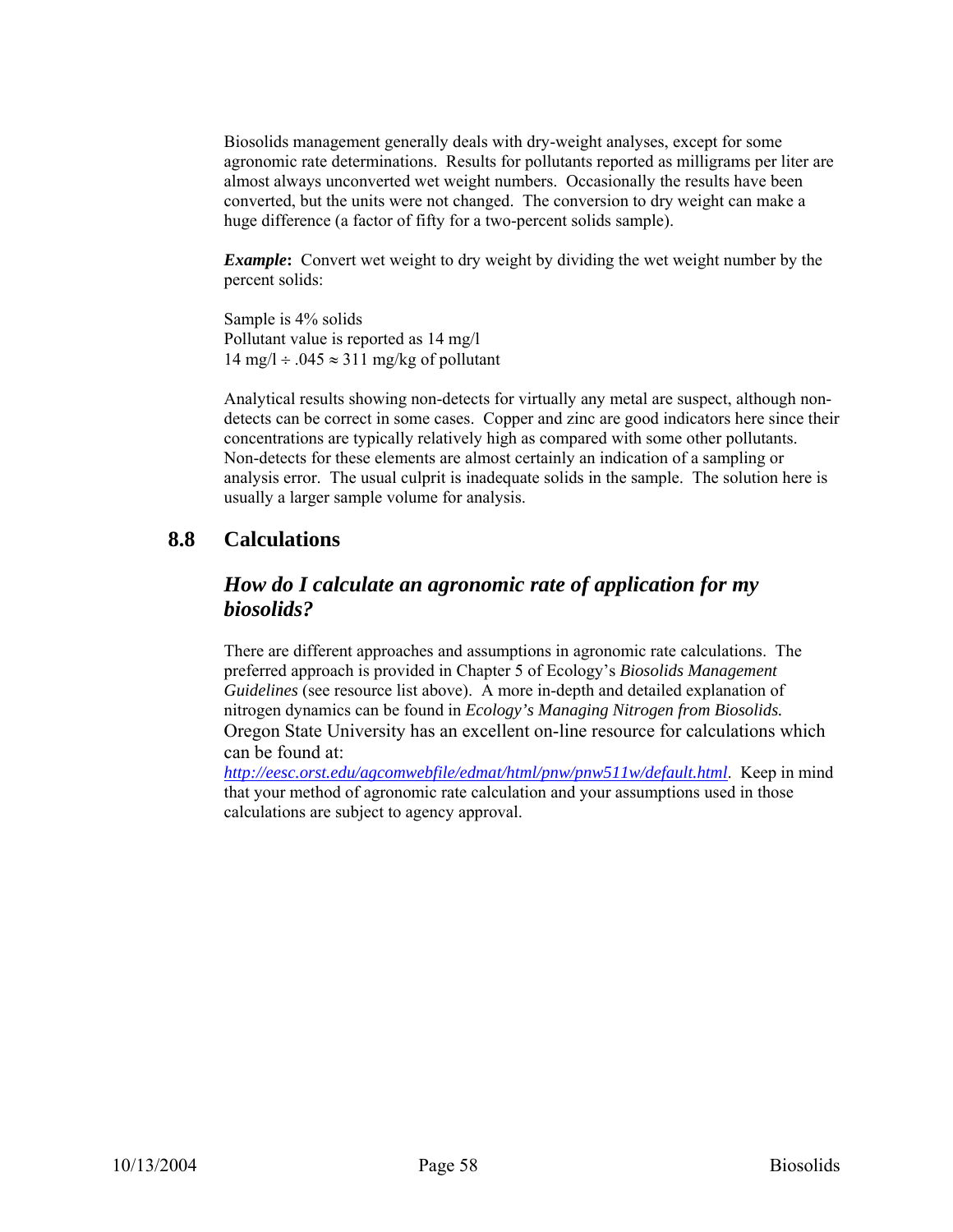# **APPENDICES**

- Appendix A Department of Ecology Regional Offices
- Appendix B Sample DMRs
- Appendix C Frequency of Analysis
- Appendix D Sample Types
- Appendix E Conversion Tables
- Appendix F Data Reporting Examples
- Appendix G DMR Signature Authorization
- Appendix H Report of Non-Compliance
- Appendix I Annual Assessment and I/I Reports
- Appendix J Reference Web Pages
- Appendix K Glossary
- Appendix L Index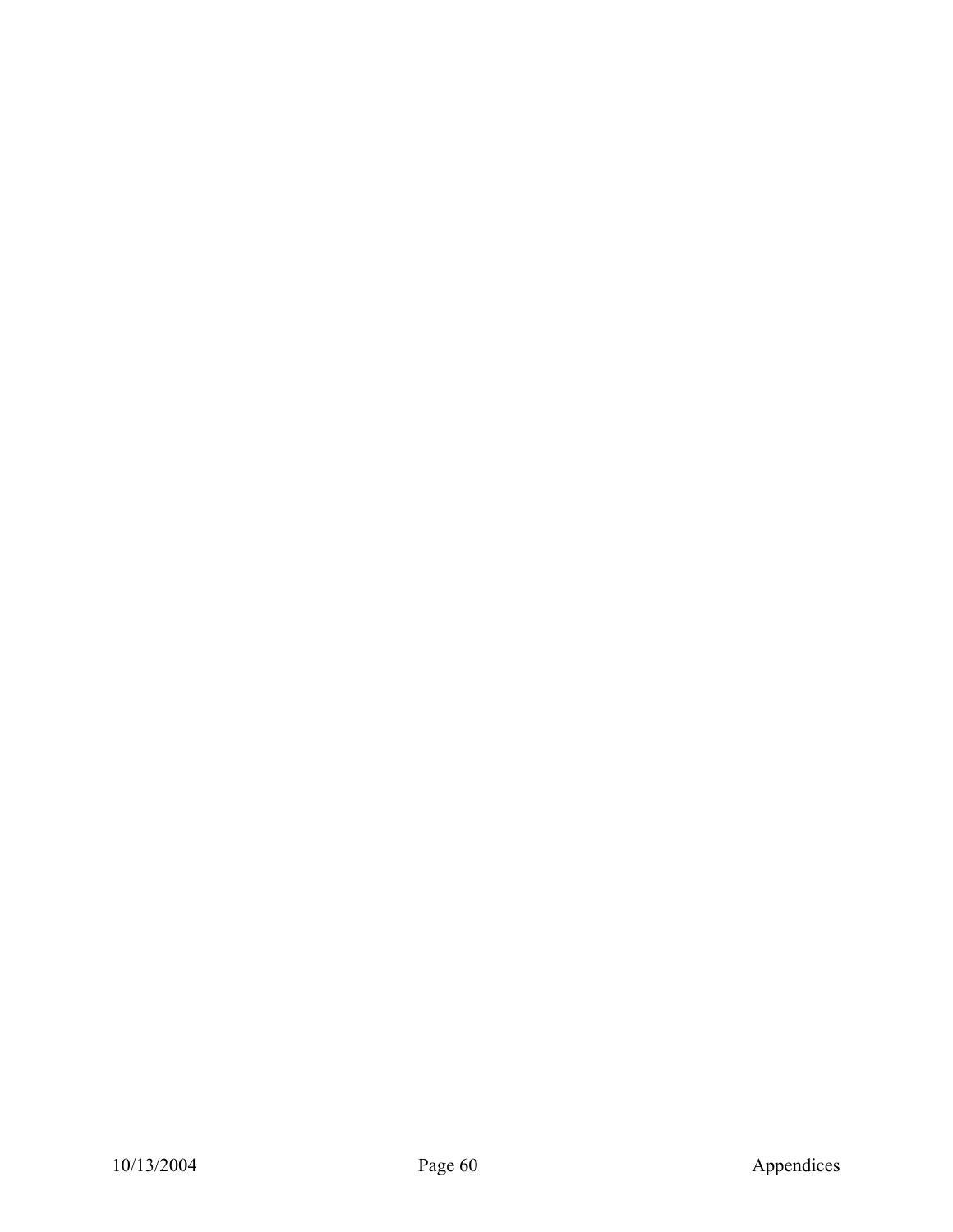# **Appendix A**

# **Department of Ecology Regional Offices and Contacts**

| <b>Region</b>                                                                                                                          | <b>Counties</b>                                                                                                                          | <b>Contacts</b>                                                                                                                                                 |
|----------------------------------------------------------------------------------------------------------------------------------------|------------------------------------------------------------------------------------------------------------------------------------------|-----------------------------------------------------------------------------------------------------------------------------------------------------------------|
| Central Regional Office<br>15 West Yakima Avenue,<br>Suite 200<br>Yakima, WA 98902-3401<br>$(509) 575 - 2490$<br>Fax (509) 575-2809    | Yakima, Benton, Klickitat,<br>Chelan, Douglas, Kittitas,<br>and Okanogan                                                                 | Operator Outreach:<br>Otis Hampton (509) 884-6807<br>Compliance Officer:<br>Donna Smith (509) 575-2612<br>Permit Coordinator:<br>Cindy Huwe (509) 457-7105      |
| Eastern Regional Office<br>4601 North Monroe Street<br>Spokane, WA 99205-1295<br>$(509)$ 329-3400<br>Fax (509) 329-3529                | Spokane, Grant, Adams,<br>Whitman, Ferry, Franklin,<br>Stevens, Pend Oreille,<br>Garfield, Columbia, Asotin,<br>Lincoln, and Walla Walla | Operator Outreach:<br>Otis Hampton (509) 884-6807<br>Compliance Officer:<br>Mike Hepp (509) 329-3536<br>Permit Coordinator:<br>Cynthia Wall (509) 329-3537      |
| Northwest Regional Office<br>$3190 - 160^{\text{th}}$ Avenue SE<br>Bellevue, WA 98008-5452<br>$(425) 649 - 7000$<br>Fax (425) 649-7098 | King Whatcom, Skagit,<br>Snohomish, San Juan,<br>Kitsap, and Island                                                                      | Operator Outreach:<br>Carl Jones (360) 407-6431<br>Compliance Officer:<br>Amy Jankowiak (425) 649-7195<br>Permit Administrator:<br>Tricia Miller (425) 649-7201 |
| Southwest Regional Office<br>P.O. Box 47775<br>Olympia, WA 98504-7775<br>$(360)$ 407-6300<br>Fax (360) 407-6305                        | Clallam, Clark, Cowlitz,<br>Grays Harbor, Jefferson,<br>Lewis, Mason, Pacific,<br>Pierce, Stevenson,<br>Thurston, Wahkiakum              | Operator Outreach:<br>Carl Jones (360) 407-6431<br>Compliance Officer:<br>Pat Bailey (360) 407-6281<br>Permit Administrator:<br>Carey Cholski (360) 407-6279    |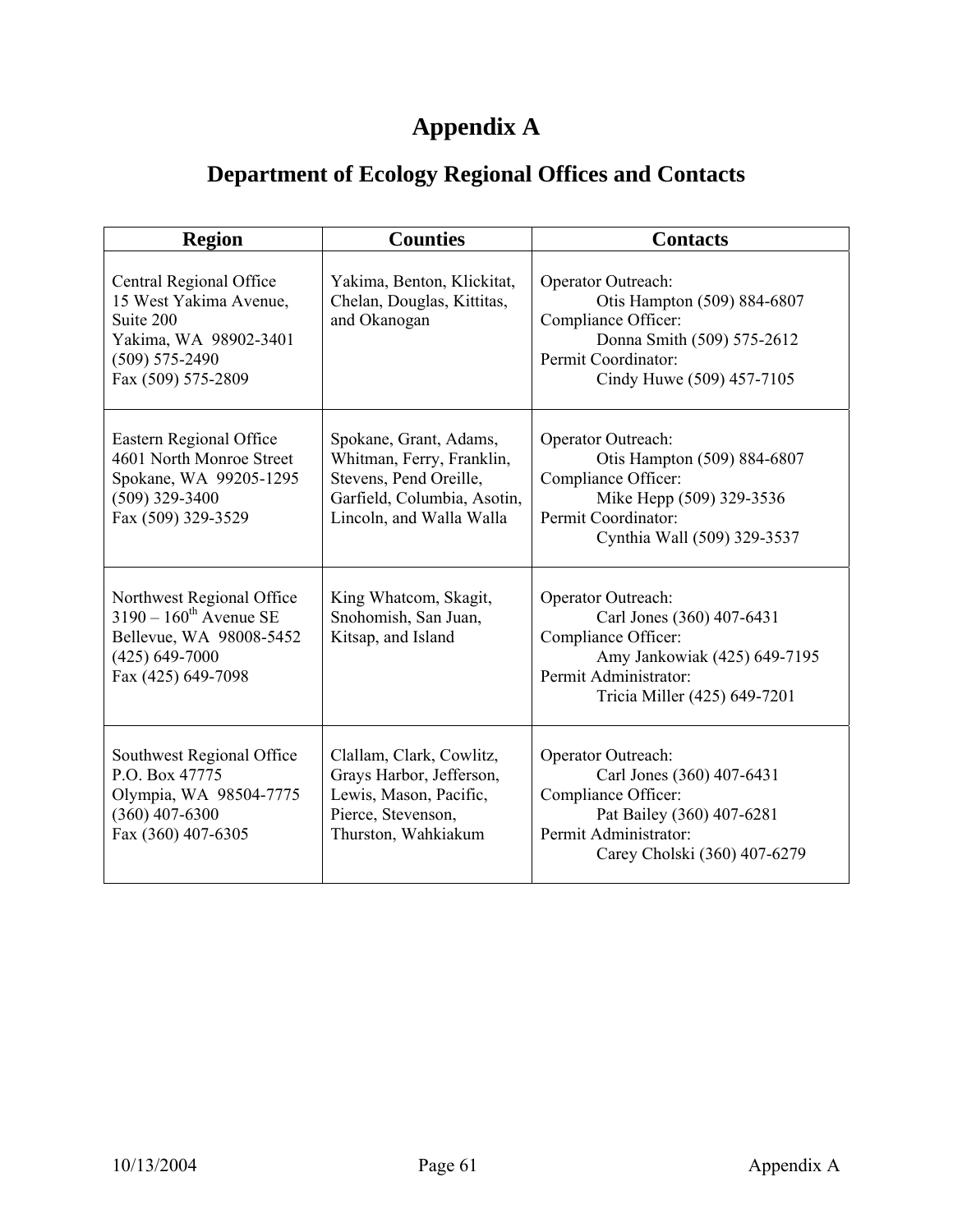# **Appendix B**

| <b>WASTEWATER TREATMENT PLANT MONITORING REPORT</b> |  |  |  |
|-----------------------------------------------------|--|--|--|
|-----------------------------------------------------|--|--|--|

| Permit No. WA0012345                      |                         |                  |                  |                      |                    |        |         |                                      |                  |                   |                        | Month                 |        |      |                   | Year   |                             |                           |  |
|-------------------------------------------|-------------------------|------------------|------------------|----------------------|--------------------|--------|---------|--------------------------------------|------------------|-------------------|------------------------|-----------------------|--------|------|-------------------|--------|-----------------------------|---------------------------|--|
| Facility Name Anytown WWTP                |                         |                  |                  |                      |                    |        |         |                                      |                  |                   |                        | County                |        |      | <b>Any County</b> |        |                             |                           |  |
| <b>Receiving Water</b>                    |                         |                  | <b>Any River</b> |                      |                    |        |         |                                      |                  |                   |                        | <b>Plant Operator</b> |        |      |                   |        |                             |                           |  |
| <b>Plant Type</b>                         | <b>Trickling Filter</b> |                  |                  |                      |                    |        |         |                                      |                  |                   |                        | Population            |        |      |                   |        |                             |                           |  |
|                                           |                         |                  | INFLUENT         |                      |                    |        |         |                                      |                  |                   |                        | EFFLUENT              |        |      |                   |        |                             |                           |  |
| Frequency                                 | CONT                    |                  | <b>1AVEEK</b>    | <b>1/WEEK</b>        | 1/WEEK             | 1/WEEK |         | DAILY                                | 1/WEEK           | 1/WEEK            |                        | 1/WEEK                | 1/WEEK |      | 1/WEEK            | 1/WEEK | DAILY                       | 1/WEEK                    |  |
| Date                                      | FLOW                    | MGD<br>BOD 5-DAY | MG/L             | BOD 5-DAY<br>LBS/DAY | MG/L<br><b>TSS</b> | rss    | LBS/DAY | STANDARD UNITS<br>$_{\rm H}^{\rm H}$ | <b>BOD 5-DAY</b> | MG/L<br>BOD 5-DAY | % REMOVAL<br>BOD 5-DAY | LBS/DAY               | rss    | MG/L | % REMOVAL<br>rss  | rss    | LBS/DAY<br>CHLORINE<br>UG/L | ECAL COLIFORM<br>#/100 ML |  |
| 1                                         |                         |                  |                  |                      |                    |        |         |                                      |                  |                   |                        |                       |        |      |                   |        |                             |                           |  |
| $\overline{\mathbf{c}}$<br>$\overline{3}$ |                         |                  |                  |                      |                    |        |         |                                      |                  |                   |                        |                       |        |      |                   |        |                             |                           |  |
| $\overline{4}$                            |                         |                  |                  |                      |                    |        |         |                                      |                  |                   |                        |                       |        |      |                   |        |                             |                           |  |
| 5                                         |                         |                  |                  |                      |                    |        |         |                                      |                  |                   |                        |                       |        |      |                   |        |                             |                           |  |
| $\overline{6}$                            |                         |                  |                  |                      |                    |        |         |                                      |                  |                   |                        |                       |        |      |                   |        |                             |                           |  |
| 7                                         |                         |                  |                  |                      |                    |        |         |                                      |                  |                   |                        |                       |        |      |                   |        |                             |                           |  |
| $\overline{8}$                            |                         |                  |                  |                      |                    |        |         |                                      |                  |                   |                        |                       |        |      |                   |        |                             |                           |  |
| $\overline{9}$                            |                         |                  |                  |                      |                    |        |         |                                      |                  |                   |                        |                       |        |      |                   |        |                             |                           |  |
| 10                                        |                         |                  |                  |                      |                    |        |         |                                      |                  |                   |                        |                       |        |      |                   |        |                             |                           |  |
| 11<br>12                                  |                         |                  |                  |                      |                    |        |         |                                      |                  |                   |                        |                       |        |      |                   |        |                             |                           |  |
| 13                                        |                         |                  |                  |                      |                    |        |         |                                      |                  |                   |                        |                       |        |      |                   |        |                             |                           |  |
| 14                                        |                         |                  |                  |                      |                    |        |         |                                      |                  |                   |                        |                       |        |      |                   |        |                             |                           |  |
| 15                                        |                         |                  |                  |                      |                    |        |         |                                      |                  |                   |                        |                       |        |      |                   |        |                             |                           |  |
| 16                                        |                         |                  |                  |                      |                    |        |         |                                      |                  |                   |                        |                       |        |      |                   |        |                             |                           |  |
| 17                                        |                         |                  |                  |                      |                    |        |         |                                      |                  |                   |                        |                       |        |      |                   |        |                             |                           |  |
| 18<br>19                                  |                         |                  |                  |                      |                    |        |         |                                      |                  |                   |                        |                       |        |      |                   |        |                             |                           |  |
| $\overline{20}$                           |                         |                  |                  |                      |                    |        |         |                                      |                  |                   |                        |                       |        |      |                   |        |                             |                           |  |
| $\overline{21}$                           |                         |                  |                  |                      |                    |        |         |                                      |                  |                   |                        |                       |        |      |                   |        |                             |                           |  |
| 22                                        |                         |                  |                  |                      |                    |        |         |                                      |                  |                   |                        |                       |        |      |                   |        |                             |                           |  |
| 23                                        |                         |                  |                  |                      |                    |        |         |                                      |                  |                   |                        |                       |        |      |                   |        |                             |                           |  |
| 24                                        |                         |                  |                  |                      |                    |        |         |                                      |                  |                   |                        |                       |        |      |                   |        |                             |                           |  |
| 25                                        |                         |                  |                  |                      |                    |        |         |                                      |                  |                   |                        |                       |        |      |                   |        |                             |                           |  |
| 26<br>27                                  |                         |                  |                  |                      |                    |        |         |                                      |                  |                   |                        |                       |        |      |                   |        |                             |                           |  |
| 28                                        |                         |                  |                  |                      |                    |        |         |                                      |                  |                   |                        |                       |        |      |                   |        |                             |                           |  |
| 29                                        |                         |                  |                  |                      |                    |        |         |                                      |                  |                   |                        |                       |        |      |                   |        |                             |                           |  |
| 30                                        |                         |                  |                  |                      |                    |        |         |                                      |                  |                   |                        |                       |        |      |                   |        |                             |                           |  |
| 31                                        |                         |                  |                  |                      |                    |        |         |                                      |                  |                   |                        |                       |        |      |                   |        |                             |                           |  |
| Total                                     |                         |                  |                  |                      |                    |        |         |                                      |                  |                   |                        |                       |        |      |                   |        |                             |                           |  |
| Permit                                    | 0.69                    |                  |                  |                      |                    |        |         | $6\overline{6}$                      | 30               | 65                |                        | 173                   |        | 30   | 65                | 173    | 54                          | 200                       |  |
|                                           |                         |                  |                  |                      |                    |        |         |                                      |                  |                   |                        |                       |        |      |                   |        |                             |                           |  |
| Limits                                    |                         |                  |                  | 800                  |                    |        |         | 9                                    | 45               |                   |                        | 260                   |        | 45   |                   | 260    | 114                         | 400                       |  |

Please Circle ALL Permit Violations Mail to P.O. Box 47775, Olympia WA 98504-7775 AVG=Average AVW = Highest Weekly AverageGEM=Geometric Mean MAX=Maximum MIN=Minimum<br>GM7=highest 7-day Geometric Mean

I certify under penalty of law, that this document and all attachments were prepared under my direction or supervision in accordance with a system<br>who manage the system or those personnel properly gathered and evaluated th

Name and Title

Signature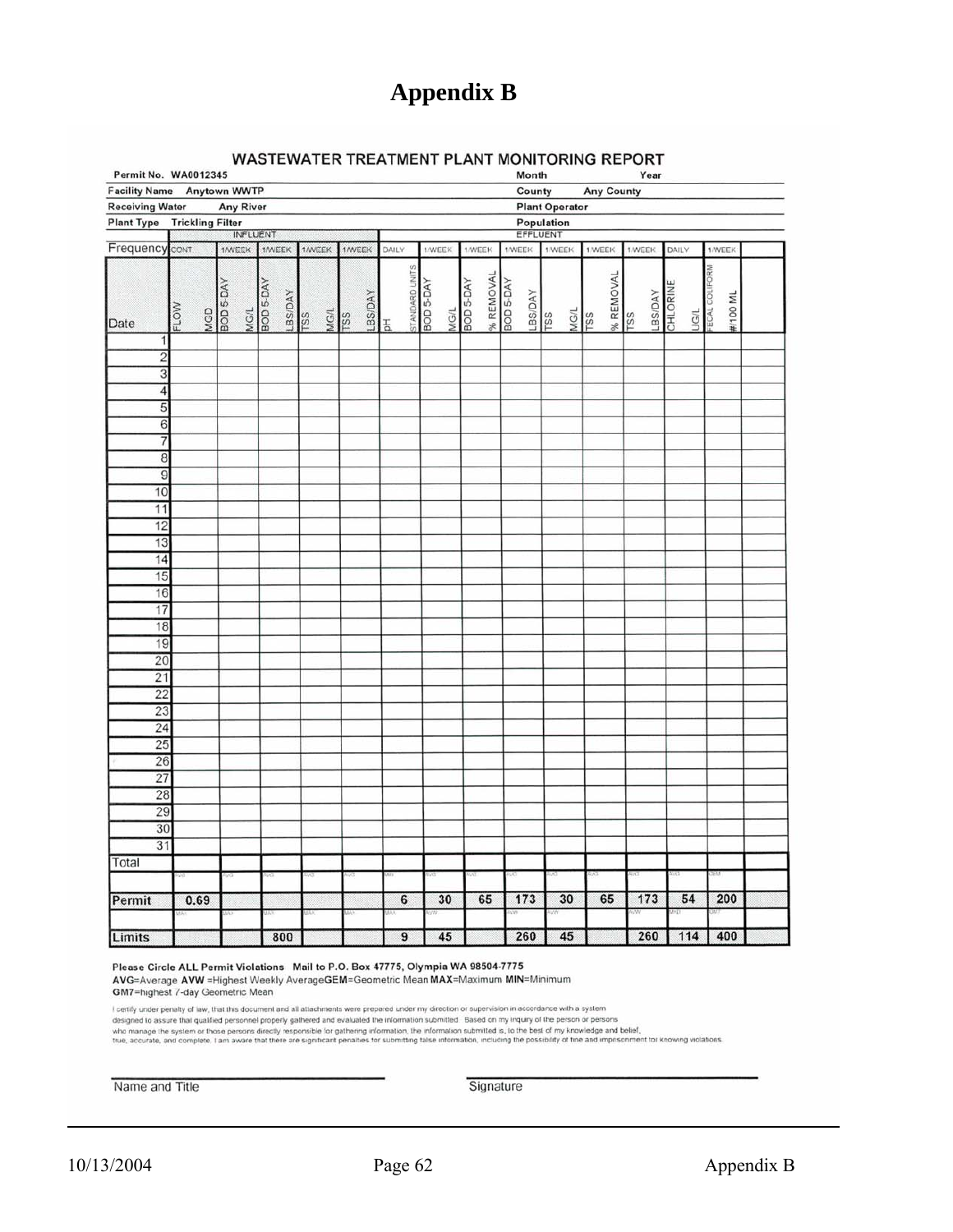| <b>PERMITTEE NAME/ADDRESS (Include</b><br>Facility Name/Location if different) | NATIONAL POLLUTANT DISCHARGE ELIMINATION SYSTEM (NPDES)<br><b>DISCHARGE MONITORING REPORT (DMR)</b> |                      |                          |                                                                |           |           |                         |           |                                                |  |
|--------------------------------------------------------------------------------|-----------------------------------------------------------------------------------------------------|----------------------|--------------------------|----------------------------------------------------------------|-----------|-----------|-------------------------|-----------|------------------------------------------------|--|
|                                                                                |                                                                                                     | $(2-16)$             |                          |                                                                | $(17-19)$ |           |                         |           |                                                |  |
| <b>NAME</b>                                                                    |                                                                                                     |                      |                          |                                                                |           |           |                         |           | Form Approved.                                 |  |
| <b>ADDRESS</b>                                                                 |                                                                                                     | <b>PERMIT NUMBER</b> |                          |                                                                |           |           | <b>DISCHARGE NUMBER</b> |           | OMB No. 2040-0004<br>Approval expires 10-31-94 |  |
|                                                                                |                                                                                                     |                      | <b>MONITORING PERIOD</b> | <b>NOTE:</b> Read instructions before completing<br>this form. |           |           |                         |           |                                                |  |
| <b>COUNTY</b>                                                                  |                                                                                                     | <b>YEAR</b>          | MО                       | <b>DAY</b>                                                     |           | YEAR      | MO                      | DAY       |                                                |  |
| <b>FACILITY</b>                                                                | <b>FROM</b>                                                                                         |                      |                          |                                                                | TO        |           |                         |           |                                                |  |
| <b>LOCATION</b>                                                                |                                                                                                     | $(20-21)$            | $(22-23)$                | $(24-25)$                                                      |           | $(26-27)$ | $(28-29)$               | $(30-31)$ |                                                |  |

| <b>PARAMETER</b>                                                                                                                                                                                                                                                                                |                                     | $(3$ Card Only)<br>$(46-53)$ | <b>QUANTITY OR LOADING</b><br>$(54-61)$                                                                                                                                                                                                                                                                                                                                                                                                                                                                                                                                                   |              | $(4$ Card Only)<br>$(38-45)$                                                                  | $(46-53)$      | <b>QUALITY OR CONCENTRATION</b><br>$(54-61)$ |                              | NO.<br>EX.       | <b>FREQUENCY</b><br>OF       | <b>SAMPLE</b><br><b>TYPE</b> |
|-------------------------------------------------------------------------------------------------------------------------------------------------------------------------------------------------------------------------------------------------------------------------------------------------|-------------------------------------|------------------------------|-------------------------------------------------------------------------------------------------------------------------------------------------------------------------------------------------------------------------------------------------------------------------------------------------------------------------------------------------------------------------------------------------------------------------------------------------------------------------------------------------------------------------------------------------------------------------------------------|--------------|-----------------------------------------------------------------------------------------------|----------------|----------------------------------------------|------------------------------|------------------|------------------------------|------------------------------|
| $(32-37)$                                                                                                                                                                                                                                                                                       |                                     | <b>AVERAGE</b>               | <b>MAXIMUM</b>                                                                                                                                                                                                                                                                                                                                                                                                                                                                                                                                                                            | <b>UNITS</b> | <b>MINIMUM</b>                                                                                | <b>AVERAGE</b> | <b>MAXIMUM</b>                               | <b>UNITS</b>                 | $(62-63)$        | <b>ANALYSIS</b><br>$(64-68)$ | $(69-70)$                    |
| <b>PARAMETER</b>                                                                                                                                                                                                                                                                                | <b>SAMPLE</b><br><b>MEASUREMENT</b> |                              |                                                                                                                                                                                                                                                                                                                                                                                                                                                                                                                                                                                           |              |                                                                                               |                |                                              |                              |                  |                              |                              |
|                                                                                                                                                                                                                                                                                                 | <b>PERMIT</b><br><b>REQUIREMENT</b> |                              |                                                                                                                                                                                                                                                                                                                                                                                                                                                                                                                                                                                           |              |                                                                                               | <b>LIMIT</b>   | <b>LIMIT</b>                                 |                              |                  |                              |                              |
|                                                                                                                                                                                                                                                                                                 | <b>SAMPLE</b><br><b>MEASUREMENT</b> |                              |                                                                                                                                                                                                                                                                                                                                                                                                                                                                                                                                                                                           |              |                                                                                               |                |                                              |                              |                  |                              |                              |
|                                                                                                                                                                                                                                                                                                 | <b>PERMIT</b><br><b>REQUIREMENT</b> |                              |                                                                                                                                                                                                                                                                                                                                                                                                                                                                                                                                                                                           |              |                                                                                               |                |                                              |                              |                  |                              |                              |
|                                                                                                                                                                                                                                                                                                 | <b>SAMPLE</b><br><b>MEASUREMENT</b> |                              |                                                                                                                                                                                                                                                                                                                                                                                                                                                                                                                                                                                           |              |                                                                                               |                |                                              |                              |                  |                              |                              |
|                                                                                                                                                                                                                                                                                                 | <b>PERMIT</b><br><b>REQUIREMENT</b> |                              |                                                                                                                                                                                                                                                                                                                                                                                                                                                                                                                                                                                           |              |                                                                                               |                |                                              |                              |                  |                              |                              |
|                                                                                                                                                                                                                                                                                                 | <b>SAMPLE</b><br><b>MEASUREMENT</b> |                              |                                                                                                                                                                                                                                                                                                                                                                                                                                                                                                                                                                                           |              |                                                                                               |                |                                              |                              |                  |                              |                              |
|                                                                                                                                                                                                                                                                                                 | <b>PERMIT</b><br><b>REQUIREMENT</b> |                              |                                                                                                                                                                                                                                                                                                                                                                                                                                                                                                                                                                                           |              |                                                                                               |                |                                              |                              |                  |                              |                              |
|                                                                                                                                                                                                                                                                                                 | <b>SAMPLE</b><br><b>MEASUREMENT</b> |                              |                                                                                                                                                                                                                                                                                                                                                                                                                                                                                                                                                                                           |              |                                                                                               |                |                                              |                              |                  |                              |                              |
|                                                                                                                                                                                                                                                                                                 | <b>PERMIT</b><br><b>REQUIREMENT</b> |                              |                                                                                                                                                                                                                                                                                                                                                                                                                                                                                                                                                                                           |              |                                                                                               |                |                                              |                              |                  |                              |                              |
| NAME/TITLE PRINCIPAL EXECUTIVE OFFICER                                                                                                                                                                                                                                                          |                                     |                              | I CERTIFY UNDER PENALTY OF LAW, THAT THIS DOCUMENT AND ALL ATTACHMENTS WERE<br>PREPARED UNDER MY DIRECTION OR SUPERVISION IN ACCORDANCE WITH A SYSTEM DESIGNED<br>TO ASSURE THAT QUALIFIED PERSONNEL PROPERLY GATHERED AND EVALUATED THE<br>INFORMATION SUBMITTED. BASED ON MY INQUIRY OF THE PERSON OR PERSONS WHO MANAGE<br>THE SYSTEM OR THOSE PERSONS DIRECTLY RESPONSIBLE FOR GATHERING INFORMATION, THE<br>INFORMATION SUBMITTED IS, TO THE BEST OF MY KNOWLEDGE AND BELIEF, TRUE, ACCURATE,.<br>AND COMPLETE. I AM AWARE THAT THERE ARE SIGNIFICANT PENALTIES FOR SUBMITTING FALSE |              |                                                                                               |                |                                              |                              | <b>TELEPHONE</b> |                              | <b>DATE</b>                  |
| INFORMATION, INCLUDING THE POSSIBILITY OF FINE AND IMPRISONMENT FOR KNOWING<br><b>VIOLATIONS</b><br>1001 AND 33 USC § 1319. (PENALTIES UNDER THESE STATUES MAY INCLUDE FINES UP TO<br><b>TYPED OR PRINTED</b><br>\$10,000.00 AND OR MAXIMUM IMPRISONMENT OF BETWEEN SIX MONTHS AND FIVE YEARS.) |                                     |                              |                                                                                                                                                                                                                                                                                                                                                                                                                                                                                                                                                                                           |              | SIGNATURE OF PRINCIPAL EXECUTIVE<br><b>AREA</b><br><b>CODE</b><br>OFFICER OR AUTHORIZED AGENT |                |                                              | <b>NUMBER</b><br><b>YEAR</b> | <b>DAY</b><br>MO |                              |                              |

**COMMENT AND EXPLANATION OF ANY VIOLATIONS** *(Reference all attachments here)*

**EPA Form 3320-1 (Rev. 9-88)** *Previous editions may be used* **(REPLACES EPA FORM t-40 WHICH MAY NOT BE USED.) PAGE OF**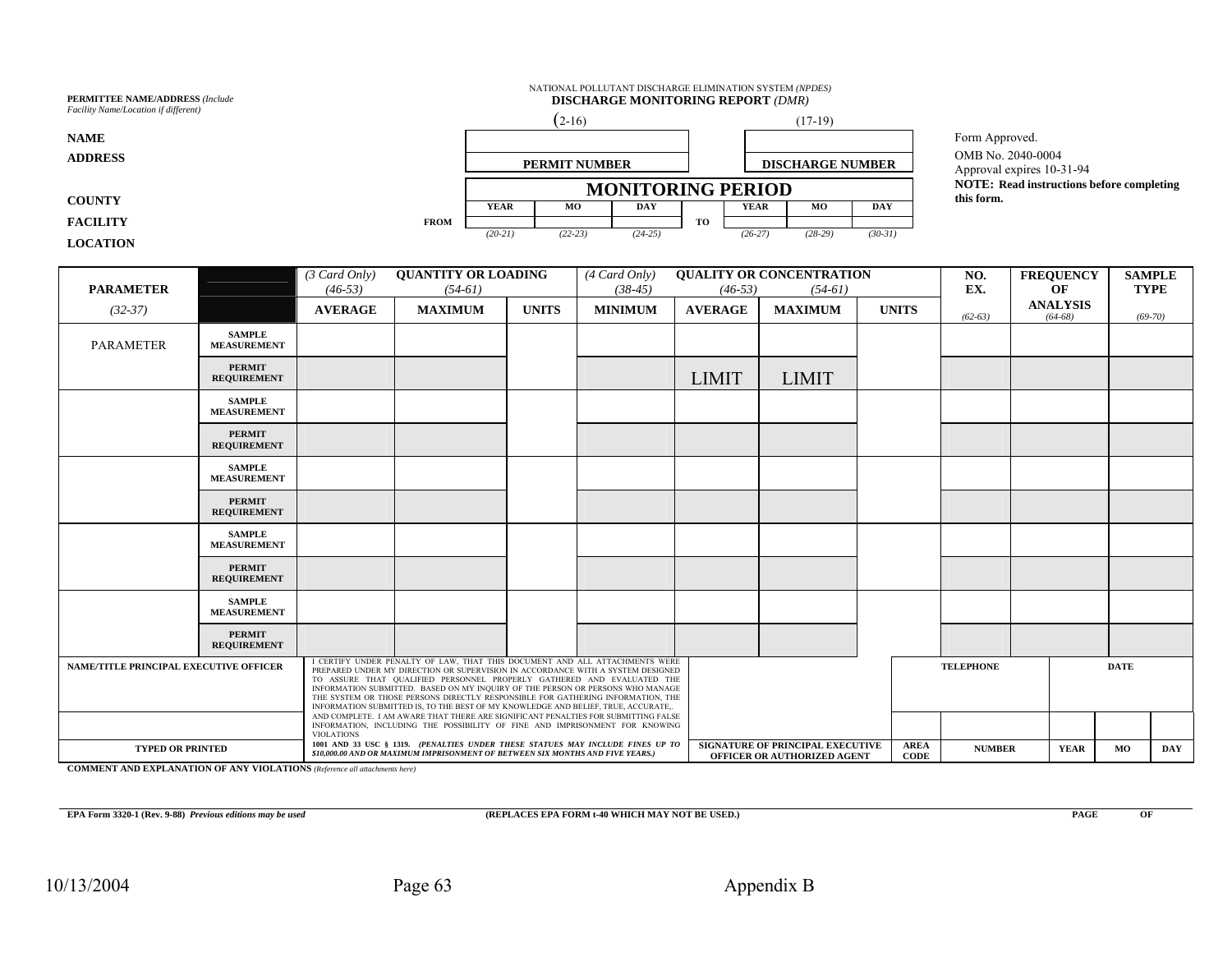## EPA DMR GENERAL INSTRUCTIONS

- 1. Enter dates beginning and ending *"Monitoring Period"* covered by form where indicated.
- 2. Enter *"Sample Measurement"* data for each parameter under *"Quantity"* and *"Quality"* in units specified in permit. *"Average"* is normally arithmetic average (geometric average for bacterial parameters) of all sample measurements for each parameter obtained during *"Monitoring Period," "Maximum,"* and *"Minimum"* are normally extreme high and low measurements obtained during *"Monitoring Period."* (**Note to municipals with secondary treatment requirement:** Enter 30-day average of sample measurements under *"Average,"* and enter maximum 7-day average of sample measurements obtained during monitoring period under *"Maximum."*)
- 3. Under *"No Ex,"* enter number of sample measurements during monitoring period that exceed maximum (and/or minimum or 7-day average as appropriate) permit requirement for each parameter. If none, enter *"0."*
- 4. Enter *"Frequency of Analysis"* both as *"Sample Measurement"* (actual frequency of sampling and analysis used during monitoring period) and as "*Permit Requirement*."
- 5. Enter *"Sample Type"* both as *"Sample Measurement"* (actual sample type used during monitoring period) and as *"Permit Requirement."*
- 6. Where violations of permit requirements are reported, attach a brief explanation to describe cause and corrective actions taken, and reference each violation by date.
- 7. If no discharge occurs during monitoring period, enter *"No Discharge"* across form in place of data entry.
- 8. Enter *"Name/Title of Principal Executive Officer"* with *"Signature of Principal Executive Officer of Authorized Agent," "Telephone Number,"* and *"Date"* at bottom of form.
- 9. Mail signed Report to Office(s) by date(s) specified on permit. Retain copy for your records.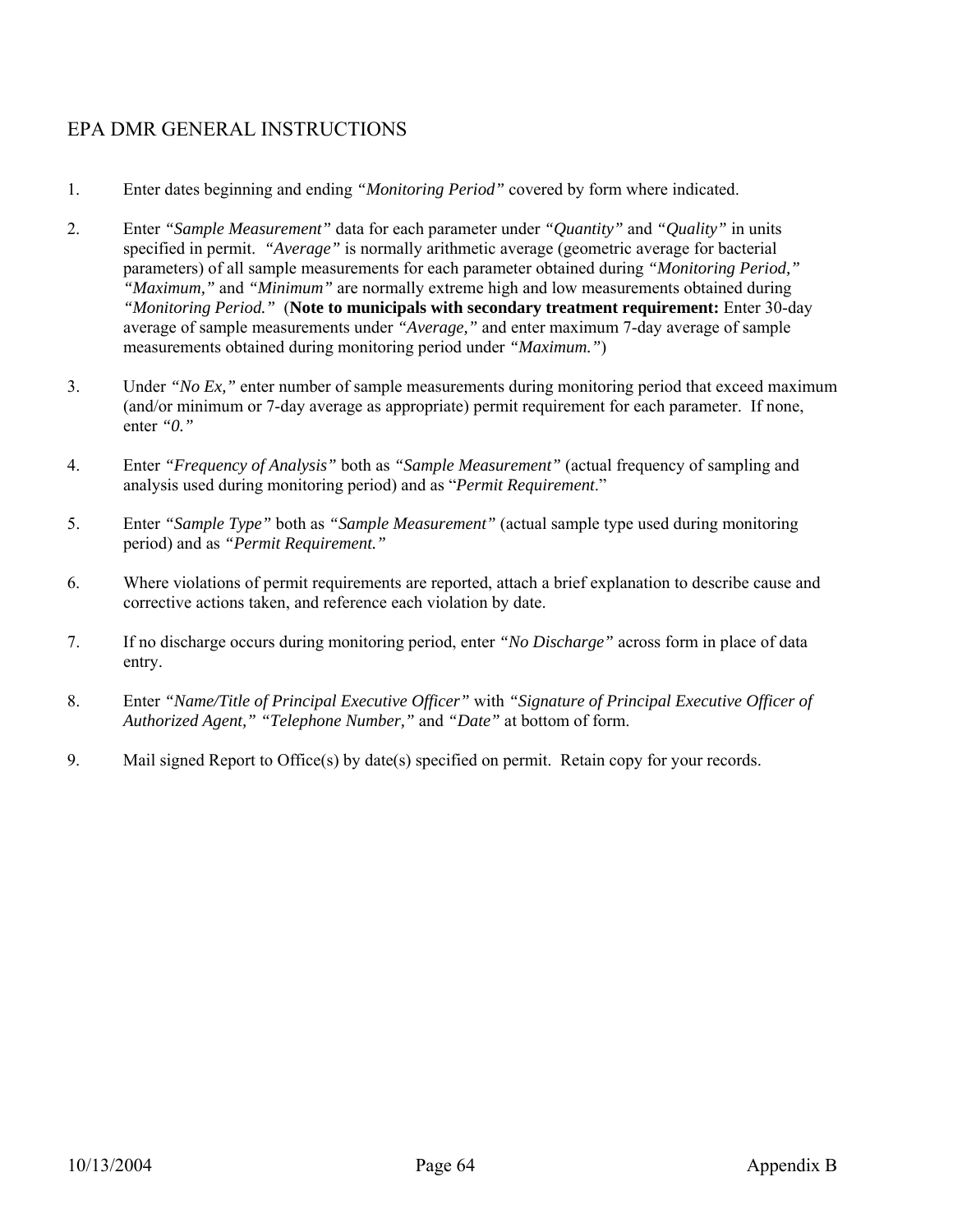# **Appendix C**

#### **Frequency of Analysis**

If the permittee does sampling at a frequency which is not on the list, then he/she should use the following guidelines to determine how to report it: The denominator of the code denotes the sampling period in the permit. For instance, 07 stands for a week, 30 for a month, and YR for a year. Choose the appropriate denominator and then insert the number of samples taken in that time as the numerator. The numerator and denominator may not exceed two places.

| <b>Frequency of Analysis Codes:</b> |                                     |  |  |  |  |  |  |
|-------------------------------------|-------------------------------------|--|--|--|--|--|--|
| Code                                | <b>Frequency of Analysis</b>        |  |  |  |  |  |  |
| <b>CONT</b>                         | Continuous during monitoring period |  |  |  |  |  |  |
| 01/HR                               | Hourly                              |  |  |  |  |  |  |
| 01/01                               | Daily                               |  |  |  |  |  |  |
| 02/01                               | <b>Twice Daily</b>                  |  |  |  |  |  |  |
| 01/07                               | One day per week                    |  |  |  |  |  |  |
| 02/07                               | Two days per week                   |  |  |  |  |  |  |
| 03/07                               | Three days per week                 |  |  |  |  |  |  |
| 04/07                               | Four days per week                  |  |  |  |  |  |  |
| 05/07                               | Five days per week                  |  |  |  |  |  |  |
| 06/07                               | Six days per week                   |  |  |  |  |  |  |
| 01/14                               | Once Every two weeks                |  |  |  |  |  |  |
| 01/30                               | One day per month                   |  |  |  |  |  |  |
| 02/30                               | Two days per month                  |  |  |  |  |  |  |
| 01/60                               | Once every two months               |  |  |  |  |  |  |
| 01/90                               | One day per quarter                 |  |  |  |  |  |  |
| 02/90                               | Two days per quarter                |  |  |  |  |  |  |
| 1/180                               | One day every six months            |  |  |  |  |  |  |
| 1/365                               | One day each year                   |  |  |  |  |  |  |
| 002                                 | Once every two years                |  |  |  |  |  |  |
| 103                                 | Once every three days               |  |  |  |  |  |  |
| 104                                 | Once every four days                |  |  |  |  |  |  |
| 105                                 | Once every five months              |  |  |  |  |  |  |
| 110                                 | Once every ten days                 |  |  |  |  |  |  |
| 1AS                                 | As needed                           |  |  |  |  |  |  |
| 1BA                                 | Once per batch                      |  |  |  |  |  |  |
| 1PD                                 | Once per discharge                  |  |  |  |  |  |  |
| 1PM                                 | Once per permit cycle               |  |  |  |  |  |  |
| 201                                 | Twice during permit cycle           |  |  |  |  |  |  |
| 2BA                                 | One batch per year                  |  |  |  |  |  |  |
| 3BA                                 | Two batches per year                |  |  |  |  |  |  |
| 2IS                                 | Twice during irrigation season      |  |  |  |  |  |  |
| <b>BIS</b>                          | Before and after irrigation season  |  |  |  |  |  |  |
| <b>MIS</b>                          | Monthly during irrigation season    |  |  |  |  |  |  |
| <b>WIS</b>                          | Weekly during irrigation season     |  |  |  |  |  |  |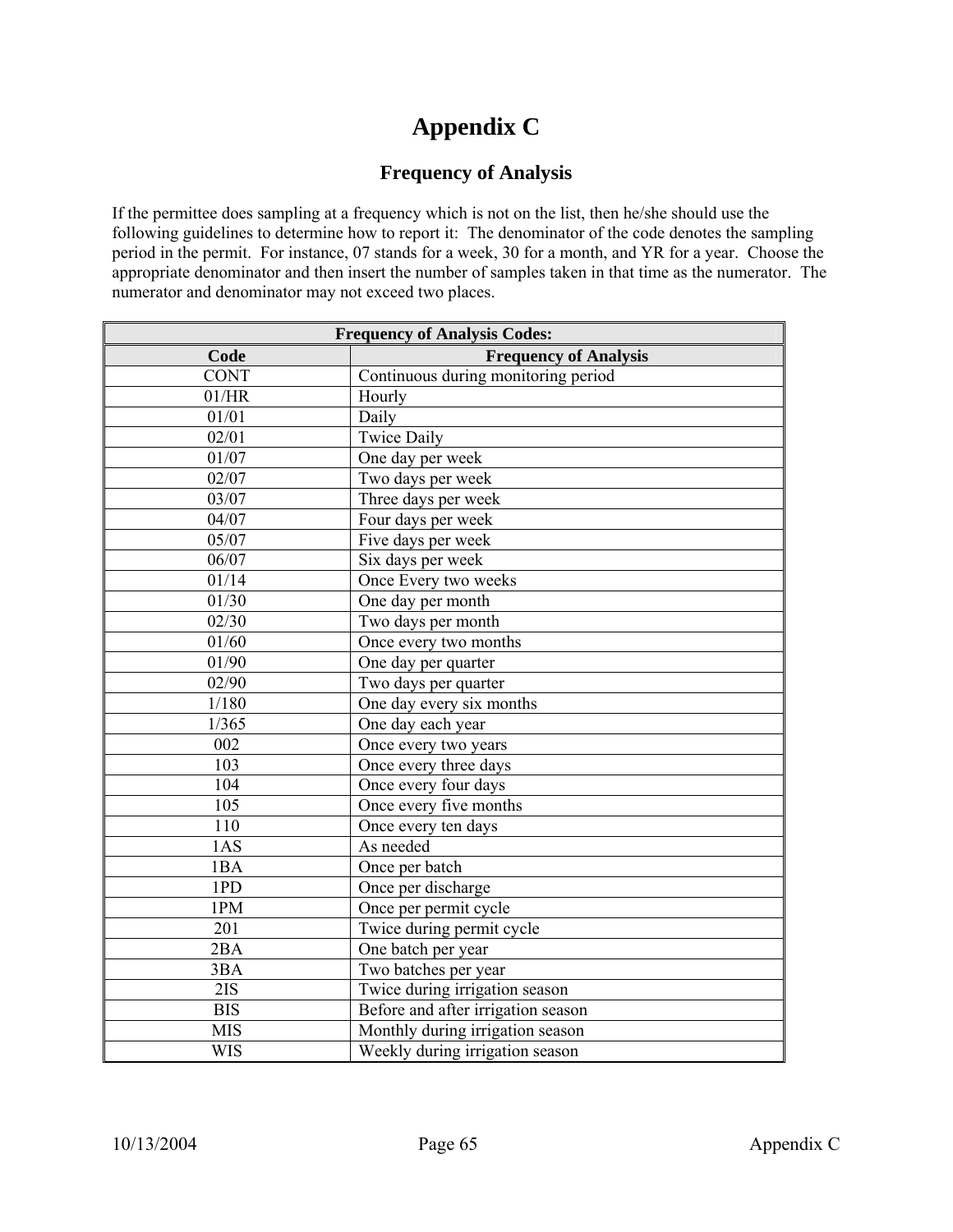## **Appendix D**

## **Sample Type**

The table contains the sample types most often used in permits. If the exact description of the sample type used is not in the table, the permittee should simply follow the conventions for the Frequency of Analysis codes that are in the previous table.

| <b>Sample Type Codes</b> |                               |
|--------------------------|-------------------------------|
| Code                     | <b>Sample Type</b>            |
| Grab                     | Individual grab sample        |
| 24HC                     | Twenty-four hour composite    |
| N/A                      | Continuous monitoring         |
| 02                       | <b>Batch</b>                  |
| 08                       | Eight hour composite          |
| 1 <sub>D</sub>           | One per discharge             |
| 3G                       | Three grab samples per hour   |
| 4H                       | Four hour average             |
| <b>BA</b>                | One per batch                 |
| <b>BW</b>                | One per backwash cycle        |
| CA                       | Calculated                    |
| CP                       | Composite                     |
| CS                       | Core sample                   |
| DA                       | Daily average                 |
| <b>DS</b>                | Discrete sample               |
| DT                       | Daily total                   |
| <b>ES</b>                | Estimated                     |
| G2                       | Grab twice                    |
| G <sub>3</sub>           | Grab three times              |
| G4                       | Grab four times               |
| G <sub>6</sub>           | Grab six times                |
| <b>GH</b>                | Five grab samples in 24 hours |
| <b>IM</b>                | Immersion                     |
| ${\rm IN}$               | Instantaneous                 |
| <b>MS</b>                | Measured                      |
| <b>MT</b>                | Metered                       |
| <b>OC</b>                | Occurs                        |
| <b>RC</b>                | Recorded                      |
| RP                       | Repressed                     |
| VI                       | Visual                        |
| <b>WT</b>                | Weekly total                  |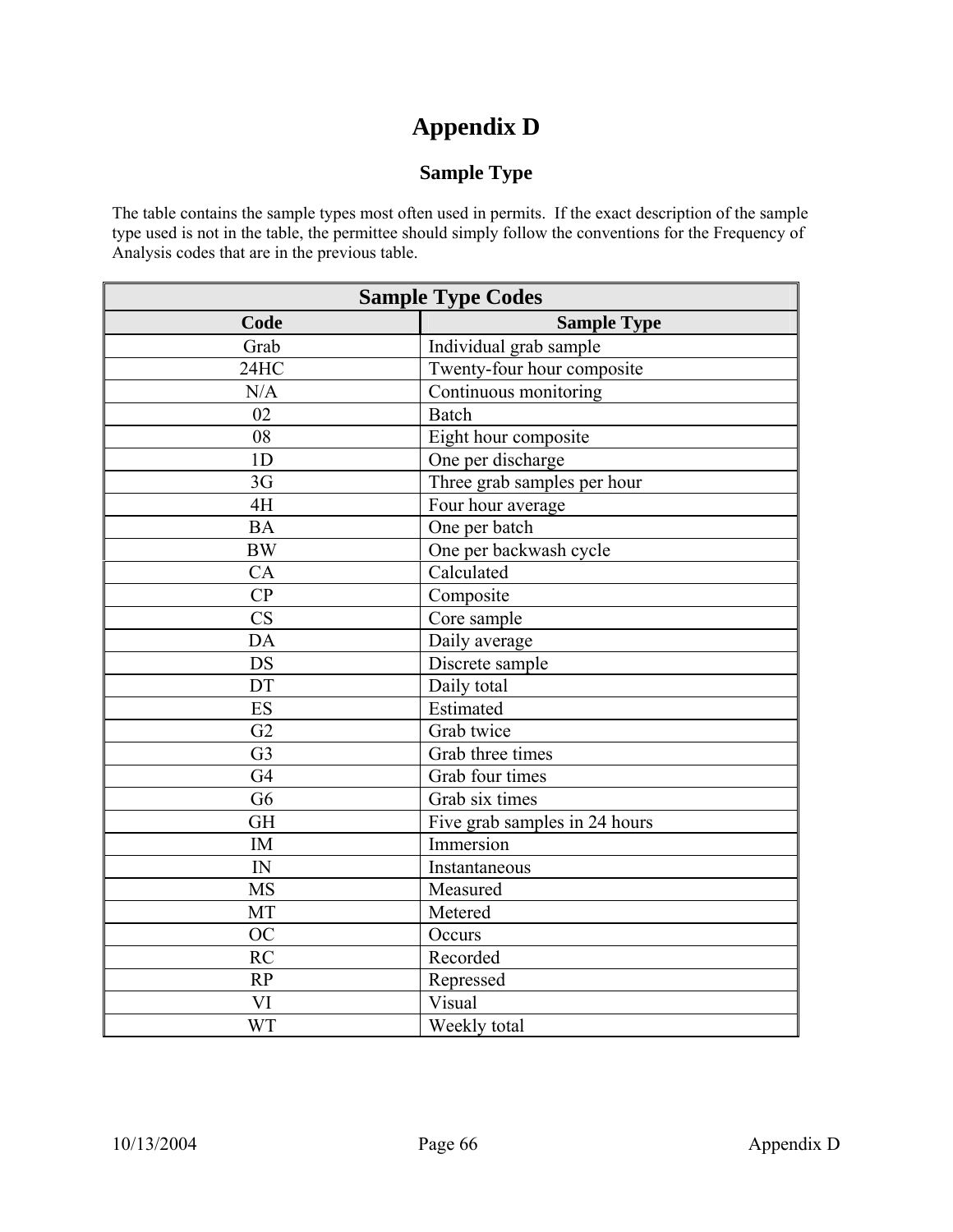# **Appendix E**

## **Conversion Tables**

1 Million Gallons Per Day (MGD) = 1,000,000 GPD: To convert MGD to GPD, multiply by 1,000,000 1 Gallon Per Day (GPD) = 0.000001 MGD: To convert GPD to MGD, divide by 1,000,000 1 gallon of water  $= 8.34$  pounds

> 1 part per million (ppm) = 1 milligram per liter (mg/L) 1 part per billion (ppb) = 1 microgram per liter (ug/L)  $1$  ppm =  $1$  mg/L =  $1,000$  ppb =  $1,000$  ug/L  $1$ ppb = 0.001 ppm = 0.001 mg/L 1 ppm= 1 gallon per 1,000,000 gallons (1gal/MG)

Temperature ( ${}^{\circ}$ F) = [1.8 x TEMP( ${}^{\circ}$ C)] + 32 Temperature ( $^{\circ}$ C) = [TEMP( $^{\circ}$ F) – 32] x (5/9)

## **Converting Sludge Gallons to Metric Tons**

Dry Metric Tons = gallons hauled x  $0.00417$  tons/gal x % total solids in decimal form 1.1 tons/metric ton  $0.00417$  tons/gal =  $8.34$  lbs/gallon Total Solids (in decimal form) =  $\frac{9}{6}$  Total Solids 2000 lbs/ton 100 Example: Sludge hauled =  $100,000$  gals Total Solids =  $5.0\%$  or 0.05 Dry Metric Tons =  $100,00$  gals x 0.0147 tons/gal x 0.05 = 18.9 metric tons 1.1 tons/metric ton Precision rule #2 applies. After applying round rules, the number 9 is rounded up. Increase the preceding digit by one. Dry Metric Tons = 19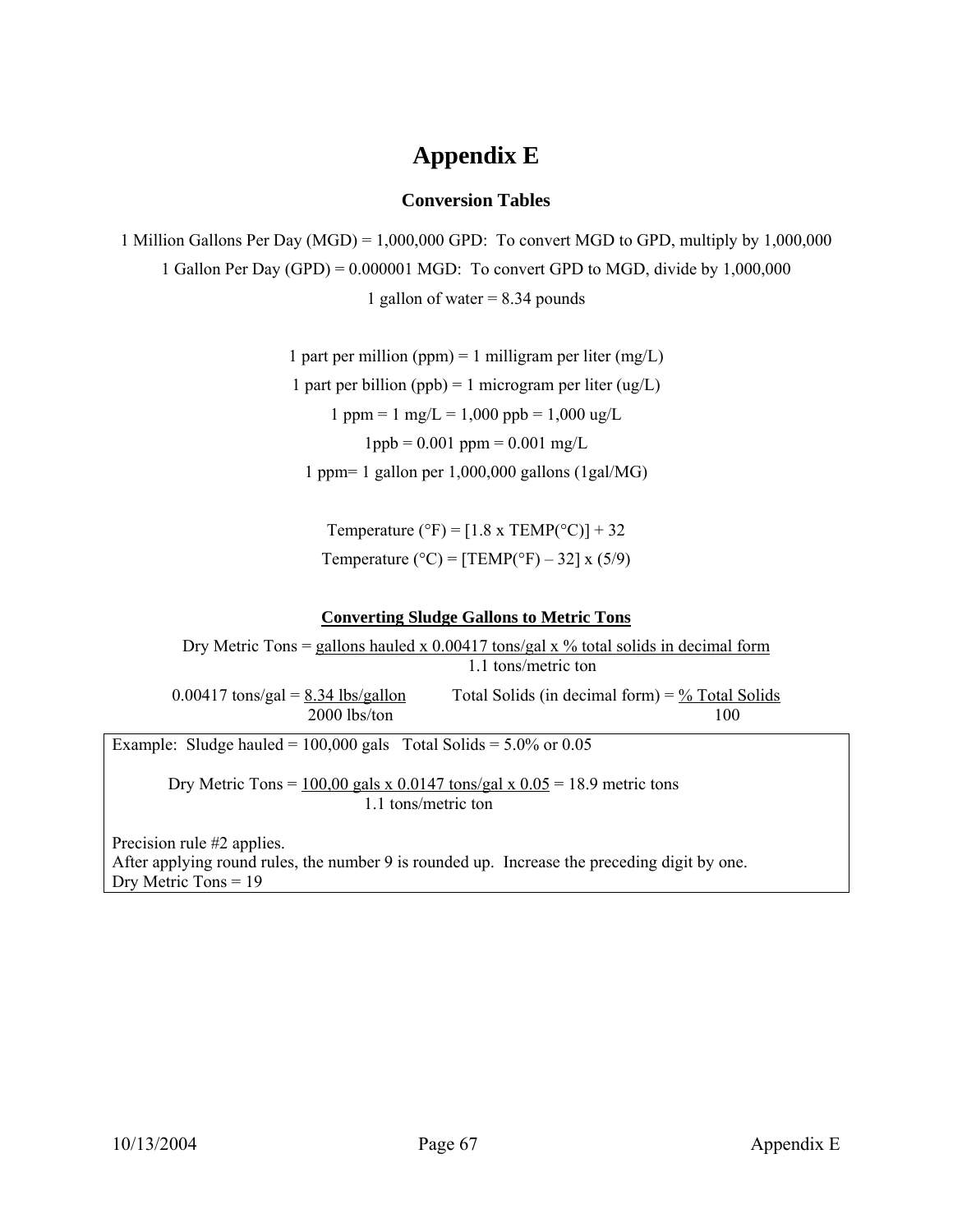## **Appendix F**

## **Data Reporting Examples**

## Precision:

## Rules for Precision:

- 1. For addition or subtraction, the answer may contain no more decimal places than the least precise measurement:
- $3.681 0.5 = 13.181$  should be rounded off to the tenths place, with a correct answer of 13.2.
- 2. For multiplication or division, the least number of significant digits in any of the measurements determines the number of significant digits in the answer:
	- 2.5 x 3.42 = 8.55 should be rounded off to two significant digits, with a correct answer of 8.6.
- 3. Numbers such as conversion factors or number of days are counted as numbers and are not considered when determining the number of significant digits or decimal places in the calculation.
- 4. If both addition/subtraction and multiplication/division are used in a calculation, follow the rules for multiplication/division.

| Addition:       |                         | Subtraction:  |                          |
|-----------------|-------------------------|---------------|--------------------------|
| 3.5682          | Rule $#1$               | 3.0486        | Rule $#1$                |
| 2.164           |                         | $-0.76358$    |                          |
| $+7.02$         |                         | 2.28502       | Rounding $\wedge$ 2.2850 |
| 12.7522         | Rounding $\wedge$ 12.75 |               |                          |
| Multiplication: |                         | Division:     |                          |
| 1.6843          | Rule $#2$               | 38.2          | Rule $#2$                |
| x 2.6           |                         | $\div$ 4.1458 |                          |
| 4.37918         | Rounding $\wedge$ 4.4   | 9.2141444     | Rounding $\wedge$ 9.21   |

## Daily Discharge Computation:

Example One: How to calculate a daily discharge involving units of mass loading.

The five-day BOD concentration is 18 mg/L. The flow on the day the sample was taken was 0.15 MGD.

Step 1: Determine the daily discharge by finding the total mass loading discharged over the day, using the following formula:

Total Mass Loading (lbs/day) = Q (MGD) x C (mg/L) x 8.34  $lbs/MG$ </u> mg/L

 $Q =$  Daily flow in MGD for day observed/analytical values are taken.  $C =$  Parameter concentration in mg/L.

8.34  $\frac{\text{lbs}}{\text{MG}}$  = unit conversion for weight of one gallon of water in pounds. mg/L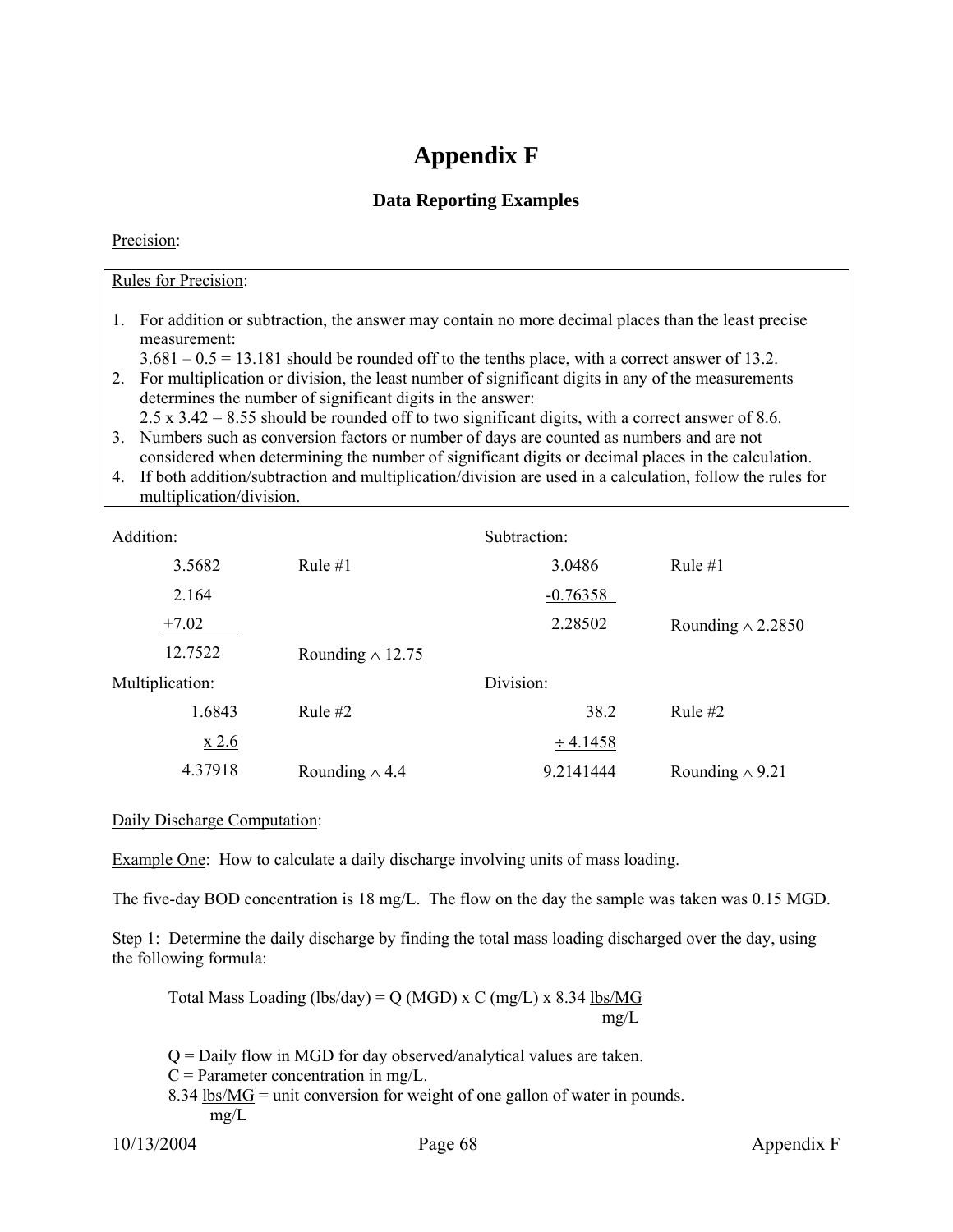#### $= 18 \times 0.15 \times 8.34 = 22.518$  lbs/day

Step 2: Precision Rule #2 applies. The daily discharge is 23 lbs/day.

Example Two: How to calculate a daily discharge involving units other than mass loading.

The chlorine residual concentrations from grab samples collected throughout the day are:

| Sample One:   | $1.8 \text{ mg/L}$ | Sample Four: | $2.0 \text{ mg/L}$ |
|---------------|--------------------|--------------|--------------------|
| Sample Two:   | $1.9 \text{ mg/L}$ | Sample Five: | $1.1 \text{ mg/L}$ |
| Sample Three: | $1.6 \text{ mg/L}$ | Sample Six:  | $1.5 \text{ mg/L}$ |

Step 1: Determine the daily discharge by taking the average of six samples.

$$
\frac{1.8 + 1.9 + 1.6 + 2.0 + 1.1 + 1.5}{6} = \frac{9.9}{6} = 1.65 \text{ mg/L}
$$

Step 2: Precision Rules #3 and #4 apply. The daily discharge is 1.7 mg/L.

#### Daily Average Computation:

Example 3: How to calculate a daily average at a facility that operates four days a week and discharges four days a week.

The measured five-day BOD daily discharges are:

| Week One:   | 12.4 mg/L, 16.5 mg/L, 11.1 mg/L, 14.8 mg/L |
|-------------|--------------------------------------------|
| Week Two:   | 15.2 mg/L, 10.8 mg/L, 10.1 mg/L, 12.7 mg/L |
| Week Three: | 11.6 mg/L, 10.7 mg/L, 13.3 mg/L, 14.0 mg/L |
| Week Four:  | 14.5 mg/L, 16.8 mg/L, 17.2 mg/L, 20.1 mg/L |

Step 1: Determine the daily average. This is accomplished by adding all of the daily discharges and dividing by the number of daily discharges.

 $\frac{12.4 + 16.5 + 11.1 + 14.8 + 15.2 + 10.8 + 10.1 + 12.7 + 11.6 + 10.7 + 13.3 + 14.0 + 14.5 + 16.8 + 17.2 + 20.1}{16} = \frac{221.8}{16} = 13.8625$  mg/L

Step 2: Precision Rules #3 and #4 apply (Note: The 16 in the denominator is a counted number). Enter 13.8 in the Sample Measurement box.

#### Concentration Computations:

Example Four: How to calculate and report a 30-day and 7-day average five-day BOD concentration when the sampling frequency requires only one sample per monitoring period.

The measured five-day BOD concentration of a 24-hour effluent composite sample is 31 mg/L.

Step 1: Enter 31 in the Sample Measurement box. (Since only one sample was collected, the "Average" and "Highest Average Weekly" sample measurements are identical.)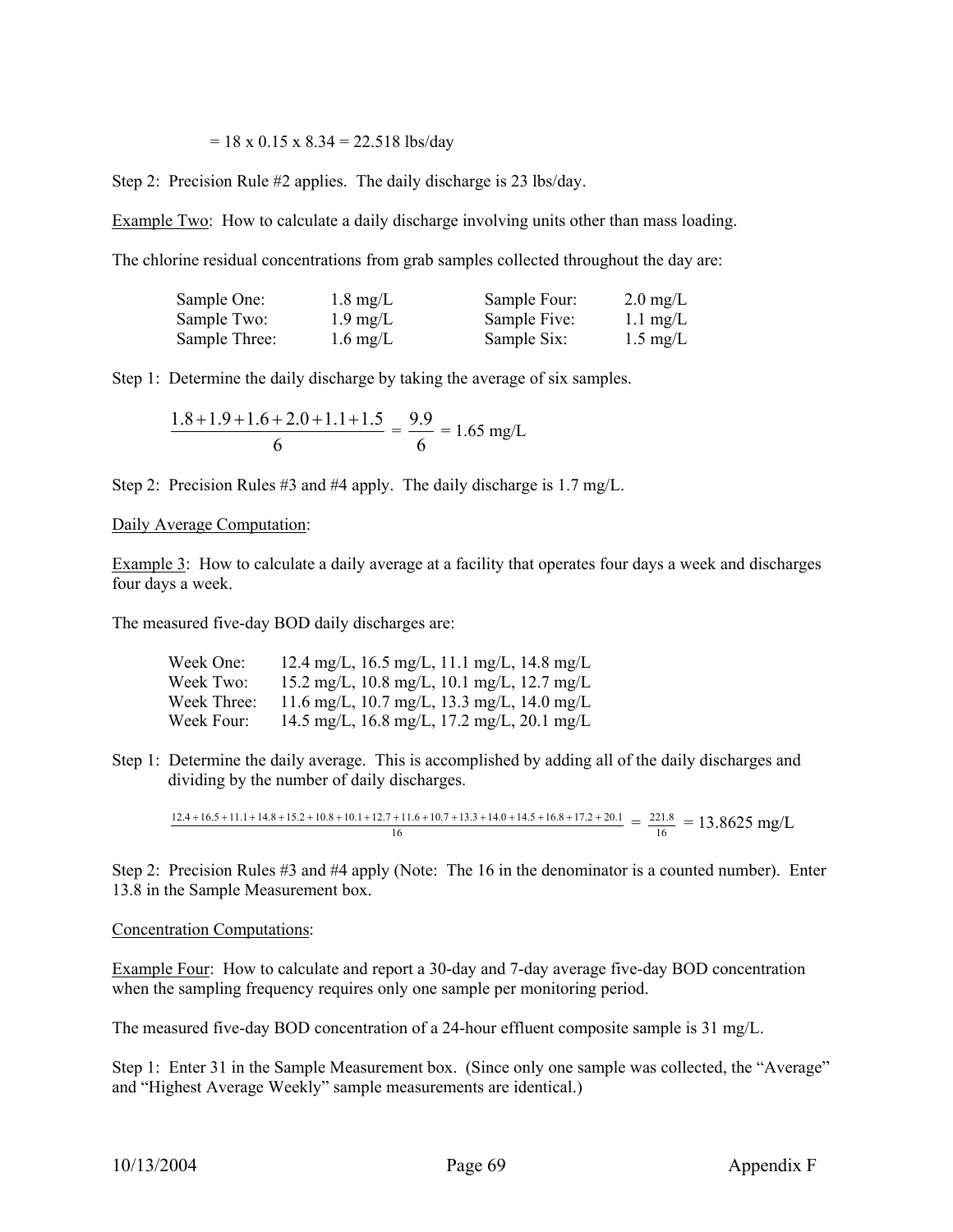Example Five: How to calculate and report a 30-day and 7-day average five-day BOD concentration when the sampling frequency requires only one sample per week.

The measured five-day BOD concentrations are:

| Week One:   | $31 \text{ mg/L}$ |
|-------------|-------------------|
| Week Two:   | $37 \text{ mg/L}$ |
| Week Three: | $12 \text{ mg/L}$ |
| Week Four:  | $27 \text{ mg/L}$ |

Step 1: Determine the highest weekly average five-day BOD concentration to be reported. This occurs in Week Two, where 37 mg/L is the highest concentration. Enter 37 in the Sample Measurement box under the "AVW."

Step 2: Determine the 30-day average five-day BOD concentration. This is calculated, by averaging the four concentrations:

$$
\frac{31+37+12+27}{4} = \frac{107}{4} = 26.75 \text{ mg/L}
$$

Step 3: Precision Rules #3 and #4 apply. Enter 27 in the Sample Measurement box under the "AVG" column.

Example Six: How to calculate and report a 30-day and 7-day average five-day BOD concentration when more than one sample per week is collected.

The measured five-day BOD concentrations are:

| Week One:   | $28 \text{ mg/L}$ , $30 \text{ mg/L}$ |
|-------------|---------------------------------------|
| Week Two:   | $27 \text{ mg/L}$ , $25 \text{ mg/L}$ |
| Week Three: | $30 \text{ mg/L}$ , $29 \text{ mg/L}$ |
| Week Four:  | $28 \text{ mg/L}, 32 \text{ mg/L}$    |

Step 1: Compute concentrations for each week:

$$
\text{Week One:} \qquad \text{Average Concentration} = \frac{28 + 30}{2} = \frac{229}{2} = 29 \text{ mg/L}
$$

$$
\text{Week Two:} \qquad \text{Average Concentration} = \frac{27 + 25}{2} = \frac{52}{2} = 26 \text{ mg/L}
$$

Week Three: Average Concentration = 
$$
\frac{30 + 29}{2} = \frac{59}{2} = 29.5
$$
 mg/L

$$
\text{Week Four:} \qquad \text{Average Concentration} = \frac{28 + 32}{2} = \frac{60}{2} = 30 \text{ mg/L}
$$

Step 2: Determine the highest average weekly seven-day average five-day BOD concentration to be reported. This occurs in Week Four, where 30 mg/L is the highest concentration. Enter 30 in the Sample Measurement box under "AVW" column.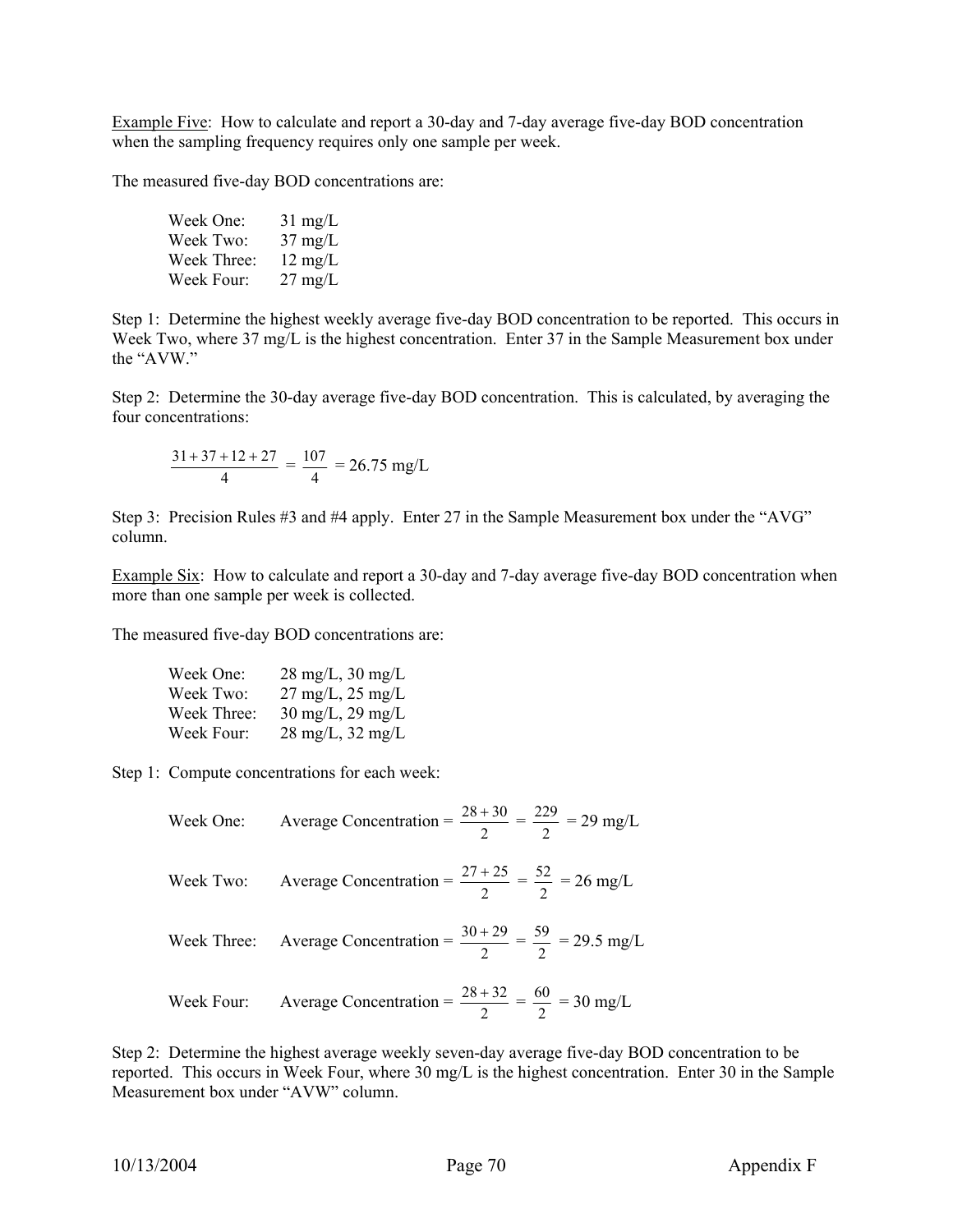Step 3: Determine the 30-day average five-day BOD concentration. This is calculated by averaging the eight, five-day BOD concentrations:

$$
\frac{28 + 30 + 27 + 25 + 30 + 29 + 28 + 32}{8} = \frac{229}{8} = 28.625 \text{ mg/L}
$$

Step 4: Precision Rules #3 and #4 apply. Enter 29 in the Sample Measurement box under the "AVG" column.

#### Mass Loading Computations:

Example Seven: How to calculate and report a 30-day and 7-day average five-day BOD mass loading when the sample frequency requires only one sample per monitoring period.

The measured five-day BOD concentration of a 24-hour effluent composite is 28 mg/L. The daily flow on the day the sample was collected was 120,000 gallons.

Step 1: Convert flow to million gallons per day (MGD):  $120,000$  GPD = 0.12 MGD

Step 2: Compute mass loading in lbs/day:

Mass Loading (lbs/day) = Q (MGD) x C (mg/L) x 8.34  $\frac{\text{loss/m}}{\text{mg/L}}$ *lbs MG* / /

Q = Daily flow in MGD for each day observed/analytical values are taken.

 $C =$  Parameter concentration in mg/L.

 $\frac{8.34 \frac{\mu s}{mg/L}}{mg/L}$ *lbs MG*  $\frac{f}{g/L}$  = unit conversion for weight of one gallon of water in pounds.

 $= 0.12$  x 28 x 8.34 = 28.0224 lbs/day

Step 3: Precision Rule #2 applies. Enter 28 in both of the Sample Measurement boxes. (Since only one sample was collected, the "AVG" and "AVW" Sample Measurement are identical.)

Example Eight: How to calculate and report 30-day average and 7-day average five-day BOD mass loadings when the sampling frequency requires only one sample per week:

The weekly five-day BOD concentrations and daily flows on the days samples were collected were:

| Week One:   | BOD: $25 \text{ mg/L}$ | Flow: 0.13 MGD   |
|-------------|------------------------|------------------|
| Week Two:   | BOD: $30 \text{ mg/L}$ | Flow: $0.14$ MGD |
| Week Three: | BOD: $35 \text{ mg/L}$ | Flow: 0.12 MGD   |
| Week Four:  | BOD: $27 \text{ mg/L}$ | Flow: $0.15$ MGD |

Step 1: Compute Mass Loadings for each week:

Mass Loading (lbs/day) = Q (MGD) x C (mg/L) x 8.34 
$$
\frac{lbs/MG}{mg/L}
$$

10/13/2004 Page 71 Appendix F  $Q =$  Daily flow in MGD for each day observed/analytical values are taken.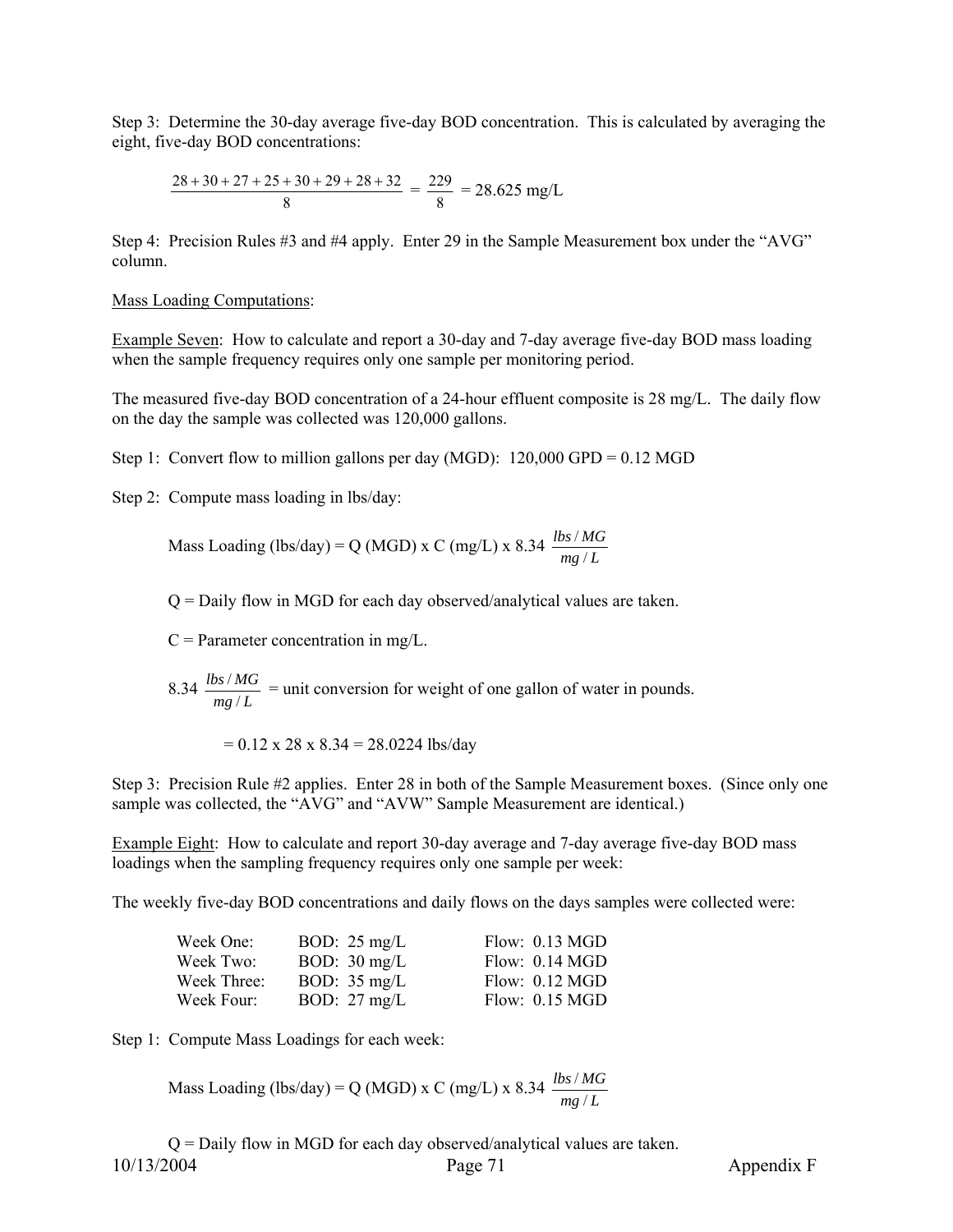$C =$  Parameter concentration in mg/L

 $\frac{8.34 \frac{\mu s}{mg/L}}{mg/L}$ *lbs MG*  $\frac{f}{g/L}$  = Unit conversion for weight of one gallon of water in pounds.

| Week One $(L_1)$ :   | $25 \times 0.13 \times 8.34 = 27.105$ lbs/day |
|----------------------|-----------------------------------------------|
| Week Two $(L_2)$ :   | $30 \times 0.14 \times 8.34 = 35.028$ lbs/day |
| Week Three $(L_3)$ : | $35 \times 0.12 \times 8.34 = 35.028$ lbs/day |
| Week Four $(L_4)$ :  | $27 \times 0.15 \times 8.34 = 33.777$ lbs/day |

Step 2: The highest of the seven-day averages should be reported. This occurs in both Weeks Two and Three, where 35.028 lbs/day is the highest mass loading. After applying Precision Rule #3, and the rounding rules, enter 35 in the Sample Measurement box under "AVW" column.

Step 3: Compute 30-day average (monthly average) mass loading =

$$
MA = [(L_1 + L_2 + ... + L_N)/N)]
$$

MA = Current Monthly Average

 $L_1, L_2, ... L_N$  = Daily mass loading in lbs/day for each day 1, 2, ... N, observed/analytical values are taken

 $N +$  Number of observed/analytical value days in the monitoring period.

$$
\frac{27.105 + 35.028 + 35.028 + 33.777}{4} = \frac{130.938}{4} = 32.7345
$$
 lbs/day

Step 4: Precision Rules #3 and #4 apply. Enter 33 in the Sample Measurement box under "AVG" column.

Example Nine: How to calculate and report the 30-day average and 7-day average five-day BOD mass loadings when more than one sample per week is collected:

The daily five-day BOD concentrations and daily flows on the days that samples were collected were:

| Week One:   | BOD: $25 \text{ mg/L}$ | Flow: 0.13 MGD |
|-------------|------------------------|----------------|
|             | BOD: $23 \text{ mg/L}$ | Flow: 0.12 MGD |
| Week Two:   | BOD: $30 \text{ mg/L}$ | Flow: 0.14 MGD |
|             | BOD: $29 \text{ mg/L}$ | Flow: 0.15 MGD |
| Week Three: | BOD: $35 \text{ mg/L}$ | Flow: 0.12 MGD |
|             | BOD: $33 \text{ mg/L}$ | Flow: 0.13 MGD |
| Week Four:  | BOD: $27 \text{ mg/L}$ | Flow: 0.15 MGD |
|             | BOD: $29 \text{ mg/L}$ | Flow: 0.14 MGD |

Step 1: Compute mass loadings for each day:

Mass Loading (lbs/day) = Q (MGD) x C (mg/L) x 8.34 
$$
\frac{lbs/MG}{mg/L}
$$

Q = Daily flow in MGD for each day observed/analytical values are taken.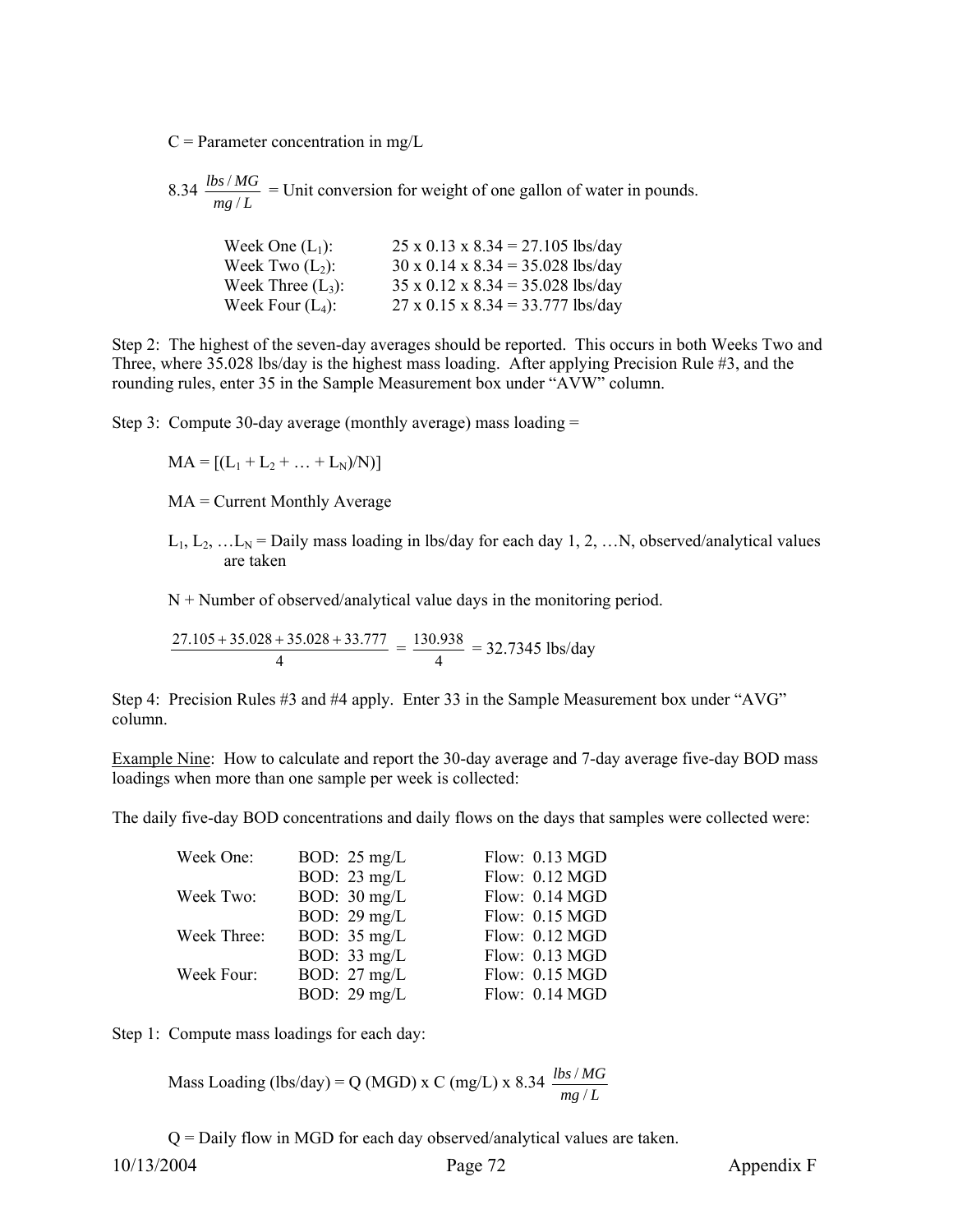$C =$  Parameter concentration in mg/L.

 $\frac{8.34 \frac{\mu s}{mg/L}}{mg/L}$ *lbs MG*  $\frac{f}{g/L}$  = Unit conversion for weight of one gallon of water in pounds.

| Week One:   | Day One (L <sub>1</sub> ): Mass Loading = 25 x 0.13 x 8.34 = 27.105 lbs/day   |
|-------------|-------------------------------------------------------------------------------|
|             | Day Two (L <sub>2</sub> ): Mass Loading = 23 x 0.12 x 8.34 = 23.0184 lbs/day  |
| Week Two:   | Day One $(L_3)$ : Mass Loading = 30 x 0.14 x 8.34 = 35.028 lbs/day            |
|             | Day Two (L <sub>4</sub> ): Mass Loading = 29 x 0.15 x 8.34 = 36.279 lbs/day   |
| Week Three: | Day One (L <sub>5</sub> ): Mass Loading = 35 x 0.12 x 8.34 = 35.028 lbs/day   |
|             | Day Two (L <sub>6</sub> ): Mass Loading = $33x$ 0.13 x 8.34 = 35.7786 lbs/day |
| Week Four:  | Day One $(L_7)$ : Mass Loading = 27 x 0.15 x 8.34 = 33.777 lbs/day            |
|             | Day Two (L <sub>8</sub> ): Mass Loading = 29 x 0.14 x 8.34 = 33.8604 lbs/day  |

Step 2: Compute average mass loadings for each week:

\n Week One: Average mass loading = \n 
$$
\frac{27.105 + 23.0184}{2} = \frac{50.1234}{2} = 25.0617 \, \text{lbs/day}
$$
\n

\n\n Week Two: Average mass loading = \n  $\frac{35.028 + 36.279}{2} = \frac{71.307}{2} = 35.6535 \, \text{lbs/day}$ \n

\n\n Week Three: Average mass loading = \n  $\frac{35.028 + 35.7786}{2} = \frac{70.8066}{2} = 35.4033 \, \text{lbs/day}$ \n

\n\n Week Four: Average mass loading = \n  $\frac{33.777 + 33.8604}{2} = \frac{67.6374}{2} = 33.8187 \, \text{lbs/day}$ \n

Step 3: The highest of the seven-day averages should be reported. This applies in Week Two, where 35.6535 lbs/day is the highest mass loading. After applying precision and rounding rules, enter 36 in the Sample Measurement box under "AVW" column.

Step 4: Compute 30-day average (monthly average) mass loading =

$$
MA = [(L_1 + L_2 + ... + L_N)/N)]
$$

$$
\frac{37.105 + 23.0184 + 35.028 + 36.279 + 35.028 + 35.7786 + 33.777 + 33.8604}{8} = \frac{259.8744}{8} = 32.4843 \text{ lbs/day}
$$

Step 5: Precision Rules #3 and #4 apply. Enter 32 in the Sample Measurement box under the "AVG" column.

Example Ten: How to calculate and report the 30-day average nitrogen mass loadings when one sample per day is collected:

The different component parameters of nitrogen have the following concentrations:

Nitrate =  $0.5 \text{ mg/L}$  Nitrite =  $0.06 \text{ mg/L}$  Ammonia =  $20.25 \text{ mg/L}$  TKN =  $22.55 \text{ mg/L}$ 

Organic Nitrogen = TKN – Ammonia = 22.55 mg/L – 20.25 mg/L = 2.30 mg/L

10/13/2004 Page 73 Appendix F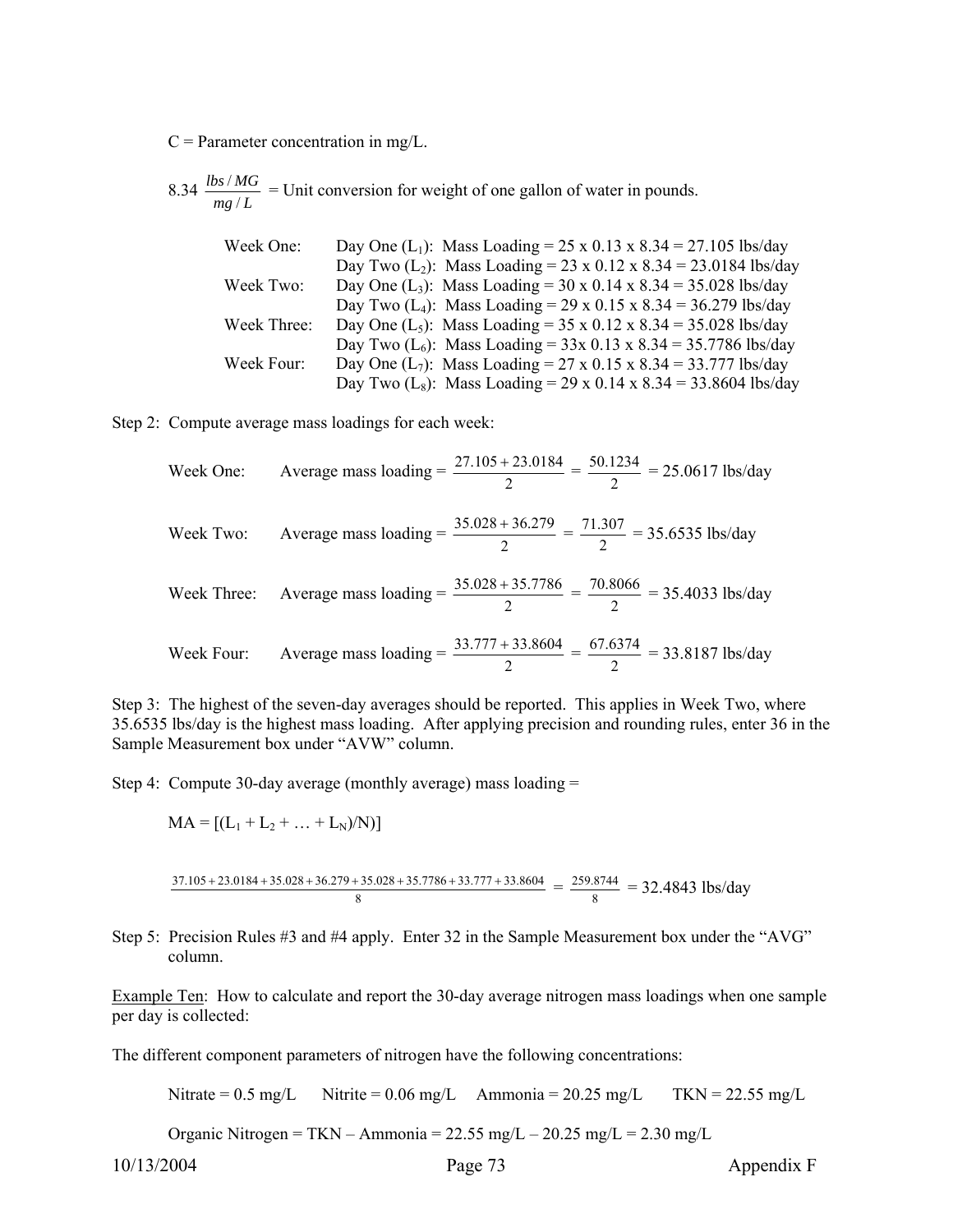Step 1: Sum the concentrations of the different component parameters of nitrogen.

Nitrate + Nitrite + Ammonia + Organic Nitrogen  $0.5 \text{ mg/L} + 0.06 \text{ mg/L} + 20.25 \text{ mg/L} + 2.30 \text{ mg/L} = 23.11 \text{ mg/L}$ 

Apply Precision Rule #1. Nitrogen Concentration =  $23.1 \text{ mg/L}$ 

Step 2: Compute the daily mass loading of nitrogen with a daily flow of 100 MGD.

Mass Loading (lbs/day) = Q (MGD) x C (mg/L) x 8.34  $\frac{\text{loss/m}}{\text{mg/L}}$ *lbs MG* / /

Q = Daily flow in MGD for each day observed/analytical values are taken

 $C =$  Parameter concentration of mg/L

 $\frac{8.34 \frac{\mu s}{mg/L}}{mg/L}$ *lbs MG*  $\frac{f}{g/L}$  = Unit conversion for weight of one gallon of water in pounds.

Day One  $(L_1)$ : Mass Loading = 100 x 23.1 8.34 = 19265.4 lbs/day

Step 3: Compute mass loadings for each day of the month using the methods in Step 2.

Step 4: Compute the 30-day (or monthly) average nitrogen mass loading, using the formula below:

 $MA = [(L_1 + L_2 + ... + L_N)]/N]$ 

MA = Current Monthly Average

 $L_1, L_2, \ldots L_N$  = Daily mass loading in lbs/day for each day 1, 2, ... N, observed/analytical values are taken.

 $N =$  Number of observed/analytical value days in the monitoring period.

Step 5: Apply Precision Rules #3 and #4. Round number and enter in Sample Measurement box.

#### Rolling Average Computation:

Example Eleven: How to calculate 12-month rolling average phosphorus mass loadings from collected sample data.

Step 1: Follow the steps 1-4 for calculating the 30-day average mass loadings as seen in the 30-day average five-day BOD mass loadings above (examples Seven – Nine).

Step 2: Calculate the 12-month rolling average by using the following equation:

$$
\frac{MAC + MA1 + MA2 + ... + MA11}{12} = 12 \text{ MRA}
$$

 $MA_C$  = Current monthly average

10/13/2004 Page 74 Appendix F  $MA_1$  = First prior month's monthly average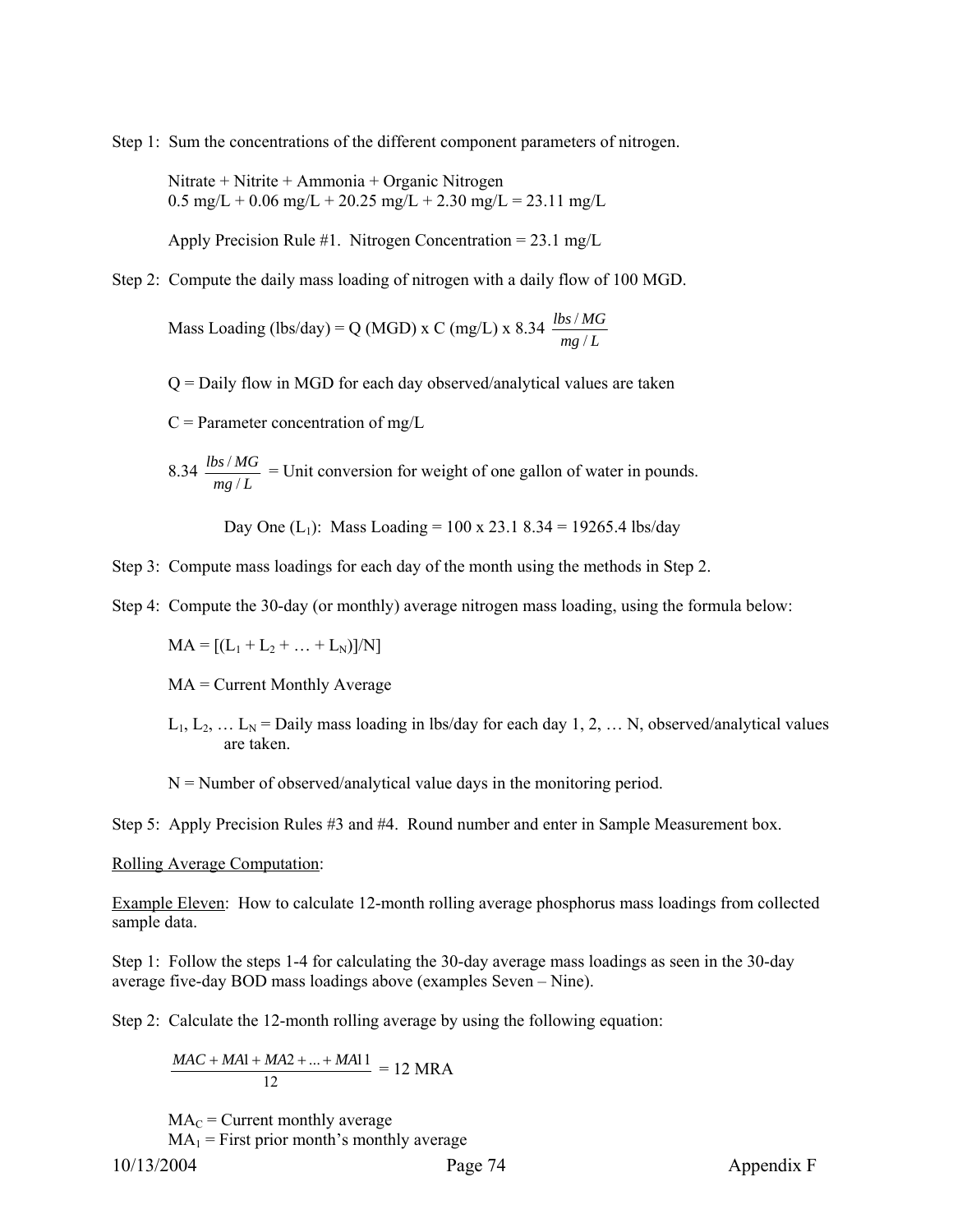$MA<sub>2</sub> = Second prior month's monthly average$  $MA_{11}$  = Eleventh prior month's monthly average

| $MA_1 = 2.7$ mg/L                                                                                       | $MA_7 = 3.0$ mg/L    |  |
|---------------------------------------------------------------------------------------------------------|----------------------|--|
| $MA_2 = 3.2$ mg/L                                                                                       | $MA_8 = 3.6$ mg/L    |  |
| $MA_3 = 6.0$ mg/L                                                                                       | $MA_9 = 2.7$ mg/L    |  |
| $MA_4 = 6.0$ mg/L                                                                                       | $MA_{10} = 2.5$ mg/L |  |
| $MA_5 = 3.2$ mg/L                                                                                       | $MA_{11} = 1.9$ mg/L |  |
| $MA_6 = 2.9$ mg/L                                                                                       | $MA_{12} = 2.2$ mg/L |  |
| $2.7 + 3.2 + 6.0 + 6.0 + 3.2 + 2.9 + 3.0 + 3.6 + 2.7 + 2.5 + 1.9 + 2.2 = \frac{41.1}{1.2} = 3.325$ mg/L |                      |  |
|                                                                                                         |                      |  |

Step 3: Precision Rules #3 and #4 apply. Enter 3.3 in the Sample Measurement box.

Step 4: For the following month, use the current monthly average as well as the previous eleven months.

Current month =  $MA_{13} = 3.9$  mg/L

$$
\frac{3.2 + 6.0 + 6.0 + 3.2 + 2.9 + 3.0 + 3.6 + 2.7 + 2.5 + 1.9 + 2.2 + 3.9}{12} = \frac{41.1}{12} = 3.425 \text{ mg/L}
$$

Step 5: Precision Rules #3 and #4 apply. Enter 3.4 in the Sample Measurement box.

Geometric Mean Example:

Example Twelve: How to calculate 7-day and 30-day geometric mean when the sampling frequency requires only one sample per week.

The measured fecal coliform concentrations for each week are:

| Week One:   | 4MPN/100 ml      |
|-------------|------------------|
| Week Two:   | 6 MPN/100 ml     |
| Week Three: | 1,100 MPN/100 ml |
| Week Four:  | 80 MPN/100 ml    |

Step 1: Determine the seven-day geometric mean. This occurs in Week Three, where 1,100 MPN/100 ml is the highest concentration. Enter 1100 in the Sample Measurement box under the "GM7" column.

Step 2: Determine the 30-day geometric mean.

Either using:

Geometric Mean =  $\sqrt[N]{C1XC2X}$ ...*XCN* 

 $N =$  Number of observed/analytical values during the monitoring period.

 $C_1, C_2, \ldots C_N$  = Concentration of observed/analytical value during the monitoring period.

Geometric Mean =  $\sqrt[4]{4x6x1100x80}$  =  $\sqrt[4]{2112000}$  = 38 MPN/100 ml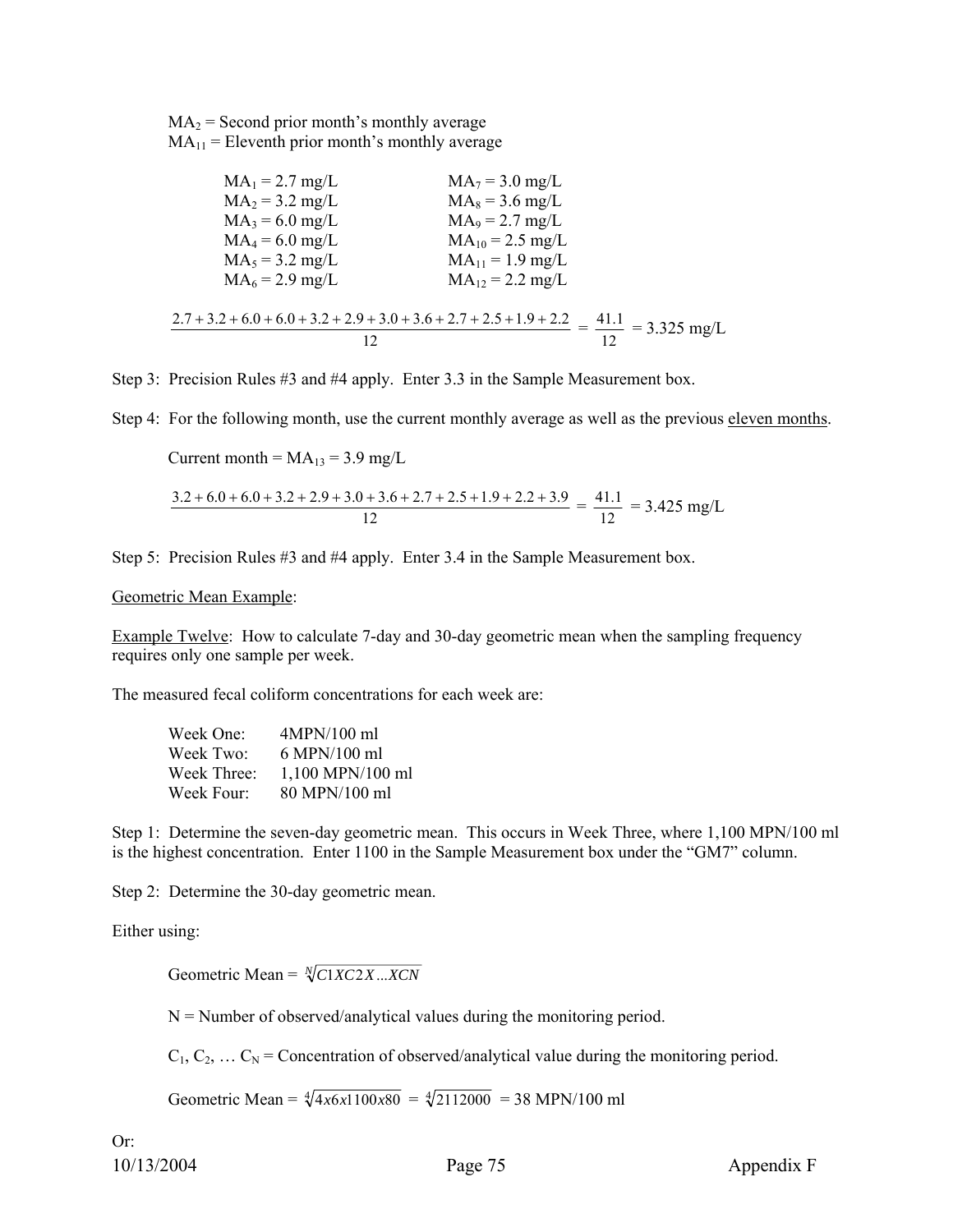Geometric Mean =  $\text{Log-1} \frac{[LogC1 + LogC2 + ... + LogCN]}{N}$ 

 $N =$  Number of observed/analytical values during the monitoring period.

 $C_1, C_2, \ldots C_N$  = Concentration of observed/analytical value during the monitoring period.

Geometric Mean =  $10 \frac{[Log 4 + Log 6 + Log 1100 + Log 80]}{4} = 38 \text{ MPN}/100 \text{ ml}$ 

Enter 38 in the Sample Measurement box under the "GEM" column.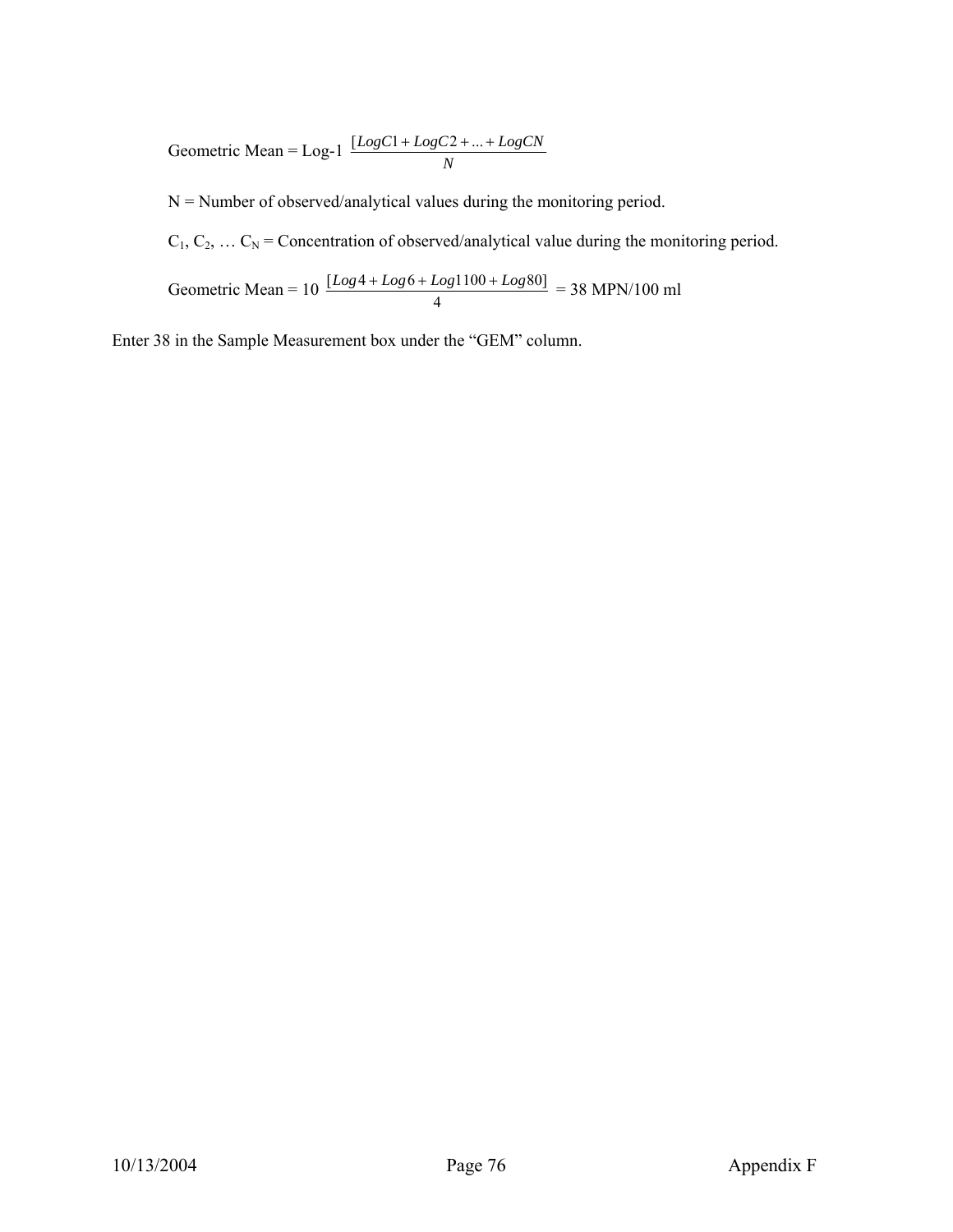# **Appendix G**

## **INSTRUCTIONS Discharge Monitoring Report (DMR) Signature Authorization**

Your NPDES/State Waste Discharge permit may require you to periodically submit a DMR. The reports must be signed as follows:

- 1. For a corporation: by a responsible corporate officer. For the purposes of this section, a responsible corporate officer means:
	- (i) a president, secretary, treasurer, or vice president of the corporation in charge of a principal business function, or any other person who performs similar policy or decision-making function for the corporation, or
	- (ii) the manager of one or more manufacturing, production, or operating facilities employing more than 250 persons or having annual sales or expenditures exceeding \$25 million (in second quarter 1980 dollars), if authority to sign documents has been assigned or delegated to the manager in accordance with corporate procedures, or
- 2. For a partnership or sole proprietorship: by a general partner or the proprietor, respectively; or
- 3. For a municipality, state, federal, or other public agency: by either a principal or executive officer or ranking elected official. A principal executive officer of a federal agency includes:
	- (i) the chief executive officer of the agency, or
	- (ii) a senior executive officer having responsibility for the overall operations of a principal geographic unit of the agency; or
- 4. A duly authorized representative of the person described in items 1, 2, or 3. A person or position is duly authorized representative only if:
	- (i) the authorization is made in writing by a person described in paragraph 1, 2, or 3;
	- (ii) the authorization specifies either an individual or a position having responsibility for the overall operation of the regulated facility or activity such as the position of plant manager (NPDES only), superintendent, position of equivalent responsibility, or an individual or position having overall responsibility for environmental matters for the company. (A duty authorized representative may thus be either a named individual or any individual occupying a named position - NPDES); and
	- (iii) the written authorization is submitted to Ecology.

**Initial authorization or changes to authorization:** If an authorized person or a position is no longer accurate, a new authorization satisfying the requirements of paragraph 4 must be submitted to Ecology prior to, or together with, any reports to be signed by an authorized representative. We strongly recommend at least two people be identified to sign DMRs to cover such absences as vacations, illness, retirements, etc.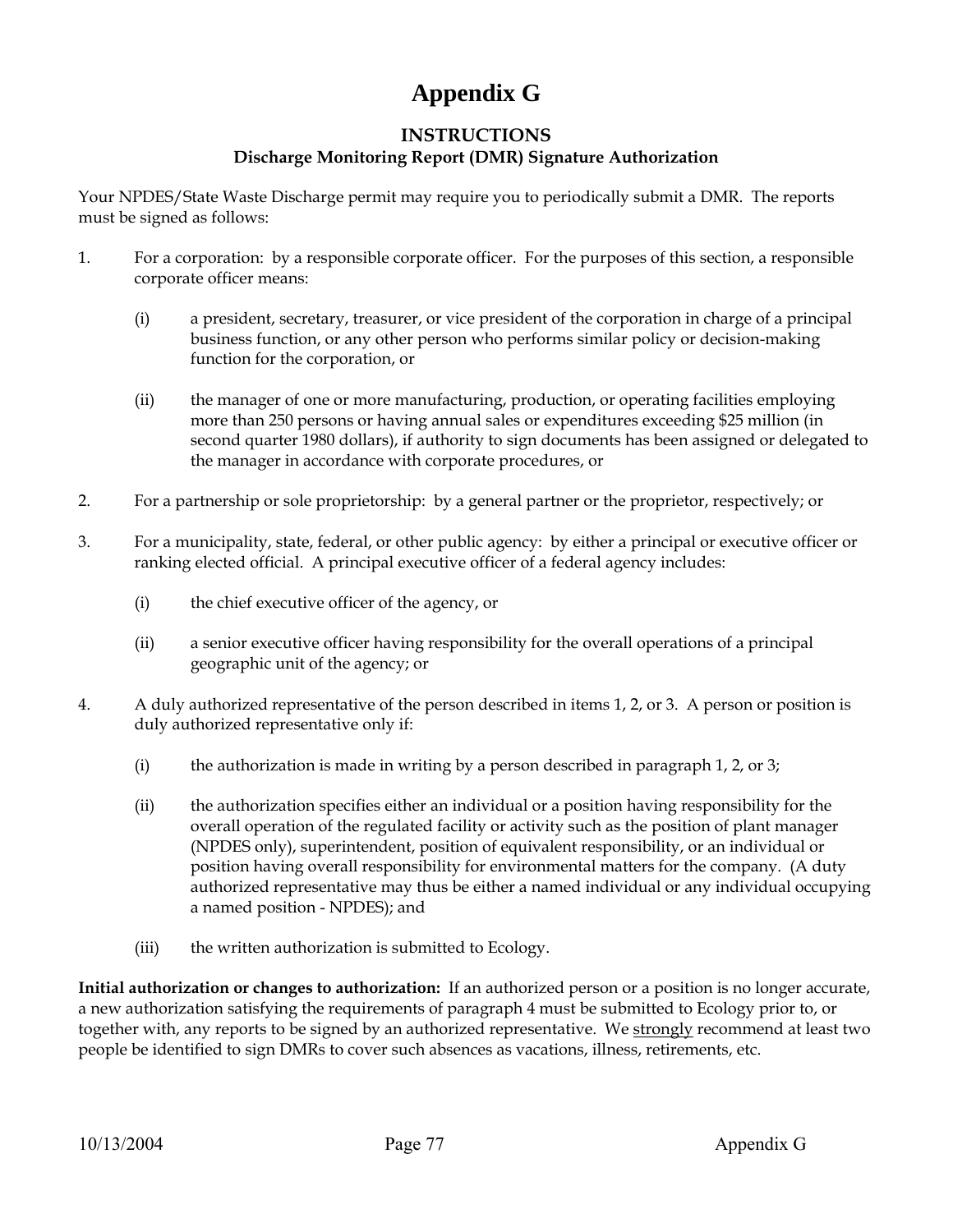

## **Discharge Monitoring Report (DMR) Signature Authorization Form**

|                                                        | NPDES/State permit no: |
|--------------------------------------------------------|------------------------|
|                                                        | Date: $\qquad \qquad$  |
| Name of person described in paragraph 1, 2, or 3:      | Title:                 |
| Signature of person described in paragraph 1, 2, or 3: | Date:                  |

## **The permittee must notify Ecology of any change in this information during the life of the permit.**

| Name and/or title of person responsible for signing DMRs: | Phone: |           |           |  |  |  |  |  |  |
|-----------------------------------------------------------|--------|-----------|-----------|--|--|--|--|--|--|
|                                                           |        |           |           |  |  |  |  |  |  |
| Mailing name:                                             |        |           |           |  |  |  |  |  |  |
| Mailing address:                                          | City:  | State:    | Zip Code: |  |  |  |  |  |  |
| Name and/or title of person responsible for signing DMRs: | Phone: |           |           |  |  |  |  |  |  |
|                                                           |        |           |           |  |  |  |  |  |  |
| Mailing name:                                             |        |           |           |  |  |  |  |  |  |
| Mailing address:                                          | City:  | State:    | Zip Code: |  |  |  |  |  |  |
|                                                           |        |           |           |  |  |  |  |  |  |
| Name and/or title of person responsible for signing DMRs: | Phone: |           |           |  |  |  |  |  |  |
|                                                           |        |           |           |  |  |  |  |  |  |
| Mailing name:                                             |        |           |           |  |  |  |  |  |  |
| Mailing address:                                          | City:  | State:    | Zip Code: |  |  |  |  |  |  |
|                                                           |        |           |           |  |  |  |  |  |  |
| Name and/or title of person responsible for signing DMRs: | Phone: |           |           |  |  |  |  |  |  |
|                                                           |        |           |           |  |  |  |  |  |  |
| Mailing name:                                             |        |           |           |  |  |  |  |  |  |
| Mailing address:                                          | City:  | Zip Code: |           |  |  |  |  |  |  |
|                                                           |        |           |           |  |  |  |  |  |  |

Return to Permit Administrator at the regional office:

| Central Regional Office            | Eastern Regional Office   |
|------------------------------------|---------------------------|
| 15 West Yakima Avenue, Suite 200   | 4601 North Monroe Street  |
| Yakima, WA 98902-3401              | Spokane, WA 99205-1295    |
| Northwest Regional Office          | Southwest Regional Office |
| 3190 - 160 <sup>th</sup> Avenue SE | P.O. Box 47775            |
| Bellevue, WA 98008-5452            | Olympia, WA 98504-7775    |

*ECY 070-84 If you need this information in an alternate format, please contact us at 360-407-7529. If you are a person with a speech or hearing impairment, call 711 or 800-833-6388 for TTY.*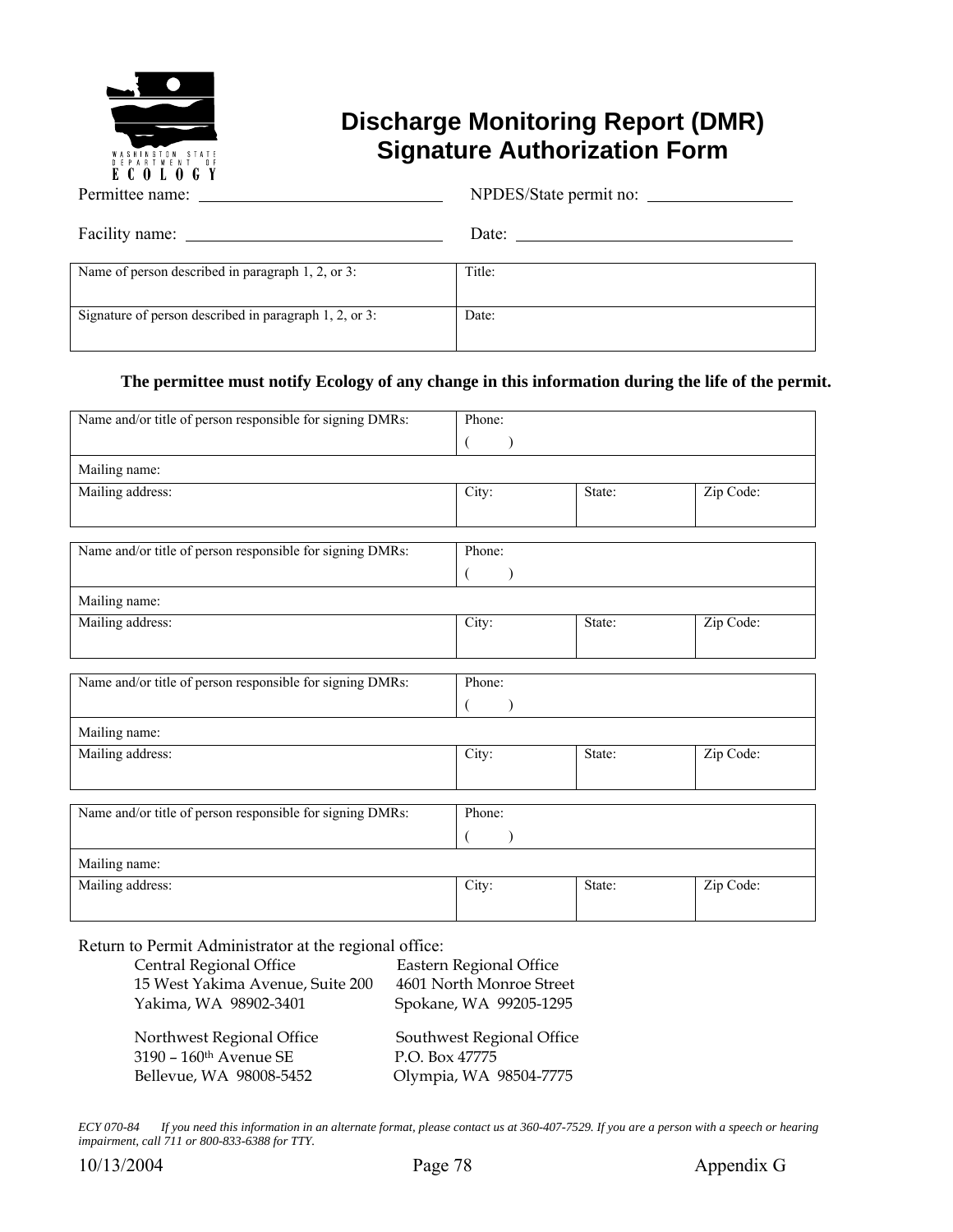| Date                                                                                                                                                                                    |
|-----------------------------------------------------------------------------------------------------------------------------------------------------------------------------------------|
|                                                                                                                                                                                         |
| Permit Coordinator<br>Department of Ecology                                                                                                                                             |
| Regional Office                                                                                                                                                                         |
|                                                                                                                                                                                         |
|                                                                                                                                                                                         |
| Dear Permit Coordinator                                                                                                                                                                 |
|                                                                                                                                                                                         |
| National Pollutant Discharge Elimination System (NPDES) Permit No.<br>RE:                                                                                                               |
|                                                                                                                                                                                         |
| State Waste Discharge Permit No.                                                                                                                                                        |
|                                                                                                                                                                                         |
| This letter is to grant authorization to<br>Lead Operator, to sign the monthly<br>, Group                                                                                               |
| wastewater treatment/plant discharge monitoring reports (DMRs), and all other reports as may be required by the<br>Department of Ecology as per our NPDES/State Waste Discharge permit. |
| Sincerely,                                                                                                                                                                              |
|                                                                                                                                                                                         |
|                                                                                                                                                                                         |
|                                                                                                                                                                                         |

(NOTE: Federal regulations require this application to be signed as follows: A) For corporation, by a principal executive officer or at least the level of vice president; B) For a partnership or sole proprietorship, by a general partner or the proprietor, respectively; or C) For a municipality, state, federal, or other public facility, by either a principal executive officer or ranking elected official.)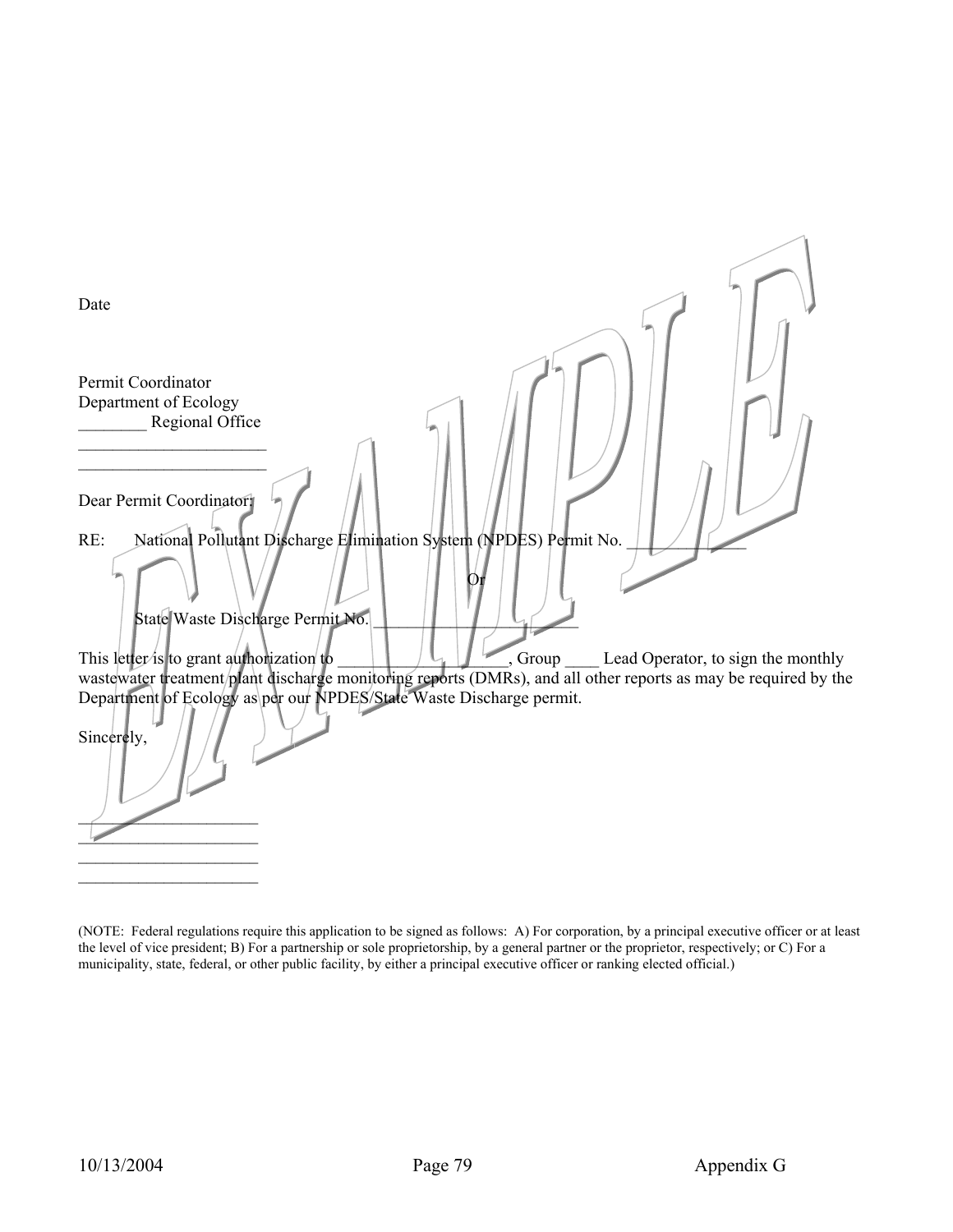# **Appendix H**

| WASHINGTON STATE                                      |
|-------------------------------------------------------|
| $\top$<br>EPAR<br>TMEN<br>Ō<br>F<br>D<br>C<br>E<br>ſ. |

# **Initial Non-Compliance Notification***\**

*Washington State Department of Ecology Water Quality Program*

|                                                                                                                                                                                                                                | Date of non-compliance: Location (outfall, treatment unit, or pump station):                           |
|--------------------------------------------------------------------------------------------------------------------------------------------------------------------------------------------------------------------------------|--------------------------------------------------------------------------------------------------------|
|                                                                                                                                                                                                                                |                                                                                                        |
|                                                                                                                                                                                                                                |                                                                                                        |
| Has event ceased? $\Box$ Yes $\Box$ No If so, when? Was event due to plant upset? $\Box$ Yes $\Box$ No                                                                                                                         |                                                                                                        |
| NPDES/State Waste Discharge Permit limits violated? □ Yes □ No                                                                                                                                                                 |                                                                                                        |
|                                                                                                                                                                                                                                |                                                                                                        |
|                                                                                                                                                                                                                                |                                                                                                        |
|                                                                                                                                                                                                                                |                                                                                                        |
| Immediate corrective actions: University of the contract of the contract of the contract of the contract of the contract of the contract of the contract of the contract of the contract of the contract of the contract of th |                                                                                                        |
|                                                                                                                                                                                                                                |                                                                                                        |
| Volume (Amount): Was prior Ecology authorization received for this event? $\Box$ Yes $\Box$ No                                                                                                                                 |                                                                                                        |
|                                                                                                                                                                                                                                | If so, Ecology official contacted: Date of Ecology approval: 2008. [2013]                              |
|                                                                                                                                                                                                                                | Detail the start and end dates and times. (Use additional sheets to provide full detail of the event.) |
|                                                                                                                                                                                                                                |                                                                                                        |
|                                                                                                                                                                                                                                | Phone #: ( ) Fax #: ( ) Fax #: ( )                                                                     |
|                                                                                                                                                                                                                                |                                                                                                        |
| Name of Principal Executive Officer or Authorized Agent                                                                                                                                                                        | Signature of Principal Executive Officer or Authorized Agent                                           |
| *Ecology may request a more detailed report.                                                                                                                                                                                   |                                                                                                        |

ECY 070-81 *If you need this information in an alternate format, please contact us at 360-407-7529. If you are a person with a speech or hearing impairment, call 711 or 800-833-6388 for TTY.*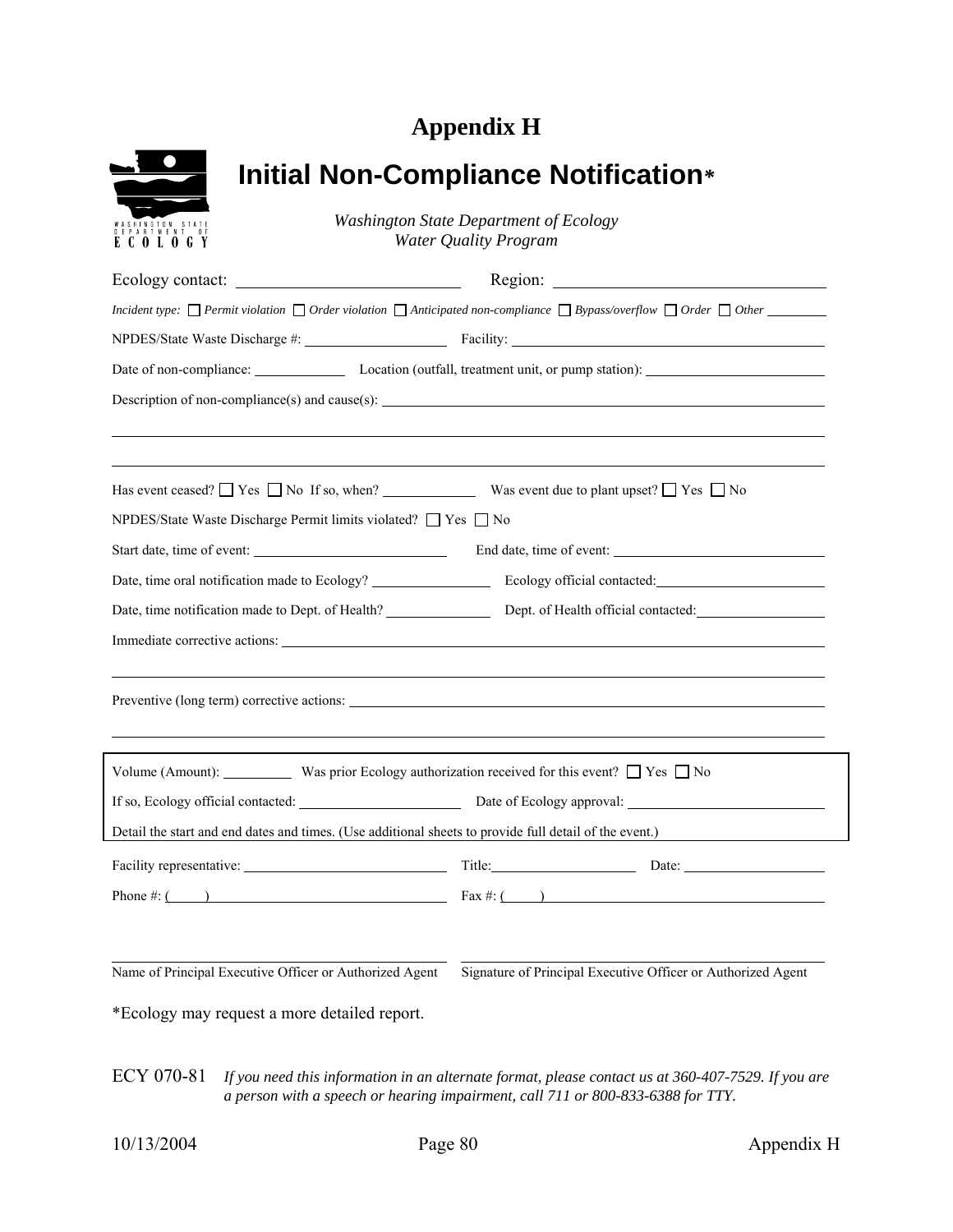## *INSTRUCTIONS*

The Department of Ecology developed this standardized form to simplify the reporting of noncompliance events. The NPDES/State Waste Discharge General Permit conditions require certain discharges of untreated or partially treated sewage must be reported orally within either two hours or 24 hours, and also in writing within five days or as required by the appropriate regulation. This form should be used for these events, as well as to report non-compliance relating to consent orders, scheduled events, and bypass events.

All necessary information can readily be reported to Ecology on this form. Additional information required to describe the event can be attached. Please make additional copies of this form and use as needed. Instructions are provided below. For questions on form use, please contact the appropriate office listed below for the county where the permitted facility is located. Thank you for your cooperation.

*Instructions to complete and submit Initial Non-Compliance Notification*:

- 1. Provide facility information and all applicable event details. Dates should be completed in the month/day/year format.
- 2. Provide your name, title, business phone number, and date report was completed. Use additional sheets, as needed, to provide full detail of the event.
- 3. For written reports, mail or fax the completed form to the appropriate Ecology regional office listed below. Attach all other non-compliance reports to the DMR submittal (be sure to attach to each set of DMR copies), or mail separately if related to consent order/scheduled event non-compliance. After hours and weekend reporting of unusual discharge events of other non-compliance must be reported through the Ecology Incident Tracker for each region.

Central Regional Office 15 West Yakima Avenue, Suite 200 Yakima, WA 98902-3401 (509) 575-2490 Fax (509) 575-2809 **Counties:** Yakima, Benton, Klickitat, Chelan, Douglas, Kittitas, and Okanogan Eastern Regional Office 4601 North Monroe Street Spokane, WA 99205-1295 509) 329-3400 Fax (509) 329-3529 **Counties:** Spokane, Grant, Adams, Whitman, Ferry, Franklin, Stevens, Pend Oreille, Garfield, Columbia, Asotin, Lincoln, and Walla Walla Northwest Regional Office 3190 – 160th Avenue SE Bellevue, WA 98008-5452 (425) 649-7000 Fax (425) 649-7098 **Counties:** King Whatcom, Skagit, Snohomish, San Juan, Kitsap, and Island Southwest Regional Office P.O. Box 47775 Olympia, WA 98504-7775 (360) 407-6300 Fax (360) 407-6305 **Counties:** Clallam, Clark, Cowlitz, Grays Harbor, Jefferson, Lewis, Mason, Pacific, Pierce, Stevenson, Thurston, Wahkiakum

Ecology regional offices: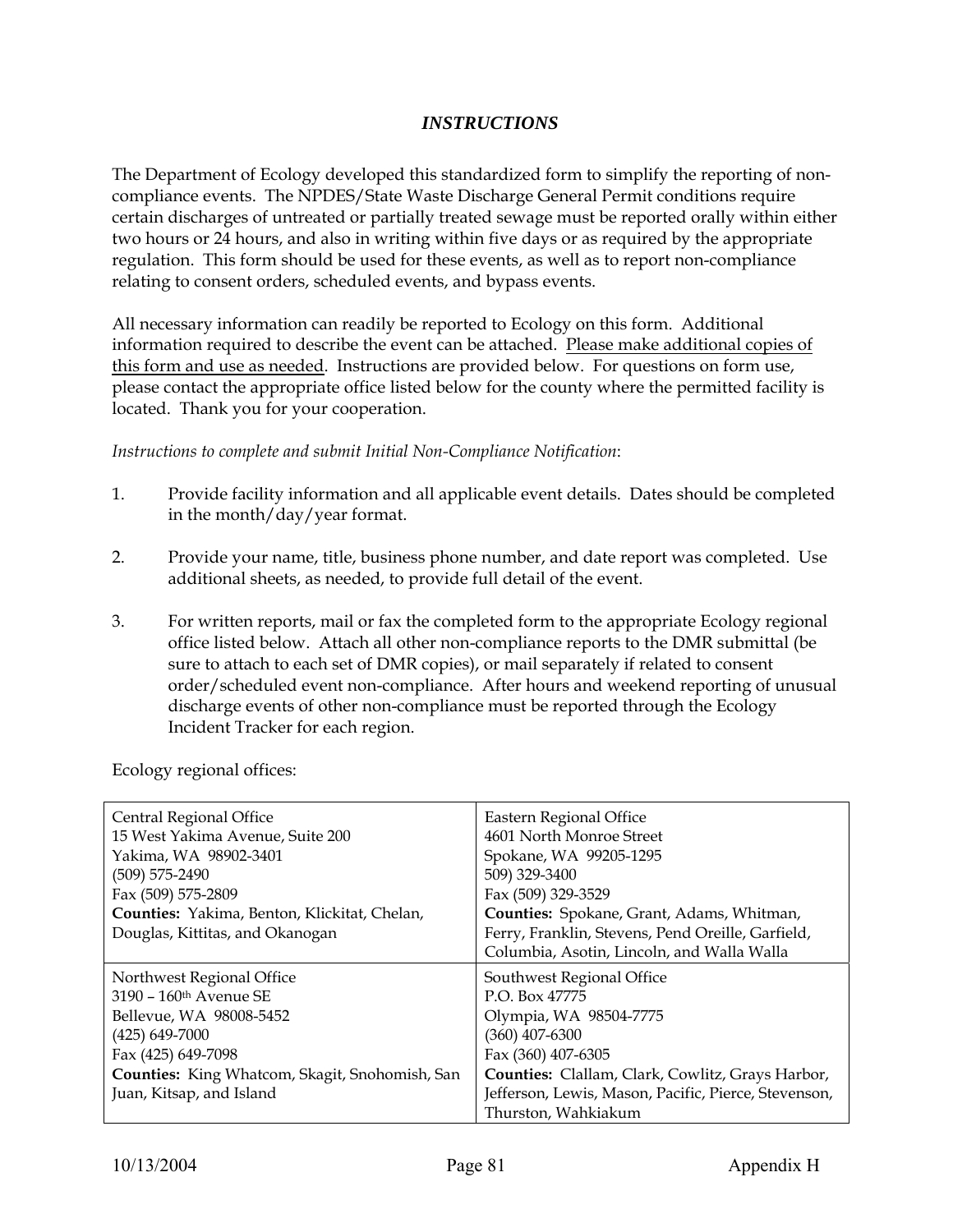

# **Appendix I**

# **Annual Treatment Facility Review**

The following tables and guidelines have been developed to assist in preparing an Annual Treatment Facility Review Report:

Sewage Treatment Plant

Annual Treatment Facility Review Report, 20, to 20, 20, dates).

Peak hour design flow: Design population equivalent: Peak day design flow: Present population served: Maximum monthly design flow: Maximum day average design flow:

Table 1. Influent Monthly Average Loading

| <b>Month</b> | Flow (MGD) | $\sim$ $\sim$<br><b>BOD</b> (lbs/day) | TSS (lbs/day) |  |  |  |  |
|--------------|------------|---------------------------------------|---------------|--|--|--|--|
|              |            |                                       |               |  |  |  |  |
|              |            |                                       |               |  |  |  |  |
|              |            |                                       |               |  |  |  |  |
|              |            |                                       |               |  |  |  |  |
|              |            |                                       |               |  |  |  |  |
|              |            |                                       |               |  |  |  |  |
|              |            |                                       |               |  |  |  |  |
|              |            |                                       |               |  |  |  |  |
|              |            |                                       |               |  |  |  |  |

 $\text{lbs/day} = \text{flow (MGD)} \times \text{BOD}$  or TSS (mg/L)  $\text{X } 8.34$  lbs/gallon

| Table 2. Maximum Influent Monthly Average Loading (highest month) |  |  |
|-------------------------------------------------------------------|--|--|
|                                                                   |  |  |

|               | <b>Month</b> | <b>Monthly Average</b> | <b>Design Capacity</b> | % of Design Capacity |
|---------------|--------------|------------------------|------------------------|----------------------|
| Flow (MGD)    |              |                        |                        |                      |
| BOD (lbs/day) |              |                        |                        |                      |
| TSS (lbs/day) |              |                        |                        |                      |

## Table 3. Monthly Maximum Data for the Last Three Years (for plotting)

| Year | <b>Maximum Monthly Flow</b> | <b>Maximum Monthly BOD</b> | <b>Maximum Monthly TSS</b> |
|------|-----------------------------|----------------------------|----------------------------|
|      |                             |                            |                            |
|      |                             |                            |                            |
|      |                             |                            |                            |

<sup>1</sup>Please note, if actual flow or waste load reaches 85 percent of design capacity, the permittee must submit a plan and schedule in accordance with Supplemental Condition of the permit.

*ECY 070-82 If you need this information in an alternate format, please contact us at 360-407-7529. If you are a person with a speech or hearing impairment, call 711 or 800-833-6388 for TTY.*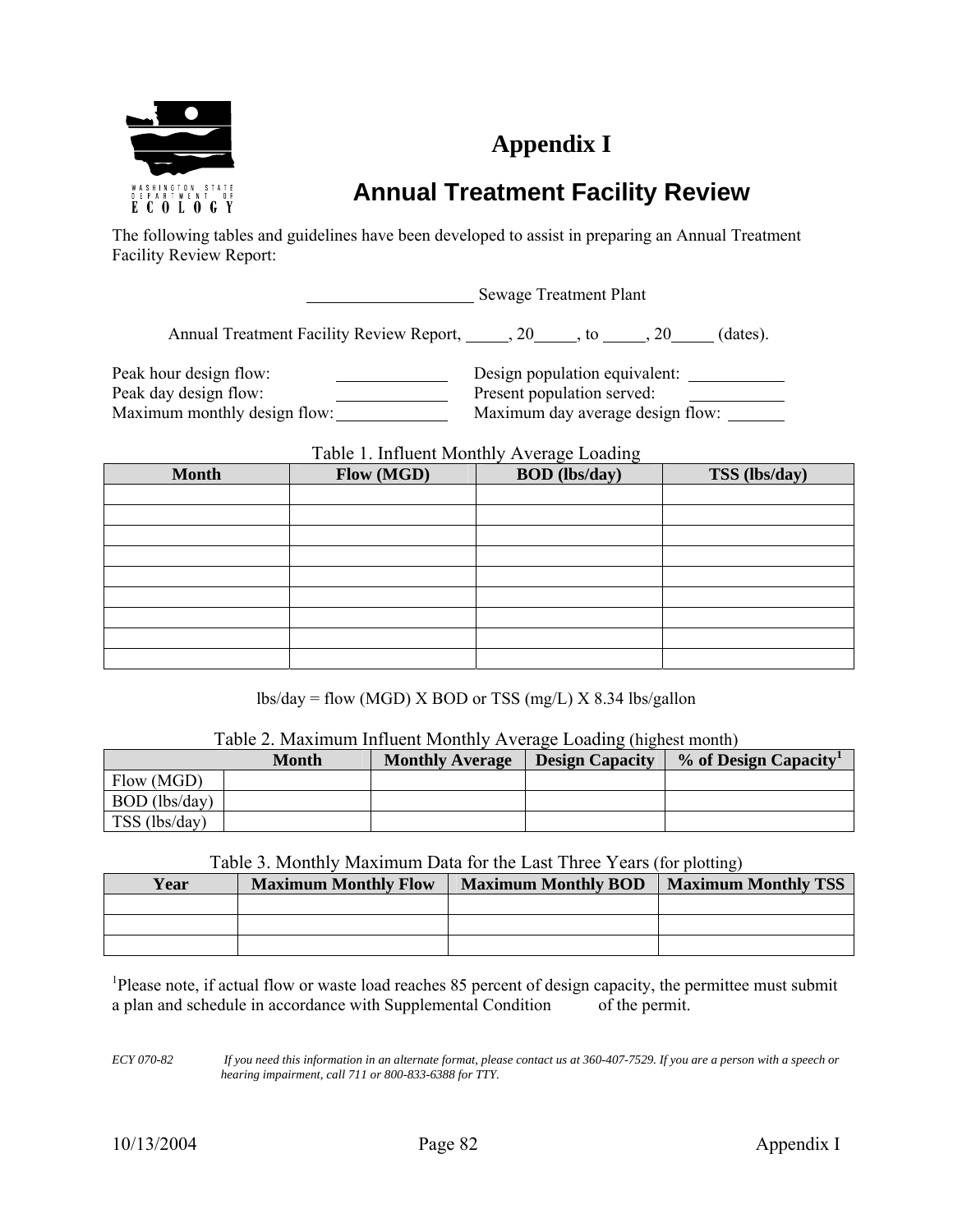## Permit Violations Review

This review must provide, on a monthly basis:

- 1. Effluent limits: date, parameter (including flow), permit limit violated, report value, and 24-hour flow.
- 2. Raw sewage bypasses: date(s), location, receiving water, duration (hours), and volume.
- 3. In-plant secondary treatment bypasses: date(s), duration (hours), total plant flow, volume bypassed, and treatment provided (*i.e.,* primary treatment and disinfection).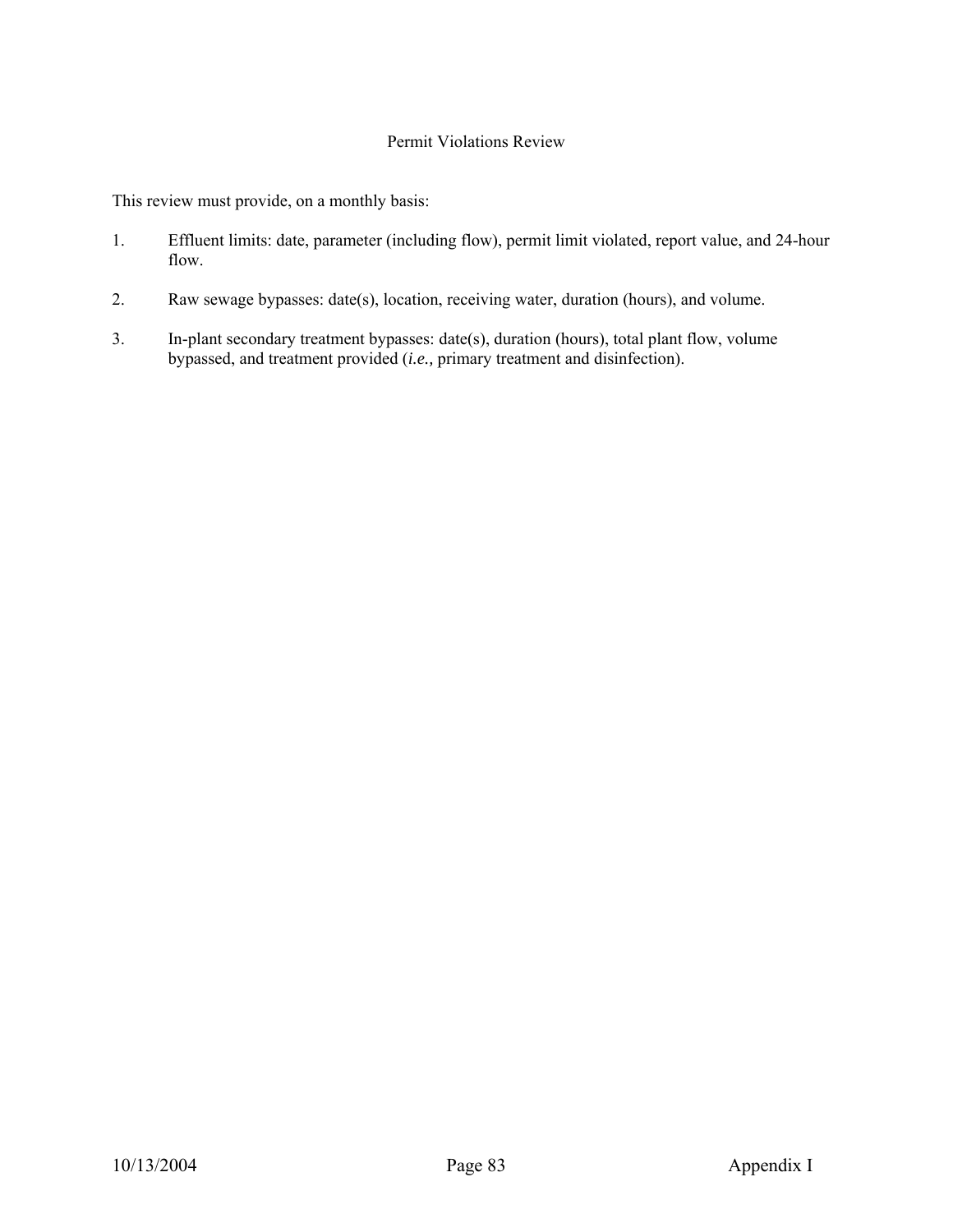

 **Sewage Treatment Plant**  Annual Infiltration/Inflow Report \_\_\_\_\_\_, 20\_\_\_\_\_\_ to \_\_\_\_\_, 20\_\_\_\_(dates)

|                   | E C O <u>L O G Y</u> | <b>Average Monthly</b><br>Flow (MGD) | Population Served<br><b>Additional Sewer</b><br><b>Total Monthly</b><br>Rainfall (inches)<br>Lines Added (ft.) |  |      |  |  |                  |  | Plant Design Capacity |  |                         |           |                             |                 |
|-------------------|----------------------|--------------------------------------|----------------------------------------------------------------------------------------------------------------|--|------|--|--|------------------|--|-----------------------|--|-------------------------|-----------|-----------------------------|-----------------|
|                   |                      | Year                                 | Year                                                                                                           |  | Year |  |  | Year             |  | Peak Design Flow:     |  |                         |           |                             |                 |
| Month             |                      |                                      |                                                                                                                |  |      |  |  |                  |  |                       |  | Average Design Flow:    |           |                             |                 |
| January           |                      |                                      |                                                                                                                |  |      |  |  |                  |  |                       |  | Population Equivalents: |           |                             |                 |
| February          |                      |                                      |                                                                                                                |  |      |  |  |                  |  |                       |  |                         |           |                             |                 |
| March             |                      |                                      |                                                                                                                |  |      |  |  |                  |  |                       |  |                         |           |                             |                 |
| April             |                      |                                      |                                                                                                                |  |      |  |  |                  |  |                       |  |                         |           | Infiltration/Inflow Summary |                 |
| May               |                      |                                      |                                                                                                                |  |      |  |  |                  |  |                       |  | Year                    | I/I       | $%$ Over                    | $%$ of<br>Aver. |
| June              |                      |                                      |                                                                                                                |  |      |  |  |                  |  |                       |  |                         |           | Base I/I                    | Des.<br>Flow    |
| July              |                      |                                      |                                                                                                                |  |      |  |  |                  |  |                       |  |                         |           |                             |                 |
| August            |                      |                                      |                                                                                                                |  |      |  |  |                  |  |                       |  |                         |           |                             |                 |
| September         |                      |                                      |                                                                                                                |  |      |  |  |                  |  |                       |  |                         |           |                             |                 |
| October           |                      |                                      |                                                                                                                |  |      |  |  |                  |  |                       |  |                         |           |                             |                 |
| November          |                      |                                      |                                                                                                                |  |      |  |  |                  |  |                       |  |                         |           |                             |                 |
| December          |                      |                                      |                                                                                                                |  |      |  |  |                  |  |                       |  |                         | Comments: |                             |                 |
| <b>Total</b>      |                      |                                      |                                                                                                                |  |      |  |  |                  |  |                       |  |                         |           |                             |                 |
| Low<br>Month      |                      |                                      |                                                                                                                |  |      |  |  | Total<br>(feet)  |  |                       |  |                         |           |                             |                 |
| High<br>Month     |                      |                                      |                                                                                                                |  |      |  |  | Total<br>(miles) |  |                       |  |                         |           |                             |                 |
| Yearly<br>Average |                      |                                      |                                                                                                                |  |      |  |  |                  |  |                       |  |                         |           |                             |                 |

*ECY 070-83 If you need this information in an alternate format, please contact us at 360-407-7529. If you are a person with a speech or hearing impairment, call 711 or 800-833-6388 for TTY.*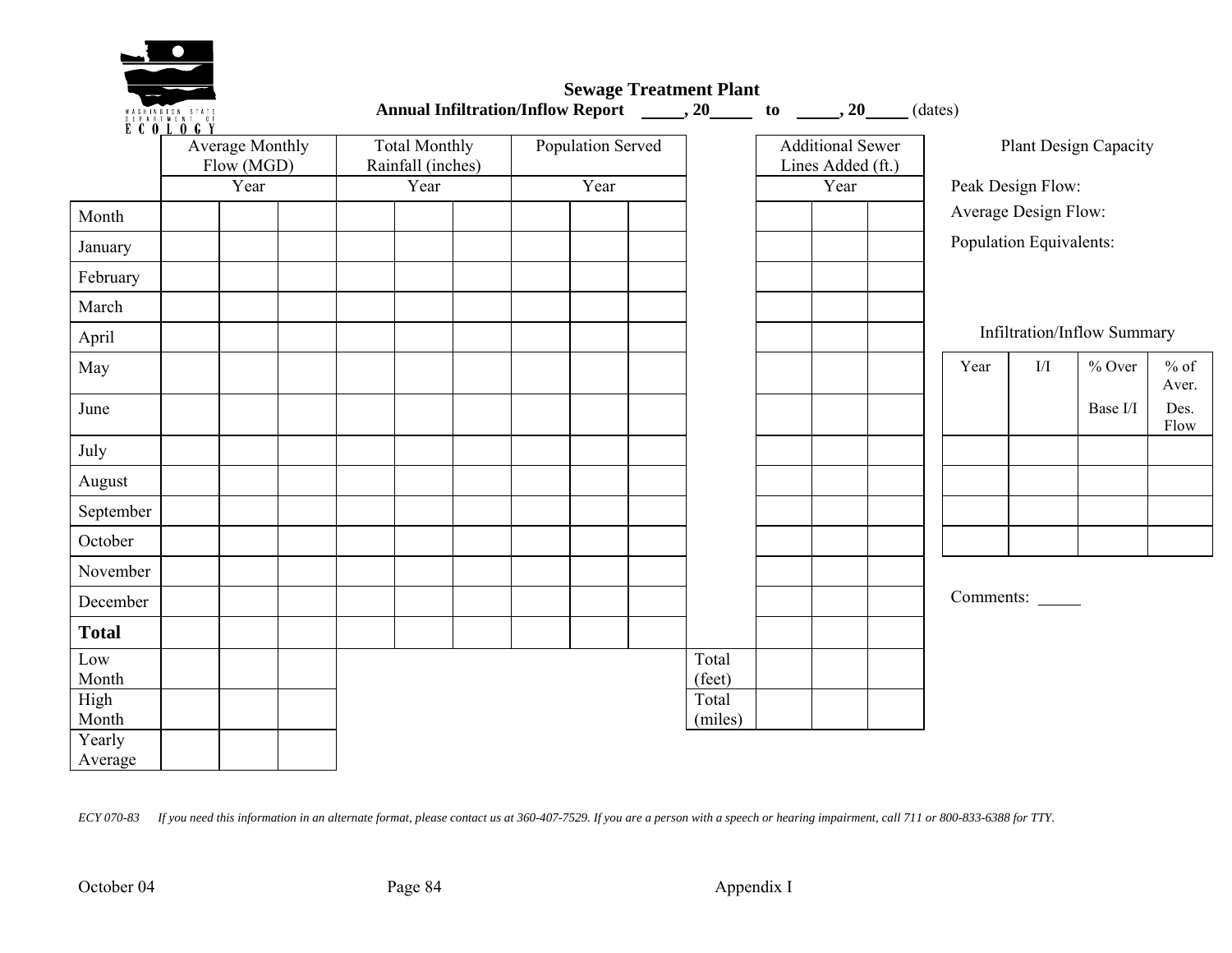## **Appendix J**

## **Reference Web Pages**

### Biosolids Application

http://www.ecy.wa.gov/programs/swfa/biosolids/pdf/0299gpapp.pdf

### Ecology Home Page

http://www.ecy.wa.gov

### Ecology Lab Users Manual

http://aww.ecology/programs/eap/Documents/labmanual.pdf

### Ecology Water Quality Home Page

http://www.ecy.wa.gov/programs/wq/wqhome.html

## EPA - National Pollutant Discharge Elimination System (NPDES)

http://cfpub.epa.gov/npdes

## EPA SSO Rule

http://cfpub.epa.gov/npdes/sso/ssorule.cfm?program\_id=4

### Lab Accreditation

http://www.ecy.wa.gov/programs/eap/labs/labs\_main.html

## Reporting Environmental Incidents (spills)

http://www.ecy.wa.gov/programs/spills/forms/nerts\_online/environmental\_complaints.htm

## Wastewater Operator Certification Program

http://www.ecy.wa.gov/programs/wq/wastewater/op\_cert/index.html

### Water/Wastewater Calculations

http://www.dep.state.pa.us/dep/deputate/waterops/redesign/PAGES/calculator.htm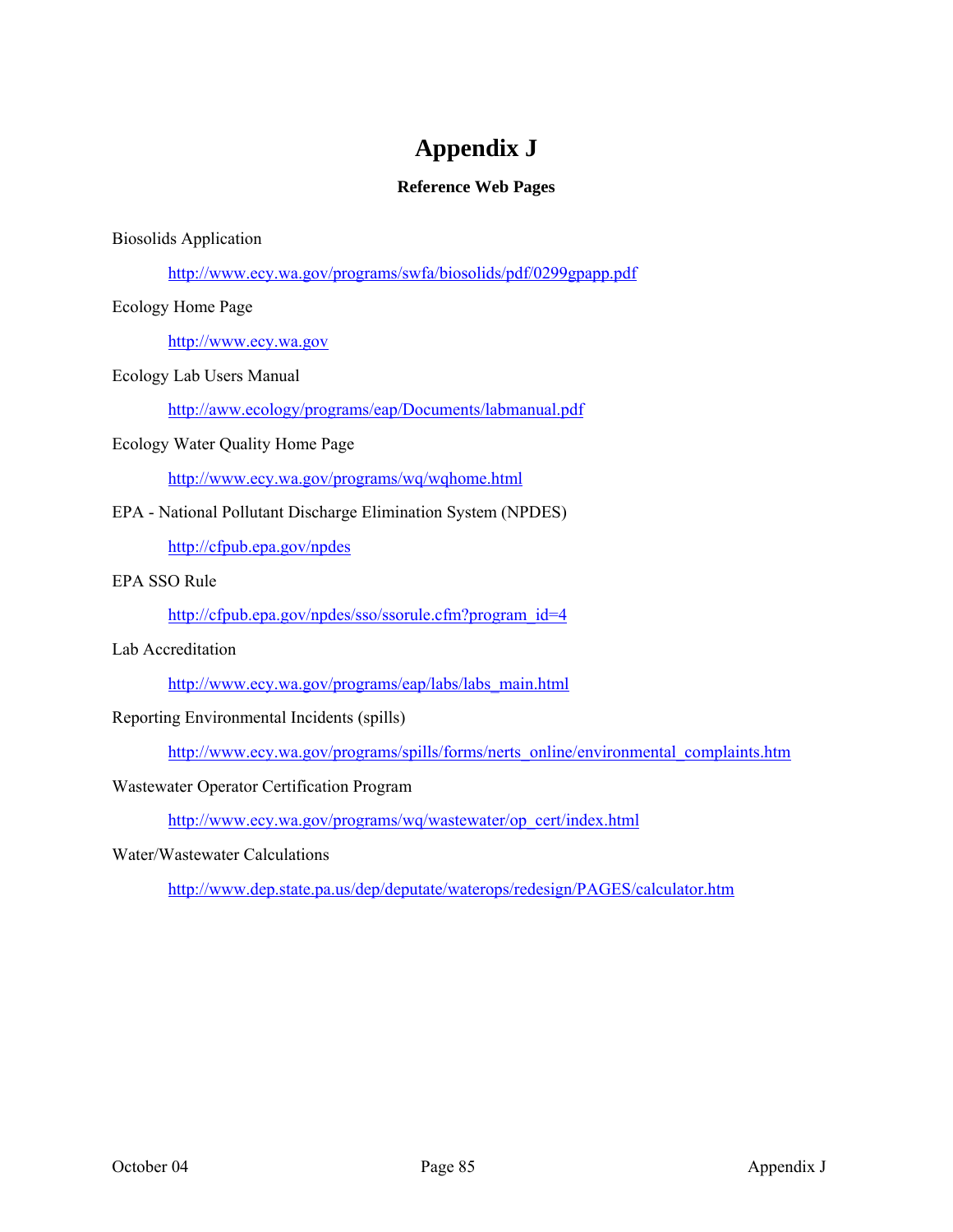# **Appendix K**

## **Glossary**

- **Acute Toxicity**--The lethal effect of a compound on an organism that occurs in a short period of time, usually 48 to 96 hours.
- **AKART**-- An acronym for "all known, available, and reasonable methods of treatment."
- **Ambient Water Quality**--The existing environmental condition of the water in a receiving water body.
- **Ammonia**--Ammonia is produced by the breakdown of nitrogenous materials in wastewater. Ammonia is toxic to aquatic organisms, exerts an oxygen demand, and contributes to eutrophication. It also increases the amount of chlorine needed to disinfect wastewater.
- **Average Monthly Discharge Limitation** --The average of the measured values obtained over a calendar month's time.
- **Best Management Practices (BMPs)**--Schedules of activities, prohibitions of practices, maintenance procedures, and other physical, structural and/or managerial practices to prevent or reduce the pollution of waters of the State. BMPs include treatment systems, operating procedures, and practices to control: plant site runoff, spillage or leaks, sludge or waste disposal, or drainage from raw material storage. BMPs may be further categorized as operational, source control, erosion and sediment control, and treatment BMPs.
- **BOD5**--Determining the Biochemical Oxygen Demand of an effluent is an indirect way of measuring the quantity of organic material present in an effluent that is utilized by bacteria. The  $BOD<sub>5</sub>$  is used in modeling to measure the reduction of dissolved oxygen in a receiving water after effluent is discharged. Stress caused by reduced dissolved oxygen levels makes organisms less competitive and less able to sustain their species in the aquatic environment. Although BOD is not a specific compound, it is defined as a conventional pollutant under the federal Clean Water Act.
- **Bypass**--The intentional diversion of waste streams from any portion of a treatment facility.
- **Chlorine**--Chlorine is used to disinfect wastewaters of pathogens harmful to human health. It is also extremely toxic to aquatic life.
- **Chronic Toxicity**--The effect of a compound on an organism over a relatively long time, often 1/10 of an organism's lifespan or more. Chronic toxicity can measure survival, reproduction or growth rates, or other parameters to measure the toxic effects of a compound or combination of compounds.
- **Clean Water Act (CWA)**--The Federal Water Pollution Control Act enacted by Public Law 92-500, as amended by Public Laws 95-217, 95-576, 96-483, 97-117; USC 1251 et seq.
- **Compliance Inspection Without Sampling**--A site visit for the purpose of determining the compliance of a facility with the terms and conditions of its permit or with applicable statutes and regulations.
- **Compliance Inspection With Sampling**--A site visit to accomplish the purpose of a Compliance Inspection - Without Sampling, and as a minimum, sampling and analysis for all parameters with limits in the permit to ascertain compliance with those limits; and, for municipal facilities, sampling of influent to ascertain compliance with the 85 percent removal requirement. Additional sampling may be conducted.
- **Composite Sample**--A mixture of grab samples collected at the same sampling point at different times, formed either by continuous sampling or by mixing discrete samples. May be "time-composite" (collected at constant time intervals) or "flow-proportional" (collected either as a constant sample volume at time intervals proportional to stream flow, or collected by increasing the volume of each aliquot as the flow increased while maintaining a constant time interval between the aliquots.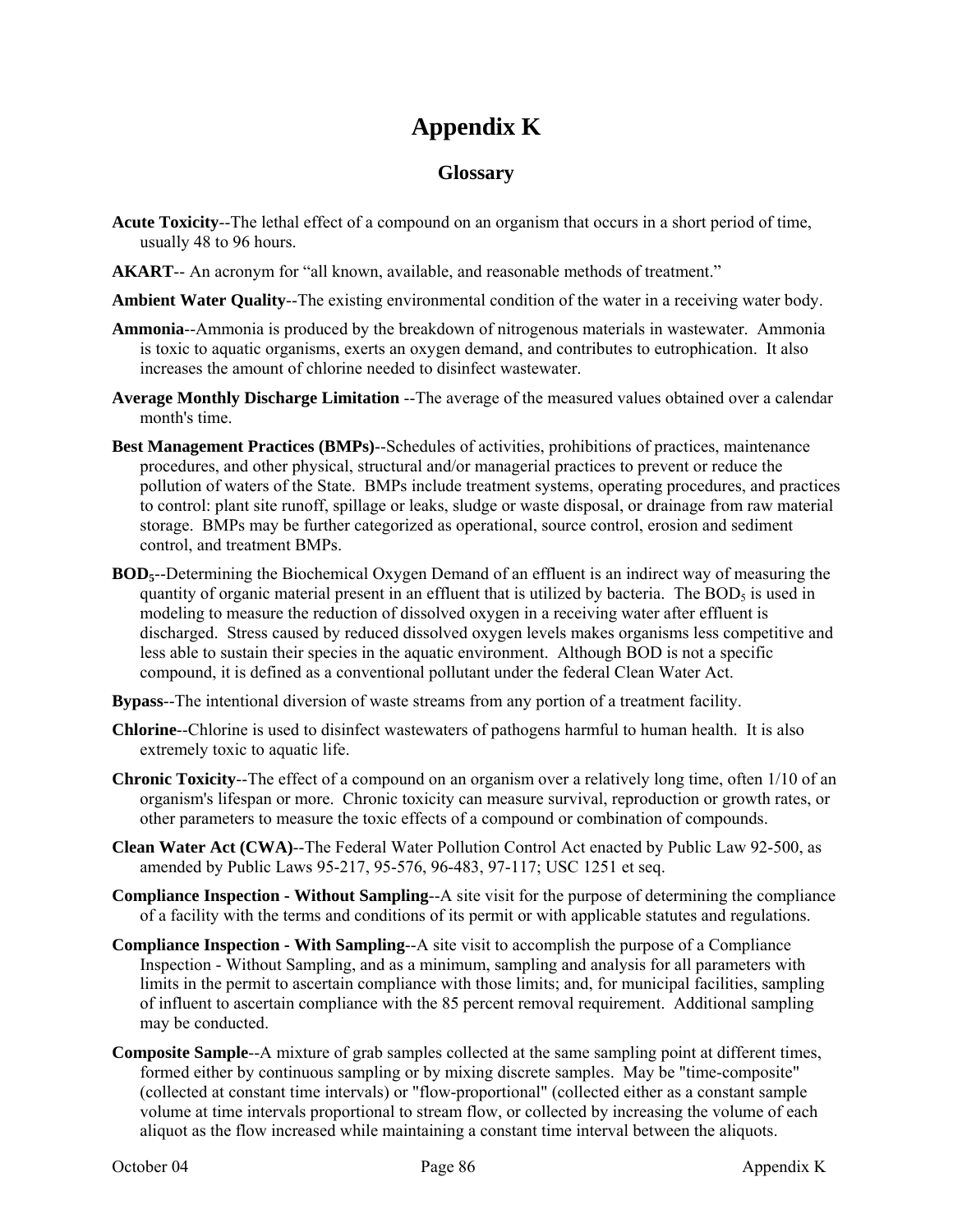- **Construction Activity**--Clearing, grading, excavation and any other activity which disturbs the surface of the land. Such activities may include road building, construction of residential houses, office buildings, or industrial buildings, and demolition activity.
- **Continuous Monitoring** *–*Uninterrupted, unless otherwise noted in the permit*.*
- **Critical Condition**--The time during which the combination of receiving water and waste discharge conditions have the highest potential for causing toxicity in the receiving water environment. This situation usually occurs when the flow within a water body is low, thus, its ability to dilute effluent is reduced.
- **Dilution Factor--A** measure of the amount of mixing of effluent and receiving water that occurs at the boundary of the mixing zone. Expressed as the inverse of the percent effluent fraction, *e.g.,* a dilution factor of 10 means the effluent comprises 10 percent by volume and the receiving water 90 percent.
- **Engineering Report**--A document which thoroughly examines the engineering and administrative aspects of a particular domestic or industrial wastewater facility. The report must contain the appropriate information required in WAC 173-240-060 or 173-240-130.
- **Fecal Coliform Bacteria**--Fecal coliform bacteria are used as indicators of pathogenic bacteria in the effluent that are harmful to humans. Pathogenic bacteria in wastewater discharges are controlled by disinfecting the wastewater. The presence of high numbers of fecal coliform bacteria in a water body can indicate the recent release of untreated wastewater and/or the presence of animal feces.
- **Grab Sample**--A single sample or measurement taken at a specific time or over as short period of time as is feasible.
- **Industrial Wastewater**—Water- or liquid-carried waste from industrial or commercial processes, as distinct from domestic wastewater. These wastes may result from any process or activity of industry, manufacture, trade or business, from the development of any natural resource, or from animal operations such as feed lots, poultry houses, or dairies. The term includes contaminated storm water and, also, leachate from solid waste facilities.
- **Major Facility--**A facility discharging to surface water with an EPA rating score of > 80 points based on such factors as flow volume, toxic pollutant potential, and public health impact.
- **Maximum Daily Discharge Limitation**--The highest allowable daily discharge of a pollutant measured during a calendar day or any 24-hour period that reasonably represents the calendar day for purposes of sampling. The daily discharge is calculated as the average measurement of the pollutant over the day.
- **Method Detection Level (MDL)--**The minimum concentration of a substance that can be measured and reported with 99 percent confidence that the analyte concentration is above zero and is determined from analysis of a sample in a given matrix containing the analyte.
- **Minor Facility--**A facility discharging to surface water with an EPA rating score of < 80 points based on such factors as flow volume, toxic pollutant potential, and public health impact.
- **Mixing Zone**--An area that surrounds an effluent discharge within which water quality criteria may be exceeded. The area of the authorized mixing zone is specified in a facility's permit and follows procedures outlined in state regulations (Chapter 173-201A WAC).
- **National Pollutant Discharge Elimination System (NPDES)**--The NPDES (Section 402 of the Clean Water Act) is the federal wastewater permitting system for discharges to navigable waters of the United States. Many states, including the State of Washington, have been delegated the authority to issue these permits. NPDES permits issued by Washington State permit writers are joint NPDES/State permits issued under both state and federal laws.
- **pH**--The pH of a liquid measures its acidity or alkalinity. A pH of 7 is defined as neutral, and large variations above or below this value are considered harmful to most aquatic life.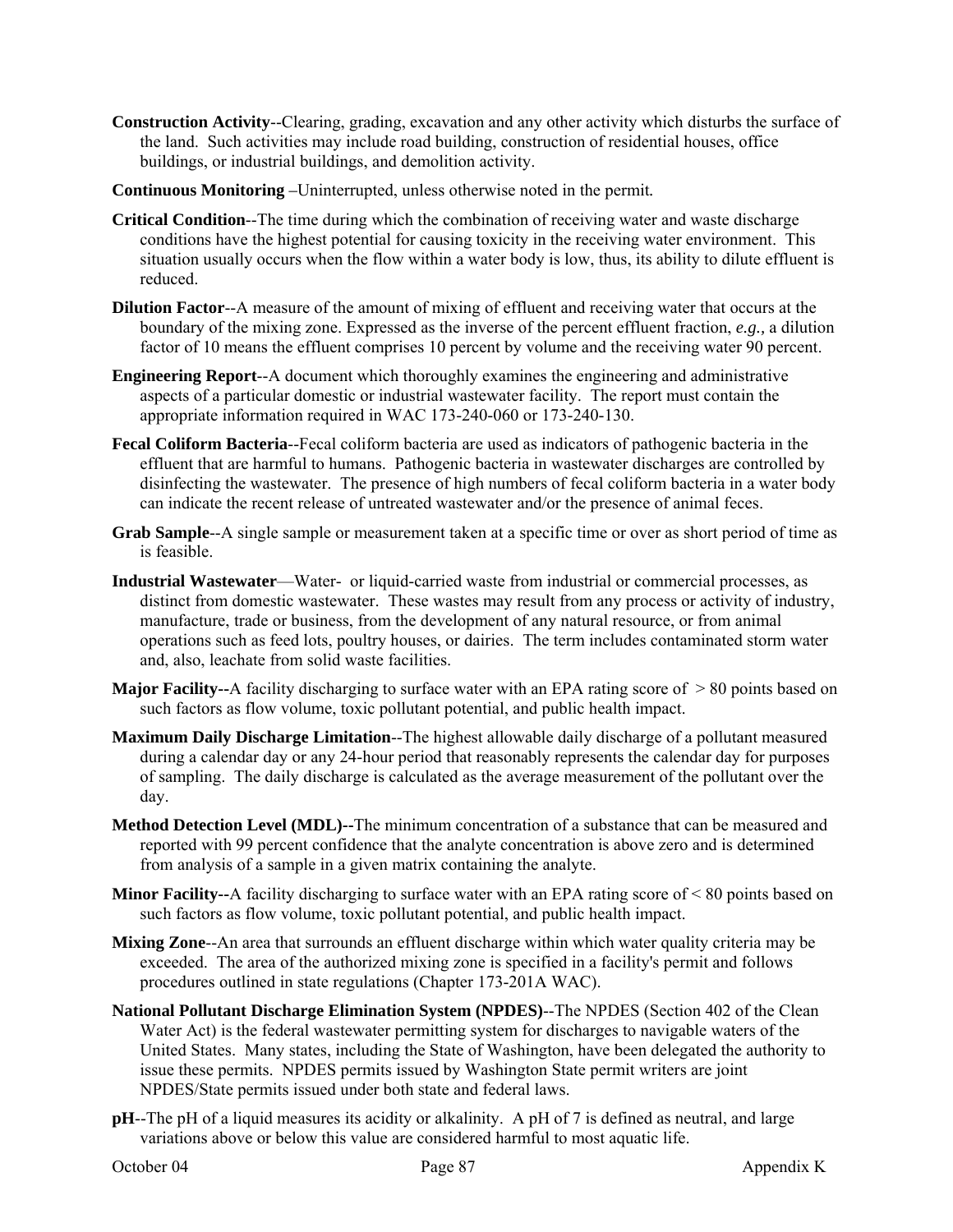**Quantitation Level (QL)--** A calculated value five times the MDL (method detection level).

- **Responsible Corporate Officer**-- A president, secretary, treasurer, or vice-president of the corporation in charge of a principal business function, or any other person who performs similar policy- or decisionmaking functions for the corporation, or the manager of one or more manufacturing, production, or operating facilities employing more than 250 persons or that have gross annual sales or expenditures exceeding \$25 million (in second quarter 1980 dollars), if authority to sign documents has been assigned or delegated to the manager in accordance with corporate procedures (40 CFR 122.22).
- **Technology-based Effluent Limit**--A permit limit that is based on the ability of a treatment method to reduce the pollutant.
- **Total Suspended Solids (TSS)**--Total Suspended Solids is a measure of the particulate material in an effluent. Large quantities of TSS discharged to a receiving water may result in solids accumulation. Apart from any toxic effects attributable to substances leached out by water, suspended solids may kill fish, shellfish, and other aquatic organisms by causing abrasive injuries and by clogging the gills and respiratory passages of various aquatic fauna. Indirectly, suspended solids can screen out light and can promote and maintain the development of noxious conditions through oxygen depletion.
- **State Waters**--Lakes, rivers, ponds, streams, inland waters, underground waters, salt waters, and all other surface waters and watercourses within the jurisdiction of the state of Washington.
- **Stormwater**--That portion of precipitation that does not naturally percolate into the ground or evaporate, but flows via overland flow, interflow, pipes, and other features of a stormwater drainage system into a defined surface water body, or a constructed infiltration facility.
- **Upset**--An exceptional incident in which there is unintentional and temporary non-compliance with technology-based permit effluent limitations because of factors beyond the reasonable control of the permittee. An upset does not include non-compliance to the extent caused by operational error, improperly designed treatment facilities, lack of preventative maintenance, or careless or improper operation.
- **Water Quality-based Effluent Limit**--A limit on the concentration of an effluent parameter that is intended to prevent the concentration of that parameter from exceeding its water quality criterion after it is discharged into a receiving water.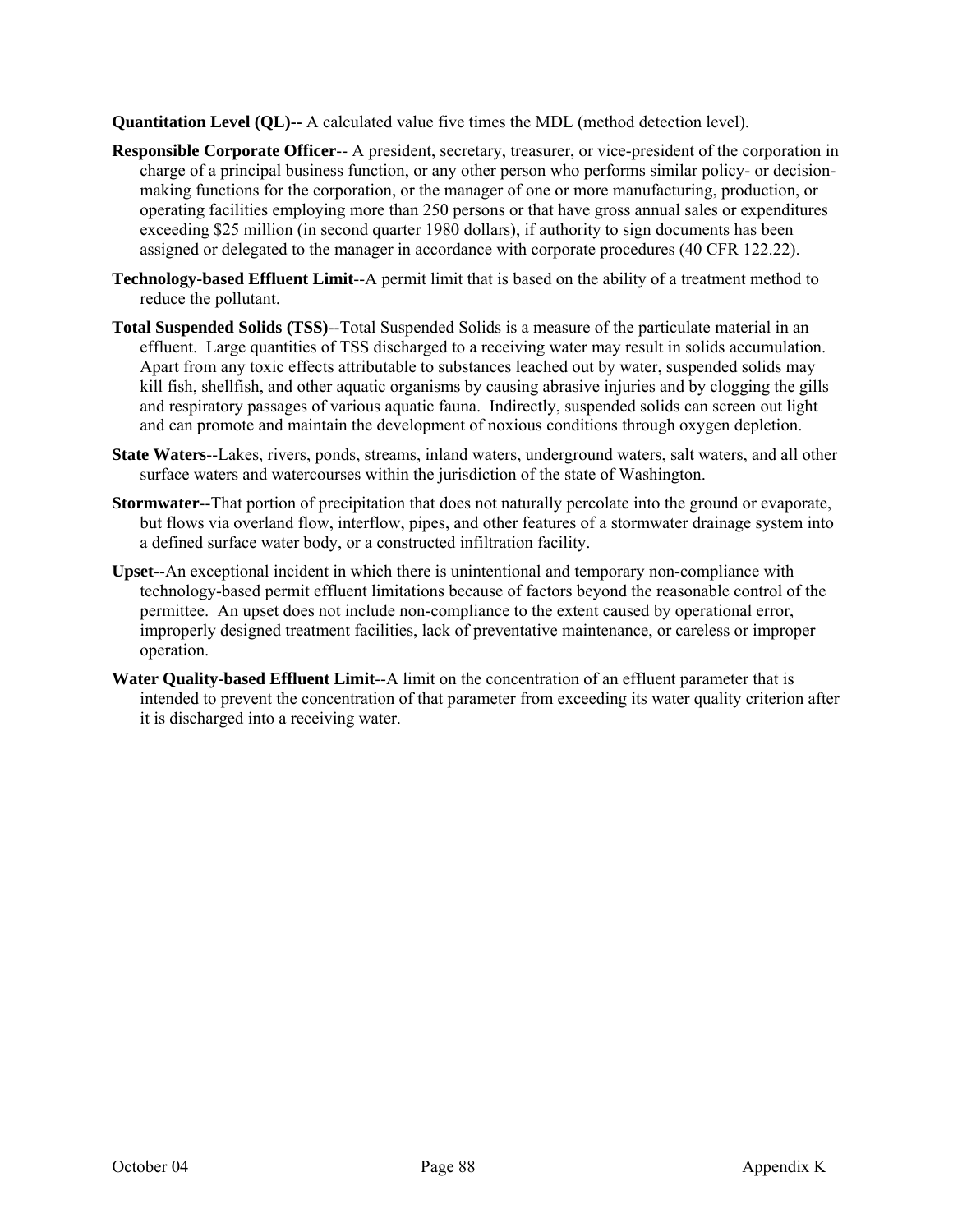## **Appendix L**

#### **Index**

Amended DMRs, 39, 40 Annual, 2, 11, 19, 27, 42, 43, 45, 46, 47, 52, 54, 59, 77, 82, 84, 88 Annual Total, 11, 19, 27 Arithmetic Mean, 19, 21, 22, 26 Attachments, 12, 14, 39, 40, 63 Biosolids, 49, 50, 51, 52, 53, 54, 55, 56, 57, 58, 85 BOD, 9, 18, 23, 24, 25, 43, 68, 69, 70, 71, 72, 74, 82, 86 Calculating, 21, 22, 27, 29, 74 Certification, 4, 6, 12, 13, 37, 40, 42, 45, 85 Chlorine, 9, 69, 86 Coliform, 9, 18, 20, 27, 28, 29, 31, 54, 55, 56, 75, 87 Conversion Tables, 8, 59, 67 Daily Average, 8, 22, 27, 32, 66, 69 Daily Discharge, 21, 22, 25, 26, 27, 68, 69, 87 Daily Minimum, 8, 19, 21 Data Retention, 39, 40 DMR Amended, 39, 40 Electronic, 39, 40 Forms, 3, 5 Heading, 3, 6 Non-compliance, 35 Tips, 4, 13, 43 Extra Sampling, 15, 17, 34, 37 Failure to Comply, 35 Falsification, 13, 34, 37 Frequency of Analysis, 7, 59, 64, 65, 66 Geometric Mean, 20, 27, 28, 29, 56, 75, 76 Glossary, 59, 86 Invalid Quality Control, 15, 18 Invalid Sample, 15, 18

Lab Accident, 15, 18 Limits, 3, 5, 7, 8, 16, 29, 33, 34, 35, 37, 43, 49, 54, 57, 80, 83, 86 Mass Loading, 11, 19, 22, 25, 26, 27, 32, 68, 69, 71, 72, 73, 74 Maximum, 4, 8, 9, 13, 19, 25, 29, 43, 44, 46, 57, 64, 82, 87 Method Detection Limit, 9 Minimum, 8, 9, 13, 19, 21, 40, 53, 64, 86, 87 Monitoring Location, 3, 7 Monitoring Period, 3, 5, 6, 8, 9, 14, 21, 22, 25, 26, 27, 28, 64, 65, 69, 71, 72, 74, 75, 76 Monthly Average, 19, 22, 26, 27, 37, 43, 44, 46, 57, 72, 73, 74, 75, 82 ND, Non-detect, 58 No Discharge, 4, 9, 14, 64 Non-Compliance, 4, 13, 14, 33, 35, 36, 37, 43, 59, 80, 81, 88 Observed/analytical value, 9, 17, 18, 21, 22, 25, 26, 27, 28, 32, 68, 71, 72, 74, 75, 76 Parameter, 3, 4, 5, 7, 8, 9, 14, 21, 25, 26, 43, 44, 45, 64, 68, 71, 72, 74, 83, 88 Percent Removal, 19, 27, 86 Permit Compliance, 15, 16, 17 Permit Number, 5, 39, 40, 41, 43 Permit Requirement, 3, 7, 14, 37, 64 Permittee, 2, 5, 6, 13, 17, 18, 35, 36, 37, 41, 43, 65, 66, 78, 82, 88 pH, 9, 13, 16, 21, 22, 25, 27, 54, 87 Precision, 4, 10, 11, 28, 32, 67, 68, 69, 70, 71, 72, 73, 74, 75 Process Control, 15, 16 Quality, 3, 4, 15, 16, 18, 21, 28, 37, 49, 51, 52, 54, 64, 78, 80, 82, 84, 85, 86, 87, 88 Quantity, 25, 64, 86 Quarterly, 17

Record Keeping, 39, 40